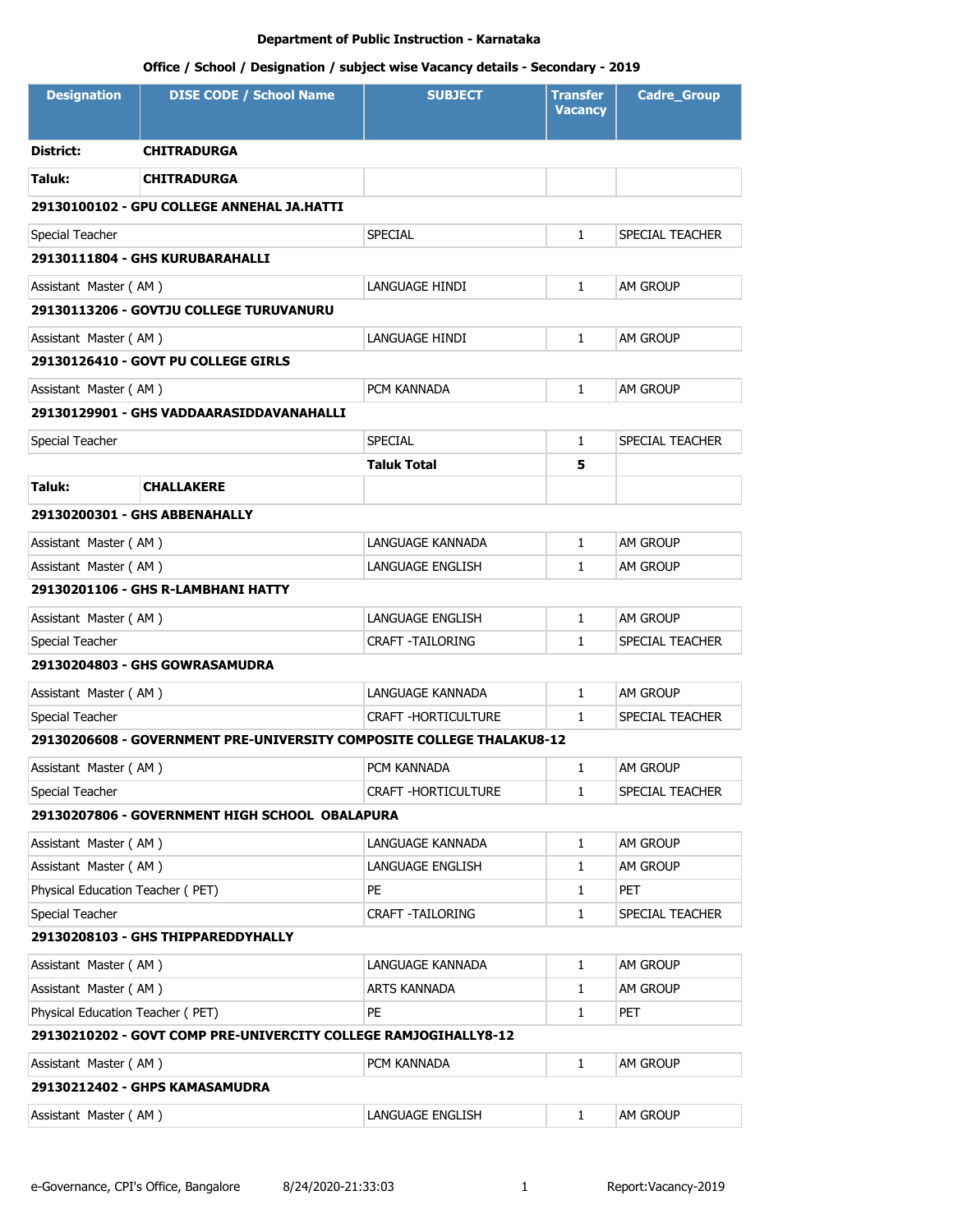| <b>Designation</b>                                           | <b>DISE CODE / School Name</b>                                          | <b>SUBJECT</b>          | <b>Transfer</b><br><b>Vacancy</b> | <b>Cadre Group</b> |
|--------------------------------------------------------------|-------------------------------------------------------------------------|-------------------------|-----------------------------------|--------------------|
|                                                              | 29130212806 - GHS PAGADALABANDE                                         |                         |                                   |                    |
| Assistant Master (AM)                                        |                                                                         | LANGUAGE ENGLISH        | $\mathbf{1}$                      | AM GROUP           |
| Assistant Master (AM)                                        |                                                                         | PCM KANNADA             | $\mathbf{1}$                      | AM GROUP           |
| Physical Education Teacher (PET)                             |                                                                         | PE                      | $\mathbf{1}$                      | <b>PET</b>         |
| Special Teacher                                              |                                                                         | <b>CRAFT -TAILORING</b> | $\mathbf{1}$                      | SPECIAL TEACHER    |
|                                                              | 29130213002 - GOVERNMENT HIGHER PRIMARY SCHOOL KORLAKUNTE               |                         |                                   |                    |
| Assistant Master (AM)                                        |                                                                         | LANGUAGE KANNADA        | $\mathbf{1}$                      | AM GROUP           |
|                                                              | 29130213914 - GOVERNMENT PRE-UNIVERCITY COLLEGE PARASHURAMPURA          |                         |                                   |                    |
| Assistant Master (AM)                                        |                                                                         | LANGUAGE KANNADA        | $\mathbf{1}$                      | <b>AM GROUP</b>    |
|                                                              | 29130214203 - GHS SIDDESHWARANADURGA                                    |                         |                                   |                    |
| Special Teacher                                              |                                                                         | CRAFT -TAILORING        | $\mathbf{1}$                      | SPECIAL TEACHER    |
|                                                              | 29130215704 - GOVERNMENT PRE-UNIVERCITY COMPOSITE COLLEGE T.N. KOTE8-12 |                         |                                   |                    |
| Assistant Master (AM)                                        |                                                                         | LANGUAGE KANNADA        | $\mathbf{1}$                      | <b>AM GROUP</b>    |
| Assistant Master (AM)                                        |                                                                         | <b>ARTS KANNADA</b>     | $\mathbf{1}$                      | <b>AM GROUP</b>    |
| Assistant Master (AM)                                        |                                                                         | PCM KANNADA             | $\mathbf{1}$                      | AM GROUP           |
|                                                              | 29130216004 - GOVERNMENT HIGH SCHOOL DODDACHELLUR                       |                         |                                   |                    |
| Assistant Master (AM)                                        |                                                                         | LANGUAGE KANNADA        | $\mathbf{1}$                      | <b>AM GROUP</b>    |
| Special Teacher                                              |                                                                         | <b>DRAWING</b>          | $\mathbf{1}$                      | SPECIAL TEACHER    |
|                                                              | 29130219806 - AADARSHA VIDYALA CHALLAKERE                               |                         |                                   |                    |
| Assistant Master (AM)                                        |                                                                         | LANGUAGE ENGLISH        | $\mathbf{1}$                      | <b>AM GROUP</b>    |
|                                                              | <b>29130220105 - BMGHS CHALLEKERE</b>                                   |                         |                                   |                    |
| Assistant Master (AM)                                        |                                                                         | LANGUAGE KANNADA        | $\mathbf{1}$                      | <b>AM GROUP</b>    |
| Assistant Master (AM)                                        |                                                                         | LANGUAGE HINDI          | $\mathbf{1}$                      | <b>AM GROUP</b>    |
| Assistant Master (AM)                                        |                                                                         | PCM KANNADA             | $\mathbf{1}$                      | <b>AM GROUP</b>    |
|                                                              | 29130221901 - GHS P MAHADEVAURA                                         |                         |                                   |                    |
| Special Teacher                                              |                                                                         | <b>DRAWING</b>          | $\mathbf{1}$                      | SPECIAL TEACHER    |
|                                                              |                                                                         | Taluk Total             | 34                                |                    |
| Taluk:                                                       | HIRIYUR                                                                 |                         |                                   |                    |
|                                                              | 29130300204 - GHS PALAVVANAHALLI                                        |                         |                                   |                    |
| Special Teacher                                              |                                                                         | CRAFT - HORTICULTURE    | $\mathbf{1}$                      | SPECIAL TEACHER    |
| 29130300503 - GHS MD.KOTE                                    |                                                                         |                         |                                   |                    |
| Special Teacher                                              |                                                                         | CRAFT -HORTICULTURE     | $\mathbf{1}$                      | SPECIAL TEACHER    |
| 29130301905 - GHS BHARAMAPURA                                |                                                                         |                         |                                   |                    |
| Assistant Master (AM)<br>PCM KANNADA<br><b>AM GROUP</b><br>1 |                                                                         |                         |                                   |                    |
|                                                              | 29130303804 - GHS BEERENAHALLI                                          |                         |                                   |                    |
| Assistant Master (AM)                                        |                                                                         | LANGUAGE ENGLISH        | 1                                 | AM GROUP           |
|                                                              | 29130306007 - GHS KHANDENAHALLI                                         |                         |                                   |                    |
| Physical Education Teacher (PET)                             |                                                                         | PE                      | $\mathbf{1}$                      | PET                |
| 29130306505 - G J.C. HARIYABBE                               |                                                                         |                         |                                   |                    |
| Special Teacher                                              |                                                                         | CRAFT -HORTICULTURE     | 1                                 | SPECIAL TEACHER    |
|                                                              |                                                                         |                         |                                   |                    |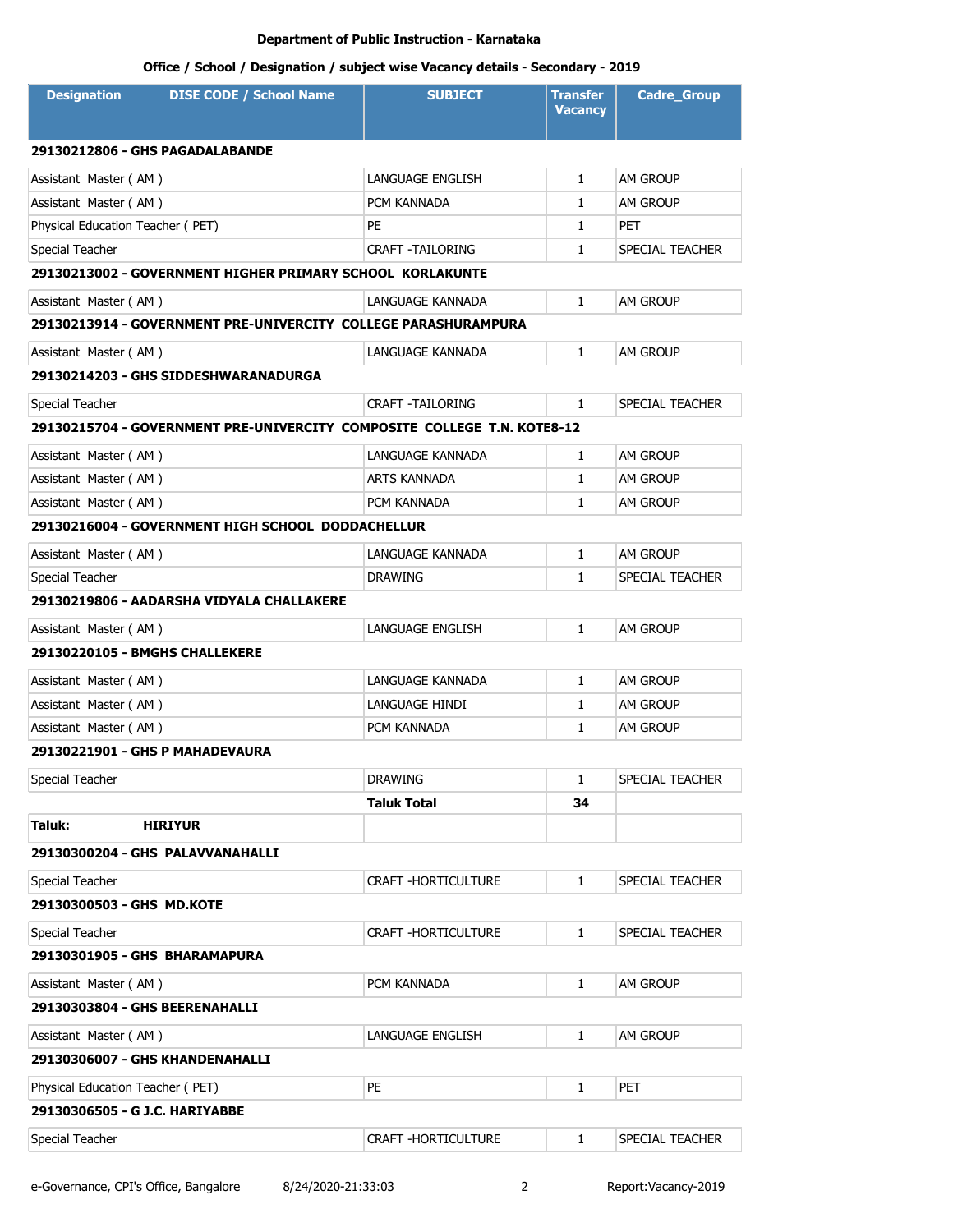| <b>Designation</b>               | <b>DISE CODE / School Name</b>                                  | <b>SUBJECT</b>             | <b>Transfer</b><br><b>Vacancy</b> | <b>Cadre_Group</b> |  |
|----------------------------------|-----------------------------------------------------------------|----------------------------|-----------------------------------|--------------------|--|
|                                  | 29130307003 - GJC DEVARAKOTTA                                   |                            |                                   |                    |  |
| Physical Education Teacher (PET) |                                                                 | <b>PE</b>                  | $\mathbf{1}$                      | PET                |  |
| 29130307302 - GHS V.K GUDDA      |                                                                 |                            |                                   |                    |  |
| Assistant Master (AM)            |                                                                 | LANGUAGE KANNADA           | $\mathbf{1}$                      | AM GROUP           |  |
| Assistant Master (AM)            |                                                                 | LANGUAGE ENGLISH           | $\mathbf{1}$                      | AM GROUP           |  |
| Physical Education Teacher (PET) |                                                                 | PE                         | $\mathbf{1}$                      | PET                |  |
| CRAFT GRADE I                    |                                                                 | <b>SPECIAL</b>             | $\mathbf{1}$                      | SPECIAL TEACHER    |  |
| 29130307708 - GHS KODIHALLI      |                                                                 |                            |                                   |                    |  |
| Assistant Master (AM)            |                                                                 | LANGUAGE KANNADA           | $\mathbf{1}$                      | am Group           |  |
| Assistant Master (AM)            |                                                                 | LANGUAGE ENGLISH           | $\mathbf{1}$                      | AM GROUP           |  |
| <b>CRAFT GRADE I</b>             |                                                                 | CRAFT - HORTICULTURE       | $\mathbf{1}$                      | SPECIAL TEACHER    |  |
| 29130308303 - GHS IKKANUR        |                                                                 |                            |                                   |                    |  |
| <b>CRAFT GRADE I</b>             |                                                                 | CRAFT - HORTICULTURE       | $\mathbf{1}$                      | SPECIAL TEACHER    |  |
| 29130309207 - GHS MASKAL         |                                                                 |                            |                                   |                    |  |
| Special Teacher                  |                                                                 | <b>DRAWING</b>             | $\mathbf{1}$                      | SPECIAL TEACHER    |  |
| 29130310106 - GJC V.V PURA       |                                                                 |                            |                                   |                    |  |
| Special Teacher                  |                                                                 | CRAFT -HORTICULTURE        | $\mathbf{1}$                      | SPECIAL TEACHER    |  |
| 29130314114 - GJC J.G.HALLI      |                                                                 |                            |                                   |                    |  |
| <b>CRAFT GRADE I</b>             |                                                                 | <b>SPECIAL</b>             | $\mathbf{1}$                      | SPECIAL TEACHER    |  |
| 29130314209 - GHS KARIYALA       |                                                                 |                            |                                   |                    |  |
| Assistant Master (AM)            |                                                                 | LANGUAGE ENGLISH           | $\mathbf{1}$                      | <b>AM GROUP</b>    |  |
|                                  | 29130314720 - GHS PILAJANAHALLIY                                |                            |                                   |                    |  |
| Assistant Master (AM)            |                                                                 | LANGUAGE ENGLISH           | $\mathbf{1}$                      | AM GROUP           |  |
| 29130315304 - GHS PILALI         |                                                                 |                            |                                   |                    |  |
| Physical Education Teacher (PET) |                                                                 | PE                         | 1                                 | PET                |  |
| 29130315834 - GJC HIRIYUR        |                                                                 |                            |                                   |                    |  |
| Assistant Master (AM)            |                                                                 | ARTS KANNADA               | $\mathbf{1}$                      | AM GROUP           |  |
| Assistant Master (AM)            |                                                                 | <b>CBZ URDU</b>            | $\mathbf{1}$                      | AM GROUP           |  |
| Assistant Master (AM)            |                                                                 | <b>ARTS ENGLISH</b>        | $\mathbf{1}$                      | AM GROUP           |  |
| Physical Education Teacher (PET) |                                                                 | <b>PE</b>                  | $\overline{2}$                    | PET                |  |
|                                  | 29130319003 - GJC HOSAYALANADU                                  |                            |                                   |                    |  |
| Assistant Master (AM)            |                                                                 | LANGUAGE ENGLISH           | $\mathbf{1}$                      | AM GROUP           |  |
| Special Teacher                  |                                                                 | <b>CRAFT -HORTICULTURE</b> | $\mathbf{1}$                      | SPECIAL TEACHER    |  |
|                                  | 29130319501 - GHS VASANTHANAGAR                                 |                            |                                   |                    |  |
| Assistant Master (AM)            |                                                                 | LANGUAGE ENGLISH           | $\mathbf{1}$                      | AM GROUP           |  |
| Special Teacher                  |                                                                 | <b>DRAWING</b>             | 1                                 | SPECIAL TEACHER    |  |
|                                  |                                                                 | Taluk Total                | 30                                |                    |  |
| Taluk:                           | <b>HOLALKERE</b>                                                |                            |                                   |                    |  |
|                                  | 29130400102 - GOVERNMENT HIGHER SECONDARY SCHOOOL CHIKKANDAVADI |                            |                                   |                    |  |
| Special Teacher                  |                                                                 | <b>CRAFT -HORTICULTURE</b> | $\mathbf{1}$                      | SPECIAL TEACHER    |  |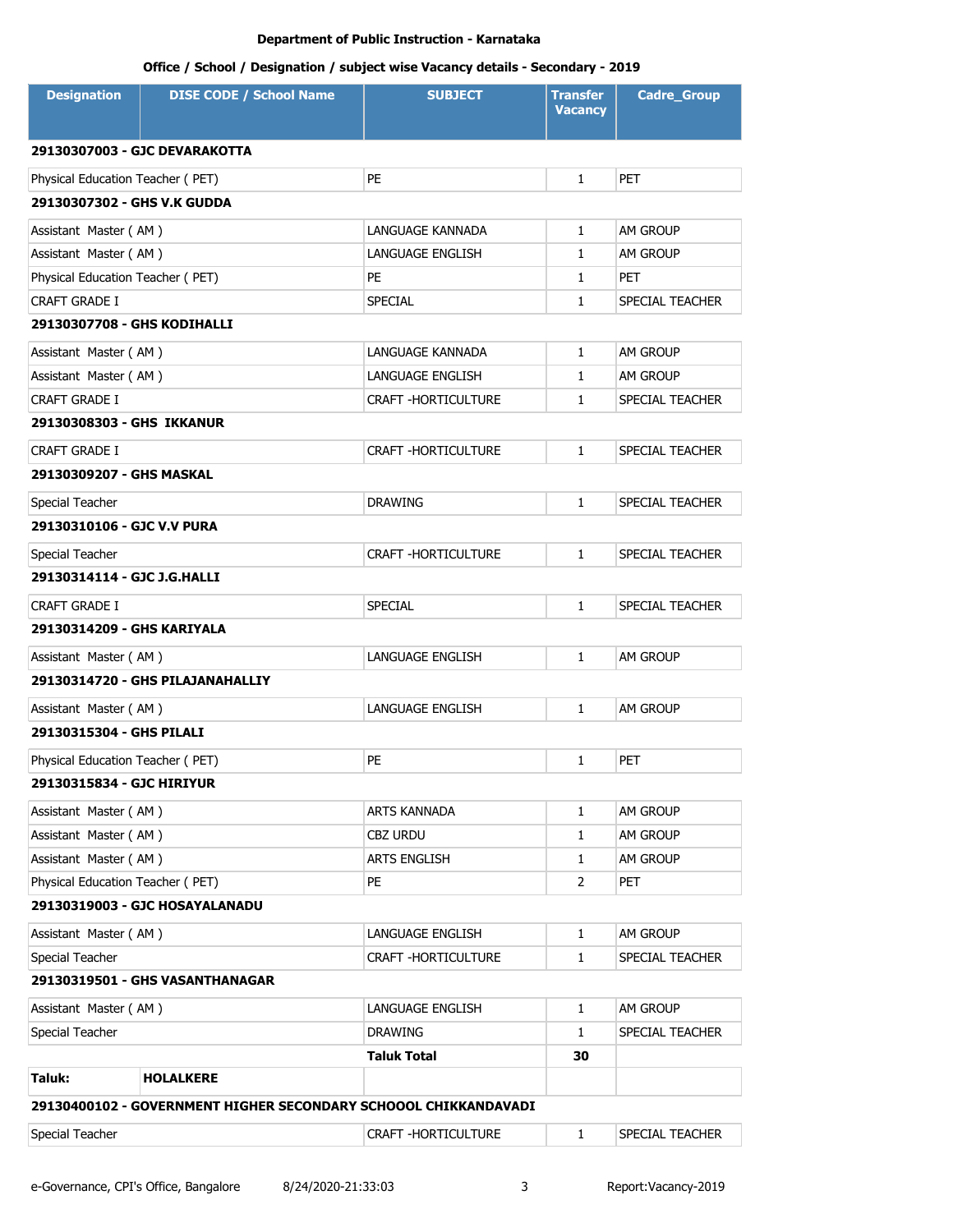| <b>Designation</b>                    | <b>DISE CODE / School Name</b>                                  | <b>SUBJECT</b>             | Transfer<br><b>Vacancy</b> | <b>Cadre Group</b>  |
|---------------------------------------|-----------------------------------------------------------------|----------------------------|----------------------------|---------------------|
| 29130403903 - GHS GUNDERI             |                                                                 |                            |                            |                     |
| Assistant Master (AM)                 |                                                                 | LANGUAGE HINDI             | $\mathbf{1}$               | AM GROUP            |
|                                       | 29130412902 - GOVERNMENT HIGHER SECONDARY SCHOOL HIREYAMMIGANUR |                            |                            |                     |
| Special Teacher                       |                                                                 | CRAFT - HORTICULTURE       | $\mathbf{1}$               | SPECIAL TEACHER     |
| 29130416202 - GHS MADDERU             |                                                                 |                            |                            |                     |
| Assistant Master (AM)                 |                                                                 | PCM KANNADA                | $\mathbf{1}$               | AM GROUP            |
| Special Teacher                       |                                                                 | <b>CRAFT -HORTICULTURE</b> | 1                          | SPECIAL TEACHER     |
|                                       | 29130420607 - GOVT MMPU COLLEGE HOLALKERE                       |                            |                            |                     |
| Assistant Master (AM)                 |                                                                 | LANGUAGE KANNADA           | $\mathbf{1}$               | <b>AM GROUP</b>     |
| Special Teacher                       |                                                                 | CRAFT -HORTICULTURE        | 1                          | SPECIAL TEACHER     |
|                                       | 29130424001 - GHS THEKALAVATTI                                  |                            |                            |                     |
| Special Teacher                       |                                                                 | <b>DANCE</b>               | $\mathbf{1}$               | SPECIAL TEACHER     |
|                                       |                                                                 | Taluk Total                | 8                          |                     |
| Taluk:                                | <b>HOSADURGA</b>                                                |                            |                            |                     |
|                                       | 29130509708 - GOVERNMENT HIGHER SECONDARY NAGATHIHALLI          |                            |                            |                     |
| Assistant Master (AM)                 |                                                                 | LANGUAGE ENGLISH           | $\mathbf{1}$               | am Group            |
|                                       | 29130511111 - GOVERNMENT JUNIOR COLLEGE 8-12 DEVAPURA           |                            |                            |                     |
| Assistant Master (AM)                 |                                                                 | LANGUAGE HINDI             | $\mathbf{1}$               | <b>AM GROUP</b>     |
|                                       | 29130517011 - GOVERNMENT HIGHER SECONDARY THANDAGA              |                            |                            |                     |
| Assistant Master (AM)                 |                                                                 | LANGUAGE HINDI             | $\mathbf{1}$               | AM GROUP            |
|                                       | 29130518707 - GJC8-12 HOSADURGA                                 |                            |                            |                     |
| Assistant Master (AM)                 |                                                                 | ARTS KANNADA               | 1                          | AM GROUP            |
|                                       |                                                                 | Taluk Total                | 4                          |                     |
| Taluk:                                | <b>MOLAKALMUR</b>                                               |                            |                            |                     |
|                                       | 29130604604 - GOVERNMENT HIGH SCHOOL DEVASAMUDRA                |                            |                            |                     |
| Assistant Master (AM)                 |                                                                 | LANGUAGE KANNADA           | 1                          | AM GROUP            |
| Assistant Master (AM)                 |                                                                 | ARTS KANNADA               | 1                          | AM GROUP            |
| Assistant Master (AM)                 |                                                                 | PCM KANNADA                | 1                          | am Group            |
|                                       | 29130605202 - GOVERNMENT HIGH SCHOOL BANDRAVI                   |                            |                            |                     |
| Assistant Master (AM)                 |                                                                 | LANGUAGE HINDI             | 1                          | AM GROUP            |
| Assistant Master (AM)                 |                                                                 | <b>ARTS KANNADA</b>        | 1                          | AM GROUP            |
|                                       | 29130605204 - GOVERNMNET HIGH SCHOOL JAGIR BUDDENAHALLI         |                            |                            |                     |
| Assistant Master (AM)                 |                                                                 | ARTS KANNADA               | 1                          | AM GROUP            |
| Assistant Master (AM)                 |                                                                 | CBZ KANNADA                | 1                          | AM GROUP            |
|                                       | 29130612305 - GOVERNMENT JUNIOR COLLAGE MOLAKALMURU             |                            |                            |                     |
| Assistant Master (AM)                 |                                                                 | LANGUAGE KANNADA           | 1                          | AM GROUP            |
| Assistant Master (AM)                 |                                                                 | LANGUAGE HINDI             | 1                          | AM GROUP            |
| Assistant Master (AM)                 |                                                                 | PCM KANNADA                | 1                          | AM GROUP            |
| Assistant Master (AM)                 |                                                                 | DRAWING                    | 1                          | AM GROUP            |
|                                       | 29130612408 - ADARSHA VIDYALAYA                                 |                            |                            |                     |
| Assistant Master (AM)                 |                                                                 | LANGUAGE ENGLISH           | 2                          | AM GROUP            |
| e-Governance, CPI's Office, Bangalore | 8/24/2020-21:33:03                                              | 4                          |                            | Report:Vacancy-2019 |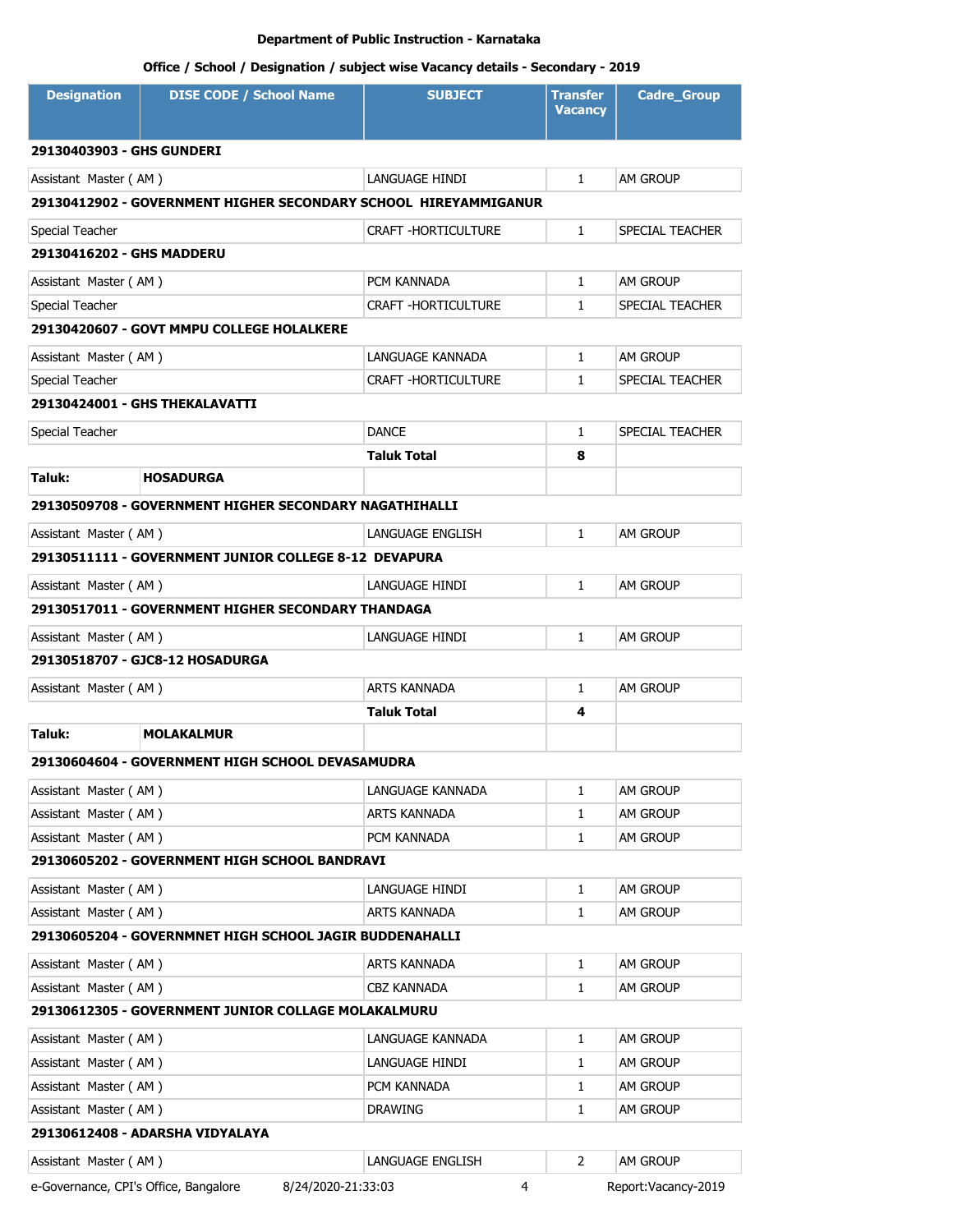| <b>Designation</b>                         | <b>DISE CODE / School Name</b>                | <b>SUBJECT</b>        | <b>Transfer</b><br><b>Vacancy</b> | <b>Cadre Group</b> |  |
|--------------------------------------------|-----------------------------------------------|-----------------------|-----------------------------------|--------------------|--|
| Assistant Master (AM)                      |                                               | <b>CBZ ENGLSIH</b>    | $\mathbf{1}$                      | AM GROUP           |  |
| Assistant Master (AM)                      |                                               | PCM ENGLISH           | 1                                 | AM GROUP           |  |
| 29130612604 - GOVERNMENT GIRLS HIGH SCHOOL |                                               |                       |                                   |                    |  |
| Assistant Master (AM)                      |                                               | LANGUAGE KANNADA      | 1                                 | AM GROUP           |  |
| Assistant Master (AM)                      |                                               | LANGUAGE ENGLISH      | $\overline{2}$                    | AM GROUP           |  |
| Assistant Master (AM)                      |                                               | ARTS KANNADA          | 1                                 | AM GROUP           |  |
| Assistant Master (AM)                      |                                               | PCM KANNADA           | $\overline{2}$                    | AM GROUP           |  |
| Assistant Master (AM)                      |                                               | <b>CBZ KANNADA</b>    | 1                                 | AM GROUP           |  |
| Physical Education Teacher (PET)           |                                               | PE                    | 1                                 | <b>PET</b>         |  |
|                                            | 29130613401 - GOVERNMENT HIGH SCHOOL B.G.KERE |                       |                                   |                    |  |
| Assistant Master (AM)                      |                                               | LANGUAGE ENGLISH      | $\mathbf{1}$                      | AM GROUP           |  |
|                                            |                                               | <b>Taluk Total</b>    | 24                                |                    |  |
|                                            |                                               | <b>District Total</b> | 105                               |                    |  |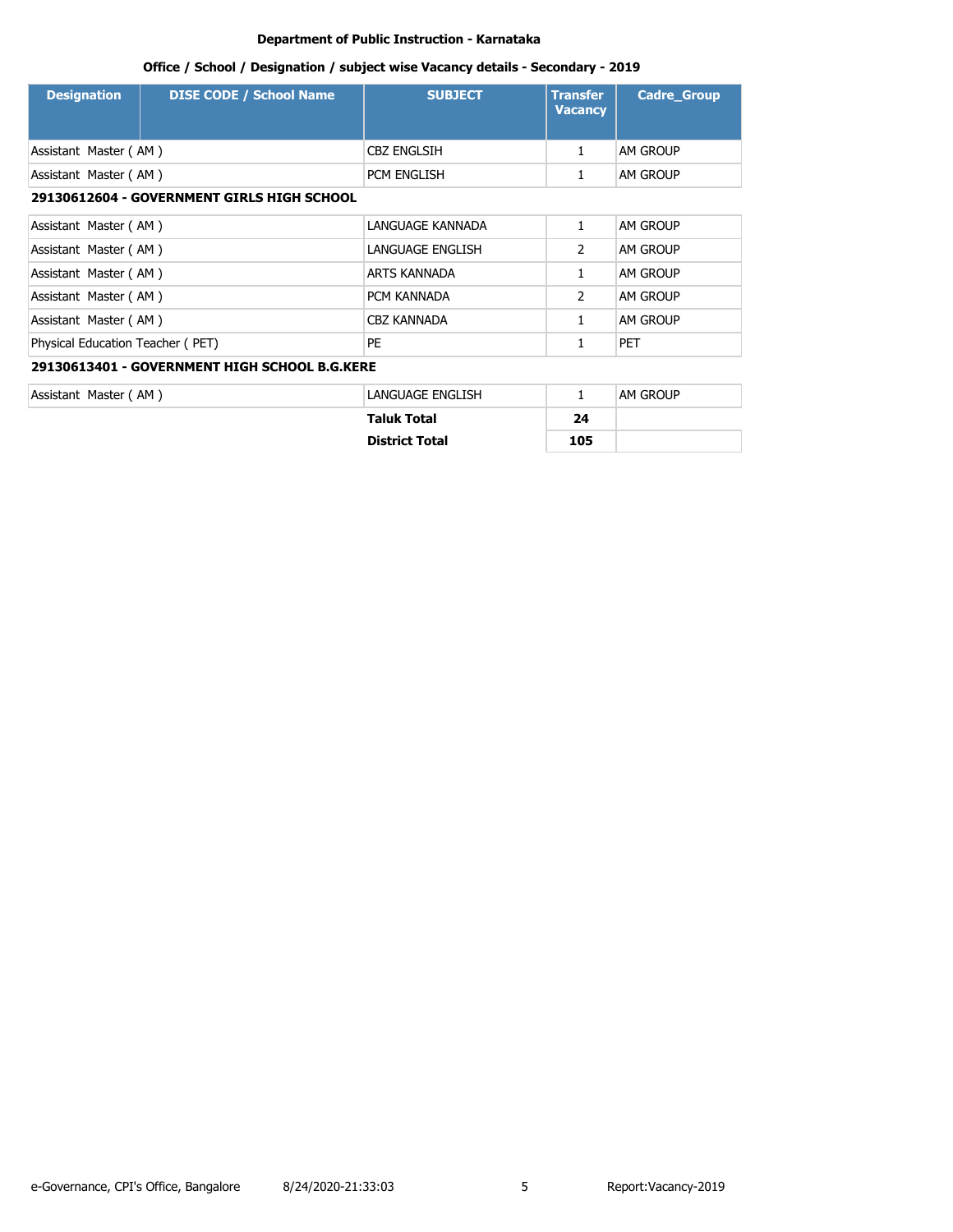# **Office / School / Designation / subject wise Vacancy details - Secondary - 2019**

| <b>Designation</b>                 | <b>DISE CODE / School Name</b>          | <b>SUBJECT</b>          | <b>Transfer</b><br><b>Vacancy</b> | <b>Cadre_Group</b> |
|------------------------------------|-----------------------------------------|-------------------------|-----------------------------------|--------------------|
| District:                          | <b>DAVANAGERE</b>                       |                         |                                   |                    |
| Taluk:                             | CHANNAGIRI                              |                         |                                   |                    |
|                                    | 29140101809 - GHSURDU-BASAVAPATTANA     |                         |                                   |                    |
| Assistant Master (AM)              |                                         | <b>ARTS KANNADA</b>     | $\mathbf{1}$                      | AM GROUP           |
| 29140102104 - GHS-BELALAGERE       |                                         |                         |                                   |                    |
| Physical Education Teacher (PET)   |                                         | PE.                     | $\mathbf{1}$                      | <b>PET</b>         |
|                                    | 29140104002 - GJC-CHIKKAGANGURU         |                         |                                   |                    |
| Assistant Master (AM)              |                                         | LANGUAGE KANNADA        | $\mathbf{1}$                      | AM GROUP           |
| Assistant Master (AM)              |                                         | ARTS KANNADA            | $\mathbf{1}$                      | AM GROUP           |
| Assistant Master (AM)              |                                         | CBZ KANNADA             | $\mathbf{1}$                      | AM GROUP           |
| <b>29140105803 - GHS-DURVIGERE</b> |                                         |                         |                                   |                    |
| Assistant Master (AM)              |                                         | ARTS KANNADA            | $\mathbf{1}$                      | AM GROUP           |
|                                    | 29140106302 - GHS-GUDDADA KOMARANAHALLI |                         |                                   |                    |
| Assistant Master (AM)              |                                         | <b>LANGUAGE ENGLISH</b> | $\mathbf{1}$                      | AM GROUP           |
| Assistant Master (AM)              |                                         | PCM KANNADA             | $\mathbf{1}$                      | am Group           |
|                                    | 29140109104 - STJ GJC-HIREKOGALURU      |                         |                                   |                    |
| Assistant Master (AM)              |                                         | <b>ARTS KANNADA</b>     | $\mathbf{1}$                      | AM GROUP           |
| Special Teacher                    |                                         | <b>CRAFT -TAILORING</b> | $\mathbf{1}$                      | SPECIAL TEACHER    |
|                                    | 29140111202 - GHS-KANCHUGARANAHALLI     |                         |                                   |                    |
| Assistant Master (AM)              |                                         | LANGUAGE ENGLISH        | $\mathbf{1}$                      | <b>AM GROUP</b>    |
|                                    | 29140111302 - GHS-KANCHIGANAHAL         |                         |                                   |                    |
| Assistant Master (AM)              |                                         | LANGUAGE ENGLISH        | $\mathbf{1}$                      | AM GROUP           |
| Assistant Master (AM)              |                                         | ARTS KANNADA            | 1                                 | <b>AM GROUP</b>    |
| Physical Education Teacher (PET)   |                                         | PE                      | $\mathbf{1}$                      | PET                |
|                                    | 29140111510 - GHSURDU-HOSURU JODI       |                         |                                   |                    |
| Assistant Master (AM)              |                                         | LANGUAGE KANNADA        | 1                                 | AM GROUP           |
| Assistant Master (AM)              |                                         | LANGUAGE ENGLISH        | 1                                 | AM GROUP           |
|                                    | 29140111605 - GHSURDU-KAREKATTE         |                         |                                   |                    |
| Assistant Master (AM)              |                                         | LANGUAGE ENGLISH        | $\mathbf{1}$                      | AM GROUP           |
| 29140111606 - GHS KAREKATTE        |                                         |                         |                                   |                    |
| Assistant Master (AM)              |                                         | LANGUAGE KANNADA        | $\mathbf{1}$                      | AM GROUP           |
| 29140116715 - GJC-NALLUR           |                                         |                         |                                   |                    |
| Assistant Master (AM)              |                                         | LANGUAGE ENGLISH        | 1                                 | am Group           |
|                                    | 29140116717 - GHSGIRLS-NALLURU          |                         |                                   |                    |
| Assistant Master (AM)              |                                         | LANGUAGE ENGLISH        | $\mathbf{1}$                      | AM GROUP           |
|                                    | 29140118811 - GSSJVP SANTHEBENNURU      |                         |                                   |                    |
| Assistant Master (AM)              |                                         | LANGUAGE ENGLISH        | 1                                 | AM GROUP           |
| Special Teacher                    |                                         | <b>DRAMA</b>            | $\mathbf{1}$                      | SPECIAL TEACHER    |
|                                    | 29140120204 - GJC-THAVAREKERE           |                         |                                   |                    |
| Assistant Master (AM)              |                                         | ARTS KANNADA            | 1                                 | AM GROUP           |

e-Governance, CPI's Office, Bangalore 8/24/2020-21:33:03 6 Report:Vacancy-2019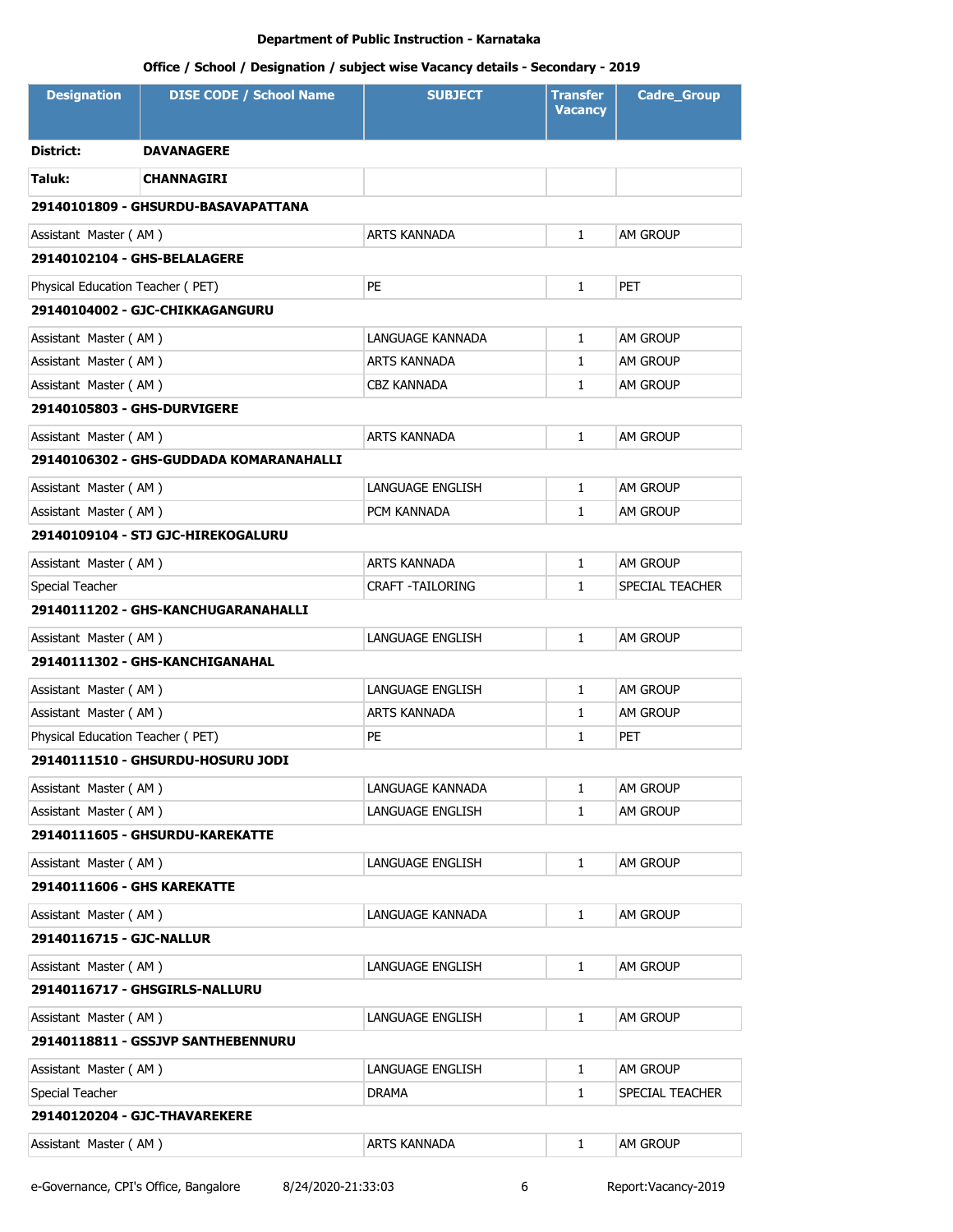| <b>Designation</b>               | <b>DISE CODE / School Name</b>                | <b>SUBJECT</b>          | <b>Transfer</b><br><b>Vacancy</b> | <b>Cadre_Group</b> |
|----------------------------------|-----------------------------------------------|-------------------------|-----------------------------------|--------------------|
| 29140120707 - GJC-THYVANIGE      |                                               |                         |                                   |                    |
| Assistant Master (AM)            |                                               | <b>ARTS KANNADA</b>     | $\mathbf{1}$                      | <b>AM GROUP</b>    |
|                                  | 29140121502 - GHS-YALODAHALLI                 |                         |                                   |                    |
| Assistant Master (AM)            |                                               | LANGUAGE ENGLISH        | $\mathbf{1}$                      | <b>AM GROUP</b>    |
|                                  | 29140122902 - GJC - CHANNAGIRI                |                         |                                   |                    |
| Assistant Master (AM)            |                                               | LANGUAGE KANNADA        | $\mathbf{1}$                      | <b>AM GROUP</b>    |
| Assistant Master (AM)            |                                               | <b>CBZ URDU</b>         | $\mathbf{1}$                      | AM GROUP           |
| Physical Education Teacher (PET) |                                               | <b>PE</b>               | $\mathbf{1}$                      | <b>PET</b>         |
| Special Teacher                  |                                               | <b>DRAWING</b>          | $\mathbf{1}$                      | SPECIAL TEACHER    |
| Special Teacher                  |                                               | <b>CRAFT -TAILORING</b> | $\mathbf{1}$                      | SPECIAL TEACHER    |
|                                  | 29140123602 - GHSGIRLS-CHANNAGIRI             |                         |                                   |                    |
| Assistant Master (AM)            |                                               | LANGUAGE KANNADA        | $\overline{2}$                    | AM GROUP           |
| Special Teacher                  |                                               | <b>CRAFT -TAILORING</b> | 1                                 | SPECIAL TEACHER    |
|                                  |                                               | <b>Taluk Total</b>      | 33                                |                    |
| Taluk:                           | DAVANAGERE(N)                                 |                         |                                   |                    |
| 29140201510 - GJC-DODDABTHI      |                                               |                         |                                   |                    |
| Assistant Master (AM)            |                                               | PCM KANNADA             | $\mathbf{1}$                      | <b>AM GROUP</b>    |
| 29140202602 - GHS-HALVARTHI      |                                               |                         |                                   |                    |
| Assistant Master (AM)            |                                               | LANGUAGE KANNADA        | $\mathbf{1}$                      | <b>AM GROUP</b>    |
| <b>CRAFT GRADE II</b>            |                                               | CRAFT - HORTICULTURE    | $\mathbf{1}$                      | SPECIAL TEACHER    |
|                                  | 29140203503 - GHSV.S.P-HULIKATTE              |                         |                                   |                    |
| Special Teacher                  |                                               | <b>SPECIAL</b>          | $\mathbf{1}$                      | SPECIAL TEACHER    |
|                                  | 29140204203 - GHS-KANDANAKOVI                 |                         |                                   |                    |
| Assistant Master (AM)            |                                               | <b>ARTS KANNADA</b>     | $\mathbf{1}$                      | <b>AM GROUP</b>    |
|                                  | 29140207813 - GOVT S.S.P URDU H.S-AZAD NAGARA |                         |                                   |                    |
| Assistant Master (AM)            |                                               | LANGUAGE HINDI          | 1                                 | AM GROUP           |
|                                  | 29140208207 - G.EX.MUNCIPAL P.U.COLLEGE DVG   |                         |                                   |                    |
| Assistant Master (AM)            |                                               | LANGUAGE HINDI          | $\mathbf{1}$                      | AM GROUP           |
| Assistant Master (AM)            |                                               | PCM KANNADA             | $\mathbf{1}$                      | AM GROUP           |
|                                  | 29140208620 - GOVT URDU H.S-S.S.M NAGARA DVG  |                         |                                   |                    |
| Assistant Master (AM)            |                                               | <b>LANGUAGE URDU</b>    | 1                                 | <b>AM GROUP</b>    |
| Assistant Master (AM)            |                                               | LANGUAGE HINDI          | $\mathbf{1}$                      | AM GROUP           |
| Assistant Master (AM)            |                                               | CBZ KANNADA             | 1                                 | AM GROUP           |
| CRAFT GRADE II                   |                                               | CRAFT -HORTICULTURE     | 1                                 | SPECIAL TEACHER    |
|                                  | 29140208904 - GHS-AVARAGERE WARD 23           |                         |                                   |                    |
| Assistant Master (AM)            |                                               | LANGUAGE HINDI          | 1                                 | AM GROUP           |
| Assistant Master (AM)            |                                               | <b>CBZ KANNADA</b>      | $\mathbf{1}$                      | AM GROUP           |
| CRAFT GRADE II                   |                                               | CRAFT -TAILORING        | 1                                 | SPECIAL TEACHER    |
|                                  | 29140209105 - GHS-S.P.S NAGARA 2nd STAGE      |                         |                                   |                    |
| Assistant Master (AM)            |                                               | ARTS KANNADA            | $\mathbf{1}$                      | AM GROUP           |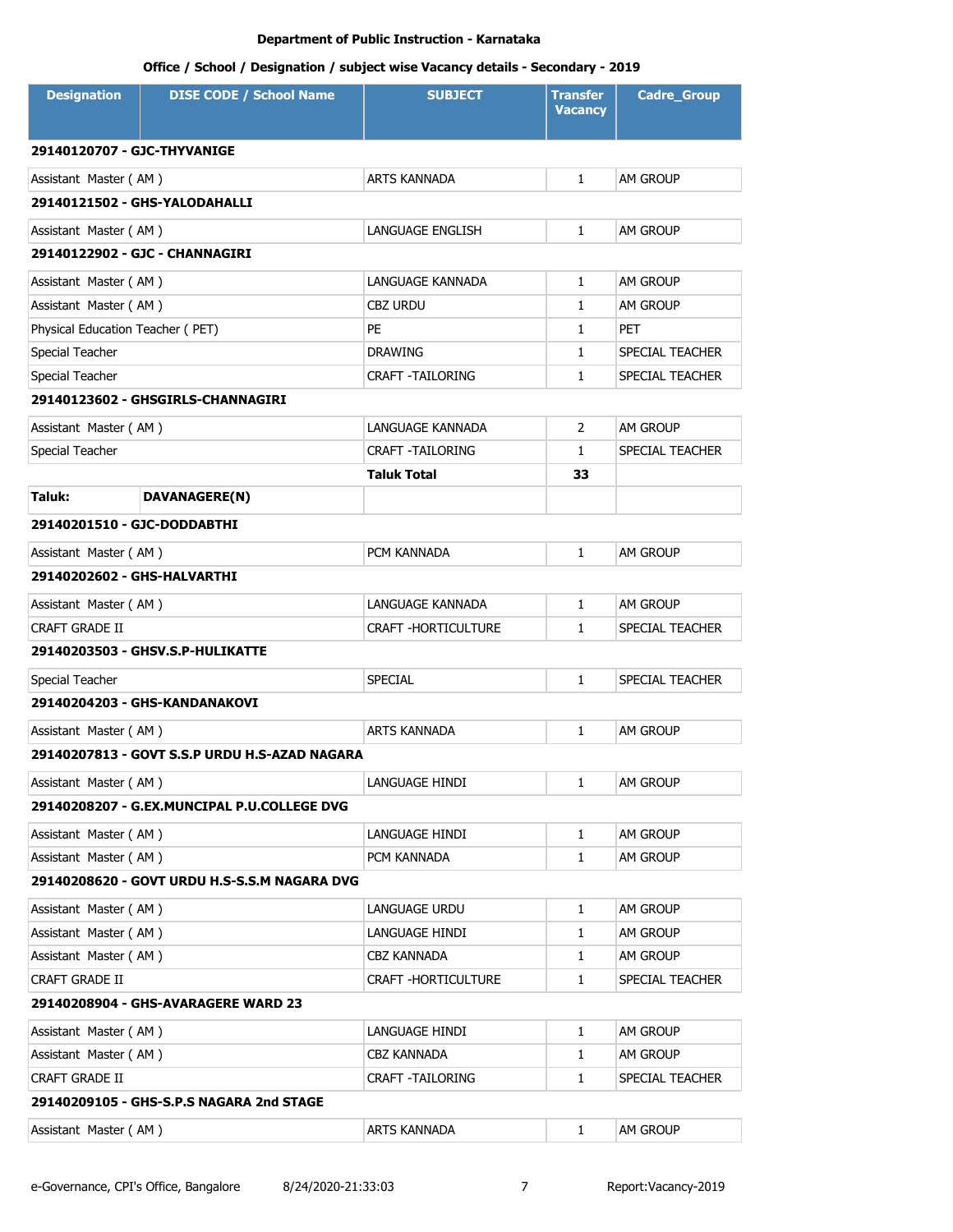| 29140209212 - GHPSMODEL-HONDADA RASTE D.URS LAYOUT<br>$\mathbf{1}$<br>AM GROUP<br>Graduate Head Master(GHM)<br><b>GHM-PCM KANNADA</b><br><b>Taluk Total</b><br>17<br>Taluk:<br><b>DAVANAGERE(S)</b><br>29140301602 - GHS-NAGARASANAHALLI<br><b>CRAFT -TAILORING</b><br>$\mathbf{1}$<br>SPECIAL TEACHER<br>Special Teacher<br>29140301706 - GOVT PU COLLEGE KUKKUWADA<br>PCM KANNADA<br>AM GROUP<br>Assistant Master (AM)<br>$\mathbf{1}$<br>Special Teacher<br><b>CRAFT -HORTICULTURE</b><br>SPECIAL TEACHER<br>$\mathbf{1}$<br>29140302105 - GHS ANJANEYA-THURCHGATTA<br><b>CBZ KANNADA</b><br>AM GROUP<br>Assistant Master (AM)<br>$\mathbf{1}$<br>CRAFT - HORTICULTURE<br>Special Teacher<br>$\mathbf{1}$<br>SPECIAL TEACHER<br>29140304908 - GHS-H.BASAPURA<br>Assistant Master (AM)<br>LANGUAGE KANNADA<br>$\mathbf{1}$<br><b>AM GROUP</b><br>Special Teacher<br>CRAFT -TAILORING<br>$\mathbf{1}$<br>SPECIAL TEACHER<br>29140305109 - GOVT PUC-MAYAKONDA<br>Assistant Master (AM)<br>ARTS KANNADA<br>$\mathbf{1}$<br><b>AM GROUP</b><br>29140305803 - GOVT MARUTHI PUC-LOKIKERE<br>CRAFT - HORTICULTURE<br>SPECIAL TEACHER<br>Special Teacher<br>$\mathbf{1}$<br>29140306204 - GHS-MATHI<br><b>CRAFT -TAILORING</b><br>Special Teacher<br>$\mathbf{1}$<br>SPECIAL TEACHER<br>29140308513 - GOVT P.U COLLEGEBOYS P.J EXTN<br><b>CRAFT -TAILORING</b><br>$\mathbf{1}$<br>SPECIAL TEACHER<br>Special Teacher<br>29140309206 - GOVT MOTHI VEERAPPA PUC-P.J.EXTN<br>Assistant Master (AM)<br>LANGUAGE SANSKRIT<br>1<br><b>AM GROUP</b><br><b>Taluk Total</b><br>12<br>Taluk:<br><b>HARIHARA</b><br>29140400302 - GJC - BANNIKODU<br>Assistant Master (AM)<br>ARTS KANNADA<br>AM GROUP<br>1<br>29140400407 - GJC - BHANUVALLI<br>Assistant Master (AM)<br>LANGUAGE URDU<br>$\mathbf{1}$<br>AM GROUP<br>29140400602 - GHS - BILASANUR<br>Assistant Master (AM)<br>CRAFT -HORTICULTURE<br>AM GROUP<br>1<br>29140402402 - GHS - GUTHTURU<br>Assistant Master (AM)<br>CRAFT -HORTICULTURE<br>AM GROUP<br>1<br>29140402705 - GHS - HALIVANA<br>Assistant Master (AM)<br>ARTS KANNADA<br>AM GROUP<br>1<br>29140403003 - GHS S.B.P.K - HANAGAVADI<br>Assistant Master (AM) | <b>Designation</b> | <b>DISE CODE / School Name</b> | <b>SUBJECT</b> | <b>Transfer</b><br><b>Vacancy</b> | <b>Cadre_Group</b> |
|--------------------------------------------------------------------------------------------------------------------------------------------------------------------------------------------------------------------------------------------------------------------------------------------------------------------------------------------------------------------------------------------------------------------------------------------------------------------------------------------------------------------------------------------------------------------------------------------------------------------------------------------------------------------------------------------------------------------------------------------------------------------------------------------------------------------------------------------------------------------------------------------------------------------------------------------------------------------------------------------------------------------------------------------------------------------------------------------------------------------------------------------------------------------------------------------------------------------------------------------------------------------------------------------------------------------------------------------------------------------------------------------------------------------------------------------------------------------------------------------------------------------------------------------------------------------------------------------------------------------------------------------------------------------------------------------------------------------------------------------------------------------------------------------------------------------------------------------------------------------------------------------------------------------------------------------------------------------------------------------------------------------------------------------------------------------------------------------------------------------------------------------------------------------|--------------------|--------------------------------|----------------|-----------------------------------|--------------------|
|                                                                                                                                                                                                                                                                                                                                                                                                                                                                                                                                                                                                                                                                                                                                                                                                                                                                                                                                                                                                                                                                                                                                                                                                                                                                                                                                                                                                                                                                                                                                                                                                                                                                                                                                                                                                                                                                                                                                                                                                                                                                                                                                                                    |                    |                                |                |                                   |                    |
|                                                                                                                                                                                                                                                                                                                                                                                                                                                                                                                                                                                                                                                                                                                                                                                                                                                                                                                                                                                                                                                                                                                                                                                                                                                                                                                                                                                                                                                                                                                                                                                                                                                                                                                                                                                                                                                                                                                                                                                                                                                                                                                                                                    |                    |                                |                |                                   |                    |
|                                                                                                                                                                                                                                                                                                                                                                                                                                                                                                                                                                                                                                                                                                                                                                                                                                                                                                                                                                                                                                                                                                                                                                                                                                                                                                                                                                                                                                                                                                                                                                                                                                                                                                                                                                                                                                                                                                                                                                                                                                                                                                                                                                    |                    |                                |                |                                   |                    |
|                                                                                                                                                                                                                                                                                                                                                                                                                                                                                                                                                                                                                                                                                                                                                                                                                                                                                                                                                                                                                                                                                                                                                                                                                                                                                                                                                                                                                                                                                                                                                                                                                                                                                                                                                                                                                                                                                                                                                                                                                                                                                                                                                                    |                    |                                |                |                                   |                    |
|                                                                                                                                                                                                                                                                                                                                                                                                                                                                                                                                                                                                                                                                                                                                                                                                                                                                                                                                                                                                                                                                                                                                                                                                                                                                                                                                                                                                                                                                                                                                                                                                                                                                                                                                                                                                                                                                                                                                                                                                                                                                                                                                                                    |                    |                                |                |                                   |                    |
|                                                                                                                                                                                                                                                                                                                                                                                                                                                                                                                                                                                                                                                                                                                                                                                                                                                                                                                                                                                                                                                                                                                                                                                                                                                                                                                                                                                                                                                                                                                                                                                                                                                                                                                                                                                                                                                                                                                                                                                                                                                                                                                                                                    |                    |                                |                |                                   |                    |
|                                                                                                                                                                                                                                                                                                                                                                                                                                                                                                                                                                                                                                                                                                                                                                                                                                                                                                                                                                                                                                                                                                                                                                                                                                                                                                                                                                                                                                                                                                                                                                                                                                                                                                                                                                                                                                                                                                                                                                                                                                                                                                                                                                    |                    |                                |                |                                   |                    |
|                                                                                                                                                                                                                                                                                                                                                                                                                                                                                                                                                                                                                                                                                                                                                                                                                                                                                                                                                                                                                                                                                                                                                                                                                                                                                                                                                                                                                                                                                                                                                                                                                                                                                                                                                                                                                                                                                                                                                                                                                                                                                                                                                                    |                    |                                |                |                                   |                    |
|                                                                                                                                                                                                                                                                                                                                                                                                                                                                                                                                                                                                                                                                                                                                                                                                                                                                                                                                                                                                                                                                                                                                                                                                                                                                                                                                                                                                                                                                                                                                                                                                                                                                                                                                                                                                                                                                                                                                                                                                                                                                                                                                                                    |                    |                                |                |                                   |                    |
|                                                                                                                                                                                                                                                                                                                                                                                                                                                                                                                                                                                                                                                                                                                                                                                                                                                                                                                                                                                                                                                                                                                                                                                                                                                                                                                                                                                                                                                                                                                                                                                                                                                                                                                                                                                                                                                                                                                                                                                                                                                                                                                                                                    |                    |                                |                |                                   |                    |
|                                                                                                                                                                                                                                                                                                                                                                                                                                                                                                                                                                                                                                                                                                                                                                                                                                                                                                                                                                                                                                                                                                                                                                                                                                                                                                                                                                                                                                                                                                                                                                                                                                                                                                                                                                                                                                                                                                                                                                                                                                                                                                                                                                    |                    |                                |                |                                   |                    |
|                                                                                                                                                                                                                                                                                                                                                                                                                                                                                                                                                                                                                                                                                                                                                                                                                                                                                                                                                                                                                                                                                                                                                                                                                                                                                                                                                                                                                                                                                                                                                                                                                                                                                                                                                                                                                                                                                                                                                                                                                                                                                                                                                                    |                    |                                |                |                                   |                    |
|                                                                                                                                                                                                                                                                                                                                                                                                                                                                                                                                                                                                                                                                                                                                                                                                                                                                                                                                                                                                                                                                                                                                                                                                                                                                                                                                                                                                                                                                                                                                                                                                                                                                                                                                                                                                                                                                                                                                                                                                                                                                                                                                                                    |                    |                                |                |                                   |                    |
|                                                                                                                                                                                                                                                                                                                                                                                                                                                                                                                                                                                                                                                                                                                                                                                                                                                                                                                                                                                                                                                                                                                                                                                                                                                                                                                                                                                                                                                                                                                                                                                                                                                                                                                                                                                                                                                                                                                                                                                                                                                                                                                                                                    |                    |                                |                |                                   |                    |
|                                                                                                                                                                                                                                                                                                                                                                                                                                                                                                                                                                                                                                                                                                                                                                                                                                                                                                                                                                                                                                                                                                                                                                                                                                                                                                                                                                                                                                                                                                                                                                                                                                                                                                                                                                                                                                                                                                                                                                                                                                                                                                                                                                    |                    |                                |                |                                   |                    |
|                                                                                                                                                                                                                                                                                                                                                                                                                                                                                                                                                                                                                                                                                                                                                                                                                                                                                                                                                                                                                                                                                                                                                                                                                                                                                                                                                                                                                                                                                                                                                                                                                                                                                                                                                                                                                                                                                                                                                                                                                                                                                                                                                                    |                    |                                |                |                                   |                    |
|                                                                                                                                                                                                                                                                                                                                                                                                                                                                                                                                                                                                                                                                                                                                                                                                                                                                                                                                                                                                                                                                                                                                                                                                                                                                                                                                                                                                                                                                                                                                                                                                                                                                                                                                                                                                                                                                                                                                                                                                                                                                                                                                                                    |                    |                                |                |                                   |                    |
|                                                                                                                                                                                                                                                                                                                                                                                                                                                                                                                                                                                                                                                                                                                                                                                                                                                                                                                                                                                                                                                                                                                                                                                                                                                                                                                                                                                                                                                                                                                                                                                                                                                                                                                                                                                                                                                                                                                                                                                                                                                                                                                                                                    |                    |                                |                |                                   |                    |
|                                                                                                                                                                                                                                                                                                                                                                                                                                                                                                                                                                                                                                                                                                                                                                                                                                                                                                                                                                                                                                                                                                                                                                                                                                                                                                                                                                                                                                                                                                                                                                                                                                                                                                                                                                                                                                                                                                                                                                                                                                                                                                                                                                    |                    |                                |                |                                   |                    |
|                                                                                                                                                                                                                                                                                                                                                                                                                                                                                                                                                                                                                                                                                                                                                                                                                                                                                                                                                                                                                                                                                                                                                                                                                                                                                                                                                                                                                                                                                                                                                                                                                                                                                                                                                                                                                                                                                                                                                                                                                                                                                                                                                                    |                    |                                |                |                                   |                    |
|                                                                                                                                                                                                                                                                                                                                                                                                                                                                                                                                                                                                                                                                                                                                                                                                                                                                                                                                                                                                                                                                                                                                                                                                                                                                                                                                                                                                                                                                                                                                                                                                                                                                                                                                                                                                                                                                                                                                                                                                                                                                                                                                                                    |                    |                                |                |                                   |                    |
|                                                                                                                                                                                                                                                                                                                                                                                                                                                                                                                                                                                                                                                                                                                                                                                                                                                                                                                                                                                                                                                                                                                                                                                                                                                                                                                                                                                                                                                                                                                                                                                                                                                                                                                                                                                                                                                                                                                                                                                                                                                                                                                                                                    |                    |                                |                |                                   |                    |
|                                                                                                                                                                                                                                                                                                                                                                                                                                                                                                                                                                                                                                                                                                                                                                                                                                                                                                                                                                                                                                                                                                                                                                                                                                                                                                                                                                                                                                                                                                                                                                                                                                                                                                                                                                                                                                                                                                                                                                                                                                                                                                                                                                    |                    |                                |                |                                   |                    |
|                                                                                                                                                                                                                                                                                                                                                                                                                                                                                                                                                                                                                                                                                                                                                                                                                                                                                                                                                                                                                                                                                                                                                                                                                                                                                                                                                                                                                                                                                                                                                                                                                                                                                                                                                                                                                                                                                                                                                                                                                                                                                                                                                                    |                    |                                |                |                                   |                    |
|                                                                                                                                                                                                                                                                                                                                                                                                                                                                                                                                                                                                                                                                                                                                                                                                                                                                                                                                                                                                                                                                                                                                                                                                                                                                                                                                                                                                                                                                                                                                                                                                                                                                                                                                                                                                                                                                                                                                                                                                                                                                                                                                                                    |                    |                                |                |                                   |                    |
|                                                                                                                                                                                                                                                                                                                                                                                                                                                                                                                                                                                                                                                                                                                                                                                                                                                                                                                                                                                                                                                                                                                                                                                                                                                                                                                                                                                                                                                                                                                                                                                                                                                                                                                                                                                                                                                                                                                                                                                                                                                                                                                                                                    |                    |                                |                |                                   |                    |
|                                                                                                                                                                                                                                                                                                                                                                                                                                                                                                                                                                                                                                                                                                                                                                                                                                                                                                                                                                                                                                                                                                                                                                                                                                                                                                                                                                                                                                                                                                                                                                                                                                                                                                                                                                                                                                                                                                                                                                                                                                                                                                                                                                    |                    |                                |                |                                   |                    |
|                                                                                                                                                                                                                                                                                                                                                                                                                                                                                                                                                                                                                                                                                                                                                                                                                                                                                                                                                                                                                                                                                                                                                                                                                                                                                                                                                                                                                                                                                                                                                                                                                                                                                                                                                                                                                                                                                                                                                                                                                                                                                                                                                                    |                    |                                |                |                                   |                    |
|                                                                                                                                                                                                                                                                                                                                                                                                                                                                                                                                                                                                                                                                                                                                                                                                                                                                                                                                                                                                                                                                                                                                                                                                                                                                                                                                                                                                                                                                                                                                                                                                                                                                                                                                                                                                                                                                                                                                                                                                                                                                                                                                                                    |                    |                                |                |                                   |                    |
|                                                                                                                                                                                                                                                                                                                                                                                                                                                                                                                                                                                                                                                                                                                                                                                                                                                                                                                                                                                                                                                                                                                                                                                                                                                                                                                                                                                                                                                                                                                                                                                                                                                                                                                                                                                                                                                                                                                                                                                                                                                                                                                                                                    |                    |                                |                |                                   |                    |
|                                                                                                                                                                                                                                                                                                                                                                                                                                                                                                                                                                                                                                                                                                                                                                                                                                                                                                                                                                                                                                                                                                                                                                                                                                                                                                                                                                                                                                                                                                                                                                                                                                                                                                                                                                                                                                                                                                                                                                                                                                                                                                                                                                    |                    |                                |                |                                   |                    |
|                                                                                                                                                                                                                                                                                                                                                                                                                                                                                                                                                                                                                                                                                                                                                                                                                                                                                                                                                                                                                                                                                                                                                                                                                                                                                                                                                                                                                                                                                                                                                                                                                                                                                                                                                                                                                                                                                                                                                                                                                                                                                                                                                                    |                    |                                |                |                                   |                    |
|                                                                                                                                                                                                                                                                                                                                                                                                                                                                                                                                                                                                                                                                                                                                                                                                                                                                                                                                                                                                                                                                                                                                                                                                                                                                                                                                                                                                                                                                                                                                                                                                                                                                                                                                                                                                                                                                                                                                                                                                                                                                                                                                                                    |                    |                                |                |                                   |                    |
|                                                                                                                                                                                                                                                                                                                                                                                                                                                                                                                                                                                                                                                                                                                                                                                                                                                                                                                                                                                                                                                                                                                                                                                                                                                                                                                                                                                                                                                                                                                                                                                                                                                                                                                                                                                                                                                                                                                                                                                                                                                                                                                                                                    |                    |                                |                |                                   |                    |
|                                                                                                                                                                                                                                                                                                                                                                                                                                                                                                                                                                                                                                                                                                                                                                                                                                                                                                                                                                                                                                                                                                                                                                                                                                                                                                                                                                                                                                                                                                                                                                                                                                                                                                                                                                                                                                                                                                                                                                                                                                                                                                                                                                    |                    |                                |                |                                   |                    |
|                                                                                                                                                                                                                                                                                                                                                                                                                                                                                                                                                                                                                                                                                                                                                                                                                                                                                                                                                                                                                                                                                                                                                                                                                                                                                                                                                                                                                                                                                                                                                                                                                                                                                                                                                                                                                                                                                                                                                                                                                                                                                                                                                                    |                    |                                |                |                                   |                    |
|                                                                                                                                                                                                                                                                                                                                                                                                                                                                                                                                                                                                                                                                                                                                                                                                                                                                                                                                                                                                                                                                                                                                                                                                                                                                                                                                                                                                                                                                                                                                                                                                                                                                                                                                                                                                                                                                                                                                                                                                                                                                                                                                                                    |                    |                                |                |                                   |                    |
|                                                                                                                                                                                                                                                                                                                                                                                                                                                                                                                                                                                                                                                                                                                                                                                                                                                                                                                                                                                                                                                                                                                                                                                                                                                                                                                                                                                                                                                                                                                                                                                                                                                                                                                                                                                                                                                                                                                                                                                                                                                                                                                                                                    |                    |                                |                |                                   |                    |
|                                                                                                                                                                                                                                                                                                                                                                                                                                                                                                                                                                                                                                                                                                                                                                                                                                                                                                                                                                                                                                                                                                                                                                                                                                                                                                                                                                                                                                                                                                                                                                                                                                                                                                                                                                                                                                                                                                                                                                                                                                                                                                                                                                    |                    |                                | ARTS KANNADA   | 1                                 | AM GROUP           |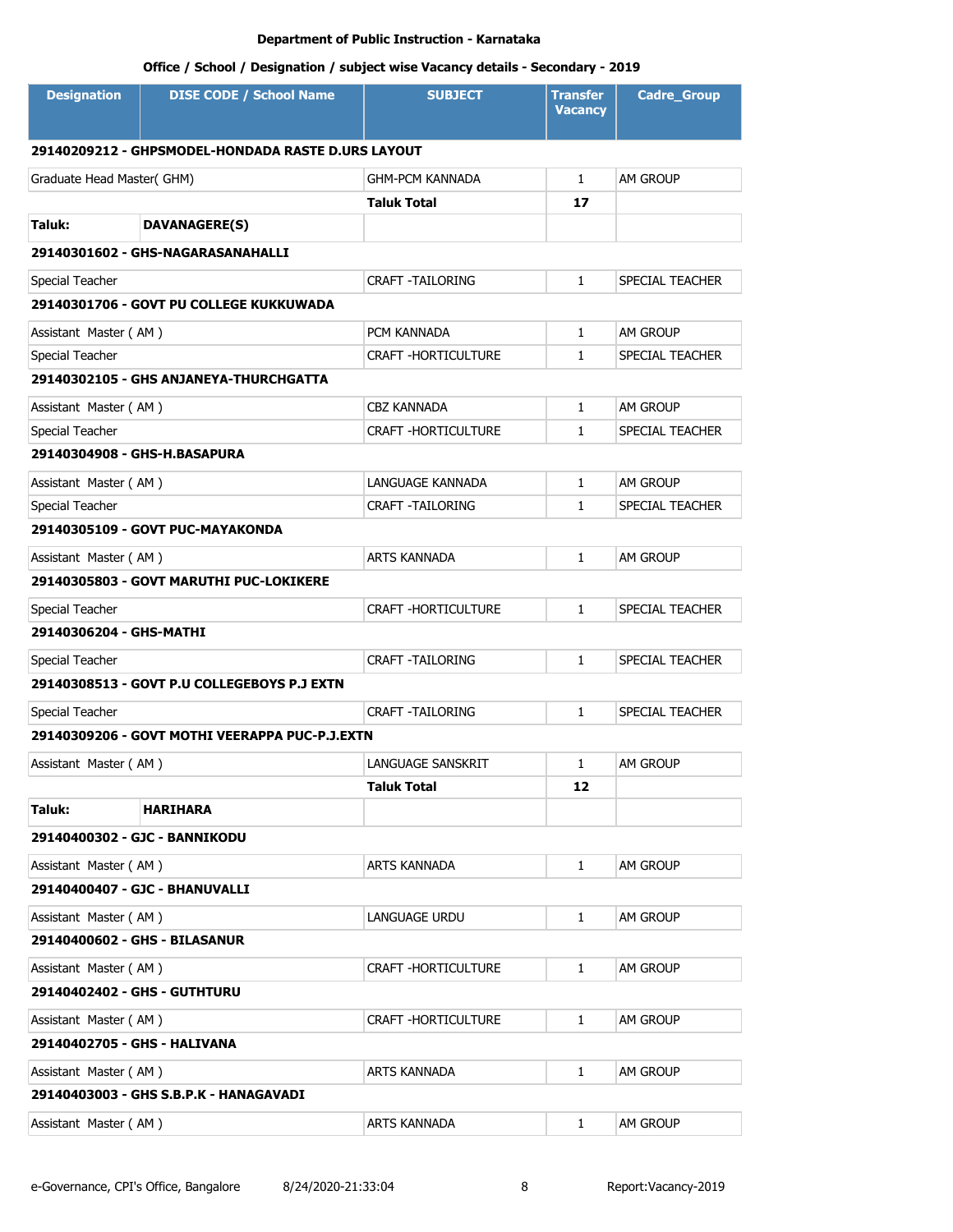# **Office / School / Designation / subject wise Vacancy details - Secondary - 2019**

| <b>Designation</b>               | <b>DISE CODE / School Name</b>                    | <b>SUBJECT</b>             | <b>Transfer</b><br><b>Vacancy</b> | <b>Cadre_Group</b> |
|----------------------------------|---------------------------------------------------|----------------------------|-----------------------------------|--------------------|
| 29140404204 - GHS - K.N. HALLI   |                                                   |                            |                                   |                    |
| Assistant Master (AM)            |                                                   | LANGUAGE ENGLISH           | $\mathbf{1}$                      | <b>AM GROUP</b>    |
| 29140404807 - GHS - KOKKANUR     |                                                   |                            |                                   |                    |
| Assistant Master (AM)            |                                                   | PCM KANNADA                | $\mathbf{1}$                      | <b>AM GROUP</b>    |
| 29140405003 - GJC-KONDAJJI       |                                                   |                            |                                   |                    |
| Assistant Master (AM)            |                                                   | <b>DRAWING</b>             | $\mathbf{1}$                      | AM GROUP           |
| 29140405205 - GJC - KUMBALURU    |                                                   |                            |                                   |                    |
| Assistant Master (AM)            |                                                   | <b>CRAFT -SERICULTURE</b>  | $\mathbf{1}$                      | <b>AM GROUP</b>    |
|                                  | 29140406710 - GHS - RAJANAHALLI                   |                            |                                   |                    |
| Assistant Master (AM)            |                                                   | <b>CRAFT -TAILORING</b>    | $\mathbf{1}$                      | AM GROUP           |
|                                  | 29140409201 - GOVT GIRLS H.S-GANDHI MAIDHAN HRR   |                            |                                   |                    |
| Physical Education Teacher (PET) |                                                   | PE                         | $\mathbf{1}$                      | <b>PET</b>         |
|                                  | 29140410102 - GJC D.R.M-HALLADAKERE               |                            |                                   |                    |
| Assistant Master (AM)            |                                                   | <b>ARTS KANNADA</b>        | $\mathbf{1}$                      | <b>AM GROUP</b>    |
| Assistant Master (AM)            |                                                   | PCM KANNADA                | $\mathbf{1}$                      | am Group           |
|                                  |                                                   | <b>Taluk Total</b>         | 14                                |                    |
| Taluk:                           | <b>HONNALI</b>                                    |                            |                                   |                    |
|                                  | 29140501402 - GHS - KENCHIKOPPA                   |                            |                                   |                    |
| Assistant Master (AM)            |                                                   | LANGUAGE KANNADA           | $\mathbf{1}$                      | <b>AM GROUP</b>    |
| Physical Education Teacher (PET) |                                                   | PE                         | $\mathbf{1}$                      | <b>PET</b>         |
| 29140501602 - GHS - SORATURU     |                                                   |                            |                                   |                    |
| Assistant Master (AM)            |                                                   | LANGUAGE ENGLISH           | $\mathbf{1}$                      | <b>AM GROUP</b>    |
| 29140501802 - GHS-KATHIGE        |                                                   |                            |                                   |                    |
| Assistant Master (AM)            |                                                   | LANGUAGE ENGLISH           | 1                                 | AM GROUP           |
|                                  | 29140502903 - GHS-HIREGONIGERE                    |                            |                                   |                    |
| Special Teacher                  |                                                   | <b>CRAFT -TAILORING</b>    | 1                                 | SPECIAL TEACHER    |
|                                  | 29140503702 - GHS - YARECHIKKANAHALLI             |                            |                                   |                    |
| Special Teacher                  |                                                   | <b>CRAFT -HORTICULTURE</b> | $\mathbf{1}$                      | SPECIAL TEACHER    |
|                                  | 29140504002 - GHS-MUKTHENAHALLI                   |                            |                                   |                    |
| Assistant Master (AM)            |                                                   | LANGUAGE ENGLISH           | 1                                 | AM GROUP           |
| Assistant Master (AM)            |                                                   | LANGUAGE HINDI             | $\mathbf{1}$                      | AM GROUP           |
| Special Teacher                  |                                                   | CRAFT -TAILORING           | 1                                 | SPECIAL TEACHER    |
|                                  | 29140504802 - GHS-THARAGANAHALLI                  |                            |                                   |                    |
| Assistant Master (AM)            |                                                   | LANGUAGE ENGLISH           | $\mathbf{1}$                      | AM GROUP           |
|                                  | 29140505102 - GHPSURDUUPGRADED H.S-SASVEHALLIRMSA |                            |                                   |                    |
| Assistant Master (AM)            |                                                   | LANGUAGE ENGLISH           | 1                                 | AM GROUP           |
| Physical Education Teacher (PET) |                                                   | PE                         | 1                                 | <b>PET</b>         |
|                                  | 29140505106 - GOVT PU COLLEGE SASVEHALLI          |                            |                                   |                    |
| Assistant Master (AM)            |                                                   | LANGUAGE KANNADA           | 1                                 | AM GROUP           |
| Special Teacher                  |                                                   | CRAFT - HORTICULTURE       | 1                                 | SPECIAL TEACHER    |

e-Governance, CPI's Office, Bangalore 8/24/2020-21:33:04 9 Report:Vacancy-2019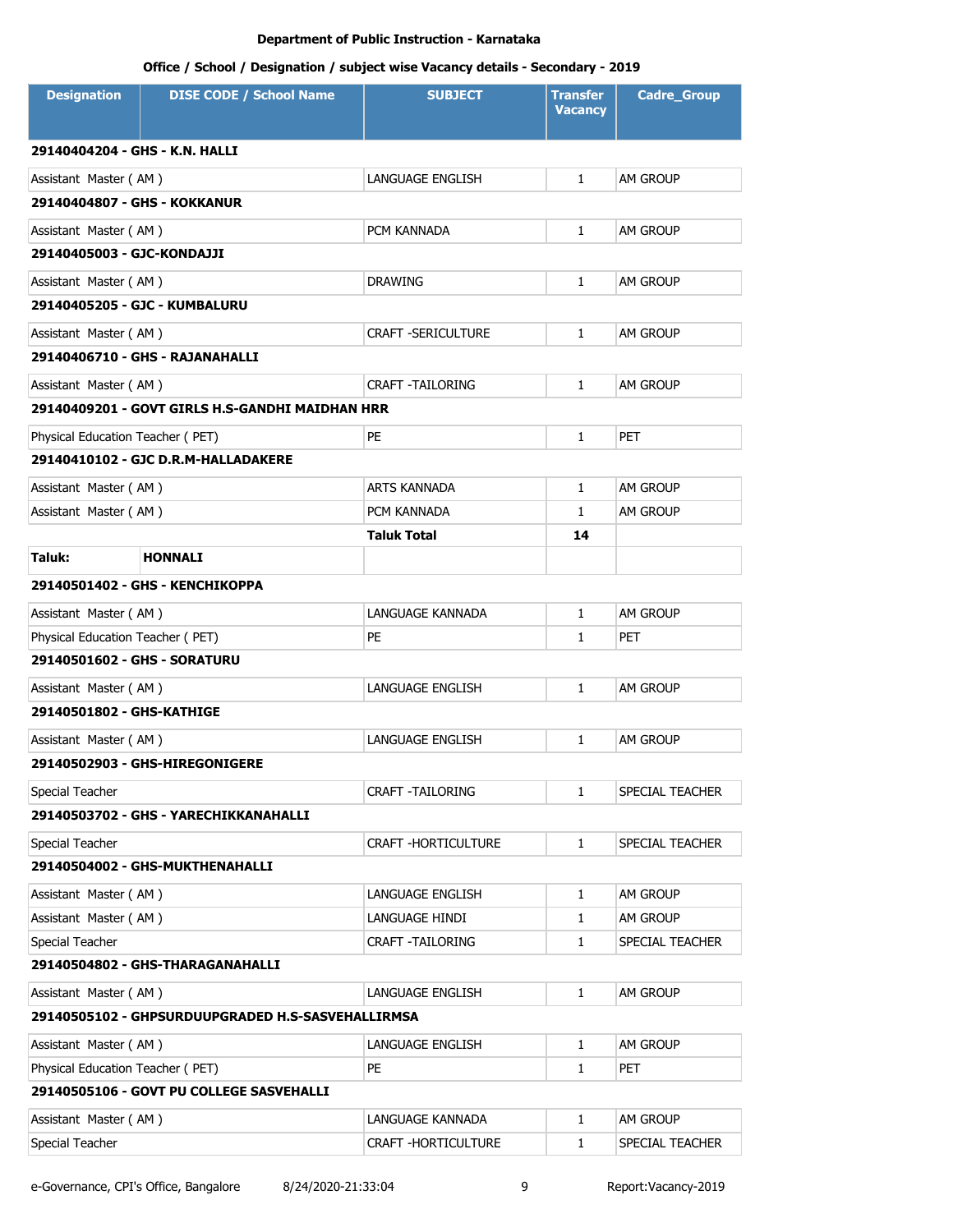| <b>Designation</b>                    | <b>DISE CODE / School Name</b>                | <b>SUBJECT</b>             | Transfer<br><b>Vacancy</b> | <b>Cadre_Group</b>  |
|---------------------------------------|-----------------------------------------------|----------------------------|----------------------------|---------------------|
| 29140506403 - GHS - LINGAPURA         |                                               |                            |                            |                     |
| Assistant Master (AM)                 |                                               | LANGUAGE HINDI             | $\mathbf{1}$               | <b>AM GROUP</b>     |
| Special Teacher                       |                                               | <b>CRAFT -HORTICULTURE</b> | $\mathbf{1}$               | SPECIAL TEACHER     |
| 29140507001 - GHPS - RAMPURA          |                                               |                            |                            |                     |
| Special Teacher                       |                                               | <b>CRAFT -TAILORING</b>    | $\mathbf{1}$               | SPECIAL TEACHER     |
|                                       | 29140508102 - GHS - MARIGONDANAHALLI-KOTEHAL  |                            |                            |                     |
| Assistant Master (AM)                 |                                               | <b>ARTS KANNADA</b>        | $\mathbf{1}$               | <b>AM GROUP</b>     |
| 29140508602 - GHS-T.G HALLI           |                                               |                            |                            |                     |
| Assistant Master (AM)                 |                                               | LANGUAGE ENGLISH           | $\mathbf{1}$               | AM GROUP            |
|                                       | 29140511304 - GOVT P.U COLLEGE-SAVALANGA      |                            |                            |                     |
| Assistant Master (AM)                 |                                               | LANGUAGE KANNADA           | 1                          | <b>AM GROUP</b>     |
| Assistant Master (AM)                 |                                               | LANGUAGE ENGLISH           | 1                          | <b>AM GROUP</b>     |
| 29140512104 - GHS - HOSAJOGA          |                                               |                            |                            |                     |
| Special Teacher                       |                                               | CRAFT - HORTICULTURE       | $\mathbf{1}$               | SPECIAL TEACHER     |
| 29140513405 - GJC - HONNALI           |                                               |                            |                            |                     |
| Assistant Master (AM)                 |                                               | LANGUAGE KANNADA           | $\mathbf{1}$               | <b>AM GROUP</b>     |
| Assistant Master (AM)                 |                                               | LANGUAGE ENGLISH           | 1                          | <b>AM GROUP</b>     |
| Assistant Master (AM)                 |                                               | LANGUAGE HINDI             | 1                          | <b>AM GROUP</b>     |
|                                       | 29140514709 - GOVT BOYS P.U COLLEGE-NYAMATHI  |                            |                            |                     |
| Assistant Master (AM)                 |                                               | LANGUAGE KANNADA           | $\mathbf{1}$               | AM GROUP            |
| Special Teacher                       |                                               | CRAFT - HORTICULTURE       | $\mathbf{1}$               | SPECIAL TEACHER     |
|                                       | 29140514710 - GOVT GIRLS P.U COLLEGE-NYAMATHI |                            |                            |                     |
| Assistant Master (AM)                 |                                               | LANGUAGE HINDI             | 1                          | AM GROUP            |
| Assistant Master (AM)                 |                                               | PCM KANNADA                | 1                          | <b>AM GROUP</b>     |
| Special Teacher                       |                                               | CRAFT - HORTICULTURE       | $\mathbf{1}$               | SPECIAL TEACHER     |
|                                       | 29140515803 - GHS - CHATNAHALLI               |                            |                            |                     |
| Assistant Master (AM)                 |                                               | PCM KANNADA                | 1                          | <b>AM GROUP</b>     |
|                                       |                                               | <b>Taluk Total</b>         | 31                         |                     |
| Taluk:                                | <b>JAGALUR</b>                                |                            |                            |                     |
| 29140603502 - GHS - DIDDIGI           |                                               |                            |                            |                     |
| Assistant Master (AM)                 |                                               | LANGUAGE ENGLISH           | 1                          | AM GROUP            |
| Special Teacher                       |                                               | <b>DRAWING</b>             | 1                          | SPECIAL TEACHER     |
|                                       | 29140603602 - GHS DODDABOMMANAHALLI           |                            |                            |                     |
| <b>CRAFT GRADE II</b>                 |                                               | CRAFT -HORTICULTURE        | 1                          | SPECIAL TEACHER     |
| 29140603703 - GHS - DONEHALLI         |                                               |                            |                            |                     |
| Assistant Master (AM)                 |                                               | LANGUAGE KANNADA           | $\mathbf{1}$               | AM GROUP            |
| 29140604104 - GHS - GOURIPURA         |                                               |                            |                            |                     |
| Assistant Master (AM)                 |                                               | LANGUAGE ENGLISH           | 1                          | AM GROUP            |
|                                       | 29140604903 - GHS - GURUSIDDAPURA             |                            |                            |                     |
| Assistant Master (AM)                 |                                               | LANGUAGE KANNADA           | 1                          | AM GROUP            |
| Assistant Master (AM)                 |                                               | ARTS KANNADA               | 1                          | <b>AM GROUP</b>     |
| e-Governance, CPI's Office, Bangalore | 8/24/2020-21:33:04                            | 10                         |                            | Report:Vacancy-2019 |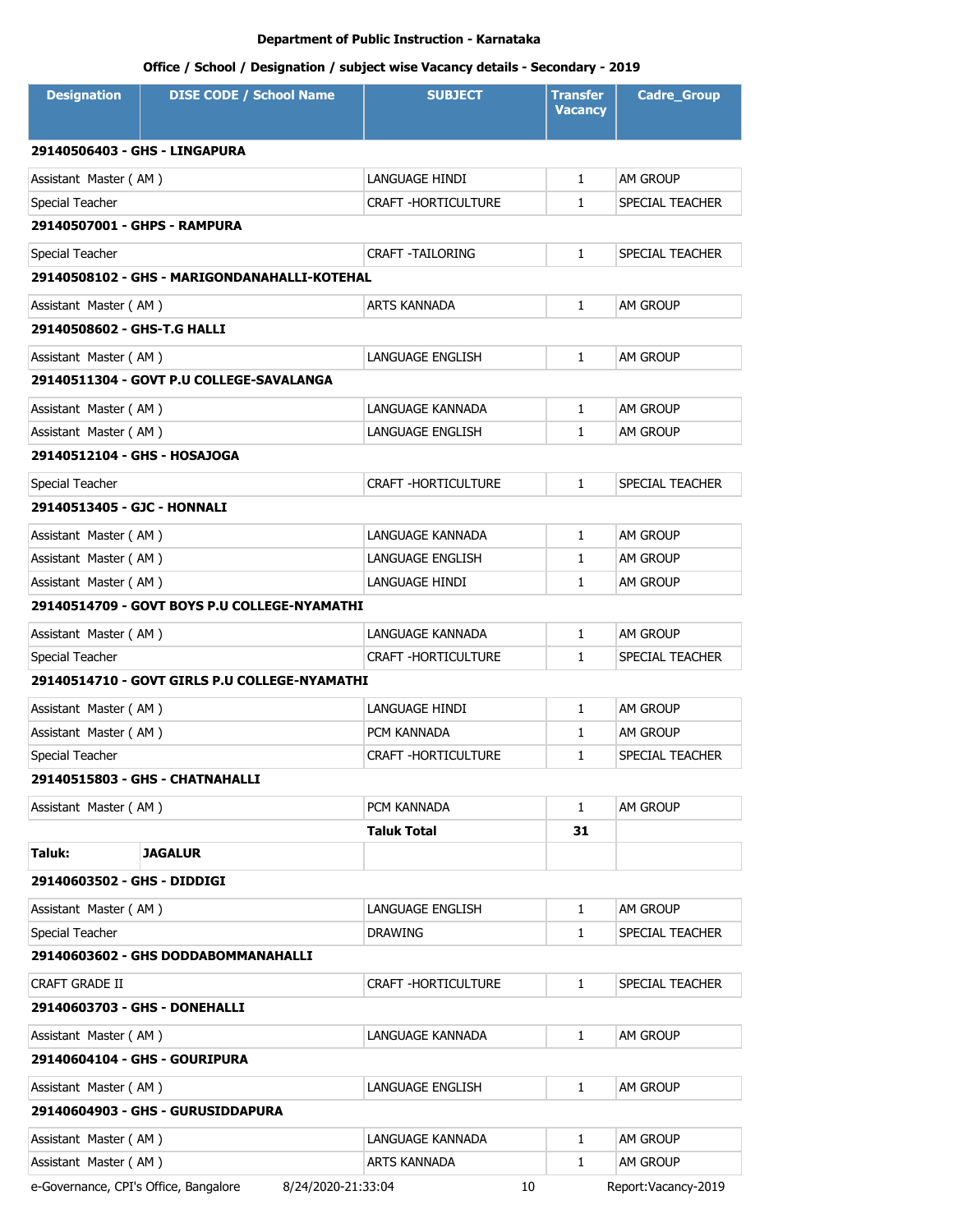| <b>Designation</b>            | <b>DISE CODE / School Name</b>          | <b>SUBJECT</b>             | <b>Transfer</b><br><b>Vacancy</b> | <b>Cadre_Group</b> |
|-------------------------------|-----------------------------------------|----------------------------|-----------------------------------|--------------------|
| Assistant Master (AM)         |                                         | PCM KANNADA                | $\mathbf{1}$                      | <b>AM GROUP</b>    |
| <b>CRAFT GRADE II</b>         |                                         | <b>CRAFT -TAILORING</b>    | $\mathbf{1}$                      | SPECIAL TEACHER    |
|                               | 29140605804 - GHS - HIREMALLANAHOLE     |                            |                                   |                    |
| Assistant Master (AM)         |                                         | LANGUAGE ENGLISH           | $\mathbf{1}$                      | AM GROUP           |
| <b>CRAFT GRADE II</b>         |                                         | CRAFT -TAILORING           | $\mathbf{1}$                      | SPECIAL TEACHER    |
|                               | 29140606104 - GOVT PU COLLEGE HOSAKERE  |                            |                                   |                    |
| Assistant Master (AM)         |                                         | LANGUAGE KANNADA           | $\mathbf{1}$                      | <b>AM GROUP</b>    |
| Assistant Master (AM)         |                                         | LANGUAGE ENGLISH           | $\mathbf{1}$                      | AM GROUP           |
| Assistant Master (AM)         |                                         | <b>ARTS KANNADA</b>        | 2                                 | AM GROUP           |
| <b>CRAFT GRADE II</b>         |                                         | <b>CRAFT -HORTICULTURE</b> | $\mathbf{1}$                      | SPECIAL TEACHER    |
|                               | 29140609302 - GHS - MEDIKERANAHALLI     |                            |                                   |                    |
| Special Teacher               |                                         | <b>DRAWING</b>             | $\mathbf{1}$                      | SPECIAL TEACHER    |
| 29140610202 - GHS - MARIKUNTE |                                         |                            |                                   |                    |
| Assistant Master (AM)         |                                         | ARTS KANNADA               | $\mathbf{1}$                      | AM GROUP           |
| CRAFT GRADE I                 |                                         | CRAFT -HORTICULTURE        | $\mathbf{1}$                      | SPECIAL TEACHER    |
|                               | 29140613802 - GHS - THORANAGATTE        |                            |                                   |                    |
| Assistant Master (AM)         |                                         | <b>ARTS KANNADA</b>        | $\mathbf{1}$                      | AM GROUP           |
| <b>CRAFT GRADE I</b>          |                                         | <b>CRAFT -HORTICULTURE</b> | $\mathbf{1}$                      | SPECIAL TEACHER    |
|                               | 29140614902 - GHS-THAMALEHALLI          |                            |                                   |                    |
| Special Teacher               |                                         | <b>DRAWING</b>             | $\mathbf{1}$                      | SPECIAL TEACHER    |
|                               | 29140616201 - GOVT PU COLLEGE JAGALUR   |                            |                                   |                    |
| Assistant Master (AM)         |                                         | <b>LANGUAGE ENGLISH</b>    | $\mathbf{1}$                      | AM GROUP           |
| 30291406091 - BRC JAGALUR     |                                         |                            |                                   |                    |
|                               | Block Resource Person (BRP) - Secondary | <b>BRP ARTS</b>            | $\mathbf{1}$                      | AM GROUP           |
|                               |                                         | <b>Taluk Total</b>         | 24                                |                    |
|                               |                                         | <b>District Total</b>      | 131                               |                    |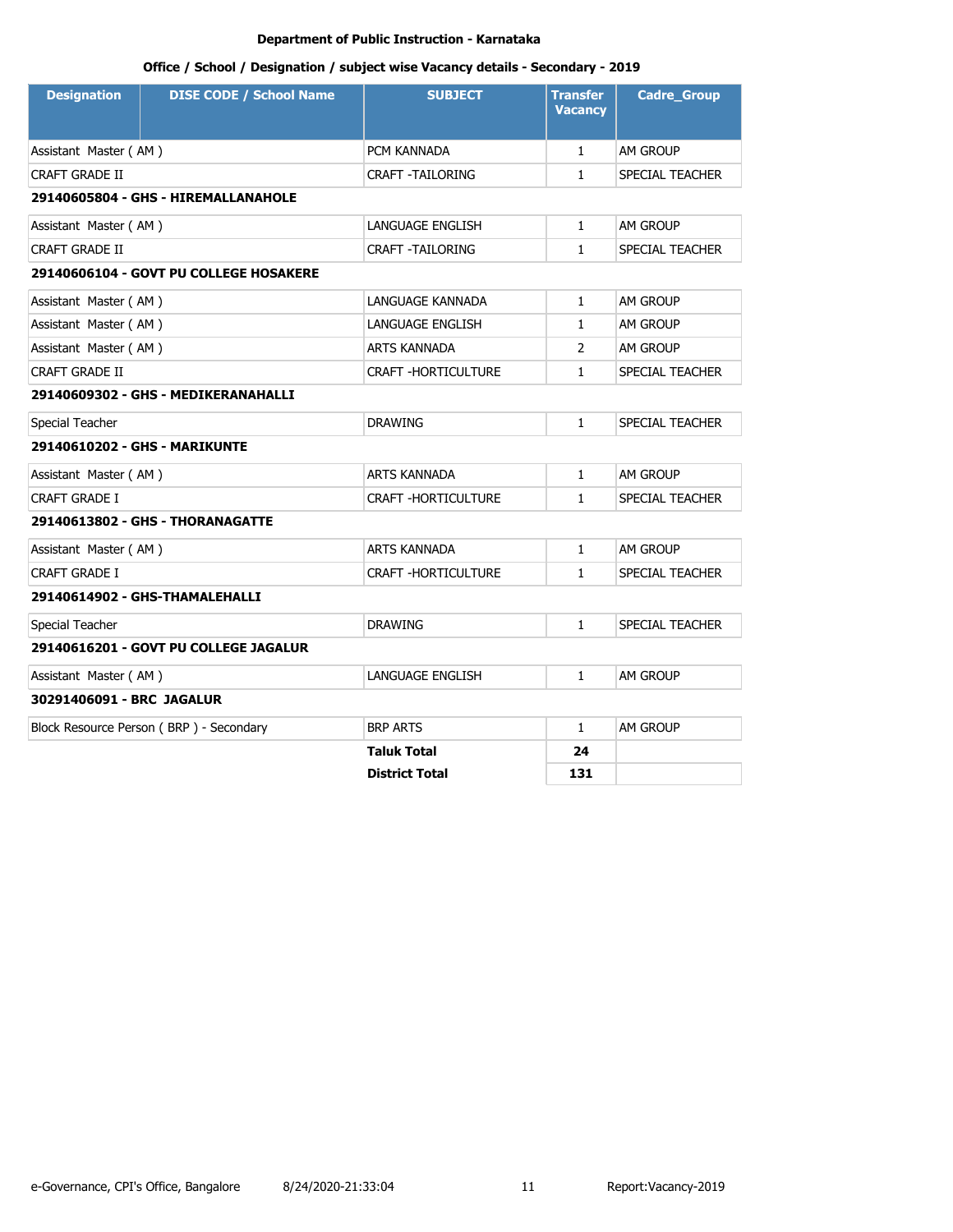| <b>Designation</b>                                          | <b>DISE CODE / School Name</b>               | <b>SUBJECT</b>                     | <b>Transfer</b><br><b>Vacancy</b> | <b>Cadre_Group</b>                 |  |
|-------------------------------------------------------------|----------------------------------------------|------------------------------------|-----------------------------------|------------------------------------|--|
| District:                                                   | <b>SHIVAMOGGA</b>                            |                                    |                                   |                                    |  |
| Taluk:                                                      | <b>BHADRAVATI</b>                            |                                    |                                   |                                    |  |
|                                                             | 29150102203 - GHS SANYASIKODAMAGGI           |                                    |                                   |                                    |  |
| Special Teacher                                             |                                              | <b>DRAWING</b>                     | $\mathbf{1}$                      | SPECIAL TEACHER                    |  |
|                                                             | 29150102907 - GHS ARAHATHOLALU               |                                    |                                   |                                    |  |
| Physical Education Teacher (PET)                            |                                              | PE                                 | $\mathbf{1}$                      | <b>PET</b>                         |  |
| Special Teacher                                             |                                              | <b>CRAFT - TAILORING</b>           | $\mathbf{1}$                      | SPECIAL TEACHER                    |  |
|                                                             | 29150107203 - GUHPS UPGRADED ARALIHALLIRMSA  |                                    |                                   |                                    |  |
|                                                             |                                              |                                    | 1                                 | <b>AM GROUP</b>                    |  |
| Assistant Master (AM)<br>Assistant Master (AM)              |                                              | LANGUAGE URDU<br>LANGUAGE ENGLISH  | 1                                 | am Group                           |  |
| Assistant Master (AM)                                       |                                              | <b>ARTS URDU</b>                   | 1                                 | <b>AM GROUP</b>                    |  |
| 29150107210 - GHS ARALIHALLI                                |                                              |                                    |                                   |                                    |  |
|                                                             |                                              |                                    |                                   |                                    |  |
| Assistant Master (AM)                                       |                                              | LANGUAGE KANNADA<br>LANGUAGE HINDI | $\mathbf{1}$<br>$\mathbf{1}$      | AM GROUP                           |  |
| Assistant Master (AM)<br>Assistant Master (AM)              |                                              | ARTS KANNADA                       | 1                                 | <b>AM GROUP</b><br>AM GROUP        |  |
| Assistant Master (AM)                                       |                                              | CBZ KANNADA                        | 1                                 | AM GROUP                           |  |
|                                                             | 29150110608 - GPUC-URDU DONABAGATTA          |                                    |                                   |                                    |  |
|                                                             |                                              | LANGUAGE KANNADA                   |                                   |                                    |  |
| Assistant Master (AM)                                       |                                              | LANGUAGE ENGLISH                   | $\mathbf{1}$<br>3                 | <b>AM GROUP</b><br><b>AM GROUP</b> |  |
| Assistant Master (AM)<br>Assistant Master (AM)              |                                              | <b>CBZ ENGLSIH</b>                 | $\mathbf{1}$                      | <b>AM GROUP</b>                    |  |
| Assistant Master (AM)                                       |                                              | PCM ENGLISH                        | $\mathbf{1}$                      | am Group                           |  |
| 29150111203 - GHS MAVINAKERE                                |                                              |                                    |                                   |                                    |  |
|                                                             |                                              |                                    |                                   |                                    |  |
| Assistant Master (AM)                                       |                                              | <b>LANGUAGE ENGLISH</b>            | $\mathbf{1}$                      | am Group                           |  |
|                                                             | 29150112703 - NETAJI S.C.B GHS HUNASEKATTE   |                                    |                                   |                                    |  |
| Assistant Master (AM)                                       |                                              | PCM KANNADA                        | $\mathbf{1}$                      | <b>AM GROUP</b>                    |  |
|                                                             | 29150114503 - GHS BALEMARANAHALLI            |                                    |                                   |                                    |  |
| Physical Education Teacher (PET)                            |                                              | <b>PE</b>                          | $\mathbf{1}$                      | <b>PET</b>                         |  |
|                                                             | 29150116007 - SANCHI HONNAMMA GGPUC OLD TOWN |                                    |                                   |                                    |  |
| Assistant Master (AM)                                       |                                              | LANGUAGE HINDI                     | 2                                 | AM GROUP                           |  |
| Assistant Master (AM)                                       |                                              | <b>CBZ KANNADA</b>                 | 1                                 | <b>AM GROUP</b>                    |  |
|                                                             | 29150117306 - GGPUC NEW TOWN BHADRAVATHI     |                                    |                                   |                                    |  |
| Assistant Master (AM)                                       |                                              | LANGUAGE HINDI                     | $\mathbf{1}$                      | AM GROUP                           |  |
|                                                             | 29150117308 - SILVER JUBILEE GPUC NEW TOWN   |                                    |                                   |                                    |  |
| Assistant Master (AM)                                       |                                              | LANGUAGE SANSKRIT                  | $\mathbf{1}$                      | am Group                           |  |
|                                                             | 29150118409 - NETAJI SCB GHS HOSASIDDAPURA   |                                    |                                   |                                    |  |
| Assistant Master (AM)                                       |                                              | LANGUAGE ENGLISH                   | 1                                 | AM GROUP                           |  |
| Physical Education Teacher (PET)                            |                                              | PE                                 | 1                                 | <b>PET</b>                         |  |
|                                                             |                                              | Taluk Total                        | 26                                |                                    |  |
| Taluk:                                                      | <b>HOSANAGAR</b>                             |                                    |                                   |                                    |  |
| 29150200802 - GHS HOSANADU                                  |                                              |                                    |                                   |                                    |  |
| Assistant Master (AM)                                       |                                              | LANGUAGE KANNADA                   | $\mathbf{1}$                      | am Group                           |  |
| e-Governance, CPI's Office, Bangalore<br>8/24/2020-21:33:04 |                                              | 12                                 |                                   | Report:Vacancy-2019                |  |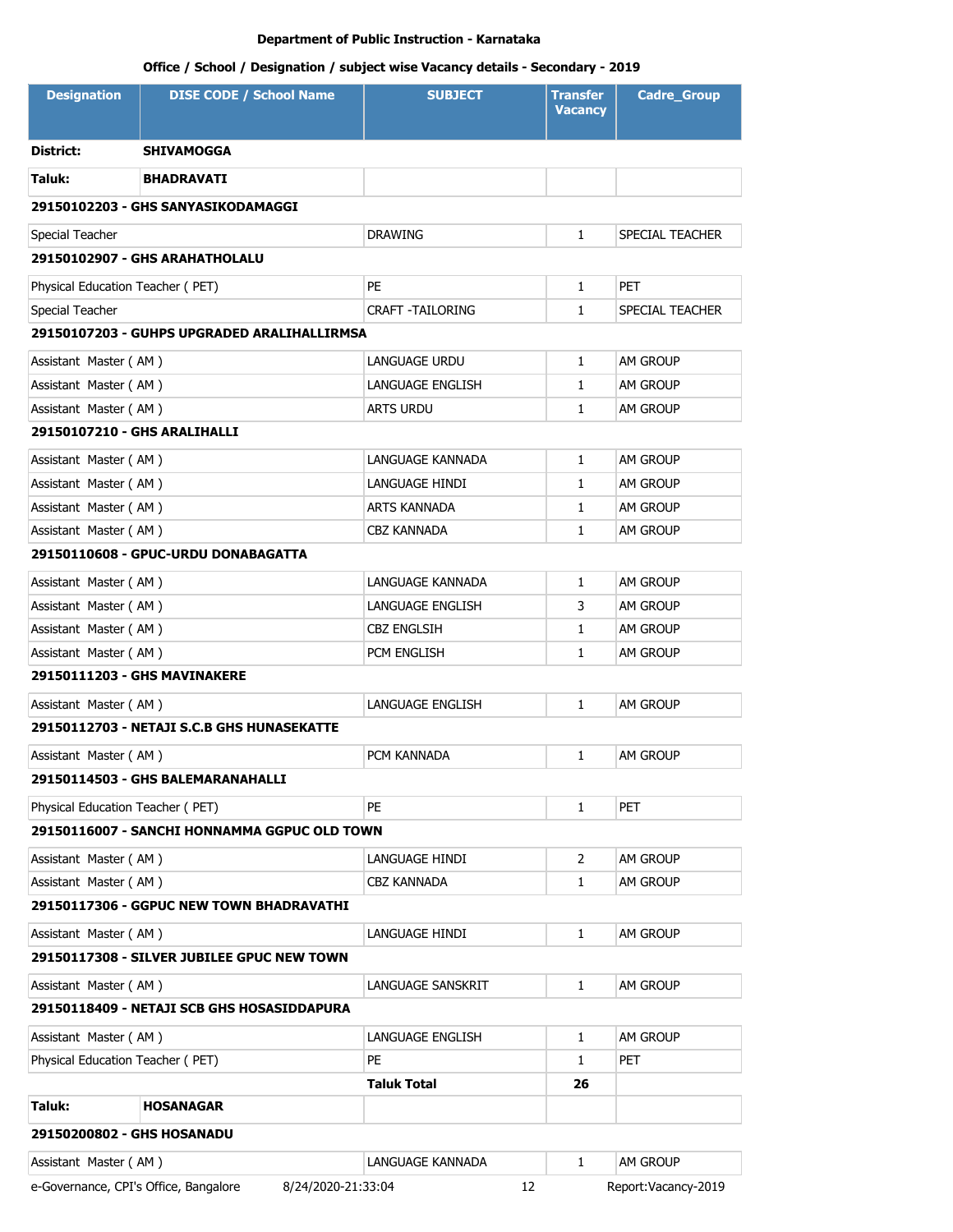| <b>Designation</b>                                                                       | <b>DISE CODE / School Name</b>      | <b>SUBJECT</b>      | <b>Transfer</b><br><b>Vacancy</b> | <b>Cadre_Group</b> |  |
|------------------------------------------------------------------------------------------|-------------------------------------|---------------------|-----------------------------------|--------------------|--|
| Assistant Master (AM)                                                                    |                                     | LANGUAGE ENGLISH    | $\mathbf{1}$                      | AM GROUP           |  |
| Assistant Master (AM)                                                                    |                                     | LANGUAGE HINDI      | $\mathbf{1}$                      | am Group           |  |
| 29150203203 - GHS MASAGALLI                                                              |                                     |                     |                                   |                    |  |
| Assistant Master (AM)                                                                    |                                     | LANGUAGE ENGLISH    | $\mathbf{1}$                      | AM GROUP           |  |
| Assistant Master (AM)                                                                    |                                     | CBZ KANNADA         | $\mathbf{1}$                      | AM GROUP           |  |
| 29150203701 - GHS KANUGODU                                                               |                                     |                     |                                   |                    |  |
| Assistant Master (AM)                                                                    |                                     | LANGUAGE HINDI      | $\mathbf{1}$                      | AM GROUP           |  |
| 29150211104 - GHS BELLURU                                                                |                                     |                     |                                   |                    |  |
| Assistant Master (AM)                                                                    |                                     | LANGUAGE ENGLISH    | $\mathbf{1}$                      | AM GROUP           |  |
| 29150211807 - GHS KARANAGIRI                                                             |                                     |                     |                                   |                    |  |
| Assistant Master (AM)                                                                    |                                     | LANGUAGE ENGLISH    | $\mathbf{1}$                      | AM GROUP           |  |
| Assistant Master (AM)                                                                    |                                     | LANGUAGE HINDI      | $\mathbf{1}$                      | AM GROUP           |  |
| Assistant Master (AM)                                                                    |                                     | <b>CBZ KANNADA</b>  | $\mathbf{1}$                      | AM GROUP           |  |
| 29150213406 - GHS KODURU                                                                 |                                     |                     |                                   |                    |  |
| Assistant Master (AM)                                                                    |                                     | LANGUAGE KANNADA    | $\mathbf{1}$                      | AM GROUP           |  |
| 29150215502 - GJC AMRUTHA                                                                |                                     |                     |                                   |                    |  |
| Assistant Master (AM)                                                                    |                                     | LANGUAGE KANNADA    | $\mathbf{1}$                      | AM GROUP           |  |
| 29150219605 - GHS YADURU                                                                 |                                     |                     |                                   |                    |  |
| Assistant Master (AM)                                                                    |                                     | LANGUAGE KANNADA    | $\mathbf{1}$                      | AM GROUP           |  |
| 29150223502 - GHS CHIKKAJENI                                                             |                                     |                     |                                   |                    |  |
| Assistant Master (AM)                                                                    |                                     | LANGUAGE ENGLISH    | $\mathbf{1}$                      | AM GROUP           |  |
| 29150224206 - GPUC RIPPONPET                                                             |                                     |                     |                                   |                    |  |
| Assistant Master (AM)                                                                    |                                     | <b>ARTS KANNADA</b> | 1                                 | AM GROUP           |  |
| Physical Education Teacher (PET)                                                         |                                     | PE                  | $\mathbf{1}$                      | PET                |  |
| 29150224601 - GHS NAGARA                                                                 |                                     |                     |                                   |                    |  |
| Assistant Master (AM)                                                                    |                                     | LANGUAGE ENGLISH    | 1                                 | AM GROUP           |  |
| 29150224701 - GHS SAMPEKATTE                                                             |                                     |                     |                                   |                    |  |
| Assistant Master (AM)                                                                    |                                     | LANGUAGE ENGLISH    | $\mathbf{1}$                      | am Group           |  |
|                                                                                          | <b>29150225102 - GPUC HOSANAGAR</b> |                     |                                   |                    |  |
| Assistant Master (AM)                                                                    |                                     | LANGUAGE URDU       | $\mathbf{1}$                      | AM GROUP           |  |
| Assistant Master (AM)                                                                    |                                     | <b>ARTS URDU</b>    | $\mathbf{1}$                      | AM GROUP           |  |
| Assistant Master (AM)                                                                    |                                     | PCM KANNADA         | 1                                 | AM GROUP           |  |
| Special Teacher                                                                          |                                     | <b>DRAWING</b>      | $\mathbf{1}$                      | SPECIAL TEACHER    |  |
| 29150225901 - GHS NITTURU                                                                |                                     |                     |                                   |                    |  |
| Assistant Master (AM)                                                                    |                                     | LANGUAGE KANNADA    | $\mathbf{1}$                      | AM GROUP           |  |
| Assistant Master (AM)                                                                    |                                     | <b>CBZ KANNADA</b>  | $\mathbf{1}$                      | AM GROUP           |  |
|                                                                                          |                                     | <b>Taluk Total</b>  | 24                                |                    |  |
| Taluk:                                                                                   | SAGAR                               |                     |                                   |                    |  |
| 29150300304 - GHS NAGAVALLI                                                              |                                     |                     |                                   |                    |  |
| Assistant Master (AM)                                                                    |                                     | LANGUAGE KANNADA    | $\mathbf{1}$                      | AM GROUP           |  |
| Assistant Master (AM)                                                                    |                                     | LANGUAGE ENGLISH    | 1                                 | AM GROUP           |  |
| e-Governance, CPI's Office, Bangalore<br>8/24/2020-21:33:04<br>13<br>Report:Vacancy-2019 |                                     |                     |                                   |                    |  |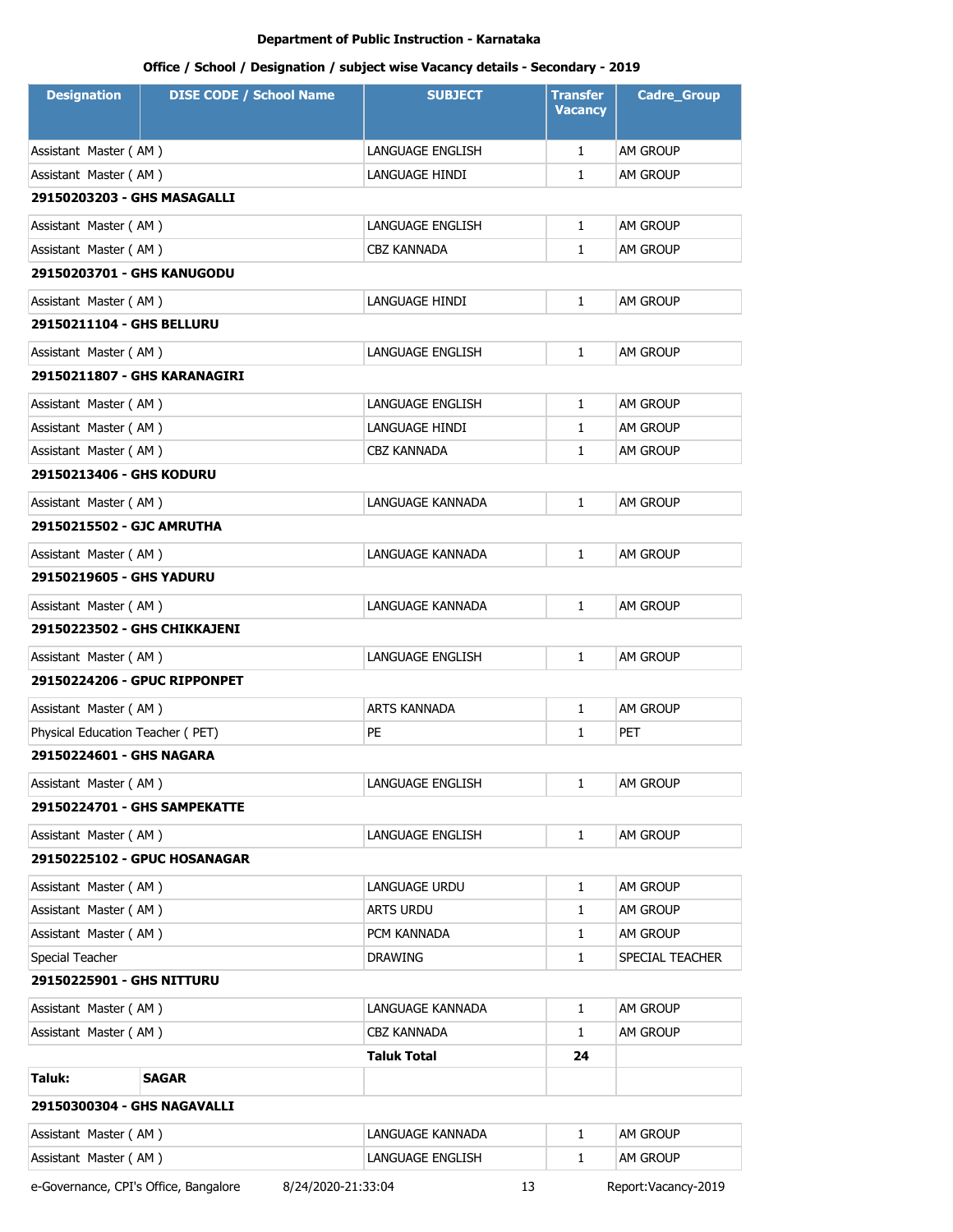| <b>Designation</b>               | <b>DISE CODE / School Name</b>       | <b>SUBJECT</b>     | Transfer<br><b>Vacancy</b> | <b>Cadre_Group</b> |  |  |
|----------------------------------|--------------------------------------|--------------------|----------------------------|--------------------|--|--|
| Assistant Master (AM)            |                                      | CBZ KANNADA        | $\mathbf{1}$               | AM GROUP           |  |  |
| Physical Education Teacher (PET) |                                      | PE                 | $\mathbf{1}$               | <b>PET</b>         |  |  |
| 29150304004 - GHS TADAGALALE     |                                      |                    |                            |                    |  |  |
| Assistant Master (AM)            |                                      | LANGUAGE ENGLISH   | $\mathbf{1}$               | AM GROUP           |  |  |
| Assistant Master (AM)            |                                      | PCM KANNADA        | 1                          | <b>AM GROUP</b>    |  |  |
|                                  | 29150304907 - GPUC SHIRAVANTHE       |                    |                            |                    |  |  |
| Assistant Master (AM)            |                                      | LANGUAGE ENGLISH   | $\mathbf{1}$               | AM GROUP           |  |  |
| Assistant Master (AM)            |                                      | LANGUAGE HINDI     | $\mathbf{1}$               | <b>AM GROUP</b>    |  |  |
| Assistant Master (AM)            |                                      | CBZ KANNADA        | 1                          | <b>AM GROUP</b>    |  |  |
| 29150308802 - GHS ULLURU         |                                      |                    |                            |                    |  |  |
| Assistant Master (AM)            |                                      | LANGUAGE ENGLISH   | $\mathbf{1}$               | <b>AM GROUP</b>    |  |  |
| 29150309602 - GPUC BARUR         |                                      |                    |                            |                    |  |  |
| Assistant Master (AM)            |                                      | LANGUAGE KANNADA   | $\mathbf{1}$               | AM GROUP           |  |  |
| Assistant Master (AM)            |                                      | PCM KANNADA        | $\mathbf{1}$               | <b>AM GROUP</b>    |  |  |
|                                  | 29150316308 - GPUC ANADAPURAM        |                    |                            |                    |  |  |
| Assistant Master (AM)            |                                      | LANGUAGE HINDI     | $\mathbf{1}$               | AM GROUP           |  |  |
| Assistant Master (AM)            |                                      | CBZ KANNADA        | 1                          | <b>AM GROUP</b>    |  |  |
| 29150319503 - GPUC AVINAHALLI    |                                      |                    |                            |                    |  |  |
| Assistant Master (AM)            |                                      | PCM KANNADA        | $\mathbf{1}$               | AM GROUP           |  |  |
|                                  | 29150321303 - GHS KATTINAKARU        |                    |                            |                    |  |  |
| Assistant Master (AM)            |                                      | LANGUAGE ENGLISH   | 1                          | AM GROUP           |  |  |
| Physical Education Teacher (PET) |                                      | PE                 | 1                          | <b>PET</b>         |  |  |
| 29150324001 - GHS BILIGARU       |                                      |                    |                            |                    |  |  |
| Assistant Master (AM)            |                                      | LANGUAGE ENGLISH   | 1                          | AM GROUP           |  |  |
| 29150325403 - GHS KARGAL         |                                      |                    |                            |                    |  |  |
| Assistant Master (AM)            |                                      | LANGUAGE KANNADA   | 1                          | AM GROUP           |  |  |
| Assistant Master (AM)            |                                      | LANGUAGE ENGLISH   | 1                          | AM GROUP           |  |  |
| Physical Education Teacher (PET) |                                      | PE                 | 1                          | <b>PET</b>         |  |  |
|                                  | 29150327302 - GHS SUBASH NAGAR SAGAR |                    |                            |                    |  |  |
| Physical Education Teacher (PET) |                                      | PE                 | $\mathbf{1}$               | <b>PET</b>         |  |  |
| 29150328602 - GHS KANALE         |                                      |                    |                            |                    |  |  |
| Assistant Master (AM)            |                                      | LANGUAGE KANNADA   | $\mathbf{1}$               | AM GROUP           |  |  |
| 29150331301 - GPUC SAGAR         |                                      |                    |                            |                    |  |  |
| Assistant Master (AM)            |                                      | LANGUAGE HINDI     | 1                          | AM GROUP           |  |  |
| Assistant Master (AM)            |                                      | LANGUAGE SANSKRIT  | 1                          | AM GROUP           |  |  |
| Assistant Master (AM)            |                                      | ARTS KANNADA       | 2                          | AM GROUP           |  |  |
|                                  | 29150331501 - GHS HULIDEVARABANA     |                    |                            |                    |  |  |
| Assistant Master (AM)            |                                      | LANGUAGE ENGLISH   | $\mathbf{1}$               | AM GROUP           |  |  |
|                                  |                                      | <b>Taluk Total</b> | 28                         |                    |  |  |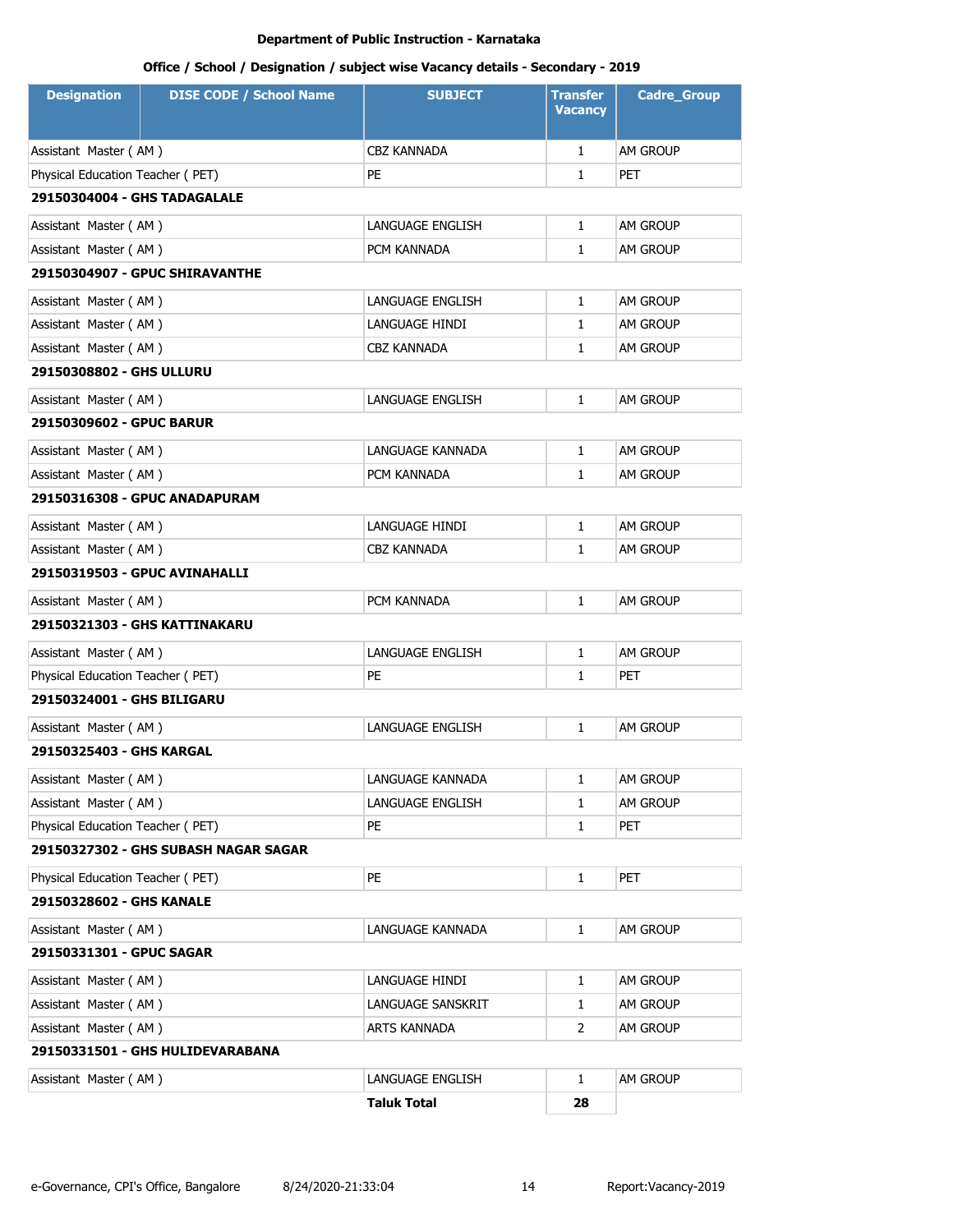# **Office / School / Designation / subject wise Vacancy details - Secondary - 2019**

| <b>Designation</b>               | <b>DISE CODE / School Name</b>         | <b>SUBJECT</b>      | <b>Transfer</b><br><b>Vacancy</b> | <b>Cadre_Group</b> |
|----------------------------------|----------------------------------------|---------------------|-----------------------------------|--------------------|
| Taluk:                           | <b>SHIKARIPUR</b>                      |                     |                                   |                    |
| 29150401403 - GHS KOLAGI         |                                        |                     |                                   |                    |
| Assistant Master (AM)            |                                        | <b>ARTS KANNADA</b> | 1                                 | AM GROUP           |
| Assistant Master (AM)            |                                        | CBZ KANNADA         | $\mathbf{1}$                      | <b>AM GROUP</b>    |
| 29150401803 - GHS BILIKI         |                                        |                     |                                   |                    |
| Assistant Master (AM)            |                                        | CBZ KANNADA         | $\mathbf{1}$                      | AM GROUP           |
|                                  | 29150406204 - GHS URDU CHIKKAJAMBURU   |                     |                                   |                    |
| Assistant Master (AM)            |                                        | LANGUAGE ENGLISH    | $\mathbf{1}$                      | <b>AM GROUP</b>    |
|                                  | 29150407101 - GHPS UPGRADED KUSKURRMSA |                     |                                   |                    |
| Assistant Master (AM)            |                                        | LANGUAGE ENGLISH    | $\mathbf{1}$                      | AM GROUP           |
|                                  | 29150408703 - GPUC HARAGUVALLI         |                     |                                   |                    |
| Assistant Master (AM)            |                                        | LANGUAGE KANNADA    | $\mathbf{1}$                      | <b>AM GROUP</b>    |
| Assistant Master (AM)            |                                        | LANGUAGE ENGLISH    | 1                                 | am Group           |
| 29150410802 - GHS SURAGIHALLI    |                                        |                     |                                   |                    |
| Assistant Master (AM)            |                                        | LANGUAGE ENGLISH    | $\mathbf{1}$                      | <b>AM GROUP</b>    |
|                                  | 29150411902 - GHS BAGANAKATTE          |                     |                                   |                    |
| Assistant Master (AM)            |                                        | LANGUAGE KANNADA    | $\mathbf{1}$                      | AM GROUP           |
| Assistant Master (AM)            |                                        | LANGUAGE ENGLISH    | 1                                 | <b>AM GROUP</b>    |
| 29150413902 - GHS KAGINALLI      |                                        |                     |                                   |                    |
| Assistant Master (AM)            |                                        | LANGUAGE ENGLISH    | $\mathbf{1}$                      | AM GROUP           |
| 29150414453 - GJC HOSUR          |                                        |                     |                                   |                    |
| Assistant Master (AM)            |                                        | LANGUAGE KANNADA    | $\mathbf{1}$                      | <b>AM GROUP</b>    |
| Assistant Master (AM)            |                                        | LANGUAGE ENGLISH    | $\mathbf{1}$                      | am Group           |
| 29150414608 - GJC SALURU         |                                        |                     |                                   |                    |
| Assistant Master (AM)            |                                        | LANGUAGE KANNADA    | 1                                 | <b>AM GROUP</b>    |
| Assistant Master (AM)            |                                        | LANGUAGE ENGLISH    | 1                                 | AM GROUP           |
| Assistant Master (AM)            |                                        | ARTS KANNADA        | 1                                 | AM GROUP           |
| Assistant Master (AM)            |                                        | CBZ KANNADA         | $\mathbf{1}$                      | AM GROUP           |
| Special Teacher                  |                                        | CRAFT - TAILORING   | $\mathbf{1}$                      | SPECIAL TEACHER    |
| 29150414705 - GHS GAMA           |                                        |                     |                                   |                    |
| Assistant Master (AM)            |                                        | LANGUAGE HINDI      | $\mathbf{1}$                      | AM GROUP           |
| Physical Education Teacher (PET) |                                        | PE                  | 1                                 | PET                |
| 29150415004 - GPUC ISSUR         |                                        |                     |                                   |                    |
| Assistant Master (AM)            |                                        | LANGUAGE KANNADA    | $\mathbf{1}$                      | AM GROUP           |
| Assistant Master (AM)            |                                        | LANGUAGE ENGLISH    | 1                                 | AM GROUP           |
| Assistant Master (AM)            |                                        | LANGUAGE HINDI      | 1                                 | AM GROUP           |
| Assistant Master (AM)            |                                        | ARTS KANNADA        | 2                                 | am Group           |
| Assistant Master (AM)            |                                        | CBZ KANNADA         | 2                                 | AM GROUP           |
| 29150415704 - GPUC HITTALA       |                                        |                     |                                   |                    |
| Assistant Master (AM)            |                                        | LANGUAGE KANNADA    | 1                                 | AM GROUP           |
| Assistant Master (AM)            |                                        | LANGUAGE ENGLISH    | 1                                 | AM GROUP           |

e-Governance, CPI's Office, Bangalore 8/24/2020-21:33:04 15 Report:Vacancy-2019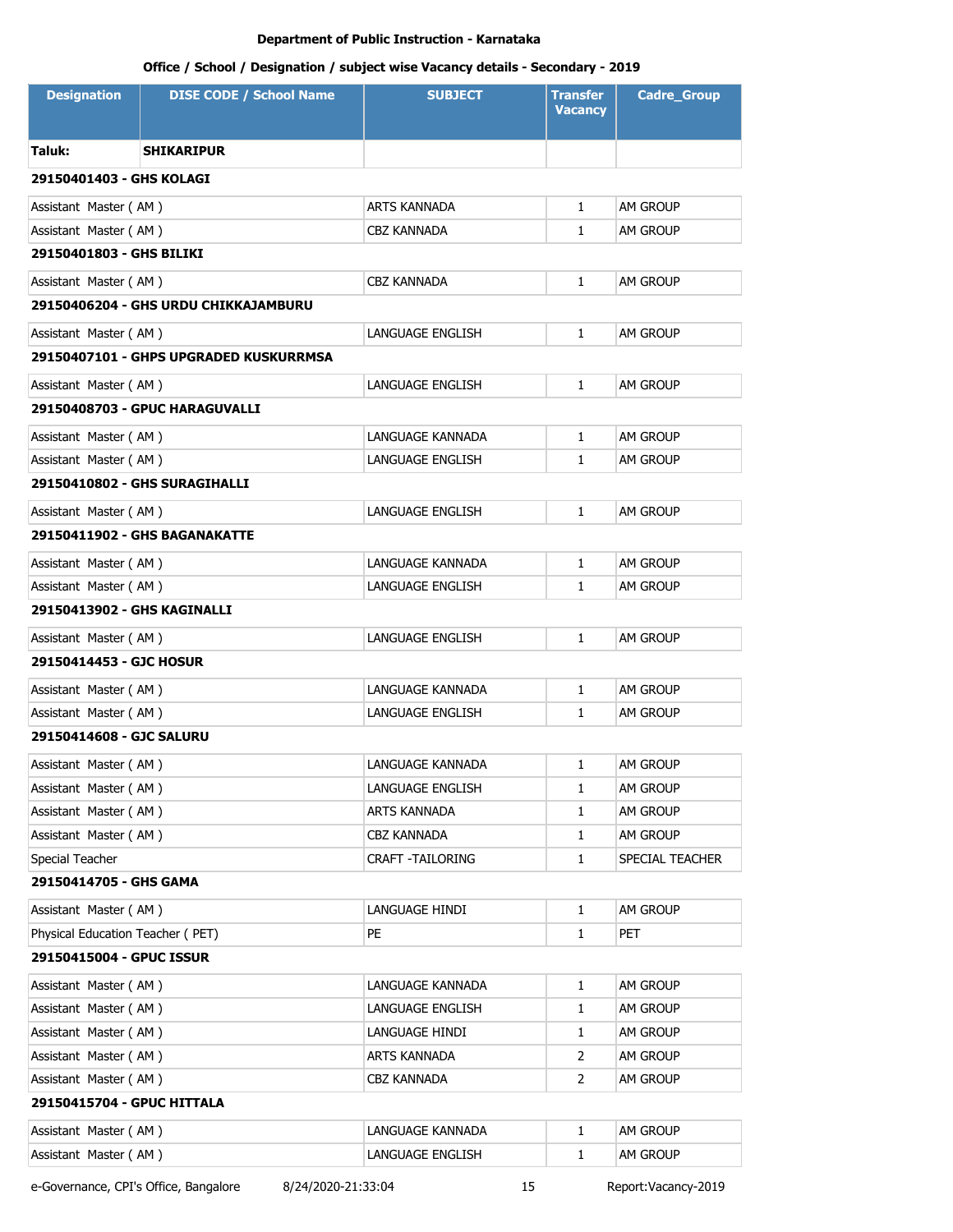| <b>Designation</b>               | <b>DISE CODE / School Name</b>          | <b>SUBJECT</b>      | Transfer<br><b>Vacancy</b> | <b>Cadre_Group</b> |
|----------------------------------|-----------------------------------------|---------------------|----------------------------|--------------------|
| 29150417305 - GHS HAROGOPPA      |                                         |                     |                            |                    |
| Assistant Master (AM)            |                                         | <b>ARTS KANNADA</b> | $\mathbf{1}$               | <b>AM GROUP</b>    |
|                                  | 29150423003 - GHS KITTADAHALLI          |                     |                            |                    |
| Assistant Master (AM)            |                                         | LANGUAGE ENGLISH    | $\mathbf{1}$               | <b>AM GROUP</b>    |
|                                  | 29150424201 - GHS HOSAMUGALAGERE        |                     |                            |                    |
| Assistant Master (AM)            |                                         | LANGUAGE ENGLISH    | $\mathbf{1}$               | <b>AM GROUP</b>    |
| Assistant Master (AM)            |                                         | ARTS KANNADA        | 1                          | AM GROUP           |
|                                  | <b>29150426705 - GPUC SHIKARIPUR</b>    |                     |                            |                    |
| Assistant Master (AM)            |                                         | LANGUAGE ENGLISH    | 3                          | AM GROUP           |
| Special Teacher                  |                                         | <b>SPECIAL</b>      | 1                          | SPECIAL TEACHER    |
|                                  | 29150428601 - GPUC SHIRALAKOPPA         |                     |                            |                    |
| Assistant Master (AM)            |                                         | LANGUAGE KANNADA    | $\mathbf{1}$               | <b>AM GROUP</b>    |
| Assistant Master (AM)            |                                         | LANGUAGE ENGLISH    | $\mathbf{1}$               | <b>AM GROUP</b>    |
| Assistant Master (AM)            |                                         | CBZ KANNADA         | $\mathbf{1}$               | <b>AM GROUP</b>    |
|                                  | 29150428701 - GPUC GIRLS SHIRALAKOPPA   |                     |                            |                    |
| Assistant Master (AM)            |                                         | LANGUAGE KANNADA    | 2                          | <b>AM GROUP</b>    |
| Assistant Master (AM)            |                                         | LANGUAGE ENGLISH    | 2                          | <b>AM GROUP</b>    |
| Assistant Master (AM)            |                                         | LANGUAGE HINDI      | 1                          | <b>AM GROUP</b>    |
| Assistant Master (AM)            |                                         | CBZ KANNADA         | 2                          | <b>AM GROUP</b>    |
|                                  | 29150428801 - GPUC GIRLS SHIKARIPUR     |                     |                            |                    |
| Assistant Master (AM)            |                                         | LANGUAGE KANNADA    | 2                          | <b>AM GROUP</b>    |
| Assistant Master (AM)            |                                         | LANGUAGE ENGLISH    | 2                          | <b>AM GROUP</b>    |
| Assistant Master (AM)            |                                         | ARTS KANNADA        | 2                          | <b>AM GROUP</b>    |
| Assistant Master (AM)            |                                         | CBZ KANNADA         | 1                          | <b>AM GROUP</b>    |
| 30291504096 - BRC SHIKARIPUR     |                                         |                     |                            |                    |
|                                  | Block Resource Person (BRP) - Secondary | PCM KANNADA         | $\mathbf{1}$               | AM GROUP           |
| 31291504096 - BEO SHIKARIPUR     |                                         |                     |                            |                    |
|                                  | Block Resource Person (BRP) - Secondary | PCM KANNADA         | $\mathbf{1}$               | AM GROUP           |
|                                  |                                         | <b>Taluk Total</b>  | 56                         |                    |
| Taluk:                           | <b>SHIVAMOGGA</b>                       |                     |                            |                    |
|                                  | 29150508803 - GHS THAMMADIHALLI         |                     |                            |                    |
| Assistant Master (AM)            |                                         | LANGUAGE ENGLISH    | $\mathbf{1}$               | AM GROUP           |
| Assistant Master (AM)            |                                         | ARTS KANNADA        | $\mathbf{1}$               | AM GROUP           |
| Assistant Master (AM)            |                                         | CBZ KANNADA         | $\mathbf{1}$               | AM GROUP           |
| Physical Education Teacher (PET) |                                         | PE                  | $\mathbf{1}$               | <b>PET</b>         |
| 29150519907 - GHS NIDIGE         |                                         |                     |                            |                    |
| Assistant Master (AM)            |                                         | LANGUAGE ENGLISH    | $\mathbf{1}$               | AM GROUP           |
| Assistant Master (AM)            |                                         | ARTS KANNADA        | $\mathbf{1}$               | AM GROUP           |
| 29150521404 - GPUC UMBLEBYLU     |                                         |                     |                            |                    |
| Assistant Master (AM)            |                                         | LANGUAGE ENGLISH    | $\mathbf{1}$               | AM GROUP           |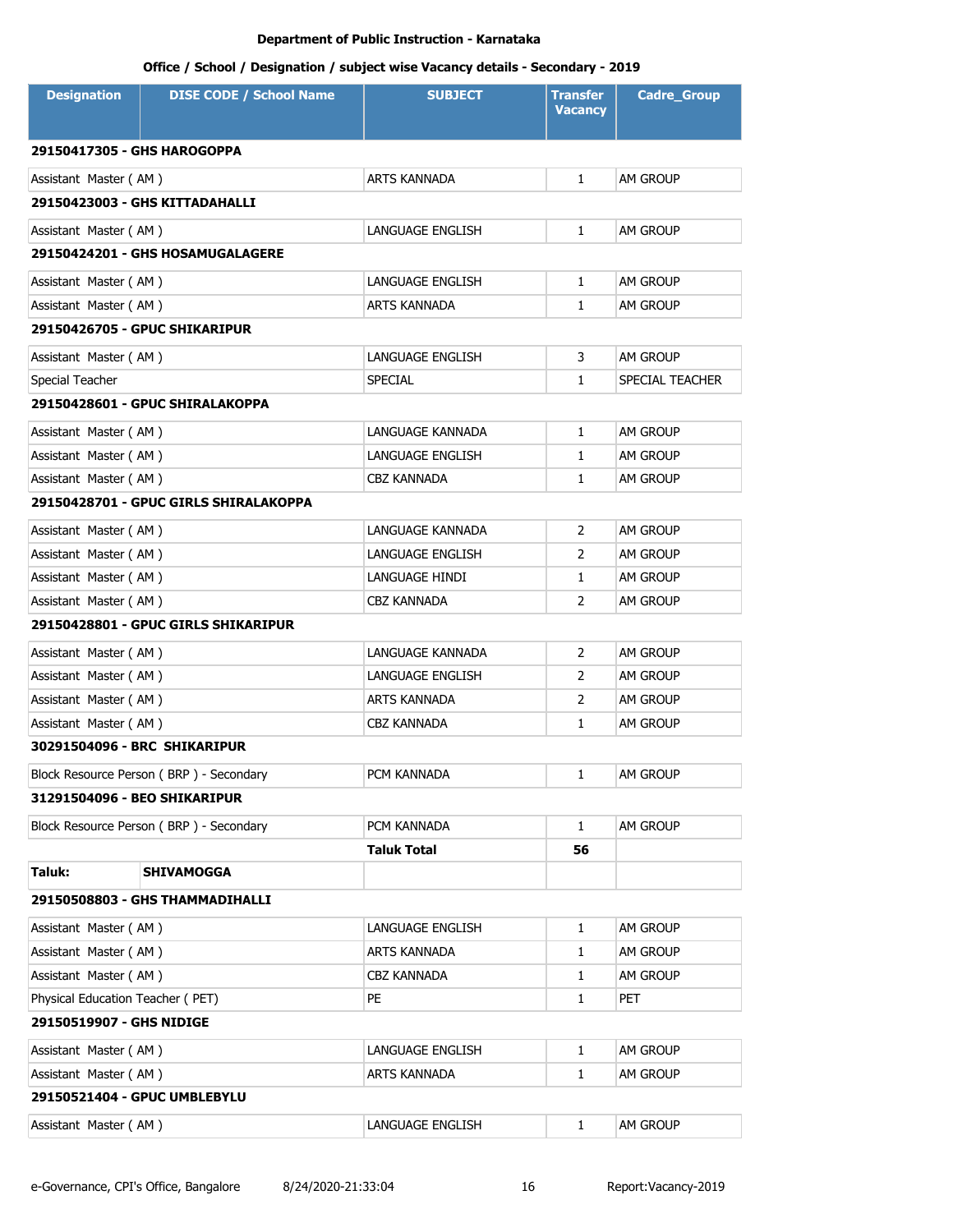# **Office / School / Designation / subject wise Vacancy details - Secondary - 2019**

| <b>Designation</b>                 | <b>DISE CODE / School Name</b>                 | <b>SUBJECT</b>      | <b>Transfer</b><br><b>Vacancy</b> | <b>Cadre_Group</b> |
|------------------------------------|------------------------------------------------|---------------------|-----------------------------------|--------------------|
| 29150521604 - GHS GADIKOPPA        |                                                |                     |                                   |                    |
| Assistant Master (AM)              |                                                | LANGUAGE KANNADA    | $\mathbf{1}$                      | AM GROUP           |
| 29150527603 - GHS PILLANGERE       |                                                |                     |                                   |                    |
| Assistant Master (AM)              |                                                | PCM KANNADA         | $\mathbf{1}$                      | am Group           |
|                                    | 29150535502 - GUHPS UPGRADED N T ROADRMSA      |                     |                                   |                    |
| Assistant Master (AM)              |                                                | LANGUAGE KANNADA    | $\mathbf{1}$                      | AM GROUP           |
|                                    | 29150539253 - GHS VINOBANAGARA                 |                     |                                   |                    |
| Assistant Master (AM)              |                                                | LANGUAGE HINDI      | $\mathbf{1}$                      | AM GROUP           |
| Assistant Master (AM)              |                                                | <b>ARTS KANNADA</b> | $\mathbf{1}$                      | AM GROUP           |
|                                    | 29150539303 - GTHPS UPGRADED B H ROADRMSATAMIL |                     |                                   |                    |
| Assistant Master (AM)              |                                                | <b>ARTS TAMIL</b>   | $\mathbf{1}$                      | AM GROUP           |
| Assistant Master (AM)              |                                                | CBZ TAMIL           | $\mathbf{1}$                      | AM GROUP           |
|                                    | 29150539608 - GPUC B H ROAD SHIMOGA            |                     |                                   |                    |
| Assistant Master (AM)              |                                                | LANGUAGE HINDI      | $\mathbf{1}$                      | am Group           |
| Assistant Master (AM)              |                                                | LANGUAGE SANSKRIT   | $\mathbf{1}$                      | am Group           |
|                                    | 29150539609 - GPUC GIRLS B H RAOD SHIMOGA      |                     |                                   |                    |
| Assistant Master (AM)              |                                                | LANGUAGE HINDI      | $\mathbf{1}$                      | am Group           |
| Assistant Master (AM)              |                                                | PCM KANNADA         | $\mathbf{1}$                      | am Group           |
|                                    | 29150539610 - GHS URDU B H ROAD SHIMOGA        |                     |                                   |                    |
| Physical Education Teacher (PET)   |                                                | <b>PE</b>           | 1                                 | PET                |
| <b>29150541402 - GHS DURGIGUDI</b> |                                                |                     |                                   |                    |
| Physical Education Teacher (PET)   |                                                | <b>PE</b>           | $\mathbf{1}$                      | PET                |
| 31291505097 - BEO SHIMOGA          |                                                |                     |                                   |                    |
|                                    | Education Co-Ordinator (ECO) - Secondary       | PCM KANNADA         | $\mathbf{1}$                      | AM GROUP           |
|                                    |                                                | <b>Taluk Total</b>  | 21                                |                    |
| Taluk:                             | <b>SORAB</b>                                   |                     |                                   |                    |
|                                    | 29150600701 - GHPS UPGRADED KAMARURU RMSA      |                     |                                   |                    |
| Assistant Master (AM)              |                                                | LANGUAGE KANNADA    | $\mathbf{1}$                      | AM GROUP           |
| 29150600905 - GPUC JADE            |                                                |                     |                                   |                    |
| Assistant Master (AM)              |                                                | LANGUAGE KANNADA    | 2                                 | AM GROUP           |
| Assistant Master (AM)              |                                                | LANGUAGE ENGLISH    | 1                                 | AM GROUP           |
| Assistant Master (AM)              |                                                | LANGUAGE HINDI      | 1                                 | AM GROUP           |
| Assistant Master (AM)              |                                                | CBZ KANNADA         | 1                                 | AM GROUP           |
|                                    | 29150605806 - GUHPS UPGRADED ANAVATTIRMSA      |                     |                                   |                    |
| Assistant Master (AM)              |                                                | LANGUAGE ENGLISH    | $\mathbf{1}$                      | AM GROUP           |
| Assistant Master (AM)              |                                                | CBZ URDU            | 1                                 | am Group           |
| 29150605810 - GPUC ANAVATTI        |                                                |                     |                                   |                    |
| Assistant Master (AM)              |                                                | LANGUAGE KANNADA    | 1                                 | AM GROUP           |
| Assistant Master (AM)              |                                                | LANGUAGE ENGLISH    | 4                                 | AM GROUP           |
| Assistant Master (AM)              |                                                | LANGUAGE HINDI      | 1                                 | AM GROUP           |
| Assistant Master (AM)              |                                                | PCM KANNADA         | 2                                 | AM GROUP           |

e-Governance, CPI's Office, Bangalore 8/24/2020-21:33:04 17 Report:Vacancy-2019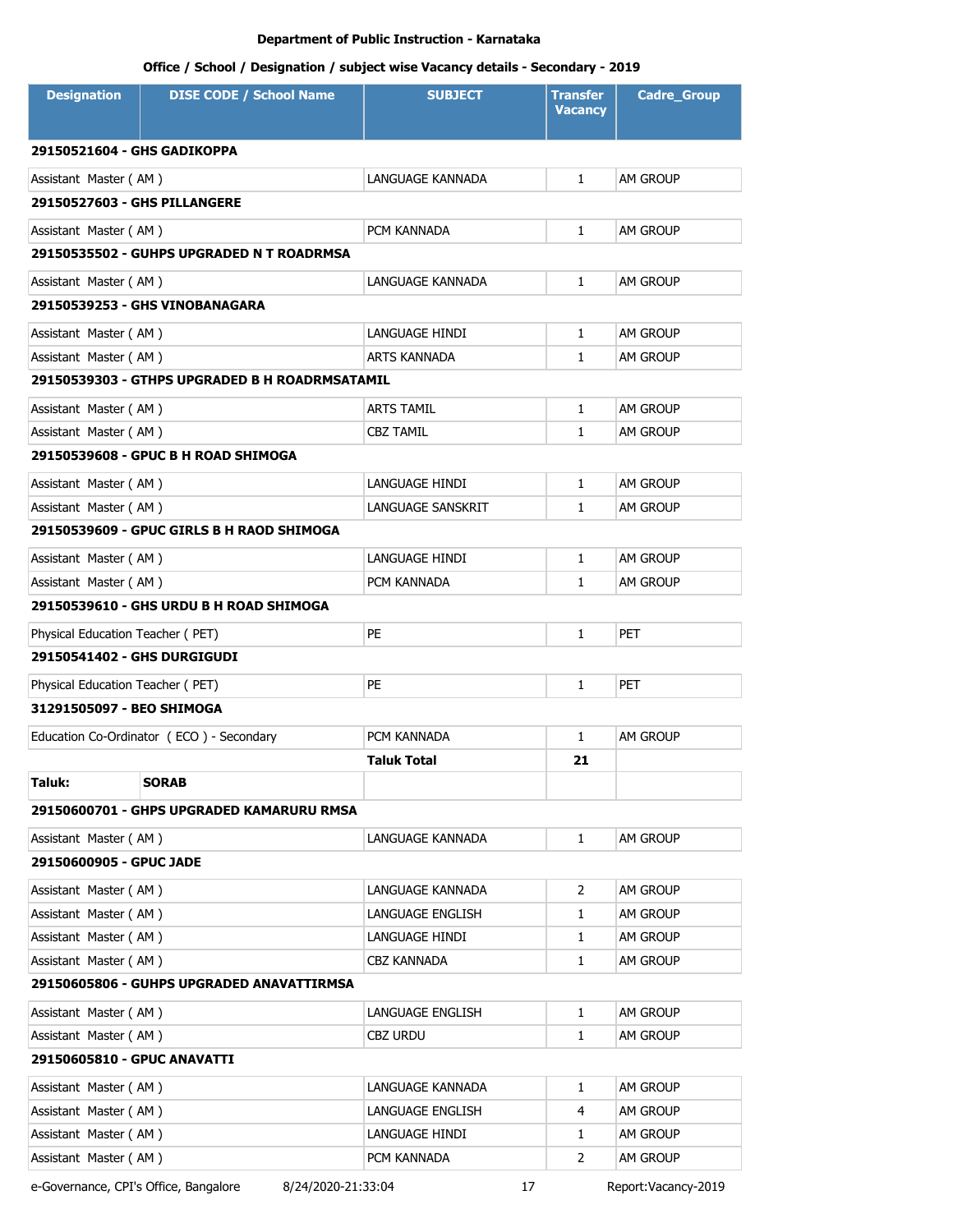| <b>Designation</b>               | <b>DISE CODE / School Name</b>        | <b>SUBJECT</b>          | <b>Transfer</b><br><b>Vacancy</b> | <b>Cadre_Group</b> |
|----------------------------------|---------------------------------------|-------------------------|-----------------------------------|--------------------|
|                                  | 29150605811 - GHS GIRLS ANAVATTI      |                         |                                   |                    |
| Assistant Master (AM)            |                                       | LANGUAGE ENGLISH        | $\mathbf{1}$                      | <b>AM GROUP</b>    |
| 29150608702 - GHS KEREHALLI      |                                       |                         |                                   |                    |
| Assistant Master (AM)            |                                       | PCM KANNADA             | $\mathbf{1}$                      | <b>AM GROUP</b>    |
| 29150613802 - GHS HARISHI        |                                       |                         |                                   |                    |
| Assistant Master (AM)            |                                       | LANGUAGE HINDI          | $\mathbf{1}$                      | AM GROUP           |
| Assistant Master (AM)            |                                       | PCM KANNADA             | $\mathbf{1}$                      | <b>AM GROUP</b>    |
| 29150616602 - GHS KADASURU       |                                       |                         |                                   |                    |
| Assistant Master (AM)            |                                       | <b>LANGUAGE ENGLISH</b> | $\mathbf{1}$                      | <b>AM GROUP</b>    |
| 29150617403 - GHS GUDAVI         |                                       |                         |                                   |                    |
| Assistant Master (AM)            |                                       | <b>CBZ KANNADA</b>      | $\mathbf{1}$                      | AM GROUP           |
| 29150617703 - GHS ANKARAVALLI    |                                       |                         |                                   |                    |
| Assistant Master (AM)            |                                       | LANGUAGE HINDI          | $\mathbf{1}$                      | AM GROUP           |
| 29150627606 - GPUC ULAVI         |                                       |                         |                                   |                    |
| Assistant Master (AM)            |                                       | LANGUAGE KANNADA        | $\mathbf{1}$                      | AM GROUP           |
| Assistant Master (AM)            |                                       | LANGUAGE ENGLISH        | $\mathbf{1}$                      | <b>AM GROUP</b>    |
| Assistant Master (AM)            |                                       | ARTS KANNADA            | 1                                 | <b>AM GROUP</b>    |
| Assistant Master (AM)            |                                       | PCM KANNADA             | $\mathbf{1}$                      | <b>AM GROUP</b>    |
| 29150640701 - GHS URDU SORAB     |                                       |                         |                                   |                    |
| Assistant Master (AM)            |                                       | LANGUAGE ENGLISH        | 1                                 | AM GROUP           |
| Assistant Master (AM)            |                                       | <b>CBZ URDU</b>         | $\mathbf{1}$                      | <b>AM GROUP</b>    |
| 29150640702 - GHS HALESORAB      |                                       |                         |                                   |                    |
| Assistant Master (AM)            |                                       | LANGUAGE ENGLISH        | $\mathbf{1}$                      | AM GROUP           |
| 29150641501 - GPUC SORAB         |                                       |                         |                                   |                    |
| Assistant Master (AM)            |                                       | LANGUAGE ENGLISH        | $\mathbf{1}$                      | <b>AM GROUP</b>    |
| 29150641601 - GHS KOTIPURA       |                                       |                         |                                   |                    |
| Assistant Master (AM)            |                                       | LANGUAGE ENGLISH        | 1                                 | AM GROUP           |
| Assistant Master (AM)            |                                       | <b>CBZ KANNADA</b>      | $\mathbf{1}$                      | AM GROUP           |
|                                  |                                       | <b>Taluk Total</b>      | 33                                |                    |
| Taluk:                           | <b>THIRTHAHALLI</b>                   |                         |                                   |                    |
|                                  | 29150700202 - GHS HUNCHADAKATTE       |                         |                                   |                    |
| Assistant Master (AM)            |                                       | LANGUAGE KANNADA        | $\mathbf{1}$                      | AM GROUP           |
| Assistant Master (AM)            |                                       | LANGUAGE ENGLISH        | 1                                 | AM GROUP           |
|                                  | 29150709402 - GHS KUDUMALLIGE         |                         |                                   |                    |
| Assistant Master (AM)            |                                       | LANGUAGE ENGLISH        | $\mathbf{1}$                      | AM GROUP           |
|                                  | 29150709704 - GHS THANIKAL-BEJJAVALLI |                         |                                   |                    |
| Assistant Master (AM)            |                                       | LANGUAGE ENGLISH        | $\mathbf{1}$                      | AM GROUP           |
| 29150710906 - GJC MALURU         |                                       |                         |                                   |                    |
| Assistant Master (AM)            |                                       | LANGUAGE ENGLISH        | $\mathbf{1}$                      | AM GROUP           |
| Physical Education Teacher (PET) |                                       | PE                      | $\mathbf{1}$                      | <b>PET</b>         |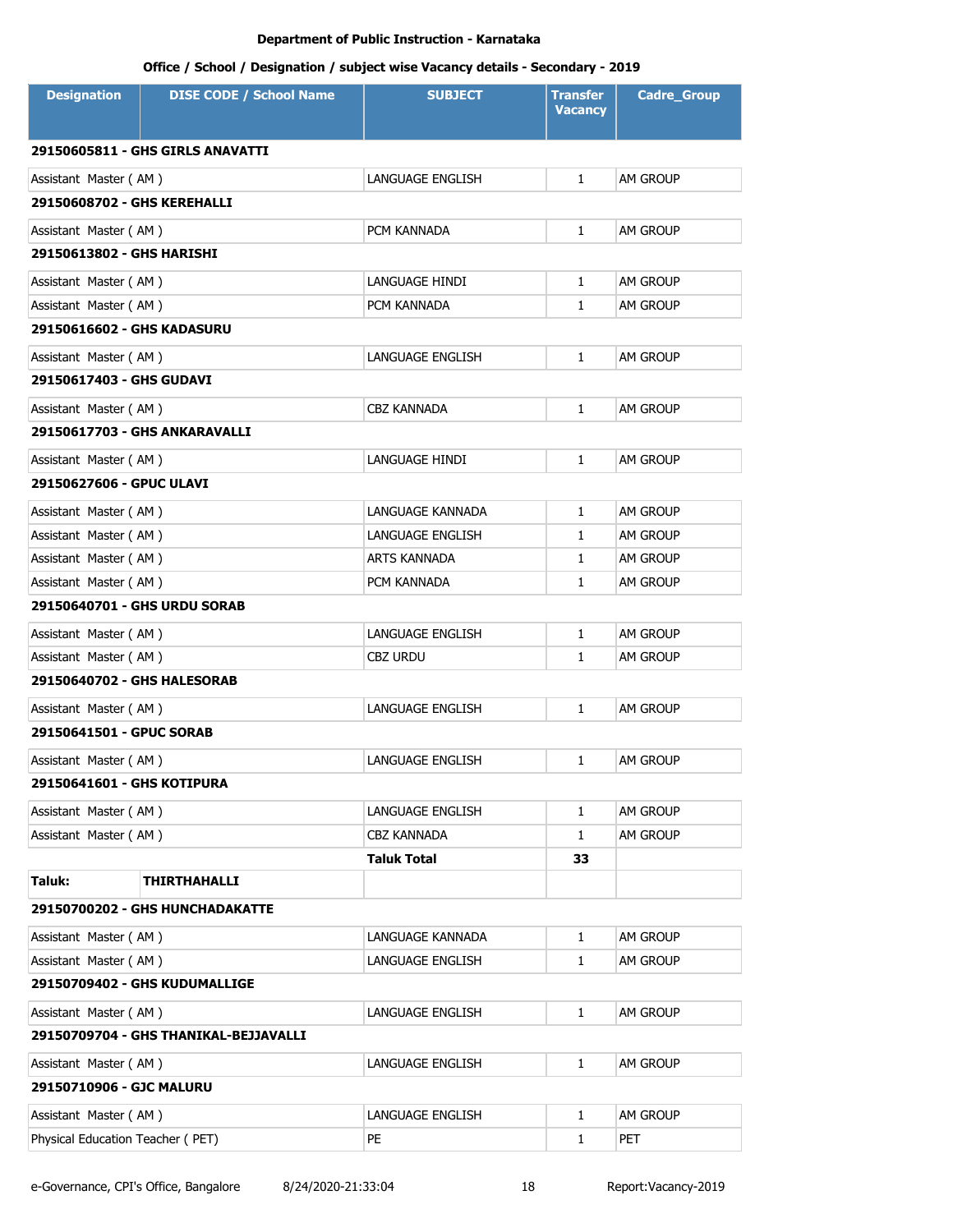| <b>Designation</b>               | <b>DISE CODE / School Name</b>       | <b>SUBJECT</b>          | <b>Transfer</b><br><b>Vacancy</b> | <b>Cadre Group</b> |
|----------------------------------|--------------------------------------|-------------------------|-----------------------------------|--------------------|
| 29150713602 - GPUC ARAGA         |                                      |                         |                                   |                    |
| Assistant Master (AM)            |                                      | LANGUAGE ENGLISH        | $\mathbf{1}$                      | <b>AM GROUP</b>    |
| <b>29150717903 - GHS HEDDURU</b> |                                      |                         |                                   |                    |
| Assistant Master (AM)            |                                      | LANGUAGE ENGLISH        | $\mathbf{1}$                      | AM GROUP           |
| Assistant Master (AM)            |                                      | LANGUAGE HINDI          | $\mathbf{1}$                      | <b>AM GROUP</b>    |
| 29150718502 - GHS MELIGE         |                                      |                         |                                   |                    |
| Assistant Master (AM)            |                                      | LANGUAGE ENGLISH        | $\mathbf{1}$                      | AM GROUP           |
| Assistant Master (AM)            |                                      | <b>ARTS KANNADA</b>     | $\mathbf{1}$                      | <b>AM GROUP</b>    |
| Assistant Master (AM)            |                                      | <b>CBZ KANNADA</b>      | $\mathbf{1}$                      | AM GROUP           |
| 29150722609 - GJC MEGARAVALLI    |                                      |                         |                                   |                    |
| Assistant Master (AM)            |                                      | LANGUAGE ENGLISH        | $\mathbf{1}$                      | <b>AM GROUP</b>    |
| 29150733001 - GHS BAVIKAISARU    |                                      |                         |                                   |                    |
| Assistant Master (AM)            |                                      | LANGUAGE ENGLISH        | $\mathbf{1}$                      | AM GROUP           |
| 29150733101 - GHS BILALUKOPPA    |                                      |                         |                                   |                    |
| Assistant Master (AM)            |                                      | <b>LANGUAGE ENGLISH</b> | $\mathbf{1}$                      | <b>AM GROUP</b>    |
| Physical Education Teacher (PET) |                                      | PE                      | $\mathbf{1}$                      | <b>PET</b>         |
|                                  | 29150734701 - GHS KATTEHAKKALU       |                         |                                   |                    |
| Assistant Master (AM)            |                                      | <b>LANGUAGE ENGLISH</b> | $\mathbf{1}$                      | <b>AM GROUP</b>    |
| Physical Education Teacher (PET) |                                      | <b>PE</b>               | $\mathbf{1}$                      | <b>PET</b>         |
|                                  | <b>29150735302 - GHS MANDAGADDE</b>  |                         |                                   |                    |
| Assistant Master (AM)            |                                      | <b>LANGUAGE ENGLISH</b> | $\mathbf{1}$                      | <b>AM GROUP</b>    |
| 29150735401 - GHS MATHIGARU      |                                      |                         |                                   |                    |
| Assistant Master (AM)            |                                      | <b>LANGUAGE ENGLISH</b> | $\mathbf{1}$                      | AM GROUP           |
|                                  | 29150736703 - GJC GIRLS THIRTHAHALLI |                         |                                   |                    |
| Assistant Master (AM)            |                                      | LANGUAGE ENGLISH        | 1                                 | AM GROUP           |
| Assistant Master (AM)            |                                      | PCM KANNADA             | 1                                 | AM GROUP           |
|                                  | 29150737804 - GPUC THIRTHAHALLI      |                         |                                   |                    |
| Assistant Master (AM)            |                                      | LANGUAGE KANNADA        | 2                                 | AM GROUP           |
| Assistant Master (AM)            |                                      | LANGUAGE ENGLISH        | 3                                 | AM GROUP           |
| Assistant Master (AM)            |                                      | PCM KANNADA             | 2                                 | AM GROUP           |
| Physical Education Teacher (PET) |                                      | PE                      | $\mathbf{1}$                      | PET                |
|                                  | 29150740801 - GHS RAMAKRISHNAPURA    |                         |                                   |                    |
| Assistant Master (AM)            |                                      | LANGUAGE ENGLISH        | $\mathbf{1}$                      | AM GROUP           |
| 29150740901 - GHS KADTHURU       |                                      |                         |                                   |                    |
| Assistant Master (AM)            |                                      | LANGUAGE ENGLISH        | $\mathbf{1}$                      | AM GROUP           |
| Physical Education Teacher (PET) |                                      | PE                      | 1                                 | PET                |
|                                  | 29150741001 - GPUC MALALIMAKKI       |                         |                                   |                    |
| Assistant Master (AM)            |                                      | LANGUAGE ENGLISH        | $\mathbf{1}$                      | AM GROUP           |
|                                  |                                      | <b>Taluk Total</b>      | 34                                |                    |
|                                  |                                      | <b>District Total</b>   | 222                               |                    |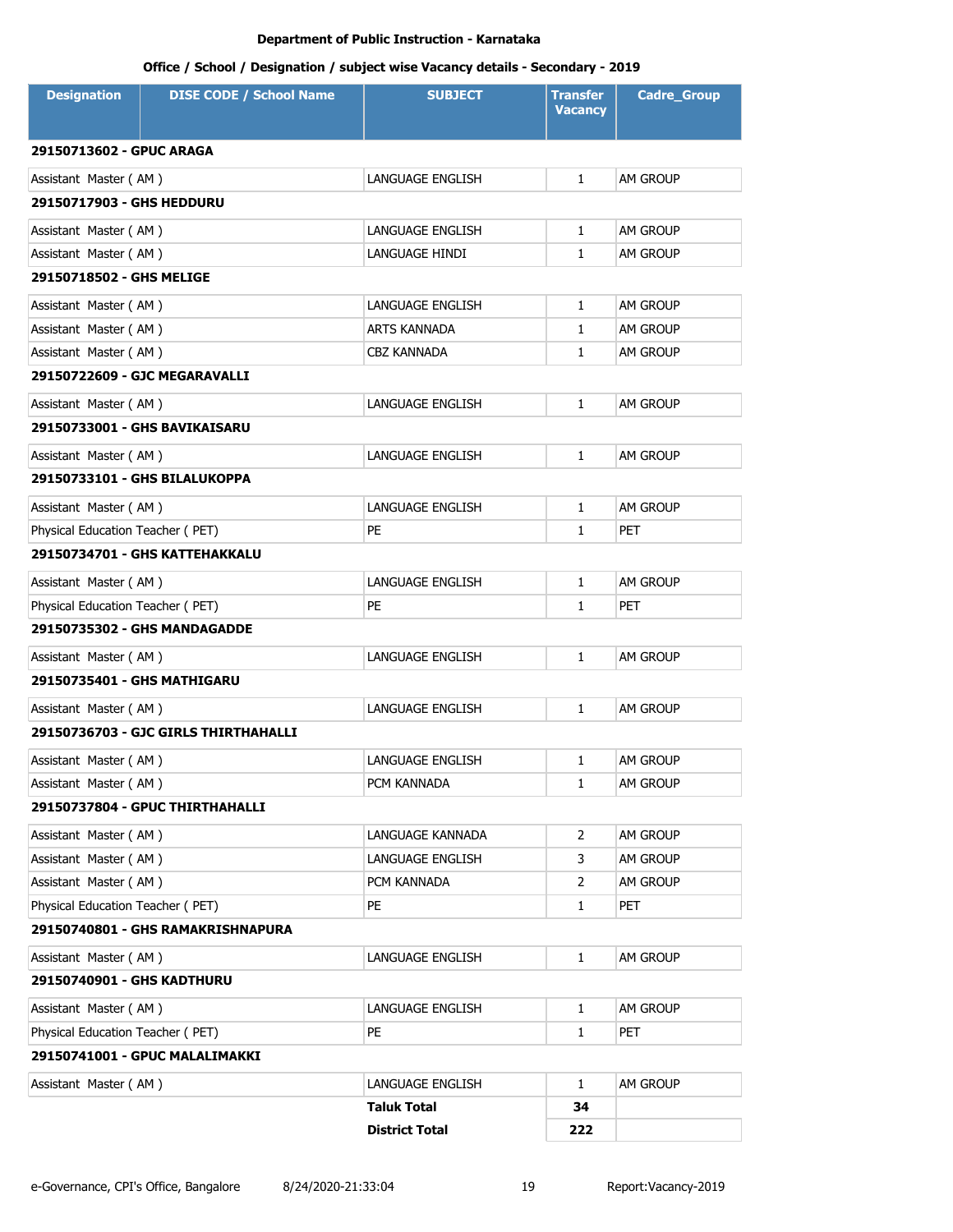| <b>Designation</b>               | <b>DISE CODE / School Name</b>          | <b>SUBJECT</b>      | <b>Transfer</b><br><b>Vacancy</b> | <b>Cadre_Group</b> |  |  |
|----------------------------------|-----------------------------------------|---------------------|-----------------------------------|--------------------|--|--|
| District:                        | <b>TUMKUR</b>                           |                     |                                   |                    |  |  |
| Taluk:                           | <b>CHIKKANAYAKANAHALLI</b>              |                     |                                   |                    |  |  |
| 29180102904 - GHS YALANADU       |                                         |                     |                                   |                    |  |  |
| Physical Education Teacher (PET) |                                         | PE                  | $\mathbf{1}$                      | <b>PET</b>         |  |  |
|                                  | 29180104804 - GHS HULIYAR THAMMADIHALLI |                     |                                   |                    |  |  |
| <b>CRAFT GRADE I</b>             |                                         | <b>SPECIAL</b>      | 1                                 | SPECIAL TEACHER    |  |  |
|                                  | 29180105306 - GPUC HULIYAR KENKERE      |                     |                                   |                    |  |  |
| Assistant Master (AM)            |                                         | LANGUAGE KANNADA    | $\overline{2}$                    | AM GROUP           |  |  |
| Assistant Master (AM)            |                                         | LANGUAGE ENGLISH    | 1                                 | AM GROUP           |  |  |
| Assistant Master (AM)            |                                         | <b>CBZ KANNADA</b>  | 1                                 | AM GROUP           |  |  |
| Physical Education Teacher (PET) |                                         | PE                  | 1                                 | <b>PET</b>         |  |  |
| 29180105308 - GCHS KENKERE       |                                         |                     |                                   |                    |  |  |
| Physical Education Teacher (PET) |                                         | <b>PE</b>           | 1                                 | <b>PET</b>         |  |  |
|                                  | 29180111003 - GHS THEERTHAPURA          |                     |                                   |                    |  |  |
| Assistant Master (AM)            |                                         | <b>CBZ KANNADA</b>  | $\mathbf{1}$                      | AM GROUP           |  |  |
| <b>CRAFT GRADE I</b>             |                                         | <b>DANCE</b>        | $\mathbf{1}$                      | SPECIAL TEACHER    |  |  |
|                                  | 29180111202 - GHS BARASIDLAHALLI        |                     |                                   |                    |  |  |
| Assistant Master (AM)            |                                         | LANGUAGE ENGLISH    | $\mathbf{1}$                      | AM GROUP           |  |  |
| Assistant Master (AM)            |                                         | <b>ARTS KANNADA</b> | 1                                 | AM GROUP           |  |  |
| <b>CRAFT GRADE I</b>             |                                         | <b>SPECIAL</b>      | $\mathbf{1}$                      | SPECIAL TEACHER    |  |  |
|                                  | 29180117604 - GHS C N HALLI Ward-2      |                     |                                   |                    |  |  |
| Assistant Master (AM)            |                                         | LANGUAGE KANNADA    | $\mathbf{1}$                      | AM GROUP           |  |  |
| Assistant Master (AM)            |                                         | LANGUAGE ENGLISH    | $\mathbf{1}$                      | AM GROUP           |  |  |
| Physical Education Teacher (PET) |                                         | PE                  | 1                                 | <b>PET</b>         |  |  |
| 29180120309 - GHS DASUDI         |                                         |                     |                                   |                    |  |  |
| Assistant Master (AM)            |                                         | LANGUAGE KANNADA    | 1                                 | am Group           |  |  |
| Assistant Master (AM)            |                                         | LANGUAGE ENGLISH    | 1                                 | am Group           |  |  |
| 29180120503 - GHS DABBAGUNTE     |                                         |                     |                                   |                    |  |  |
| Assistant Master (AM)            |                                         | LANGUAGE KANNADA    | 1                                 | AM GROUP           |  |  |
| Special Teacher                  |                                         | <b>SPECIAL</b>      | $\mathbf{1}$                      | SPECIAL TEACHER    |  |  |
|                                  |                                         | Taluk Total         | 20                                |                    |  |  |
| Taluk:                           | <b>GUBBI</b>                            |                     |                                   |                    |  |  |
|                                  | 29180200208 - GJC GIRLS GUBBI Ward-2    |                     |                                   |                    |  |  |
| Assistant Master (AM)            |                                         | LANGUAGE KANNADA    | 1                                 | AM GROUP           |  |  |
|                                  | 29180200209 - GJC BOYS GUBBI Ward-2     |                     |                                   |                    |  |  |
| Assistant Master (AM)            |                                         | LANGUAGE ENGLISH    | 1                                 | AM GROUP           |  |  |
| Assistant Master (AM)            |                                         | ARTS KANNADA        | $\mathbf{1}$                      | am Group           |  |  |
| 29180202003 - GJC NAGASANDRA     |                                         |                     |                                   |                    |  |  |
| Assistant Master (AM)            |                                         | ARTS KANNADA        | 1                                 | AM GROUP           |  |  |
| Assistant Master (AM)            |                                         | PCM KANNADA         | 1                                 | AM GROUP           |  |  |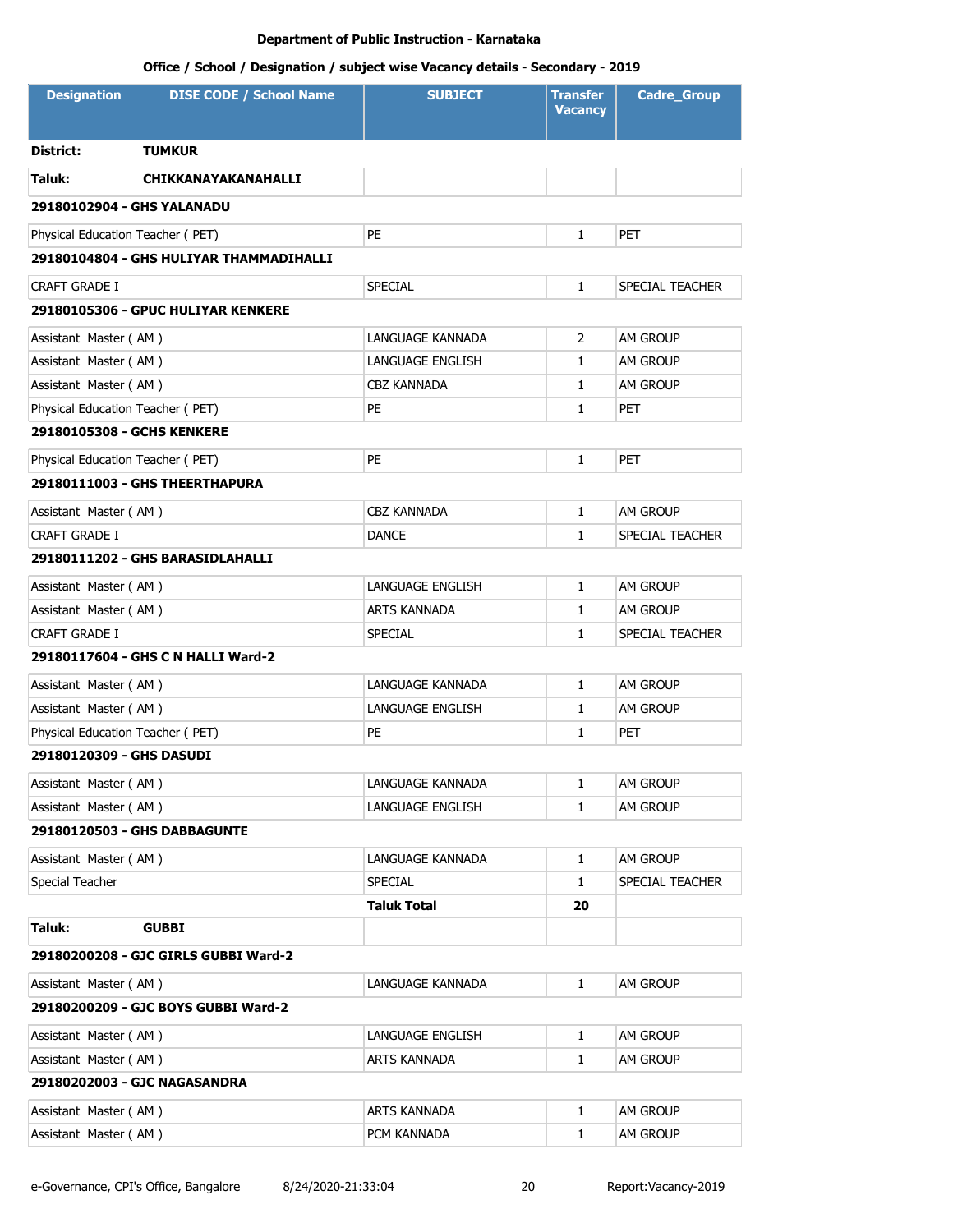| <b>DISE CODE / School Name</b><br><b>Designation</b> | <b>SUBJECT</b>          | <b>Transfer</b><br><b>Vacancy</b> | <b>Cadre_Group</b> |  |  |
|------------------------------------------------------|-------------------------|-----------------------------------|--------------------|--|--|
| 29180203103 - GCHS MADENAHALLI                       |                         |                                   |                    |  |  |
| PE<br>Physical Education Teacher (PET)               |                         | $\mathbf{1}$                      | <b>PET</b>         |  |  |
| 29180205004 - GCHS LAKKENAHALLI                      |                         |                                   |                    |  |  |
| Assistant Master (AM)                                | LANGUAGE HINDI          | $\mathbf{1}$                      | <b>AM GROUP</b>    |  |  |
| 29180207306 - GJC KADABA                             |                         |                                   |                    |  |  |
| Assistant Master (AM)                                | LANGUAGE ENGLISH        | 1                                 | <b>AM GROUP</b>    |  |  |
| Physical Education Teacher (PET)<br>PE               |                         | 1                                 | <b>PET</b>         |  |  |
| 29180213905 - GJC C S PURA                           |                         |                                   |                    |  |  |
| Assistant Master (AM)                                | LANGUAGE KANNADA        | 1                                 | AM GROUP           |  |  |
| Assistant Master (AM)                                | LANGUAGE ENGLISH        | 1                                 | AM GROUP           |  |  |
| Special Teacher                                      | <b>SPECIAL</b>          | 1                                 | SPECIAL TEACHER    |  |  |
| 29180214502 - GCHS HINDASGERE                        |                         |                                   |                    |  |  |
| Assistant Master (AM)                                | <b>ARTS KANNADA</b>     | $\mathbf{1}$                      | AM GROUP           |  |  |
| 29180216004 - GCHS K KALLAHALLI                      |                         |                                   |                    |  |  |
| Assistant Master (AM)                                | LANGUAGE KANNADA        | $\mathbf{1}$                      | <b>AM GROUP</b>    |  |  |
| Physical Education Teacher (PET)<br>PE               |                         | $\mathbf{1}$                      | <b>PET</b>         |  |  |
| 29180216803 - GCHS K MATHIGHATTA                     |                         |                                   |                    |  |  |
| Assistant Master (AM)                                | <b>ARTS KANNADA</b>     | 1                                 | <b>AM GROUP</b>    |  |  |
| 29180217503 - GCHS IDAGUR                            |                         |                                   |                    |  |  |
| Assistant Master (AM)                                | ARTS KANNADA            | $\mathbf{1}$                      | AM GROUP           |  |  |
| Special Teacher                                      | <b>DRAWING</b>          | 1                                 | SPECIAL TEACHER    |  |  |
| 29180219012 - GCHS GIRLS CHELUR                      |                         |                                   |                    |  |  |
| Assistant Master (AM)                                | LANGUAGE HINDI          | $\mathbf{1}$                      | AM GROUP           |  |  |
| 29180219013 - GHS BOYS CHELUR                        |                         |                                   |                    |  |  |
| Assistant Master (AM)                                | <b>CBZ KANNADA</b>      | 1                                 | AM GROUP           |  |  |
| 29180219402 - GJC KODIYALA                           |                         |                                   |                    |  |  |
| Assistant Master (AM)                                | LANGUAGE HINDI          | 1                                 | AM GROUP           |  |  |
| 29180225102 - GJC MANCHALADORE                       |                         |                                   |                    |  |  |
| Assistant Master (AM)                                | PCM KANNADA             | $\mathbf{1}$                      | AM GROUP           |  |  |
| 29180226203 - GCHS HARADAGERE                        |                         |                                   |                    |  |  |
| Assistant Master (AM)                                | CBZ KANNADA             | $\mathbf{1}$                      | AM GROUP           |  |  |
| Physical Education Teacher (PET)<br>PE               |                         | 1                                 | <b>PET</b>         |  |  |
| CRAFT GRADE II                                       | <b>CRAFT -TAILORING</b> | $\mathbf{1}$                      | SPECIAL TEACHER    |  |  |
|                                                      | Taluk Total             | 25                                |                    |  |  |
| Taluk:<br><b>TURUVEKERE</b>                          |                         |                                   |                    |  |  |
| 29180702404 - GHS KURUBARAHALLI                      |                         |                                   |                    |  |  |
| Assistant Master (AM)                                | LANGUAGE ENGLISH        | $\mathbf{1}$                      | AM GROUP           |  |  |
| Assistant Master (AM)                                | LANGUAGE HINDI          | 1                                 | AM GROUP           |  |  |
| Assistant Master (AM)                                | ARTS KANNADA            | 1                                 | AM GROUP           |  |  |
| Special Teacher                                      | CRAFT - TAILORING       | 1                                 | SPECIAL TEACHER    |  |  |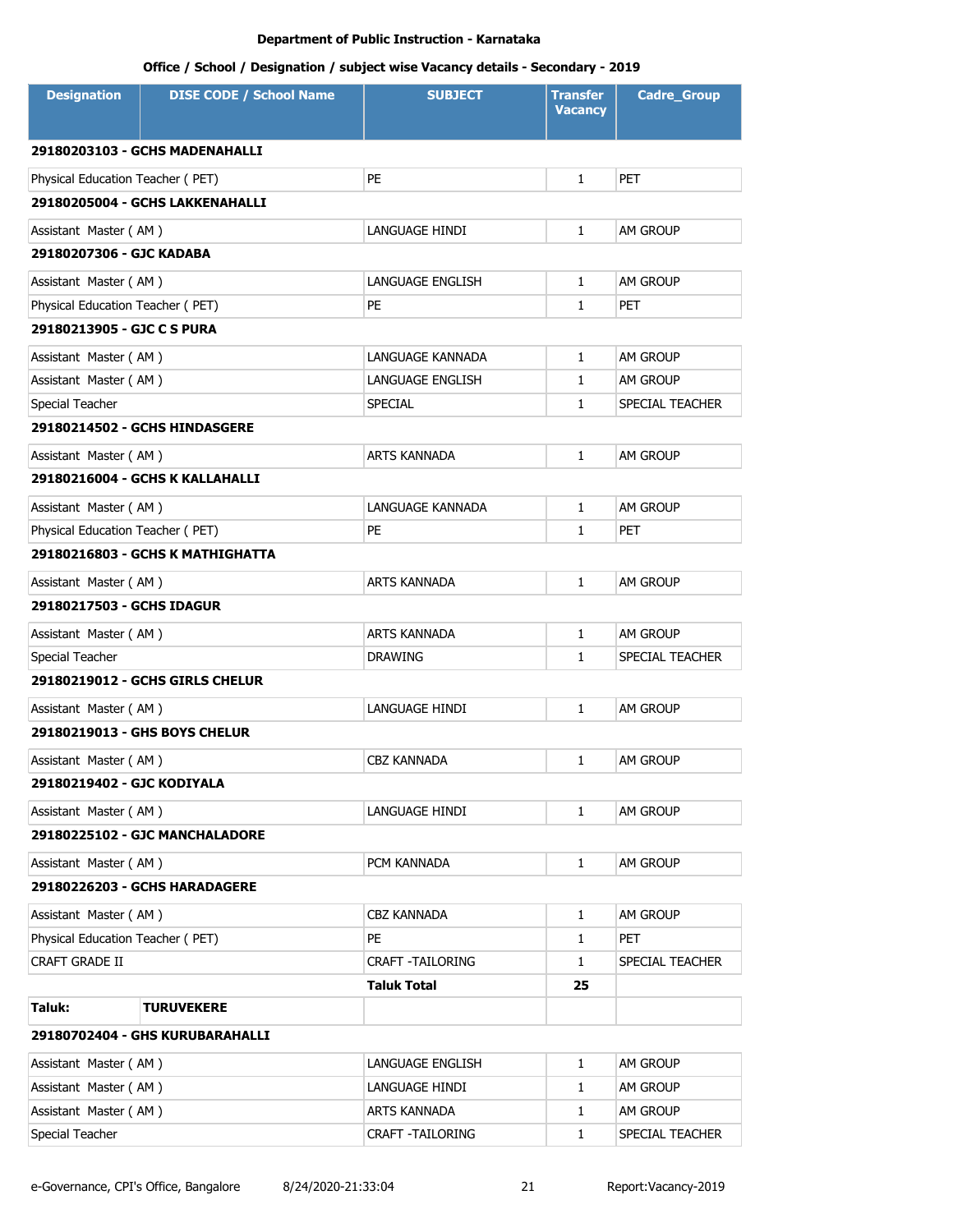| <b>Designation</b>               | <b>DISE CODE / School Name</b>     | <b>SUBJECT</b>             | <b>Transfer</b><br><b>Vacancy</b> | <b>Cadre_Group</b> |
|----------------------------------|------------------------------------|----------------------------|-----------------------------------|--------------------|
|                                  | 29180702607 - GHS SAMIGE HOSAHALLI |                            |                                   |                    |
| Assistant Master (AM)            |                                    | LANGUAGE KANNADA           | $\mathbf{1}$                      | <b>AM GROUP</b>    |
| Assistant Master (AM)            |                                    | LANGUAGE ENGLISH           | $\mathbf{1}$                      | <b>AM GROUP</b>    |
| CRAFT GRADE II                   |                                    | CRAFT -HORTICULTURE        | $\mathbf{1}$                      | SPECIAL TEACHER    |
| 29180703702 - GHS TUYALAHALLI    |                                    |                            |                                   |                    |
| Assistant Master (AM)            |                                    | LANGUAGE ENGLISH           | $\mathbf{1}$                      | <b>AM GROUP</b>    |
| CRAFT GRADE II                   |                                    | <b>DRAWING</b>             | $\mathbf{1}$                      | SPECIAL TEACHER    |
| 29180704902 - GHS AJJANAHALLI    |                                    |                            |                                   |                    |
| Assistant Master (AM)            |                                    | LANGUAGE KANNADA           | $\mathbf{1}$                      | <b>AM GROUP</b>    |
| Special Teacher                  |                                    | <b>DRAMA</b>               | $\mathbf{1}$                      | SPECIAL TEACHER    |
| 29180706804 - GHS KODAGIHALLI    |                                    |                            |                                   |                    |
| Assistant Master (AM)            |                                    | PCM KANNADA                | $\mathbf{1}$                      | AM GROUP           |
| 29180708902 - GHS ANCHEHALLI     |                                    |                            |                                   |                    |
| Assistant Master (AM)            |                                    | ARTS KANNADA               | $\mathbf{1}$                      | AM GROUP           |
|                                  | 29180711803 - GHS DODDA GORAGHATTA |                            |                                   |                    |
| Assistant Master (AM)            |                                    | <b>LANGUAGE ENGLISH</b>    | $\mathbf{1}$                      | AM GROUP           |
| CRAFT GRADE II                   |                                    | <b>DRAWING</b>             | $\mathbf{1}$                      | SPECIAL TEACHER    |
|                                  | 29180712704 - GHS MUDDANAHALLI     |                            |                                   |                    |
| Assistant Master (AM)            |                                    | LANGUAGE KANNADA           | $\mathbf{1}$                      | AM GROUP           |
| Assistant Master (AM)            |                                    | LANGUAGE ENGLISH           | $\mathbf{1}$                      | <b>AM GROUP</b>    |
| Assistant Master (AM)            |                                    | ARTS KANNADA               | 1                                 | am Group           |
| Assistant Master (AM)            |                                    | PCM KANNADA                | $\mathbf{1}$                      | AM GROUP           |
| CRAFT GRADE I                    |                                    | <b>CRAFT -TAILORING</b>    | 1                                 | SPECIAL TEACHER    |
| 29180713102 - GHS ALADAHALLI     |                                    |                            |                                   |                    |
| Assistant Master (AM)            |                                    | LANGUAGE KANNADA           | $\mathbf{1}$                      | <b>AM GROUP</b>    |
| Assistant Master (AM)            |                                    | LANGUAGE ENGLISH           | 1                                 | AM GROUP           |
| Physical Education Teacher (PET) |                                    | PE                         | $\mathbf{1}$                      | <b>PET</b>         |
| CRAFT GRADE II                   |                                    | <b>CRAFT -HORTICULTURE</b> | 1                                 | SPECIAL TEACHER    |
| 29180713302 - GHS HULIKAL        |                                    |                            |                                   |                    |
| Assistant Master (AM)            |                                    | CBZ KANNADA                | $\mathbf{1}$                      | AM GROUP           |
| CRAFT GRADE II                   |                                    | <b>CRAFT -HORTICULTURE</b> | 1                                 | SPECIAL TEACHER    |
|                                  | 29180713703 - GHS AREMALLENAHALLI  |                            |                                   |                    |
| Assistant Master (AM)            |                                    | LANGUAGE KANNADA           | $\mathbf{1}$                      | AM GROUP           |
| Assistant Master (AM)            |                                    | LANGUAGE ENGLISH           | $\mathbf{1}$                      | AM GROUP           |
| CRAFT GRADE II                   |                                    | CRAFT -HORTICULTURE        | 1                                 | SPECIAL TEACHER    |
| 29180714202 - GHS MAVINAKERE     |                                    |                            |                                   |                    |
| Physical Education Teacher (PET) |                                    | PE                         | $\mathbf{1}$                      | <b>PET</b>         |
| 29180716305 - GCHS MUGALUR       |                                    |                            |                                   |                    |
| Assistant Master (AM)            |                                    | LANGUAGE ENGLISH           | 1                                 | AM GROUP           |
| CRAFT GRADE I                    |                                    | CRAFT - HORTICULTURE       | 1                                 | SPECIAL TEACHER    |
|                                  |                                    |                            |                                   |                    |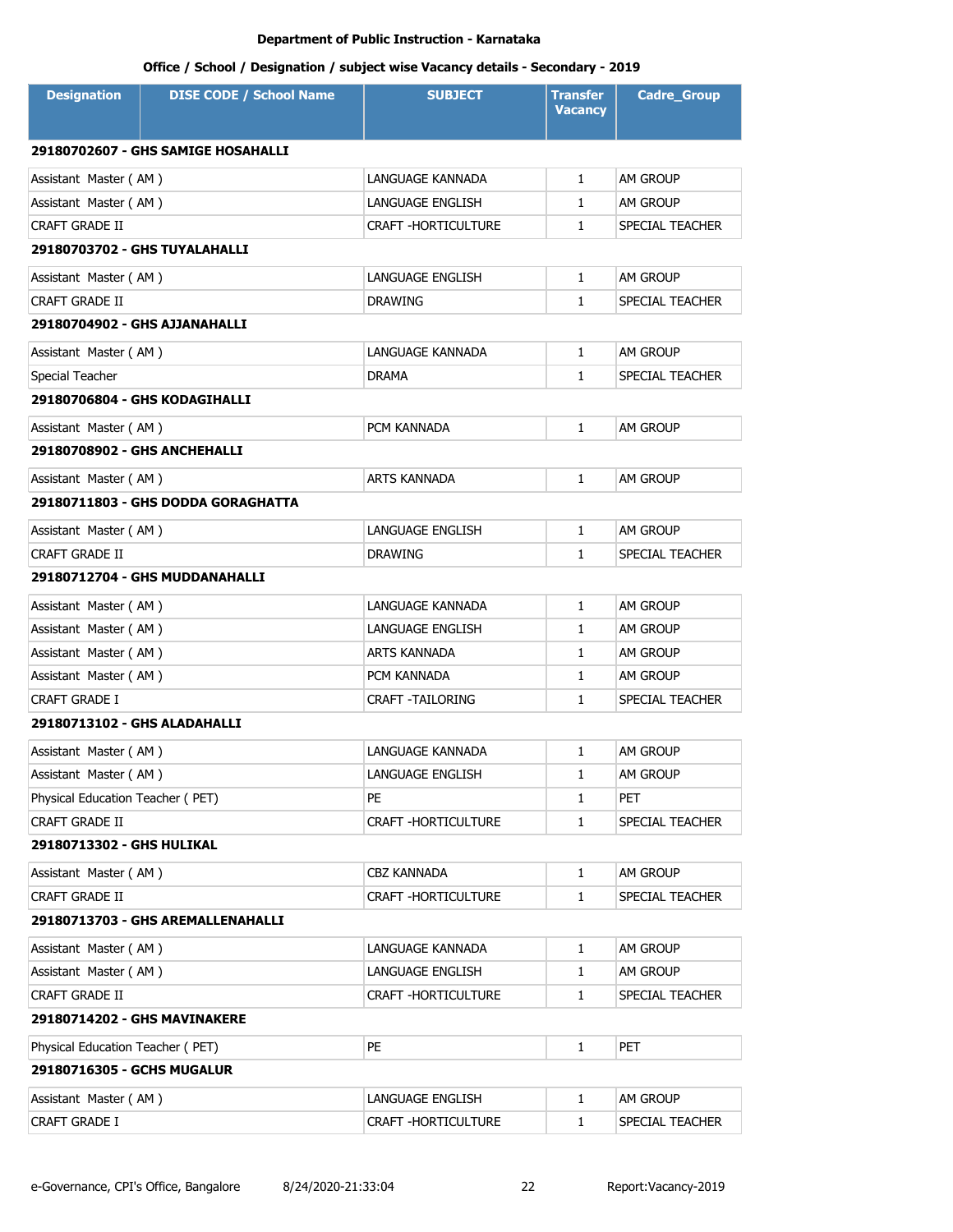| <b>Designation</b>               | <b>DISE CODE / School Name</b>                         | <b>SUBJECT</b>             | <b>Transfer</b><br><b>Vacancy</b> | <b>Cadre_Group</b> |
|----------------------------------|--------------------------------------------------------|----------------------------|-----------------------------------|--------------------|
|                                  | 29180717203 - GJC DANDINA SHIVARA                      |                            |                                   |                    |
| Special Teacher                  |                                                        | <b>SPECIAL</b>             | $\mathbf{1}$                      | SPECIAL TEACHER    |
| CRAFT GRADE II                   |                                                        | CRAFT - HORTICULTURE       | 1                                 | SPECIAL TEACHER    |
| 29180719302 - GCHS HULIKERE      |                                                        |                            |                                   |                    |
| Assistant Master (AM)            |                                                        | <b>ARTS KANNADA</b>        | $\mathbf{1}$                      | AM GROUP           |
| CRAFT GRADE I                    |                                                        | <b>DRAWING</b>             | 1                                 | SPECIAL TEACHER    |
|                                  | 29180720104 - GHS DABBEGHATTA                          |                            |                                   |                    |
| Assistant Master (AM)            |                                                        | <b>ARTS KANNADA</b>        | $\mathbf{1}$                      | AM GROUP           |
| CRAFT GRADE II                   |                                                        | <b>CRAFT -HORTICULTURE</b> | 1                                 | SPECIAL TEACHER    |
|                                  | 29180721903 - GJC TUTUVEKERE Ward-5                    |                            |                                   |                    |
| Assistant Master (AM)            |                                                        | LANGUAGE KANNADA           | $\mathbf{1}$                      | AM GROUP           |
| Assistant Master (AM)            |                                                        | LANGUAGE URDU              | $\mathbf{1}$                      | AM GROUP           |
| Assistant Master (AM)            |                                                        | <b>LANGUAGE ENGLISH</b>    | $\mathbf{1}$                      | AM GROUP           |
| Assistant Master (AM)            |                                                        | ARTS KANNADA               | 2                                 | AM GROUP           |
| Physical Education Teacher (PET) |                                                        | PE                         | $\mathbf{1}$                      | PET                |
|                                  |                                                        | <b>Taluk Total</b>         | 44                                |                    |
| Taluk:                           | <b>TIPTUR</b>                                          |                            |                                   |                    |
|                                  | 29180800704 - GOVT. COMPOSITE HIGH SCHOOL GOWDANAKATTE |                            |                                   |                    |
| Assistant Master (AM)            |                                                        | ARTS KANNADA               | $\mathbf{1}$                      | AM GROUP           |
| Assistant Master (AM)            |                                                        | <b>CBZ KANNADA</b>         | $\mathbf{1}$                      | am Group           |
|                                  | 29180803410 - GOVT, JUNIOR COLLEGE NONAVINAKERE        |                            |                                   |                    |
| Assistant Master (AM)            |                                                        | LANGUAGE ENGLISH           | $\mathbf{1}$                      | AM GROUP           |
| Assistant Master (AM)            |                                                        | PCM KANNADA                | $\mathbf{1}$                      | AM GROUP           |
| Physical Education Teacher (PET) |                                                        | PE-GRADE 2                 | $\mathbf{1}$                      | PET                |
| Special Teacher                  |                                                        | <b>DRAWING</b>             | $\mathbf{1}$                      | SPECIAL TEACHER    |
|                                  | 29180803503 - GOVT, COMPOSITE HIGH SCHOOL ALBUR        |                            |                                   |                    |
| Assistant Master (AM)            |                                                        | LANGUAGE HINDI             | $\mathbf{1}$                      | AM GROUP           |
| Assistant Master (AM)            |                                                        | PCM KANNADA                | 1                                 | am Group           |
| Physical Education Teacher (PET) |                                                        | PE                         | $\mathbf{1}$                      | PET                |
| Special Teacher                  |                                                        | CRAFT - HORTICULTURE       | $\mathbf{1}$                      | SPECIAL TEACHER    |
|                                  | 29180804804 - GOVT. PRE-UNIVERSITY COLLEGE BILIGERE    |                            |                                   |                    |
| Assistant Master (AM)            |                                                        | ARTS KANNADA               | $\mathbf{1}$                      | am Group           |
| Assistant Master (AM)            |                                                        | PCM KANNADA                | 1                                 | am Group           |
| Physical Education Teacher (PET) |                                                        | PE                         | $\mathbf{1}$                      | PET                |
| Special Teacher                  |                                                        | CRAFT -TAILORING           | $\mathbf{1}$                      | SPECIAL TEACHER    |
|                                  | 29180805910 - GOVT. PRE-UNIVERSITY COLLEGE HONNAVALLI  |                            |                                   |                    |
| Assistant Master (AM)            |                                                        | ARTS KANNADA               | $\overline{2}$                    | AM GROUP           |
| Special Teacher                  |                                                        | <b>DRAWING</b>             | $\mathbf{1}$                      | SPECIAL TEACHER    |
|                                  | 29180807208 - GOVT. COMPOSITE HIGH SCHOOL BALUVANERALU |                            |                                   |                    |
| Assistant Master (AM)            |                                                        | PCM KANNADA                | $\mathbf{1}$                      | AM GROUP           |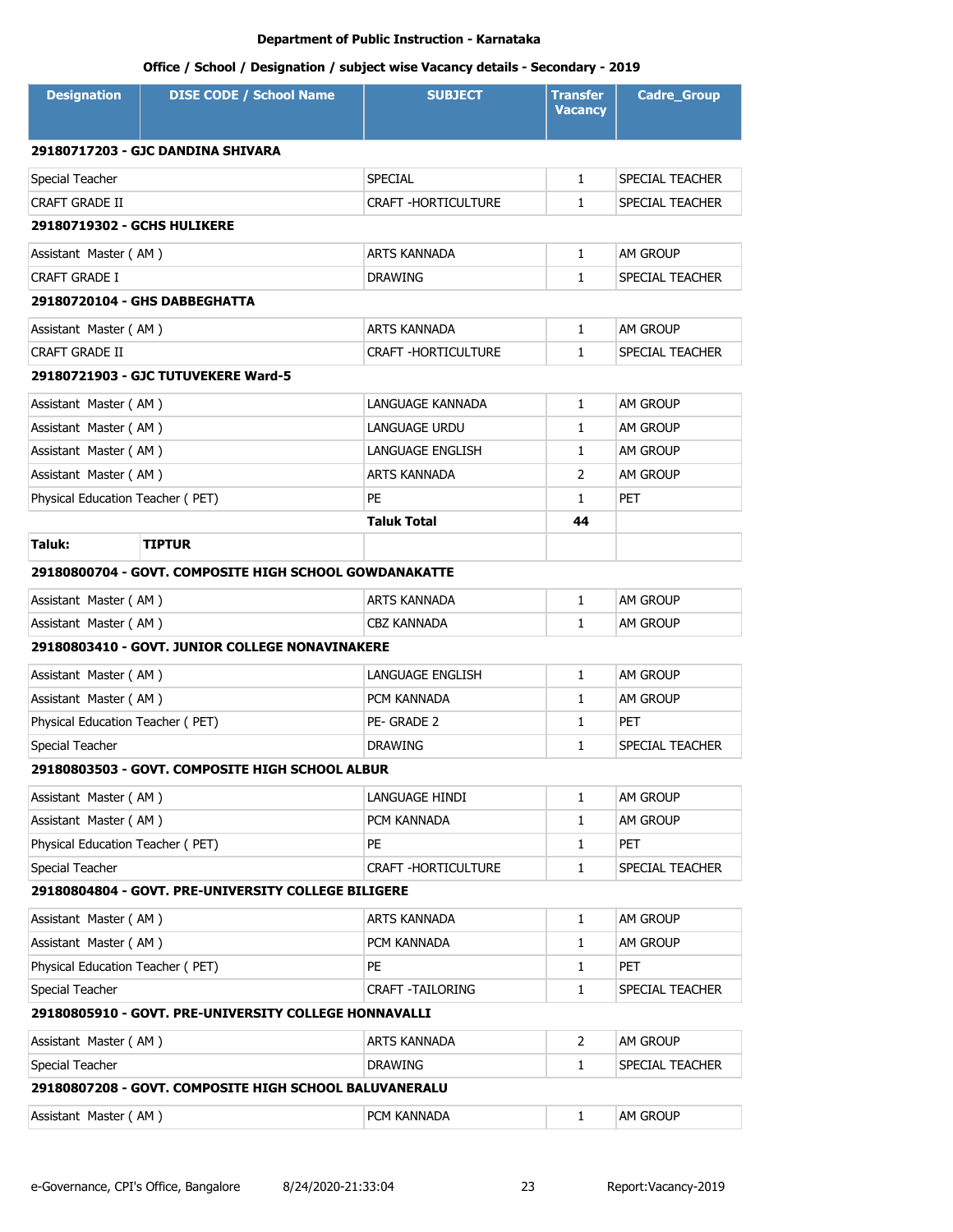| <b>Designation</b>               | <b>DISE CODE / School Name</b>                                 | <b>SUBJECT</b>          | <b>Transfer</b><br><b>Vacancy</b> | <b>Cadre_Group</b> |  |  |
|----------------------------------|----------------------------------------------------------------|-------------------------|-----------------------------------|--------------------|--|--|
|                                  | 29180809803 - GOVT. HIGH SCHOOL GANGANAGATTA                   |                         |                                   |                    |  |  |
| Assistant Master (AM)            |                                                                | <b>ARTS KANNADA</b>     | $\mathbf{1}$                      | AM GROUP           |  |  |
| Physical Education Teacher (PET) |                                                                | PE                      | 1                                 | <b>PET</b>         |  |  |
| Special Teacher                  |                                                                | <b>CRAFT -TAILORING</b> | $\mathbf{1}$                      | SPECIAL TEACHER    |  |  |
|                                  | 29180814503 - GOVT. COMPOSITE HIGH SCHOOL NELLIKERE            |                         |                                   |                    |  |  |
| Assistant Master (AM)            |                                                                | LANGUAGE ENGLISH        | $\mathbf{1}$                      | <b>AM GROUP</b>    |  |  |
|                                  | 29180815002 - GOVT, COMPOSITE HIGH SCHOOL SHIVARA              |                         |                                   |                    |  |  |
| Assistant Master (AM)            |                                                                | <b>ARTS KANNADA</b>     | $\mathbf{1}$                      | AM GROUP           |  |  |
| Physical Education Teacher (PET) |                                                                | PE                      | 1                                 | <b>PET</b>         |  |  |
|                                  | 29180817103 - GOVT. HIGH SCHOOL BAJAGUR                        |                         |                                   |                    |  |  |
| Assistant Master (AM)            |                                                                | LANGUAGE KANNADA        | $\mathbf{1}$                      | AM GROUP           |  |  |
| Assistant Master (AM)            |                                                                | LANGUAGE ENGLISH        | 1                                 | AM GROUP           |  |  |
| Physical Education Teacher (PET) |                                                                | PE                      | $\mathbf{1}$                      | <b>PET</b>         |  |  |
| Special Teacher                  |                                                                | <b>CRAFT -TAILORING</b> | $\mathbf{1}$                      | SPECIAL TEACHER    |  |  |
|                                  | 29180822804 - GOVT. JUNIOR COLLEGE GIRLS TIPTUR Ward-6         |                         |                                   |                    |  |  |
| Assistant Master (AM)            |                                                                | <b>ARTS KANNADA</b>     | $\overline{2}$                    | <b>AM GROUP</b>    |  |  |
| Physical Education Teacher (PET) |                                                                | PE                      | $\mathbf{1}$                      | <b>PET</b>         |  |  |
|                                  | 29180823404 - GOVT. HIGH SCHOOL HALEPALYA TIPTUR Ward-12       |                         |                                   |                    |  |  |
| Assistant Master (AM)            |                                                                | PCM KANNADA             | 1                                 | <b>AM GROUP</b>    |  |  |
| Assistant Master (AM)            |                                                                | <b>CBZ KANNADA</b>      | $\mathbf{1}$                      | <b>AM GROUP</b>    |  |  |
|                                  | 29180823507 - GBJC BOYS TIPTUR Ward-13                         |                         |                                   |                    |  |  |
| Assistant Master (AM)            |                                                                | LANGUAGE KANNADA        | $\mathbf{1}$                      | <b>AM GROUP</b>    |  |  |
| Assistant Master (AM)            |                                                                | LANGUAGE URDU           | $\mathbf{1}$                      | <b>AM GROUP</b>    |  |  |
|                                  | 29180829402 - GOVT. COMPOSITE HIGH SCHOOL HONGELAKSHMI KSHETRA |                         |                                   |                    |  |  |
| Assistant Master (AM)            |                                                                | LANGUAGE ENGLISH        | 1                                 | <b>AM GROUP</b>    |  |  |
| Assistant Master (AM)            |                                                                | LANGUAGE HINDI          | 1                                 | <b>AM GROUP</b>    |  |  |
| Special Teacher                  |                                                                | CRAFT -HORTICULTURE     | 1                                 | SPECIAL TEACHER    |  |  |
|                                  |                                                                | <b>Taluk Total</b>      | 38                                |                    |  |  |
| Taluk:                           | <b>TUMKUR</b>                                                  |                         |                                   |                    |  |  |
|                                  | 29180900412 - GOVT. HIGH SCHOOL P H COLONY Ward-10             |                         |                                   |                    |  |  |
| Assistant Master (AM)            |                                                                | PCM KANNADA             | 1                                 | AM GROUP           |  |  |
|                                  | 29180900907 - GJC HIGH SCHOOL EXTN BH Road                     |                         |                                   |                    |  |  |
| Assistant Master (AM)            |                                                                | LANGUAGE KANNADA        | 1                                 | AM GROUP           |  |  |
| CRAFT GRADE I                    |                                                                | <b>DRAWING</b>          | 1                                 | SPECIAL TEACHER    |  |  |
|                                  | 29180902507 - GJC EMPRESS GIRLS TUM Ward-16                    |                         |                                   |                    |  |  |
| Assistant Master (AM)            |                                                                | LANGUAGE KANNADA        | $\mathbf{1}$                      | AM GROUP           |  |  |
| Assistant Master (AM)            |                                                                | LANGUAGE URDU           | 1                                 | AM GROUP           |  |  |
| Assistant Master (AM)            |                                                                | LANGUAGE HINDI          | 2                                 | AM GROUP           |  |  |
| Assistant Master (AM)            |                                                                | LANGUAGE SANSKRIT       | 1                                 | AM GROUP           |  |  |
| Assistant Master (AM)            |                                                                | PCM KANNADA             | $\mathbf{1}$                      | AM GROUP           |  |  |
| CRAFT GRADE I                    |                                                                | DANCE                   | 1                                 | SPECIAL TEACHER    |  |  |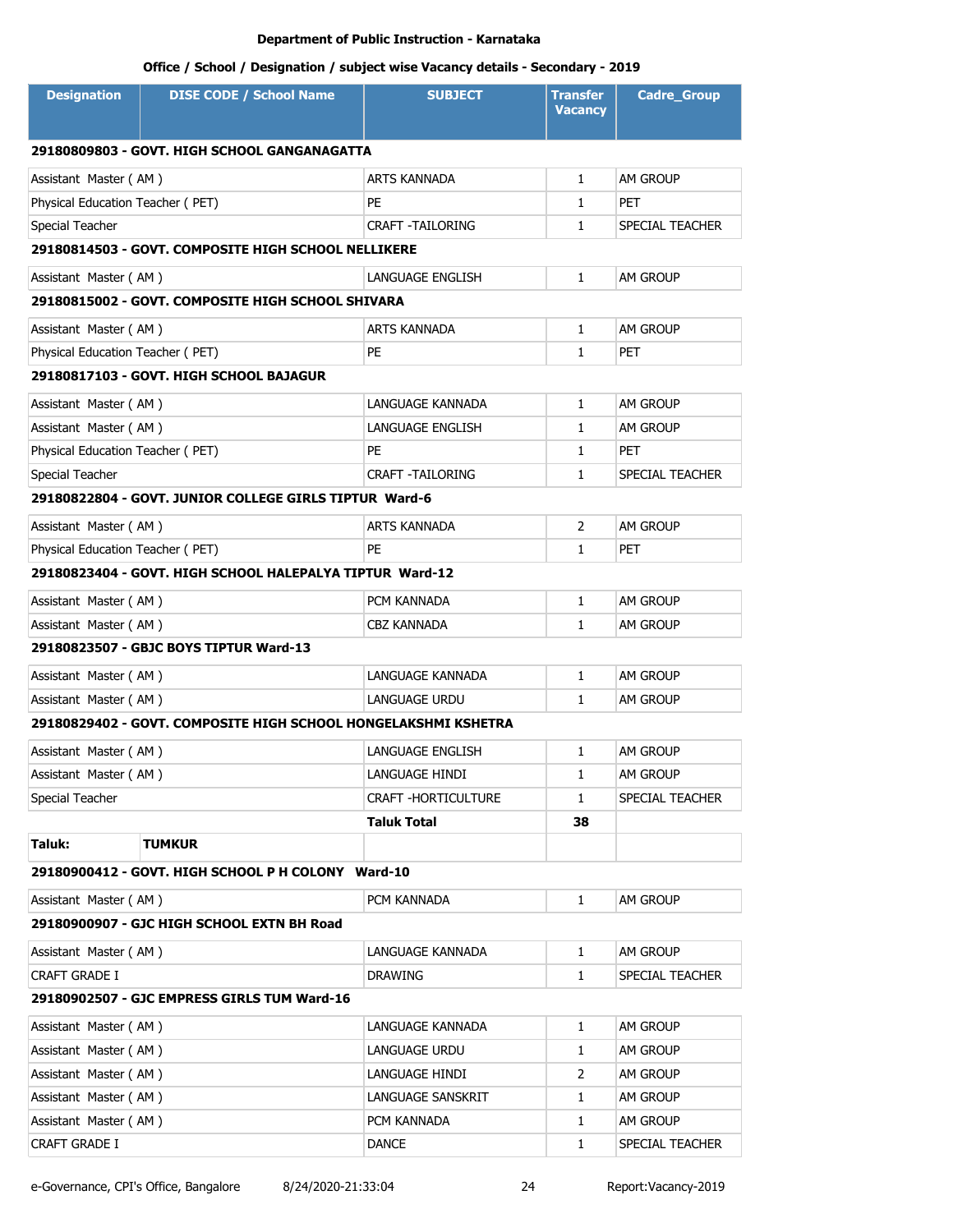| <b>Designation</b>                  | <b>DISE CODE / School Name</b>               | <b>SUBJECT</b>       | <b>Transfer</b><br><b>Vacancy</b> | Cadre_Group     |  |
|-------------------------------------|----------------------------------------------|----------------------|-----------------------------------|-----------------|--|
| <b>29180903602 - GHS THONDAGERE</b> |                                              |                      |                                   |                 |  |
| Special Teacher                     |                                              | <b>DRAWING</b>       | $\mathbf{1}$                      | SPECIAL TEACHER |  |
|                                     | <b>29180904008 - GCHS HONASIGERE</b>         |                      |                                   |                 |  |
| CRAFT GRADE I                       |                                              | <b>DRAWING</b>       | $\mathbf{1}$                      | SPECIAL TEACHER |  |
| 29180904310 - GCHS HEBBURU          |                                              |                      |                                   |                 |  |
| Assistant Master (AM)               |                                              | <b>ARTS KANNADA</b>  | $\mathbf{1}$                      | AM GROUP        |  |
| 29180908907 - GJC OORUKERE          |                                              |                      |                                   |                 |  |
| Assistant Master (AM)               |                                              | <b>ARTS KANNADA</b>  | $\mathbf{1}$                      | <b>AM GROUP</b> |  |
|                                     | 29180914601 - GHPS DODDAVEERANAHALLIRMSA     |                      |                                   |                 |  |
| Assistant Master (AM)               |                                              | LANGUAGE ENGLISH     | $\mathbf{1}$                      | <b>AM GROUP</b> |  |
|                                     | 29180917202 - GCHS HULLENAHALLI              |                      |                                   |                 |  |
| Assistant Master (AM)               |                                              | LANGUAGE HINDI       | $\mathbf{1}$                      | <b>AM GROUP</b> |  |
|                                     | <b>29180917905 - GHS HONNUDIKE HAND POST</b> |                      |                                   |                 |  |
| Assistant Master (AM)               |                                              | LANGUAGE KANNADA     | $\mathbf{1}$                      | AM GROUP        |  |
| <b>CRAFT GRADE I</b>                |                                              | <b>DRAWING</b>       | 1                                 | SPECIAL TEACHER |  |
| 29180923102 - GCHS BYATHA           |                                              |                      |                                   |                 |  |
| Assistant Master (AM)               |                                              | ARTS KANNADA         | $\mathbf{1}$                      | AM GROUP        |  |
| Assistant Master (AM)               |                                              | <b>CBZ KANNADA</b>   | $\mathbf{1}$                      | am Group        |  |
| 29180925502 - GJC SIRIVARA          |                                              |                      |                                   |                 |  |
| Assistant Master (AM)               |                                              | LANGUAGE KANNADA     | $\mathbf{1}$                      | <b>AM GROUP</b> |  |
| 29180926708 - GJC NAGAVALLI         |                                              |                      |                                   |                 |  |
| Assistant Master (AM)               |                                              | LANGUAGE KANNADA     | $\mathbf{1}$                      | AM GROUP        |  |
| Assistant Master (AM)               |                                              | CBZ KANNADA          | $\mathbf{1}$                      | am Group        |  |
| 29180933705 - GCHS HEGGERE          |                                              |                      |                                   |                 |  |
| CRAFT GRADE I                       |                                              | SPECIAL              | 1                                 | SPECIAL TEACHER |  |
|                                     | 29180935201 - GCHS KARADIGEREKAVAL           |                      |                                   |                 |  |
| CRAFT GRADE II                      |                                              | CRAFT - HORTICULTURE | $\mathbf{1}$                      | SPECIAL TEACHER |  |
|                                     |                                              | Taluk Total          | 25                                |                 |  |
| Taluk:                              | <b>KUNIGAL</b>                               |                      |                                   |                 |  |
|                                     | 29181002402 - GHS HOLALAGUNDA                |                      |                                   |                 |  |
| Assistant Master (AM)               |                                              | ARTS KANNADA         | $\mathbf{1}$                      | AM GROUP        |  |
| Special Teacher                     |                                              | SPECIAL              | $\mathbf{1}$                      | SPECIAL TEACHER |  |
| 29181002703 - GCHS VALGEREPURA      |                                              |                      |                                   |                 |  |
| Assistant Master (AM)               |                                              | LANGUAGE ENGLISH     | $\mathbf{1}$                      | AM GROUP        |  |
| Assistant Master (AM)               |                                              | PCM KANNADA          | 1                                 | AM GROUP        |  |
| 29181002805 - GPUC AMRUTHUR         |                                              |                      |                                   |                 |  |
| Assistant Master (AM)               |                                              | LANGUAGE URDU        | $\mathbf{1}$                      | AM GROUP        |  |
| CRAFT GRADE II                      |                                              | CRAFT - HORTICULTURE | 1                                 | SPECIAL TEACHER |  |
| 29181003403 - GHS UJJANI            |                                              |                      |                                   |                 |  |
| Assistant Master (AM)               |                                              | LANGUAGE ENGLISH     | $\mathbf{1}$                      | AM GROUP        |  |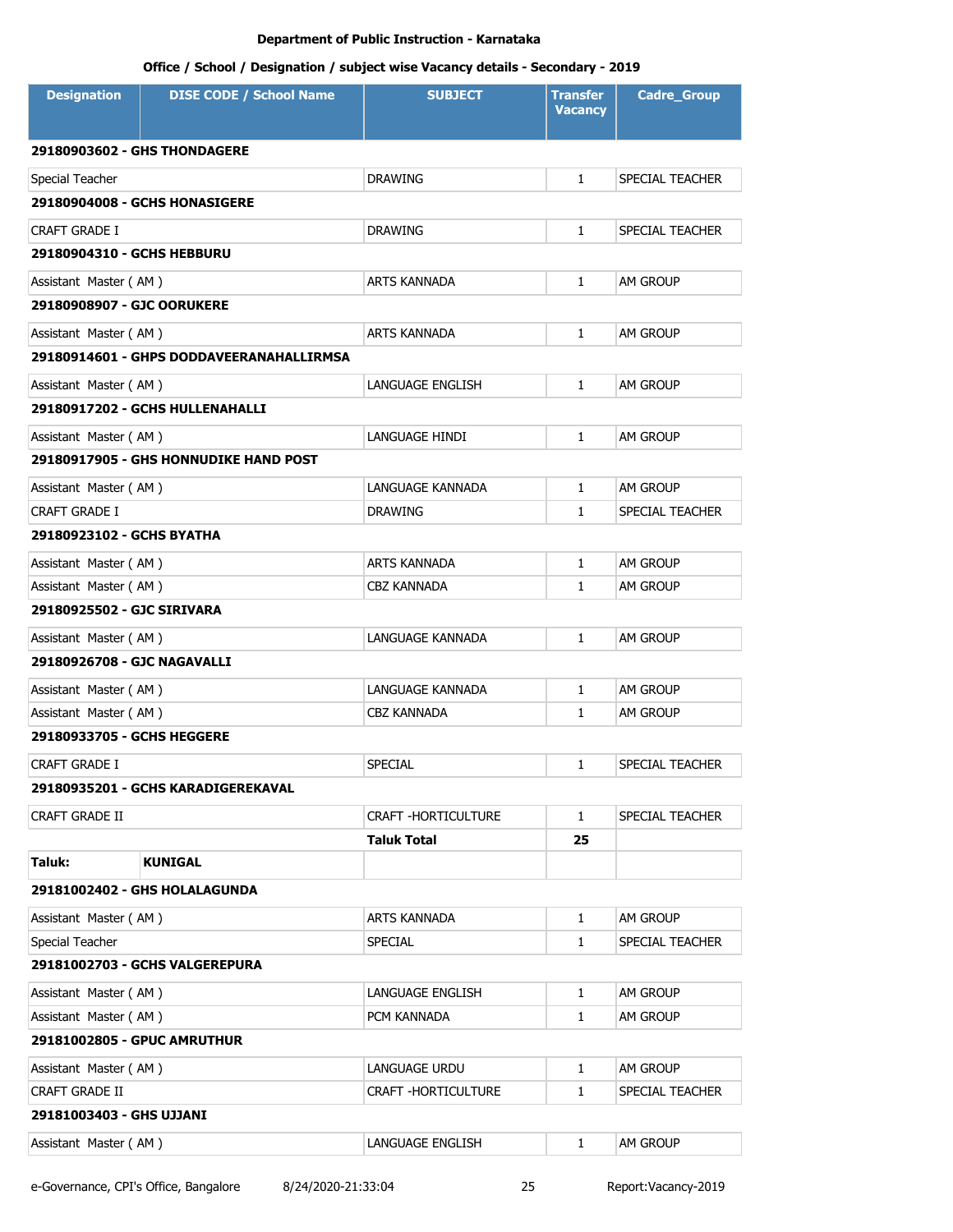| <b>Designation</b>                    | <b>DISE CODE / School Name</b>                       | <b>SUBJECT</b>             | <b>Transfer</b><br><b>Vacancy</b> | <b>Cadre_Group</b>  |  |
|---------------------------------------|------------------------------------------------------|----------------------------|-----------------------------------|---------------------|--|
| 29181003502 - GHS KODAVATTI           |                                                      |                            |                                   |                     |  |
| Assistant Master (AM)                 |                                                      | LANGUAGE KANNADA           | $\mathbf{1}$                      | <b>AM GROUP</b>     |  |
| Special Teacher                       |                                                      | <b>DRAWING</b>             | $\mathbf{1}$                      | SPECIAL TEACHER     |  |
| <b>29181003707 - GPUC NIDASALE</b>    |                                                      |                            |                                   |                     |  |
| Assistant Master (AM)                 |                                                      | LANGUAGE KANNADA           | $\mathbf{1}$                      | AM GROUP            |  |
| Assistant Master (AM)                 |                                                      | ARTS KANNADA               | $\mathbf{1}$                      | <b>AM GROUP</b>     |  |
| Assistant Master (AM)                 |                                                      | <b>CBZ KANNADA</b>         | 1                                 | AM GROUP            |  |
| Physical Education Teacher (PET)      |                                                      | PE                         | 1                                 | <b>PET</b>          |  |
|                                       | 29181004502 - GHS YELEKADAKALU                       |                            |                                   |                     |  |
| Assistant Master (AM)                 |                                                      | LANGUAGE ENGLISH           | $\mathbf{1}$                      | AM GROUP            |  |
| Special Teacher                       |                                                      | <b>DRAWING</b>             | 1                                 | SPECIAL TEACHER     |  |
| <b>29181005805 - GCHS TAVAREKERE</b>  |                                                      |                            |                                   |                     |  |
| Assistant Master (AM)                 |                                                      | LANGUAGE KANNADA           | $\mathbf{1}$                      | <b>AM GROUP</b>     |  |
| Assistant Master (AM)                 |                                                      | LANGUAGE ENGLISH           | 1                                 | AM GROUP            |  |
| Special Teacher                       |                                                      | <b>DRAWING</b>             | $\mathbf{1}$                      | SPECIAL TEACHER     |  |
|                                       | 29181007106 - GHS YALAGALAVADI                       |                            |                                   |                     |  |
| Special Teacher                       |                                                      | <b>DRAWING</b>             | $\mathbf{1}$                      | SPECIAL TEACHER     |  |
|                                       | 29181008603 - GHS DODDAMADHURE                       |                            |                                   |                     |  |
| Assistant Master (AM)                 |                                                      | ARTS KANNADA               | $\mathbf{1}$                      | AM GROUP            |  |
| Physical Education Teacher (PET)      |                                                      | PE                         | 1                                 | <b>PET</b>          |  |
| <b>CRAFT GRADE I</b>                  |                                                      | <b>CRAFT -HORTICULTURE</b> | $\mathbf{1}$                      | SPECIAL TEACHER     |  |
|                                       | 29181009302 - GHS MAGADI PALYA CROSS                 |                            |                                   |                     |  |
| Special Teacher                       |                                                      | <b>DRAWING</b>             | $\mathbf{1}$                      | SPECIAL TEACHER     |  |
|                                       | 29181010204 - GPUC NAGASANDRA                        |                            |                                   |                     |  |
| Assistant Master (AM)                 |                                                      | LANGUAGE KANNADA           | $\mathbf{1}$                      | AM GROUP            |  |
| Physical Education Teacher (PET)      |                                                      | PE                         | 1                                 | PET                 |  |
| CRAFT GRADE II                        |                                                      | CRAFT - WOOD CRAFT         | $\mathbf{1}$                      | SPECIAL TEACHER     |  |
|                                       | 29181010402 - GHS CHOTTANAHALLI                      |                            |                                   |                     |  |
| Physical Education Teacher (PET)      |                                                      | <b>PE</b>                  | $\mathbf{1}$                      | <b>PET</b>          |  |
| <b>CRAFT GRADE II</b>                 |                                                      | <b>CRAFT -TAILORING</b>    | $\mathbf{1}$                      | SPECIAL TEACHER     |  |
|                                       | 29181013703 - GJC GIRLS KUNIGAL Ward-6               |                            |                                   |                     |  |
| Special Teacher                       |                                                      | SPECIAL                    | $\mathbf{1}$                      | SPECIAL TEACHER     |  |
|                                       | 29181018102 - GOVT, COMPOSITE HIGH SCHOOL SHETTYGERE |                            |                                   |                     |  |
| Assistant Master (AM)                 |                                                      | LANGUAGE ENGLISH           | $\mathbf{1}$                      | AM GROUP            |  |
|                                       | 29181018504 - GOVT. HIGH SCHOOL THEREDAKUPPE         |                            |                                   |                     |  |
| Assistant Master (AM)                 |                                                      | ARTS KANNADA               | $\mathbf{1}$                      | <b>AM GROUP</b>     |  |
|                                       | 29181018903 - GOVT. HIGH SCHOOL SINGONAHALLI         |                            |                                   |                     |  |
| Assistant Master (AM)                 |                                                      | LANGUAGE KANNADA           | $\mathbf{1}$                      | <b>AM GROUP</b>     |  |
| Assistant Master (AM)                 |                                                      | PCM KANNADA                | $\mathbf{1}$                      | AM GROUP            |  |
|                                       | 29181019015 - GCPRE-UNIVERSITY COLLEGE HULIYURDURGA  |                            |                                   |                     |  |
| Assistant Master (AM)                 |                                                      | LANGUAGE KANNADA           | $\mathbf{1}$                      | <b>AM GROUP</b>     |  |
| e-Governance, CPI's Office, Bangalore | 8/24/2020-21:33:04                                   | 26                         |                                   | Report:Vacancy-2019 |  |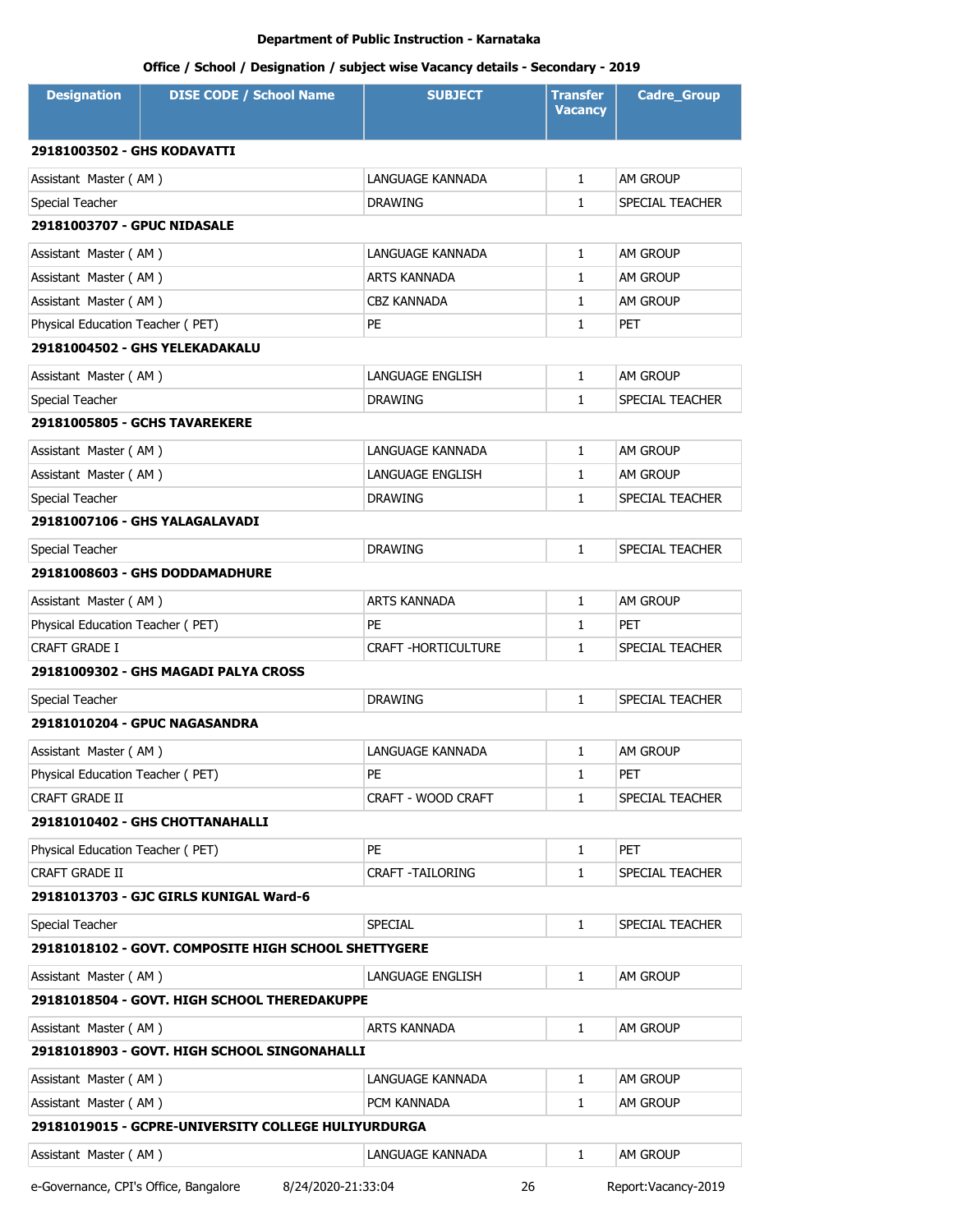| <b>Designation</b>               | <b>DISE CODE / School Name</b>                                     | <b>SUBJECT</b>          | <b>Transfer</b><br><b>Vacancy</b> | <b>Cadre_Group</b> |
|----------------------------------|--------------------------------------------------------------------|-------------------------|-----------------------------------|--------------------|
| Assistant Master (AM)            |                                                                    | LANGUAGE URDU           | $\mathbf{1}$                      | AM GROUP           |
| Assistant Master (AM)            |                                                                    | <b>LANGUAGE ENGLISH</b> | $\mathbf{1}$                      | <b>AM GROUP</b>    |
| Assistant Master (AM)            |                                                                    | <b>ARTS KANNADA</b>     | $\mathbf{1}$                      | AM GROUP           |
| Assistant Master (AM)            |                                                                    | <b>CBZ KANNADA</b>      | $\mathbf{1}$                      | <b>AM GROUP</b>    |
|                                  | 29181019303 - GOVT. HIGH SCHOOL KICHAVADI                          |                         |                                   |                    |
| Assistant Master (AM)            |                                                                    | <b>LANGUAGE ENGLISH</b> | $\mathbf{1}$                      | AM GROUP           |
|                                  | 29181020703 - GOVT. COMPOSITE HIGH SCHOOL JINNAGARA                |                         |                                   |                    |
| Assistant Master (AM)            |                                                                    | <b>ARTS KANNADA</b>     | $\mathbf{1}$                      | <b>AM GROUP</b>    |
|                                  | 29181024602 - GOVT. HIGH SCHOOL HITHALAHALLI MUTT HITTALAHALLI     |                         |                                   |                    |
| Assistant Master (AM)            |                                                                    | <b>CBZ KANNADA</b>      | $\mathbf{1}$                      | AM GROUP           |
| Special Teacher                  |                                                                    | <b>DRAWING</b>          | $\mathbf{1}$                      | SPECIAL TEACHER    |
|                                  | 29181024705 - GOVT. COMPOSITE HIGH SCHOOL SANTHEMAVATHUR           |                         |                                   |                    |
| Assistant Master (AM)            |                                                                    | LANGUAGE KANNADA        | $\mathbf{1}$                      | <b>AM GROUP</b>    |
| Assistant Master (AM)            |                                                                    | <b>ARTS KANNADA</b>     | $\mathbf{1}$                      | AM GROUP           |
| Physical Education Teacher (PET) |                                                                    | PE                      | $\mathbf{1}$                      | <b>PET</b>         |
|                                  | 29181025903 - GOVT. HIGH SCHOOL KEMPANAHALLI                       |                         |                                   |                    |
| <b>CRAFT GRADE II</b>            |                                                                    | CRAFT - HORTICULTURE    | $\mathbf{1}$                      | SPECIAL TEACHER    |
|                                  | 29181026702 - GOVT. HIGH SCHOOL ALAKERE                            |                         |                                   |                    |
| Special Teacher                  |                                                                    | <b>SPECIAL</b>          | $\mathbf{1}$                      | SPECIAL TEACHER    |
|                                  | 29181027405 - GOVT. HIGH SCHOOL IPPADI                             |                         |                                   |                    |
| Assistant Master (AM)            |                                                                    | <b>ARTS KANNADA</b>     | $\mathbf{1}$                      | AM GROUP           |
| Special Teacher                  |                                                                    | <b>DRAWING</b>          | $\mathbf{1}$                      | SPECIAL TEACHER    |
|                                  | 29181034601 - GOVT. JUNIOR COLLEGE MAHATHMA GANDHI KUNIGAL Ward-21 |                         |                                   |                    |
| Assistant Master (AM)            |                                                                    | LANGUAGE KANNADA        | $\mathbf{1}$                      | <b>AM GROUP</b>    |
| Assistant Master (AM)            |                                                                    | LANGUAGE ENGLISH        | $\mathbf{1}$                      | AM GROUP           |
| Physical Education Teacher (PET) |                                                                    | PE                      | $\overline{2}$                    | <b>PET</b>         |
|                                  |                                                                    | <b>Taluk Total</b>      | 53                                |                    |
|                                  |                                                                    | <b>District Total</b>   | 205                               |                    |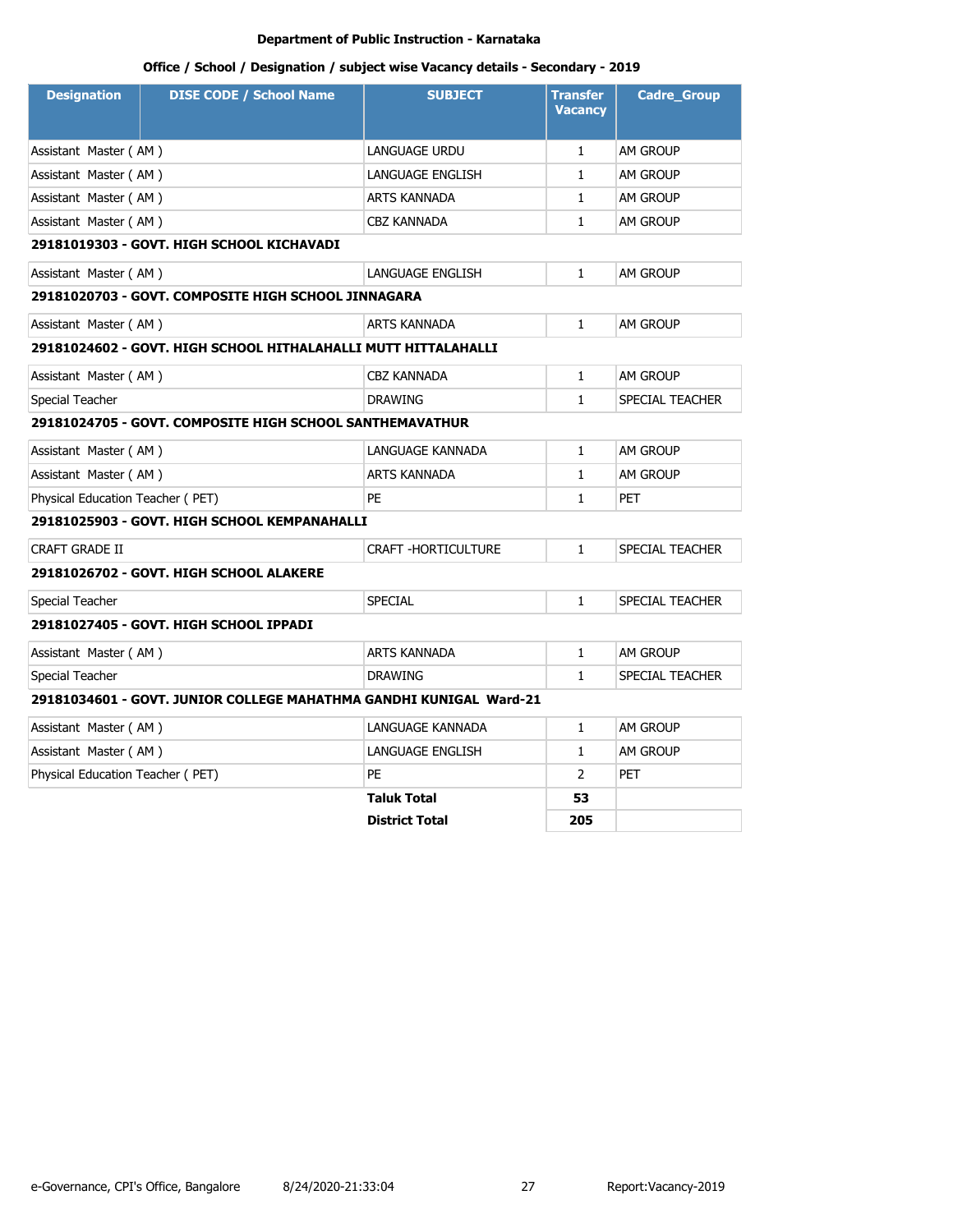# **Office / School / Designation / subject wise Vacancy details - Secondary - 2019**

| <b>Designation</b>               | <b>DISE CODE / School Name</b>            | <b>SUBJECT</b>     | <b>Transfer</b><br><b>Vacancy</b> | <b>Cadre_Group</b> |
|----------------------------------|-------------------------------------------|--------------------|-----------------------------------|--------------------|
| District:                        | <b>KOLAR</b>                              |                    |                                   |                    |
| Taluk:                           | <b>BANGARAPETE</b>                        |                    |                                   |                    |
| 29190201608 - GHS BALAMANDE      |                                           |                    |                                   |                    |
| Physical Education Teacher (PET) |                                           | PE                 | $\mathbf{1}$                      | <b>PET</b>         |
| 29190205004 - GJC BUDIKOTE       |                                           |                    |                                   |                    |
| Assistant Master (AM)            |                                           | LANGUAGE KANNADA   | $\overline{2}$                    | <b>AM GROUP</b>    |
| Physical Education Teacher (PET) |                                           | PE                 | 1                                 | <b>PET</b>         |
|                                  | 29190210203 - GHS DODDA PONNANDAHALLI     |                    |                                   |                    |
| Assistant Master (AM)            |                                           | LANGUAGE KANNADA   | 1                                 | <b>AM GROUP</b>    |
| Assistant Master (AM)            |                                           | ARTS KANNADA       | 1                                 | <b>AM GROUP</b>    |
|                                  | 29190211001 - GHPS GAJAGA RMSA UPG        |                    |                                   |                    |
| Assistant Master (AM)            |                                           | LANGUAGE KANNADA   | $\mathbf{1}$                      | AM GROUP           |
| Assistant Master (AM)            |                                           | ARTS KANNADA       | 1                                 | AM GROUP           |
| 29190212703 - GHS GULLAHALLI     |                                           |                    |                                   |                    |
| Assistant Master (AM)            |                                           | LANGUAGE KANNADA   | $\mathbf{1}$                      | <b>AM GROUP</b>    |
| Assistant Master (AM)            |                                           | LANGUAGE ENGLISH   | $\mathbf{1}$                      | <b>AM GROUP</b>    |
| Assistant Master (AM)            |                                           | ARTS KANNADA       | 1                                 | <b>AM GROUP</b>    |
| Special Teacher                  |                                           | <b>DRAWING</b>     | $\mathbf{1}$                      | SPECIAL TEACHER    |
| 29190214203 - GHS HULIBELE       |                                           |                    |                                   |                    |
| Assistant Master (AM)            |                                           | LANGUAGE ENGLISH   | $\mathbf{1}$                      | AM GROUP           |
|                                  | 29190218501 - GHPS KANUMANAHALLI RMSA UPG |                    |                                   |                    |
| Assistant Master (AM)            |                                           | LANGUAGE KANNADA   | $\mathbf{1}$                      | AM GROUP           |
| Assistant Master (AM)            |                                           | ARTS KANNADA       | $\mathbf{1}$                      | <b>AM GROUP</b>    |
| Assistant Master (AM)            |                                           | <b>CBZ KANNADA</b> | $\mathbf{1}$                      | AM GROUP           |
| 29190218702 - GHS KARADAGURU     |                                           |                    |                                   |                    |
| Assistant Master (AM)            |                                           | LANGUAGE KANNADA   | 1                                 | AM GROUP           |
| Assistant Master (AM)            |                                           | ARTS KANNADA       | 1                                 | <b>AM GROUP</b>    |
| 29190219002 - GHS KARMANGALA     |                                           |                    |                                   |                    |
| Physical Education Teacher (PET) |                                           | <b>PE</b>          | $\mathbf{1}$                      | <b>PET</b>         |
| 29190222504 - GHS KYASAMBALLI    |                                           |                    |                                   |                    |
| Assistant Master (AM)            |                                           | LANGUAGE KANNADA   | 1                                 | AM GROUP           |
| Special Teacher                  |                                           | <b>SPECIAL</b>     | 1                                 | SPECIAL TEACHER    |
|                                  | 29190223102 - GHS S MADAMANGALA           |                    |                                   |                    |
| Assistant Master (AM)            |                                           | LANGUAGE KANNADA   | $\mathbf{1}$                      | <b>AM GROUP</b>    |
|                                  | 29190229601 - GHPS PARAVANAHALLI RMSA UPG |                    |                                   |                    |
| Physical Education Teacher (PET) |                                           | PE.                | $\mathbf{1}$                      | <b>PET</b>         |
|                                  | 29190233207 - GJC SUNDARAPALYA            |                    |                                   |                    |
| Assistant Master (AM)            |                                           | LANGUAGE KANNADA   | $\mathbf{1}$                      | AM GROUP           |
| Assistant Master (AM)            |                                           | LANGUAGE ENGLISH   | 1                                 | AM GROUP           |
| Assistant Master (AM)            |                                           | LANGUAGE HINDI     | 1                                 | AM GROUP           |
| Special Teacher                  |                                           | <b>SPECIAL</b>     | 1                                 | SPECIAL TEACHER    |

e-Governance, CPI's Office, Bangalore 8/24/2020-21:33:04 28 Report:Vacancy-2019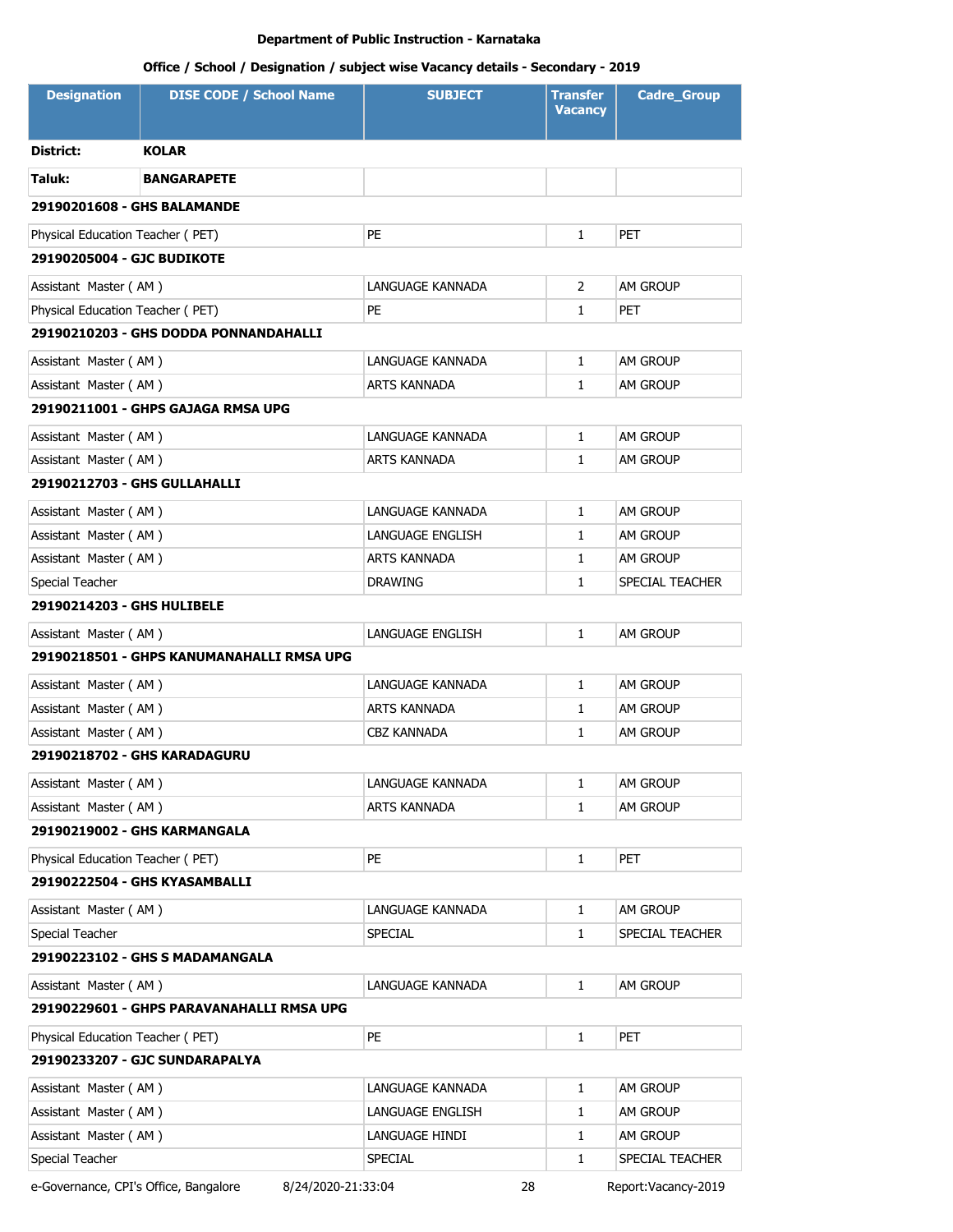| <b>Designation</b>                                            | <b>DISE CODE / School Name</b>         | <b>SUBJECT</b>            | <b>Transfer</b><br><b>Vacancy</b> | <b>Cadre_Group</b>   |
|---------------------------------------------------------------|----------------------------------------|---------------------------|-----------------------------------|----------------------|
|                                                               | 29190240001 - GHS BANGARATIRUPATHI     |                           |                                   |                      |
| Physical Education Teacher (PET)                              |                                        | PE                        | $\mathbf{1}$                      | <b>PET</b>           |
|                                                               | 29190240402 - GHS BADAMAKANAHALLI      |                           |                                   |                      |
|                                                               |                                        |                           |                                   |                      |
| Assistant Master (AM)                                         |                                        | LANGUAGE KANNADA          | 1                                 | <b>AM GROUP</b>      |
|                                                               | 29190243406 - ADARSH SCHOOLRMSA SCHOOL |                           |                                   |                      |
| Assistant Master (AM)                                         |                                        | LANGUAGE KANNADA          | $\mathbf{1}$                      | AM GROUP             |
| Assistant Master (AM)                                         |                                        | ARTS ENGLISH              | 1                                 | <b>AM GROUP</b>      |
| 29190243601 - GJC GIRLS                                       |                                        |                           |                                   |                      |
| Assistant Master (AM)                                         |                                        | LANGUAGE KANNADA          | $\overline{2}$                    | AM GROUP             |
| Assistant Master (AM)                                         |                                        | PCM KANNADA               | 2                                 | <b>AM GROUP</b>      |
| Physical Education Teacher (PET)                              |                                        | PE                        | 2                                 | <b>PET</b>           |
| 29190244005 - GJC BOYS                                        |                                        |                           |                                   |                      |
| Assistant Master (AM)                                         |                                        | LANGUAGE HINDI            | $\mathbf{1}$                      | AM GROUP             |
| Assistant Master (AM)                                         |                                        | ARTS KANNADA              | $\overline{2}$                    | AM GROUP             |
| Special Teacher                                               |                                        | SPECIAL                   | $\mathbf{1}$                      | SPECIAL TEACHER      |
|                                                               |                                        | <b>Taluk Total</b>        | 41                                |                      |
| Taluk:                                                        | <b>KOLAR</b>                           |                           |                                   |                      |
|                                                               | 29190701803 - GHS ARABIKOTHANUR        |                           |                                   |                      |
| Assistant Master (AM)                                         |                                        | LANGUAGE ENGLISH          | $\mathbf{1}$                      | <b>AM GROUP</b>      |
| Assistant Master (AM)                                         |                                        | LANGUAGE HINDI            | $\mathbf{1}$                      | <b>AM GROUP</b>      |
|                                                               | 29190703101 - GHS BEGLIHOSAHALLI       |                           |                                   |                      |
| Assistant Master (AM)                                         |                                        | LANGUAGE KANNADA          | $\mathbf{1}$                      | <b>AM GROUP</b>      |
|                                                               | 29190703503 - GHS BELAMARANAHALLI      |                           |                                   |                      |
| <b>CRAFT GRADE II</b>                                         |                                        | <b>CRAFT -SERICULTURE</b> | $\mathbf{1}$                      | SPECIAL TEACHER      |
| 29190713903 - GHS HOLUR                                       |                                        |                           |                                   |                      |
| Physical Education Teacher (PET)                              |                                        | PE                        | 1                                 | PET                  |
| 29190720802 - GHS KURUGAL                                     |                                        |                           |                                   |                      |
| Assistant Master (AM)                                         |                                        | LANGUAGE HINDI            | 1                                 | AM GROUP             |
| 29190720906 - GHS KYALNUR                                     |                                        |                           |                                   |                      |
|                                                               |                                        | ARTS KANNADA              | 1                                 |                      |
| Assistant Master (AM)                                         |                                        | PCM KANNADA               |                                   | AM GROUP<br>AM GROUP |
| Assistant Master (AM)<br>Assistant Master (AM)                |                                        | CBZ KANNADA               | 1<br>1                            | AM GROUP             |
| 29190721304 - GJC MADANAHALLI                                 |                                        |                           |                                   |                      |
|                                                               |                                        | PE                        |                                   | PET                  |
| Physical Education Teacher (PET)<br>29190721502 - GHS MADDERI |                                        |                           | 1                                 |                      |
| Assistant Master (AM)                                         |                                        | LANGUAGE KANNADA          | 1                                 | AM GROUP             |
| 29190725206 - GJC NARASAPURA                                  |                                        |                           |                                   |                      |
| <b>CRAFT GRADE II</b>                                         |                                        | CRAFT -TAILORING          | 1                                 | SPECIAL TEACHER      |
| 29190726903 - GHS PATNA                                       |                                        |                           |                                   |                      |
| Assistant Master (AM)                                         |                                        | LANGUAGE ENGLISH          | 1                                 | <b>AM GROUP</b>      |
| Physical Education Teacher (PET)                              |                                        | PE                        | 1                                 | <b>PET</b>           |
| e-Governance, CPI's Office, Bangalore                         | 8/24/2020-21:33:04                     | 29                        |                                   | Report:Vacancy-2019  |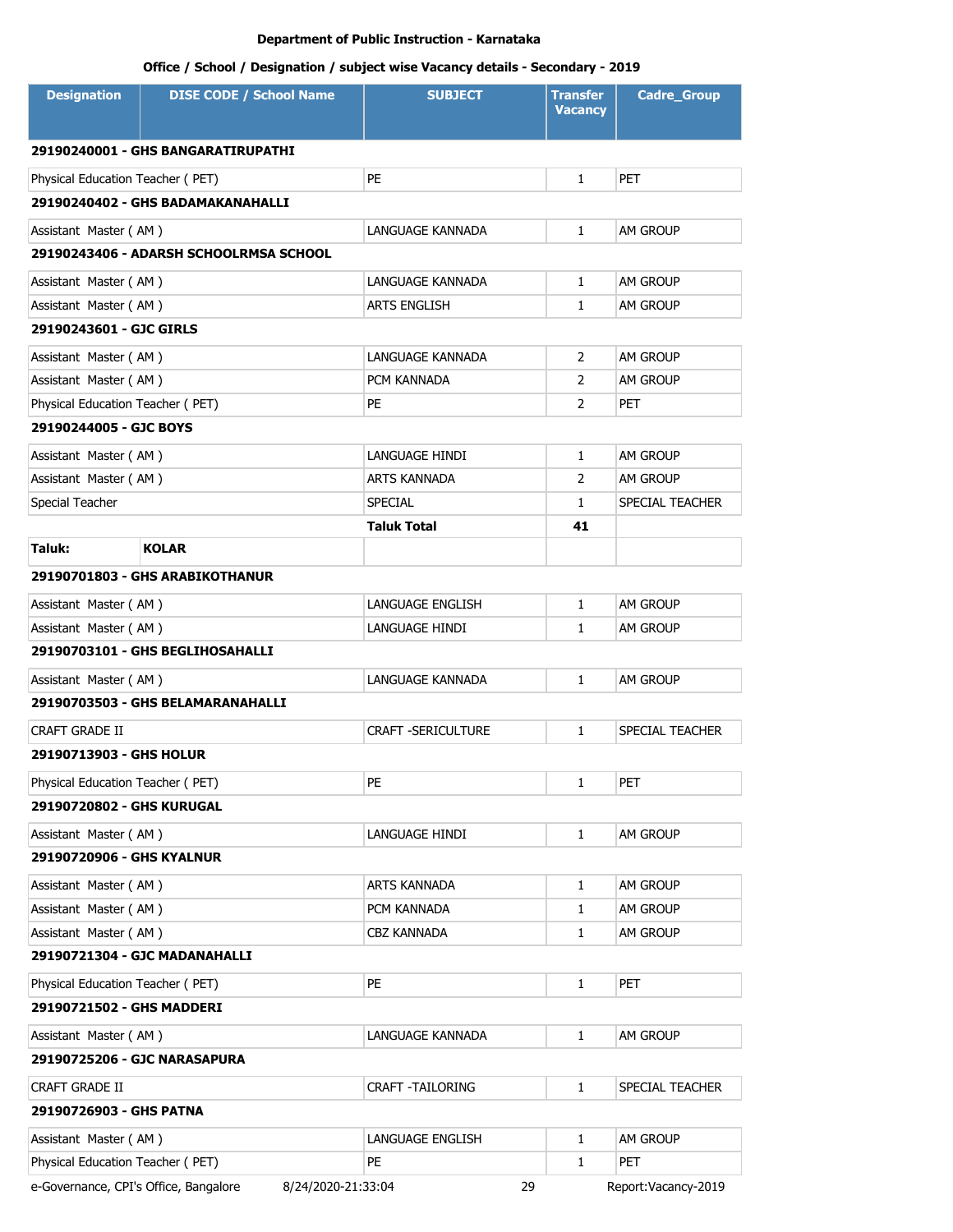# **Office / School / Designation / subject wise Vacancy details - Secondary - 2019**

| <b>Designation</b>               | <b>DISE CODE / School Name</b>        | <b>SUBJECT</b>             | <b>Transfer</b><br><b>Vacancy</b> | <b>Cadre_Group</b> |  |
|----------------------------------|---------------------------------------|----------------------------|-----------------------------------|--------------------|--|
| CRAFT GRADE II                   |                                       | <b>CRAFT -TAILORING</b>    | $\mathbf{1}$                      | SPECIAL TEACHER    |  |
| 29190729902 - GHS SHAPURA        |                                       |                            |                                   |                    |  |
| Physical Education Teacher (PET) |                                       | PE                         | $\mathbf{1}$                      | PET                |  |
| <b>CRAFT GRADE II</b>            |                                       | <b>CRAFT -HORTICULTURE</b> | $\mathbf{1}$                      | SPECIAL TEACHER    |  |
|                                  | 29190732602 - GHS THORADEVANDAHALLI   |                            |                                   |                    |  |
| Assistant Master (AM)            |                                       | LANGUAGE HINDI             | $\mathbf{1}$                      | AM GROUP           |  |
|                                  | 29190733102 - GHS THYAVANAHALLI       |                            |                                   |                    |  |
| Physical Education Teacher (PET) |                                       | PE                         | $\mathbf{1}$                      | <b>PET</b>         |  |
| CRAFT GRADE II                   |                                       | <b>CRAFT -SERICULTURE</b>  | $\mathbf{1}$                      | SPECIAL TEACHER    |  |
| 29190734506 - GJC VEMGAL         |                                       |                            |                                   |                    |  |
| Assistant Master (AM)            |                                       | LANGUAGE HINDI             | $\mathbf{1}$                      | AM GROUP           |  |
| CRAFT GRADE II                   |                                       | <b>CRAFT -HORTICULTURE</b> | $\mathbf{1}$                      | SPECIAL TEACHER    |  |
| 29190736206 - GJC BOYS           |                                       |                            |                                   |                    |  |
| Assistant Master (AM)            |                                       | <b>LANGUAGE URDU</b>       | $\mathbf{1}$                      | AM GROUP           |  |
| Assistant Master (AM)            |                                       | LANGUAGE HINDI             | $\mathbf{1}$                      | <b>AM GROUP</b>    |  |
| Assistant Master (AM)            |                                       | <b>ARTS KANNADA</b>        | $\mathbf{1}$                      | AM GROUP           |  |
| Assistant Master (AM)            |                                       | <b>ARTS URDU</b>           | $\mathbf{1}$                      | <b>AM GROUP</b>    |  |
| Assistant Master (AM)            |                                       | <b>CBZ URDU</b>            | $\mathbf{1}$                      | am Group           |  |
| Special Teacher                  |                                       | <b>SPECIAL</b>             | $\mathbf{1}$                      | SPECIAL TEACHER    |  |
| 29190738303 - NGJC               |                                       |                            |                                   |                    |  |
| Assistant Master (AM)            |                                       | <b>ARTS KANNADA</b>        | $\overline{2}$                    | AM GROUP           |  |
|                                  |                                       | <b>Taluk Total</b>         | 30                                |                    |  |
| Taluk:                           | <b>MALUR</b>                          |                            |                                   |                    |  |
| 29190901603 - GHS ANEPURA        |                                       |                            |                                   |                    |  |
| Assistant Master (AM)            |                                       | LANGUAGE KANNADA           | $\mathbf{1}$                      | AM GROUP           |  |
| 29190902103 - GHS ARALERI        |                                       |                            |                                   |                    |  |
| Assistant Master (AM)            |                                       | LANGUAGE ENGLISH           | 1                                 | AM GROUP           |  |
| CRAFT GRADE I                    |                                       | <b>CRAFT -SERICULTURE</b>  | $\mathbf{1}$                      | SPECIAL TEACHER    |  |
|                                  | 29190907203 - GHS CHIKKA KUNTHUR      |                            |                                   |                    |  |
| Physical Education Teacher (PET) |                                       | PE                         | $\mathbf{1}$                      | PET                |  |
| CRAFT GRADE I                    |                                       | CRAFT - HORTICULTURE       | $\mathbf{1}$                      | SPECIAL TEACHER    |  |
| 29190908404 - GHS D.N.DODDI      |                                       |                            |                                   |                    |  |
| Assistant Master (AM)            |                                       | LANGUAGE KANNADA           | $\mathbf{1}$                      | AM GROUP           |  |
| Special Teacher                  |                                       | <b>DRAWING</b>             | $\mathbf{1}$                      | SPECIAL TEACHER    |  |
| 29190908702 - GHS DINNAHALLI     |                                       |                            |                                   |                    |  |
| CRAFT GRADE I                    |                                       | CRAFT -SERICULTURE         | 1                                 | SPECIAL TEACHER    |  |
|                                  | 29190909602 - GHS DODDA NAYAKANAHALLI |                            |                                   |                    |  |
| CRAFT GRADE I                    |                                       | CRAFT -TAILORING           | $\mathbf{1}$                      | SPECIAL TEACHER    |  |
|                                  | 29190909802 - GHS DODDA SHIVARA       |                            |                                   |                    |  |
| Assistant Master (AM)            |                                       | LANGUAGE HINDI             | 1                                 | AM GROUP           |  |
| Assistant Master (AM)            |                                       | ARTS KANNADA               | $\mathbf{1}$                      | AM GROUP           |  |

e-Governance, CPI's Office, Bangalore 8/24/2020-21:33:05 30 Report:Vacancy-2019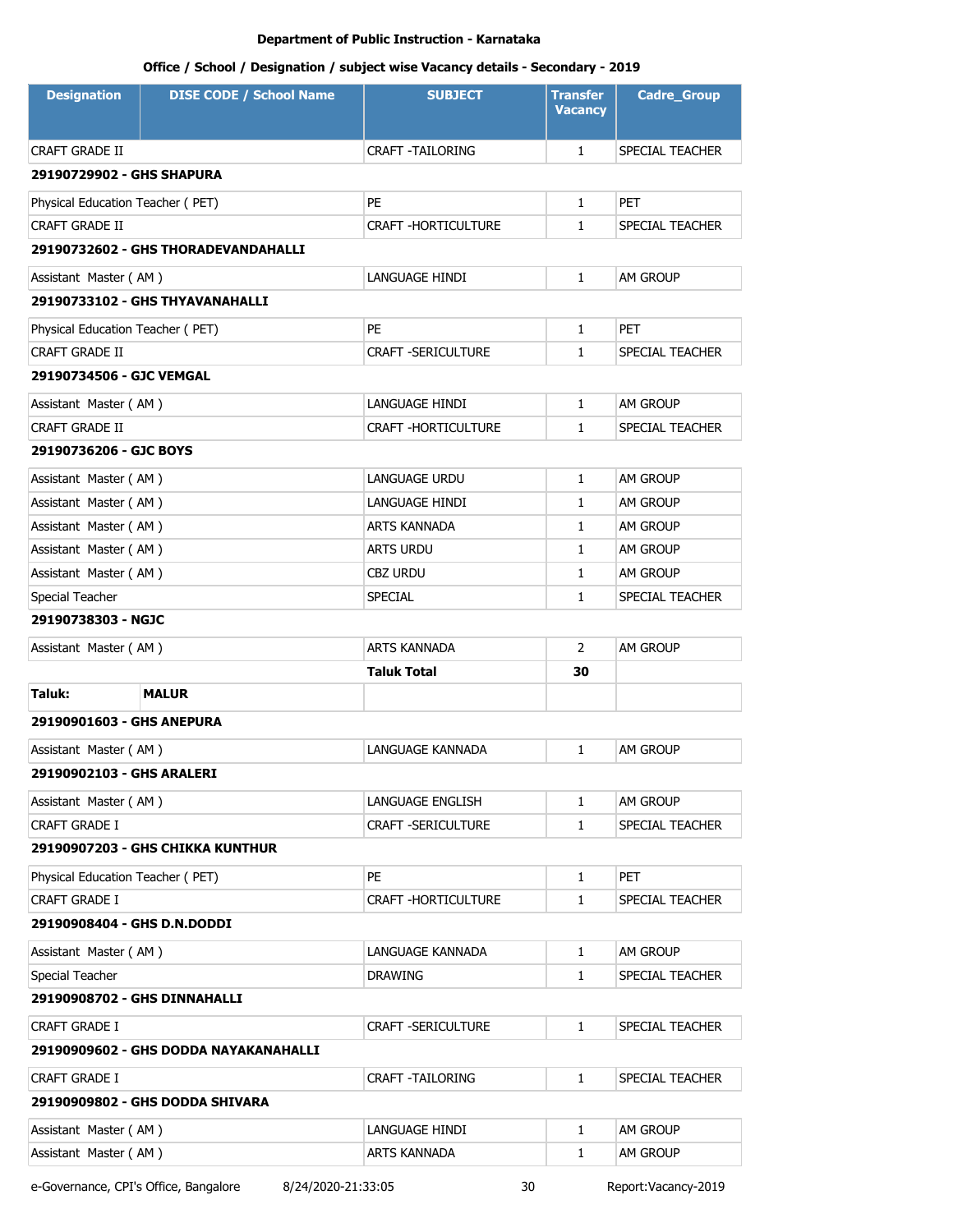| <b>Designation</b>               | <b>DISE CODE / School Name</b> | <b>SUBJECT</b>            | <b>Transfer</b><br><b>Vacancy</b> | <b>Cadre_Group</b> |
|----------------------------------|--------------------------------|---------------------------|-----------------------------------|--------------------|
| Physical Education Teacher (PET) |                                | PE                        | $\mathbf{1}$                      | <b>PET</b>         |
|                                  | 29190913302 - GHS HASANDAHALLI |                           |                                   |                    |
| <b>CRAFT GRADE I</b>             |                                | <b>CRAFT -SERICULTURE</b> | $\mathbf{1}$                      | SPECIAL TEACHER    |
| 29190918202 - GHS KESARAGERE     |                                |                           |                                   |                    |
| Physical Education Teacher (PET) |                                | PE                        | $\mathbf{1}$                      | <b>PET</b>         |
| 29190920104 - GHS KUDIYNUR       |                                |                           |                                   |                    |
| CRAFT GRADE I                    |                                | CRAFT - HORTICULTURE      | $\mathbf{1}$                      | SPECIAL TEACHER    |
| 29190921106 - GJC LAKKUR         |                                |                           |                                   |                    |
| Assistant Master (AM)            |                                | LANGUAGE KANNADA          | $\mathbf{1}$                      | AM GROUP           |
| 29190923209 - GJC MASTHI         |                                |                           |                                   |                    |
| Assistant Master (AM)            |                                | <b>CBZ KANNADA</b>        | $\mathbf{1}$                      | <b>AM GROUP</b>    |
| <b>CRAFT GRADE I</b>             |                                | <b>CRAFT -TAILORING</b>   | $\mathbf{1}$                      | SPECIAL TEACHER    |
| 29190927802 - GHS RAJENAHALLI    |                                |                           |                                   |                    |
| Assistant Master (AM)            |                                | LANGUAGE HINDI            | $\mathbf{1}$                      | <b>AM GROUP</b>    |
|                                  | 29190929503 - GHS SHIVARAPATNA |                           |                                   |                    |
| Physical Education Teacher (PET) |                                | <b>PE</b>                 | $\mathbf{1}$                      | <b>PET</b>         |
| 29190930904 - GJC TEKAL          |                                |                           |                                   |                    |
| Assistant Master (AM)            |                                | LANGUAGE KANNADA          | $\mathbf{1}$                      | AM GROUP           |
| <b>CRAFT GRADE I</b>             |                                | CRAFT - WOOD CRAFT        | $\mathbf{1}$                      | SPECIAL TEACHER    |
| 29190955403 - GJC BOYS           |                                |                           |                                   |                    |
| Assistant Master (AM)            |                                | LANGUAGE HINDI            | $\mathbf{1}$                      | AM GROUP           |
| Assistant Master (AM)            |                                | ARTS KANNADA              | $\mathbf{1}$                      | <b>AM GROUP</b>    |
| Special Teacher                  |                                | <b>DRAWING</b>            | 1                                 | SPECIAL TEACHER    |
| 29190955404 - GJC GIRLS          |                                |                           |                                   |                    |
| Assistant Master (AM)            |                                | LANGUAGE ENGLISH          | $\mathbf{1}$                      | am Group           |
| Assistant Master (AM)            |                                | LANGUAGE HINDI            | 1                                 | am Group           |
| CRAFT GRADE I                    |                                | <b>CRAFT -TAILORING</b>   | $\mathbf{1}$                      | SPECIAL TEACHER    |
|                                  |                                | Taluk Total               | 28                                |                    |
| Taluk:                           | MULBAGAL                       |                           |                                   |                    |
| 29191000503 - GHS ALANGUR        |                                |                           |                                   |                    |
| Assistant Master (AM)            |                                | LANGUAGE KANNADA          | $\mathbf{1}$                      | AM GROUP           |
| Physical Education Teacher (PET) |                                | PE                        | 1                                 | <b>PET</b>         |
|                                  | 29191001003 - GHS ANGONDAHALLI |                           |                                   |                    |
| Physical Education Teacher (PET) |                                | PE                        | $\mathbf{1}$                      | <b>PET</b>         |
| CRAFT GRADE II                   |                                | CRAFT - HORTICULTURE      | 1                                 | SPECIAL TEACHER    |
| 29191001505 - GJC AVANI          |                                |                           |                                   |                    |
| Assistant Master (AM)            |                                | ARTS KANNADA              | $\mathbf{1}$                      | AM GROUP           |
| CRAFT GRADE II                   |                                | CRAFT - HORTICULTURE      | 1                                 | SPECIAL TEACHER    |
|                                  | 29191001901 - GHPS BALASANDRA  |                           |                                   |                    |
| CRAFT GRADE II                   |                                | CRAFT - TAILORING         | $\mathbf{1}$                      | SPECIAL TEACHER    |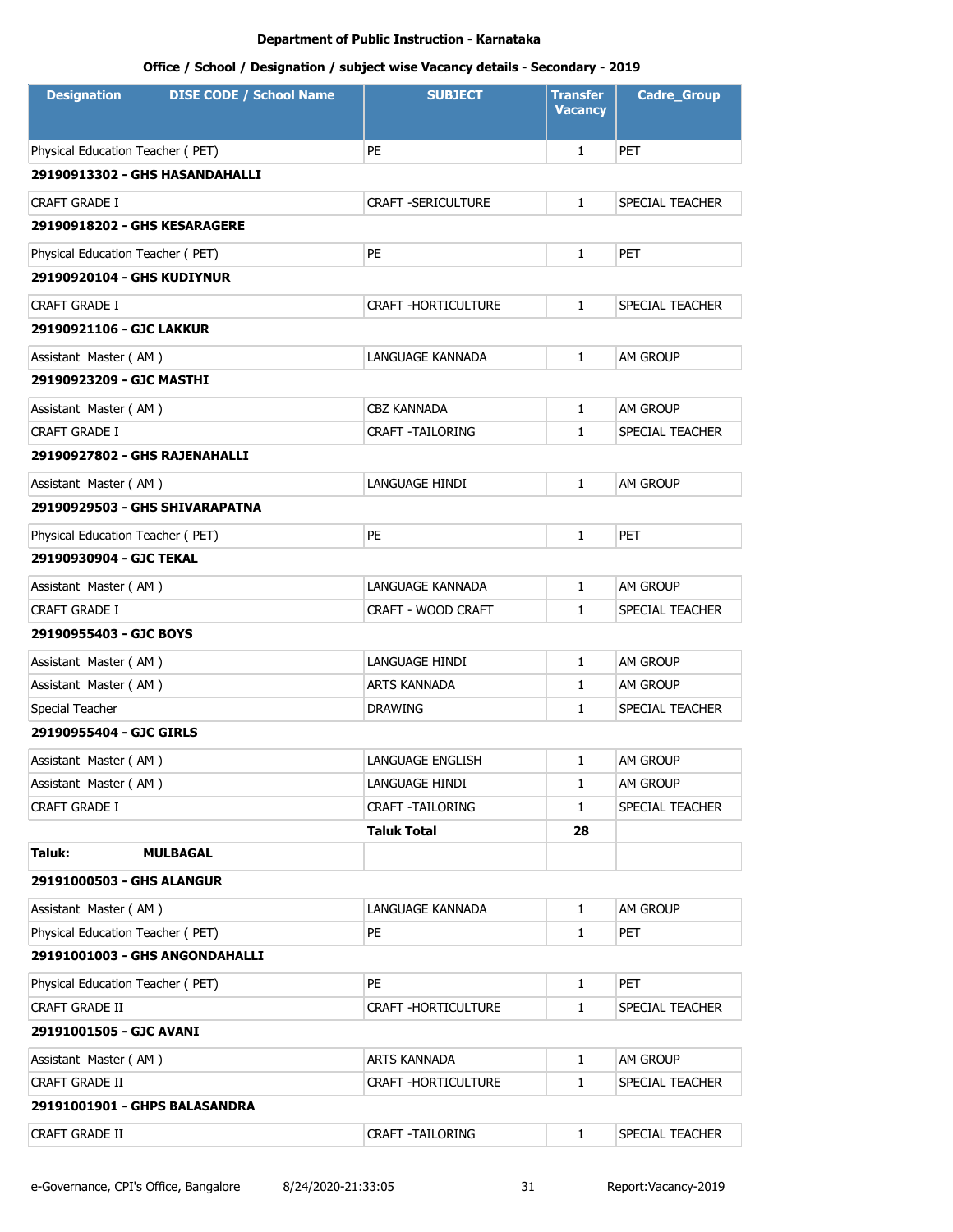# **Office / School / Designation / subject wise Vacancy details - Secondary - 2019**

| <b>Designation</b>                  | <b>DISE CODE / School Name</b>          | <b>SUBJECT</b>             | Transfer<br><b>Vacancy</b> | <b>Cadre_Group</b> |  |  |
|-------------------------------------|-----------------------------------------|----------------------------|----------------------------|--------------------|--|--|
| 29191001903 - GHS BALASANDRA        |                                         |                            |                            |                    |  |  |
| Assistant Master (AM)               |                                         | <b>CRAFT -TAILORING</b>    | $\mathbf{1}$               | AM GROUP           |  |  |
|                                     | 29191007604 - GHS DEVARAYASAMUDRA       |                            |                            |                    |  |  |
| Assistant Master (AM)               |                                         | LANGUAGE SANSKRIT          | $\mathbf{1}$               | AM GROUP           |  |  |
| <b>CRAFT GRADE II</b>               |                                         | <b>CRAFT -TAILORING</b>    | $\mathbf{1}$               | SPECIAL TEACHER    |  |  |
|                                     | 29191010702 - GHS GUMMALAPURA           |                            |                            |                    |  |  |
| <b>CRAFT GRADE II</b>               |                                         | <b>CRAFT -HORTICULTURE</b> | $\mathbf{1}$               | SPECIAL TEACHER    |  |  |
|                                     | 29191011202 - GHS HANUMANAHALLI         |                            |                            |                    |  |  |
| Assistant Master (AM)               |                                         | LANGUAGE HINDI             | $\mathbf{1}$               | AM GROUP           |  |  |
| 29191011403 - GHS HEBBANI           |                                         |                            |                            |                    |  |  |
| Assistant Master (AM)               |                                         | LANGUAGE ENGLISH           | 1                          | AM GROUP           |  |  |
| Physical Education Teacher (PET)    |                                         | PE                         | $\mathbf{1}$               | PET                |  |  |
| <b>CRAFT GRADE II</b>               |                                         | <b>CRAFT -HORTICULTURE</b> | $\mathbf{1}$               | SPECIAL TEACHER    |  |  |
| <b>29191019104 - GHS KURUDUMALE</b> |                                         |                            |                            |                    |  |  |
| Assistant Master (AM)               |                                         | LANGUAGE KANNADA           | $\mathbf{1}$               | AM GROUP           |  |  |
| CRAFT GRADE II                      |                                         | <b>CRAFT -HORTICULTURE</b> | $\mathbf{1}$               | SPECIAL TEACHER    |  |  |
|                                     | 29191023102 - GHS N VADDAHALLI          |                            |                            |                    |  |  |
| Assistant Master (AM)               |                                         | PCM KANNADA                | $\mathbf{1}$               | AM GROUP           |  |  |
| CRAFT GRADE II                      |                                         | <b>CRAFT -HORTICULTURE</b> | $\mathbf{1}$               | SPECIAL TEACHER    |  |  |
| 29191029705 - GJC THAYALUR          |                                         |                            |                            |                    |  |  |
| Assistant Master (AM)               |                                         | <b>LANGUAGE URDU</b>       | $\mathbf{1}$               | am Group           |  |  |
|                                     | 29191030104 - GHS THIMMARAVUTHANAHALLI  |                            |                            |                    |  |  |
| Assistant Master (AM)               |                                         | LANGUAGE ENGLISH           | $\mathbf{1}$               | am Group           |  |  |
| CRAFT GRADE II                      |                                         | <b>CRAFT -TAILORING</b>    | $\mathbf{1}$               | SPECIAL TEACHER    |  |  |
|                                     | 29191030202 - GHS THIPPADODDI           |                            |                            |                    |  |  |
| Assistant Master (AM)               |                                         | LANGUAGE KANNADA           | 1                          | AM GROUP           |  |  |
| Assistant Master (AM)               |                                         | LANGUAGE ENGLISH           | 1                          | AM GROUP           |  |  |
| <b>CRAFT GRADE II</b>               |                                         | CRAFT - HORTICULTURE       | 1                          | SPECIAL TEACHER    |  |  |
|                                     | 29191033003 - GHS YALAGONDAHALLI        |                            |                            |                    |  |  |
| CRAFT GRADE II                      |                                         | CRAFT -HORTICULTURE        | $\mathbf{1}$               | SPECIAL TEACHER    |  |  |
| 29191033701 - GHS VIRUPAKSHI        |                                         |                            |                            |                    |  |  |
| Physical Education Teacher (PET)    |                                         | PE.                        | $\mathbf{1}$               | <b>PET</b>         |  |  |
| <b>CRAFT GRADE II</b>               |                                         | <b>CRAFT -HORTICULTURE</b> | $\mathbf{1}$               | SPECIAL TEACHER    |  |  |
|                                     | 29191048103 - ADARSHA SCHOOLRMSA SCHOOL |                            |                            |                    |  |  |
| Assistant Master (AM)               |                                         | LANGUAGE KANNADA           | $\mathbf{1}$               | am Group           |  |  |
| Assistant Master (AM)               |                                         | LANGUAGE ENGLISH           | 1                          | AM GROUP           |  |  |
| Assistant Master (AM)               |                                         | LANGUAGE HINDI             | 1                          | AM GROUP           |  |  |
| Assistant Master (AM)               |                                         | PCM ENGLISH                | 1                          | AM GROUP           |  |  |
|                                     | 29191048604 - GJC GIRLS MULBAGAL        |                            |                            |                    |  |  |
| Assistant Master (AM)               |                                         | LANGUAGE KANNADA           | $\mathbf{1}$               | AM GROUP           |  |  |
| Assistant Master (AM)               |                                         | LANGUAGE URDU              | 1                          | AM GROUP           |  |  |

e-Governance, CPI's Office, Bangalore 8/24/2020-21:33:05 32 Report:Vacancy-2019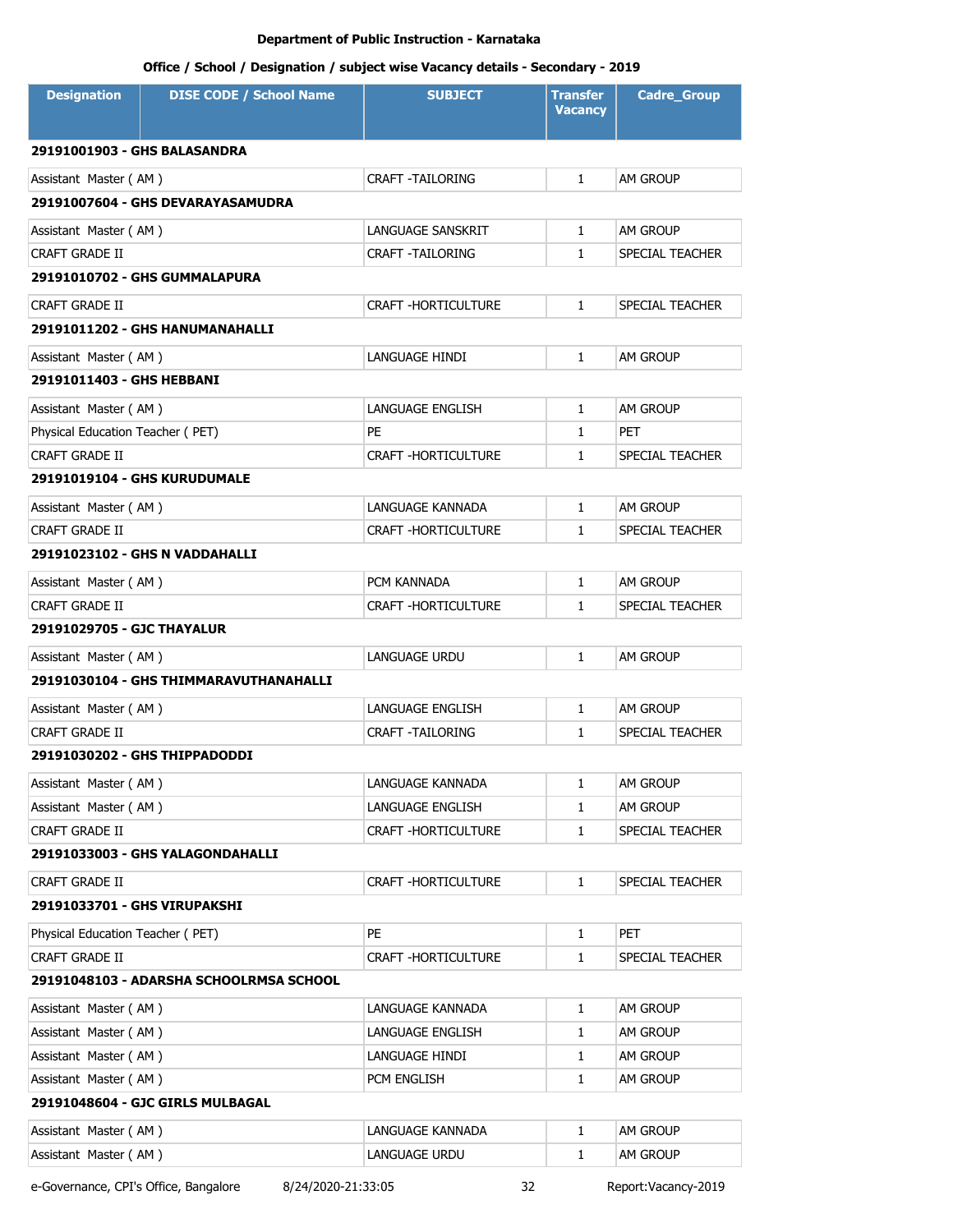# **Office / School / Designation / subject wise Vacancy details - Secondary - 2019**

| <b>Designation</b>                | <b>DISE CODE / School Name</b>          | <b>SUBJECT</b>     | <b>Transfer</b><br><b>Vacancy</b> | <b>Cadre_Group</b> |
|-----------------------------------|-----------------------------------------|--------------------|-----------------------------------|--------------------|
| Assistant Master (AM)             |                                         | LANGUAGE ENGLISH   | $\mathbf{1}$                      | AM GROUP           |
| Assistant Master (AM)             |                                         | LANGUAGE HINDI     | 1                                 | <b>AM GROUP</b>    |
| Special Teacher                   |                                         | SPECIAL            | 1                                 | SPECIAL TEACHER    |
|                                   | 29191048606 - GJC BOYS MULBAGAL         |                    |                                   |                    |
| Assistant Master (AM)             |                                         | ARTS KANNADA       | $\mathbf{1}$                      | AM GROUP           |
|                                   | 29191049101 - GHS NUGALBANDE            |                    |                                   |                    |
| Assistant Master (AM)             |                                         | LANGUAGE URDU      | $\mathbf{1}$                      | AM GROUP           |
| <b>CRAFT GRADE II</b>             |                                         | CRAFT -TAILORING   | 1                                 | SPECIAL TEACHER    |
|                                   | 29191050201 - NEW GOVT HIGH SCHOOL      |                    |                                   |                    |
| Assistant Master (AM)             |                                         | LANGUAGE HINDI     | $\mathbf{1}$                      | AM GROUP           |
| Assistant Master (AM)             |                                         | PCM KANNADA        | 1                                 | am Group           |
| CRAFT GRADE II                    |                                         | CRAFT - TAILORING  | 1                                 | SPECIAL TEACHER    |
|                                   |                                         | Taluk Total        | 43                                |                    |
| Taluk:                            | <b>SRINIVASAPUR</b>                     |                    |                                   |                    |
| 29191200506 - GHS ADGAL           |                                         |                    |                                   |                    |
| Assistant Master (AM)             |                                         | LANGUAGE HINDI     | $\mathbf{1}$                      | AM GROUP           |
| Assistant Master (AM)             |                                         | ARTS KANNADA       | 1                                 | AM GROUP           |
| Physical Education Teacher (PET)  |                                         | PE                 | 1                                 | <b>PET</b>         |
| 29191200902 - GHS ALAVATTA        |                                         |                    |                                   |                    |
| Assistant Master (AM)             |                                         | LANGUAGE KANNADA   | 1                                 | AM GROUP           |
| Assistant Master (AM)             |                                         | LANGUAGE ENGLISH   | $\mathbf{1}$                      | AM GROUP           |
| <b>29191201902 - GHS ARIKUNTE</b> |                                         |                    |                                   |                    |
| Assistant Master (AM)             |                                         | LANGUAGE HINDI     | $\mathbf{1}$                      | am Group           |
|                                   | 29191205103 - GHS BYRAGANAPALLI         |                    |                                   |                    |
| Assistant Master (AM)             |                                         | <b>CBZ KANNADA</b> | $\mathbf{1}$                      | AM GROUP           |
| 29191207803 - GJC DALASANUR       |                                         |                    |                                   |                    |
| Assistant Master (AM)             |                                         | ARTS KANNADA       | 1                                 | am Group           |
| Physical Education Teacher (PET)  |                                         | PE                 | $\mathbf{1}$                      | <b>PET</b>         |
| 29191210709 - GJC GOWNAPALLI      |                                         |                    |                                   |                    |
| Assistant Master (AM)             |                                         | LANGUAGE HINDI     | $\mathbf{1}$                      | AM GROUP           |
| Assistant Master (AM)             |                                         | <b>CBZ KANNADA</b> | $\mathbf{1}$                      | AM GROUP           |
|                                   | 29191212501 - GHPS IMMARAKUNTE RMSA UPG |                    |                                   |                    |
| Assistant Master (AM)             |                                         | LANGUAGE KANNADA   | $\mathbf{1}$                      | AM GROUP           |
|                                   | 29191218504 - GHS KURIGEPALLI           |                    |                                   |                    |
| Assistant Master (AM)             |                                         | LANGUAGE HINDI     | 1                                 | AM GROUP           |
| Assistant Master (AM)             |                                         | ARTS KANNADA       | 1                                 | AM GROUP           |
| Assistant Master (AM)             |                                         | PCM KANNADA        | 1                                 | AM GROUP           |
| Assistant Master (AM)             |                                         | DRAWING            | 1                                 | AM GROUP           |
| Physical Education Teacher (PET)  |                                         | PE                 | 1                                 | PET                |
|                                   | 29191219108 - GHS LAKSHMIPURA           |                    |                                   |                    |
| Assistant Master (AM)             |                                         | ARTS KANNADA       | 1                                 | AM GROUP           |

e-Governance, CPI's Office, Bangalore 8/24/2020-21:33:05 33 Report:Vacancy-2019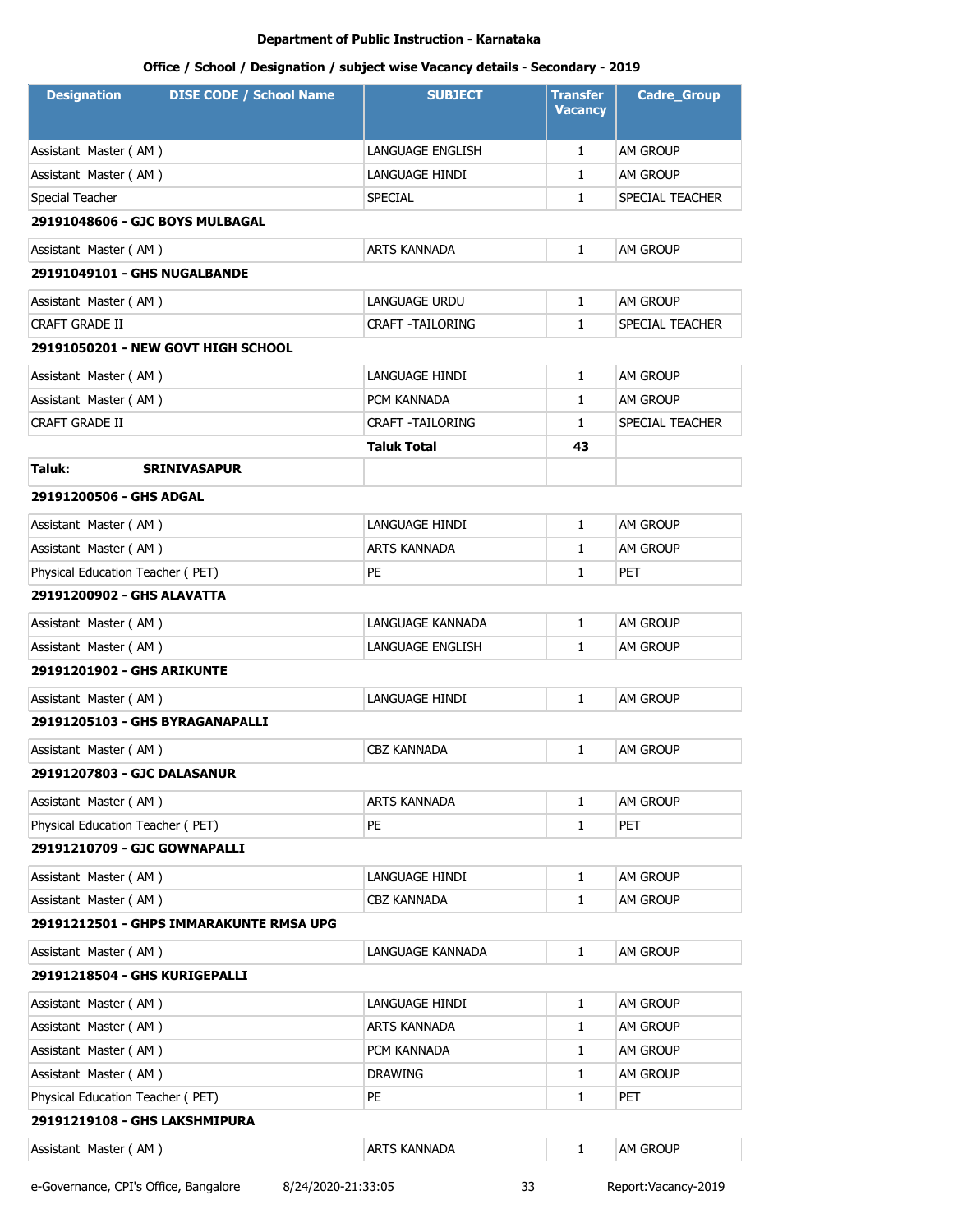# **Office / School / Designation / subject wise Vacancy details - Secondary - 2019**

| <b>Designation</b>                | <b>DISE CODE / School Name</b>           | <b>SUBJECT</b>          | <b>Transfer</b><br>Vacancy | <b>Cadre_Group</b> |
|-----------------------------------|------------------------------------------|-------------------------|----------------------------|--------------------|
| Physical Education Teacher (PET)  |                                          | PE                      | $\mathbf{1}$               | <b>PET</b>         |
|                                   | 29191221102 - GHS MASTHENAHALLI          |                         |                            |                    |
| Assistant Master (AM)             |                                          | LANGUAGE KANNADA        | $\mathbf{1}$               | AM GROUP           |
| Assistant Master (AM)             |                                          | CRAFT -TAILORING        | $\mathbf{1}$               | AM GROUP           |
|                                   | 29191221202 - GHS MATAKASANDRA           |                         |                            |                    |
| Assistant Master (AM)             |                                          | LANGUAGE HINDI          | $\mathbf{1}$               | AM GROUP           |
| 29191221707 - GHS MUDIMADAGU      |                                          |                         |                            |                    |
| Assistant Master (AM)             |                                          | <b>LANGUAGE ENGLISH</b> | $\mathbf{1}$               | AM GROUP           |
|                                   | 29191222007 - GHS MUTHAKAPALLI           |                         |                            |                    |
| Assistant Master (AM)             |                                          | <b>LANGUAGE ENGLISH</b> | 1                          | AM GROUP           |
| Assistant Master (AM)             |                                          | ARTS KANNADA            | 1                          | AM GROUP           |
| Physical Education Teacher (PET)  |                                          | PE                      | 1                          | PET                |
| 29191225102 - GHS PATHAPALLI      |                                          |                         |                            |                    |
| Assistant Master (AM)             |                                          | LANGUAGE KANNADA        | $\mathbf{1}$               | AM GROUP           |
| 29191226905 - GJC RAYALPADU       |                                          |                         |                            |                    |
| Assistant Master (AM)             |                                          | ARTS KANNADA            | 1                          | AM GROUP           |
| Assistant Master (AM)             |                                          | <b>DRAMA</b>            | $\mathbf{1}$               | AM GROUP           |
|                                   | 29191228705 - GJC SOMAYAJIPALLI          |                         |                            |                    |
| Assistant Master (AM)             |                                          | LANGUAGE ENGLISH        | 2                          | AM GROUP           |
| Assistant Master (AM)             |                                          | CBZ KANNADA             | 1                          | <b>AM GROUP</b>    |
| Physical Education Teacher (PET)  |                                          | PE                      | 1                          | PET                |
| Special Teacher                   |                                          | <b>SPECIAL</b>          | 1                          | SPECIAL TEACHER    |
| <b>29191229404 - GHS THADIGOL</b> |                                          |                         |                            |                    |
| Assistant Master (AM)             |                                          | LANGUAGE KANNADA        | 1                          | AM GROUP           |
| Assistant Master (AM)             |                                          | LANGUAGE ENGLISH        | 1                          | AM GROUP           |
| Assistant Master (AM)             |                                          | CBZ KANNADA             | 1                          | AM GROUP           |
| 29191232402 - GHS Y HOSAKOTE      |                                          |                         |                            |                    |
| Assistant Master (AM)             |                                          | <b>CBZ KANNADA</b>      | $\mathbf{1}$               | AM GROUP           |
| 29191233207 - GHS YELDURU         |                                          |                         |                            |                    |
| Assistant Master (AM)             |                                          | LANGUAGE ENGLISH        | $\mathbf{1}$               | AM GROUP           |
| Assistant Master (AM)             |                                          | ARTS KANNADA            | 1                          | AM GROUP           |
|                                   | 29191244601 - GJCGIRLSS.V.PURA           |                         |                            |                    |
| Assistant Master (AM)             |                                          | LANGUAGE URDU           | $\mathbf{1}$               | AM GROUP           |
| Assistant Master (AM)             |                                          | LANGUAGE ENGLISH        | 1                          | AM GROUP           |
| Assistant Master (AM)             |                                          | PE                      | 1                          | AM GROUP           |
| Special Teacher                   |                                          | SPECIAL                 | $\mathbf{1}$               | SPECIAL TEACHER    |
| 29191244603 - GJCBOYSS.V.PURA     |                                          |                         |                            |                    |
| Assistant Master (AM)             |                                          | PE                      | $\mathbf{1}$               | AM GROUP           |
|                                   | 29191245301 - ADARSHA SCHOOL RMSA SCHOOL |                         |                            |                    |
| Assistant Master (AM)             |                                          | <b>CBZ ENGLSIH</b>      | $\mathbf{1}$               | AM GROUP           |
| Assistant Master (AM)             |                                          | <b>ARTS ENGLISH</b>     | 1                          | AM GROUP           |

e-Governance, CPI's Office, Bangalore 8/24/2020-21:33:05 34 Report:Vacancy-2019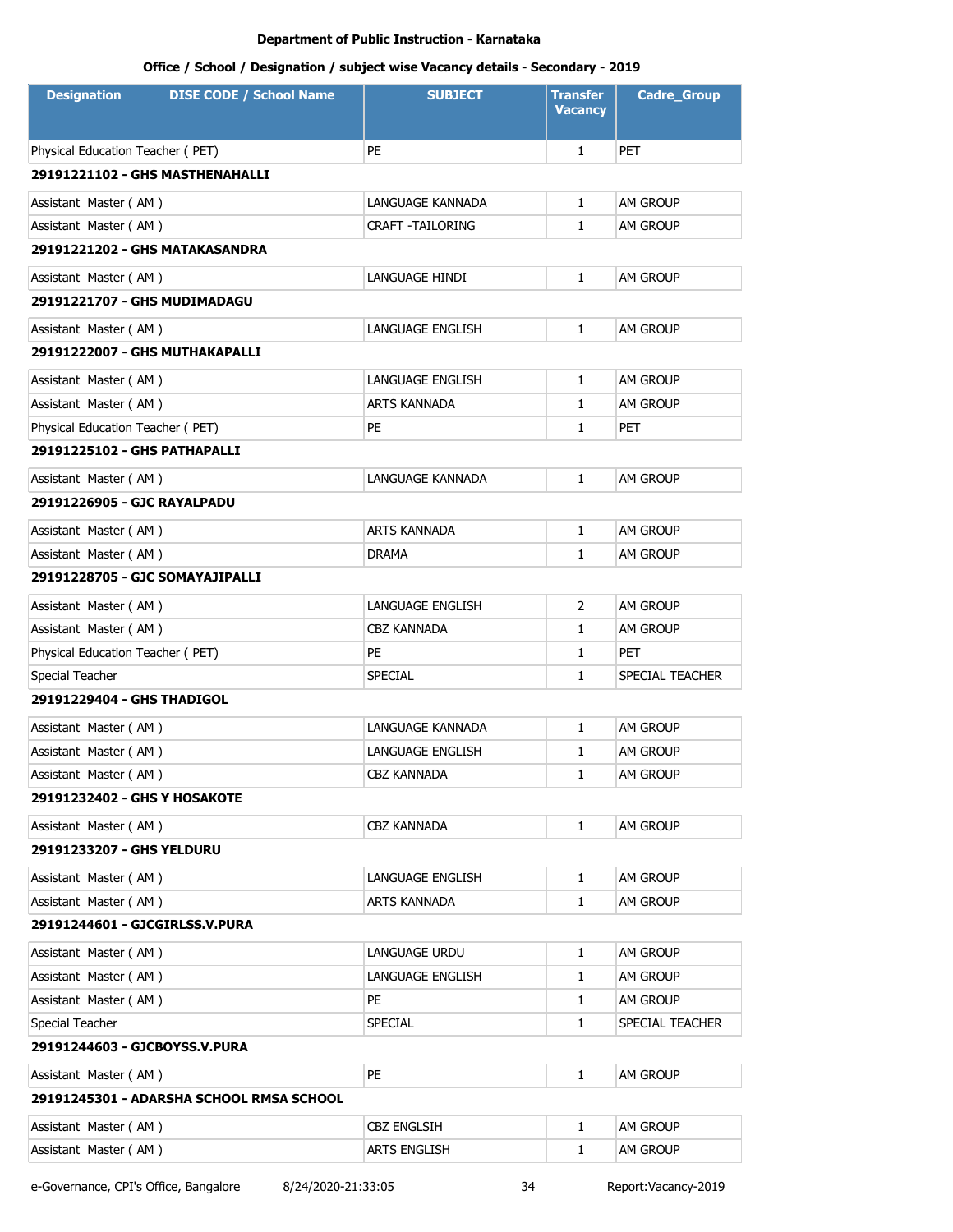| <b>Designation</b>               | <b>DISE CODE / School Name</b>          | <b>SUBJECT</b>          | <b>Transfer</b><br><b>Vacancy</b> | <b>Cadre_Group</b> |  |  |
|----------------------------------|-----------------------------------------|-------------------------|-----------------------------------|--------------------|--|--|
| 29191246502 - GHS S.V.PURA       |                                         |                         |                                   |                    |  |  |
| Assistant Master (AM)            |                                         | LANGUAGE KANNADA        | $\mathbf{1}$                      | AM GROUP           |  |  |
| Assistant Master (AM)            |                                         | LANGUAGE ENGLISH        | $\mathbf{1}$                      | AM GROUP           |  |  |
| Assistant Master (AM)            |                                         | LANGUAGE HINDI          | $\mathbf{1}$                      | AM GROUP           |  |  |
|                                  | 30291912127 - BRC SRINIVASAPUR          |                         |                                   |                    |  |  |
|                                  | Block Resource Person (BRP) - Secondary | <b>BRP ARTS</b>         | $\mathbf{1}$                      | AM GROUP           |  |  |
|                                  |                                         | Taluk Total             | 51                                |                    |  |  |
| Taluk:                           | <b>KGF</b>                              |                         |                                   |                    |  |  |
|                                  | 29191300901 - GHPS BODENAHALLI RMSA UPG |                         |                                   |                    |  |  |
| Assistant Master (AM)            |                                         | LANGUAGE KANNADA        | $\mathbf{1}$                      | AM GROUP           |  |  |
| 29191302602 - GHS DODDUR         |                                         |                         |                                   |                    |  |  |
| Assistant Master (AM)            |                                         | LANGUAGE HINDI          | $\mathbf{1}$                      | AM GROUP           |  |  |
| Special Teacher                  |                                         | <b>SPECIAL</b>          | $\mathbf{1}$                      | SPECIAL TEACHER    |  |  |
|                                  | 29191303805 - GJC KAMASAMUDRAM          |                         |                                   |                    |  |  |
| Assistant Master (AM)            |                                         | LANGUAGE KANNADA        | $\mathbf{1}$                      | AM GROUP           |  |  |
| Assistant Master (AM)            |                                         | PCM KANNADA             | $\mathbf{1}$                      | AM GROUP           |  |  |
| Special Teacher                  |                                         | <b>SPECIAL</b>          | $\mathbf{1}$                      | SPECIAL TEACHER    |  |  |
|                                  | 29191307602 - GHS THOPPANAHALLI         |                         |                                   |                    |  |  |
| Assistant Master (AM)            |                                         | <b>DRAWING</b>          | $\mathbf{1}$                      | AM GROUP           |  |  |
| Physical Education Teacher (PET) |                                         | <b>PE</b>               | $\mathbf{1}$                      | PET                |  |  |
| 29191310101 - GHSOORGAUMPET      |                                         |                         |                                   |                    |  |  |
| Assistant Master (AM)            |                                         | <b>ARTS KANNADA</b>     | $\mathbf{1}$                      | AM GROUP           |  |  |
| Assistant Master (AM)            |                                         | <b>CBZ KANNADA</b>      | $\mathbf{1}$                      | <b>AM GROUP</b>    |  |  |
| 29191311001 - GJC GIRLS          |                                         |                         |                                   |                    |  |  |
| Assistant Master (AM)            |                                         | PCM KANNADA             | $\mathbf{1}$                      | <b>AM GROUP</b>    |  |  |
| Assistant Master (AM)            |                                         | CRAFT - WOOD CRAFT      | 1                                 | AM GROUP           |  |  |
| Physical Education Teacher (PET) |                                         | PE                      | $\mathbf{1}$                      | PET                |  |  |
| 29191311301 - GJCBOYS            |                                         |                         |                                   |                    |  |  |
| Assistant Master (AM)            |                                         | LANGUAGE ENGLISH        | $\mathbf{1}$                      | AM GROUP           |  |  |
| Assistant Master (AM)            |                                         | LANGUAGE HINDI          | $\mathbf{1}$                      | AM GROUP           |  |  |
| Assistant Master (AM)            |                                         | <b>CRAFT -TAILORING</b> | $\mathbf{1}$                      | AM GROUP           |  |  |
| Physical Education Teacher (PET) |                                         | PE                      | $\mathbf{1}$                      | PET                |  |  |
|                                  | 29191311701 - GHS GONAMAKANAHALLI       |                         |                                   |                    |  |  |
| Assistant Master (AM)            |                                         | LANGUAGE HINDI          | $\mathbf{1}$                      | AM GROUP           |  |  |
| Assistant Master (AM)            |                                         | ARTS KANNADA            | 2                                 | AM GROUP           |  |  |
| Special Teacher                  |                                         | <b>SPECIAL</b>          | $\mathbf{1}$                      | SPECIAL TEACHER    |  |  |
|                                  |                                         | <b>Taluk Total</b>      | 21                                |                    |  |  |
|                                  |                                         | <b>District Total</b>   | 214                               |                    |  |  |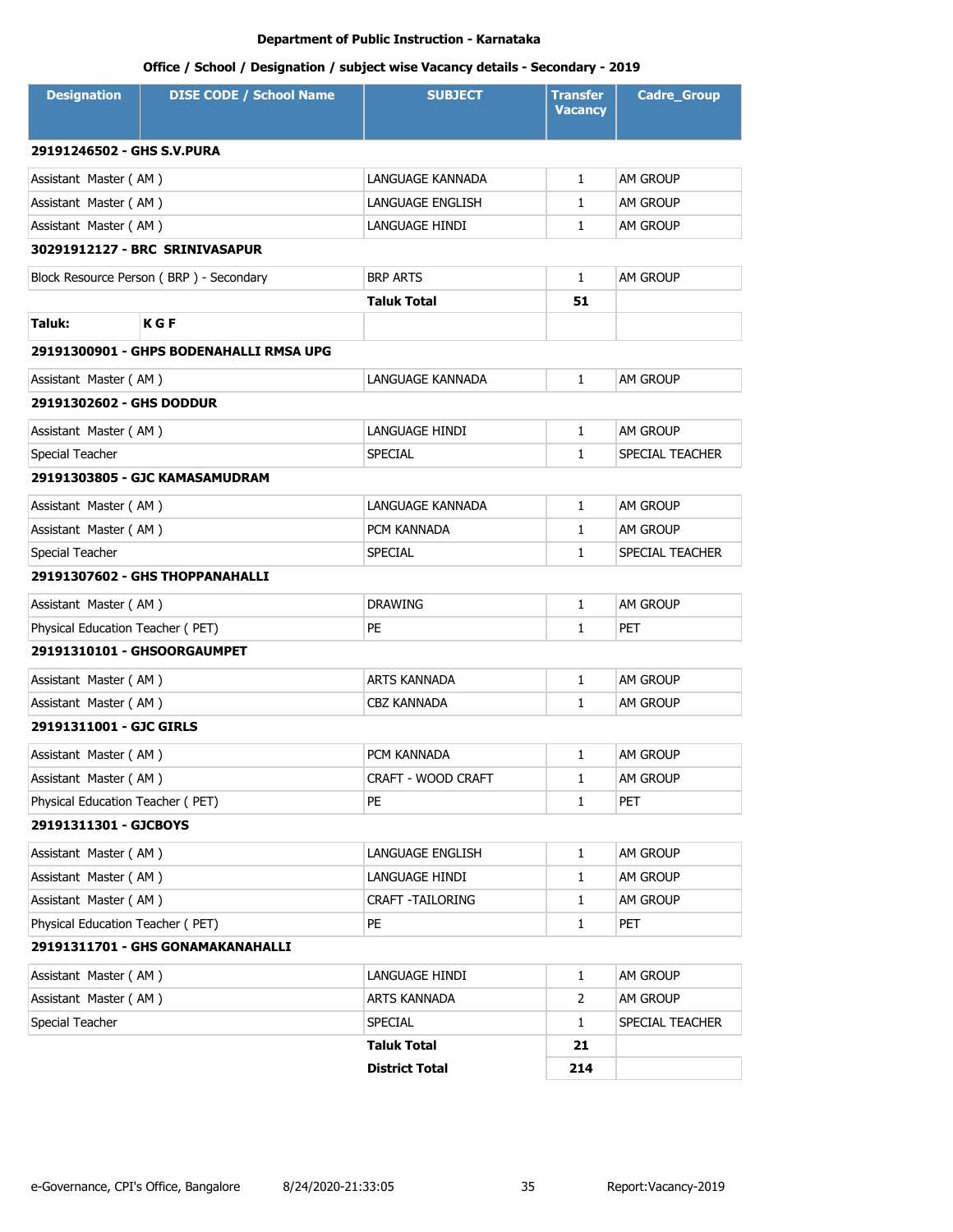| <b>Designation</b>               | <b>DISE CODE / School Name</b>                      | <b>SUBJECT</b>          | <b>Transfer</b><br><b>Vacancy</b> | <b>Cadre_Group</b> |  |  |
|----------------------------------|-----------------------------------------------------|-------------------------|-----------------------------------|--------------------|--|--|
| <b>District:</b>                 | <b>BENGALURU SOUTH</b>                              |                         |                                   |                    |  |  |
| Taluk:                           | SOUTH1                                              |                         |                                   |                    |  |  |
|                                  | 29200100703 - BADRA GHS CHOLANAYAKANAHALLI          |                         |                                   |                    |  |  |
| Assistant Master (AM)            |                                                     | LANGUAGE KANNADA        | $\mathbf{1}$                      | AM GROUP           |  |  |
|                                  | 29200105803 - GHS K GOLLAHALLI                      |                         |                                   |                    |  |  |
| Assistant Master (AM)            |                                                     | LANGUAGE HINDI          | $\mathbf{1}$                      | am Group           |  |  |
|                                  | 29200106809 - GHS KUMBALGODU                        |                         |                                   |                    |  |  |
| Assistant Master (AM)            |                                                     | LANGUAGE HINDI          | $\mathbf{1}$                      | AM GROUP           |  |  |
|                                  | 29200108179 - GHS UTTARAHALLI                       |                         |                                   |                    |  |  |
| Assistant Master (AM)            |                                                     | LANGUAGE KANNADA        | $\mathbf{1}$                      | AM GROUP           |  |  |
| Assistant Master (AM)            |                                                     | <b>LANGUAGE ENGLISH</b> | $\mathbf{1}$                      | am Group           |  |  |
|                                  | 29200111770 - GHS KENGERI UPANAGARA                 |                         |                                   |                    |  |  |
| Assistant Master (AM)            |                                                     | LANGUAGE KANNADA        | $\mathbf{1}$                      | AM GROUP           |  |  |
| Assistant Master (AM)            |                                                     | LANGUAGE ENGLISH        | $\overline{2}$                    | AM GROUP           |  |  |
| Assistant Master (AM)            |                                                     | LANGUAGE HINDI          | $\mathbf{1}$                      | am Group           |  |  |
|                                  | 29200129901 - GOVERNMENT HIGH SCHOOL HONNAGANAHATTI |                         |                                   |                    |  |  |
| Assistant Master (AM)            |                                                     | ARTS KANNADA            | $\mathbf{1}$                      | AM GROUP           |  |  |
| Assistant Master (AM)            |                                                     | CBZ KANNADA             | 1                                 | am Group           |  |  |
|                                  | 29200140401 - GHS TIPPAGONDANHALLI                  |                         |                                   |                    |  |  |
| Assistant Master (AM)            |                                                     | ARTS KANNADA            | $\mathbf{1}$                      | AM GROUP           |  |  |
| 29200141909 - GHS SARAKKI        |                                                     |                         |                                   |                    |  |  |
| Assistant Master (AM)            |                                                     | LANGUAGE KANNADA        | 2                                 | am Group           |  |  |
| Assistant Master (AM)            |                                                     | <b>ARTS KANNADA</b>     | $\mathbf{1}$                      | am Group           |  |  |
|                                  |                                                     | Taluk Total             | 15                                |                    |  |  |
| Taluk:                           | SOUTH4                                              |                         |                                   |                    |  |  |
| 29200300130 - GJC K R PURA       |                                                     |                         |                                   |                    |  |  |
| Assistant Master (AM)            |                                                     | LANGUAGE KANNADA        | $\mathbf{1}$                      | AM GROUP           |  |  |
| Physical Education Teacher (PET) |                                                     | PE                      | 1                                 | PET                |  |  |
| CRAFT GRADE I                    |                                                     | <b>CRAFT -TAILORING</b> | 1                                 | SPECIAL TEACHER    |  |  |
|                                  | 29200300624 - GHS B NARAYANAPURA                    |                         |                                   |                    |  |  |
| Assistant Master (AM)            |                                                     | LANGUAGE KANNADA        | 1                                 | AM GROUP           |  |  |
| Assistant Master (AM)            |                                                     | LANGUAGE HINDI          | $\mathbf{1}$                      | am Group           |  |  |
| <b>29200301950 - GHS GUNJURU</b> |                                                     |                         |                                   |                    |  |  |
| Assistant Master (AM)            |                                                     | LANGUAGE ENGLISH        | 1                                 | am Group           |  |  |
| Assistant Master (AM)            |                                                     | ARTS KANNADA            | $\mathbf{1}$                      | am Group           |  |  |
| 29200301953 - GJC VARTHURU       |                                                     |                         |                                   |                    |  |  |
| Physical Education Teacher (PET) |                                                     | PE.                     | $\mathbf{1}$                      | PET                |  |  |
|                                  | 29200304904 - GHS BIDARAHALLI                       |                         |                                   |                    |  |  |
| Assistant Master (AM)            |                                                     | PCM KANNADA             | 1                                 | AM GROUP           |  |  |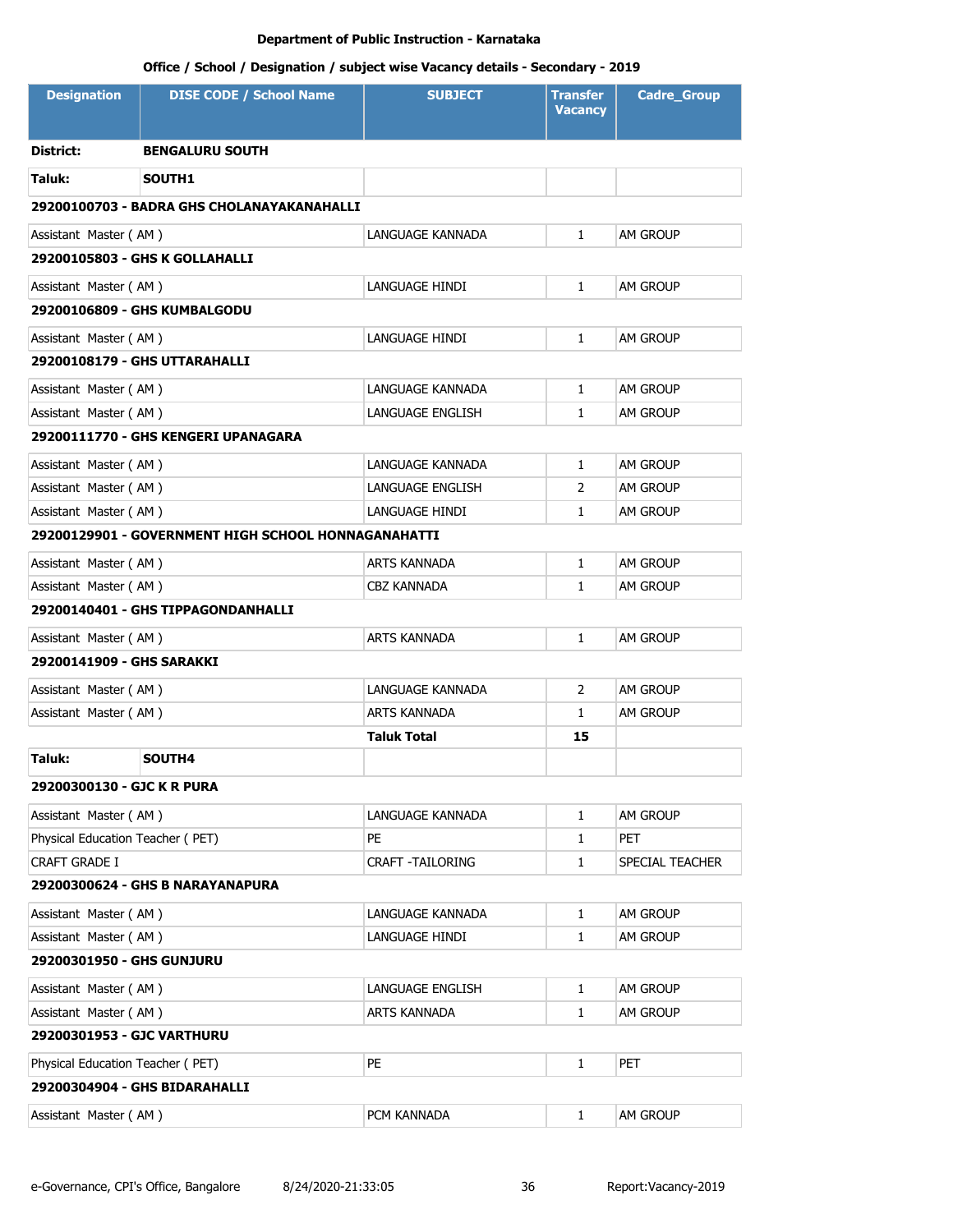# **Office / School / Designation / subject wise Vacancy details - Secondary - 2019**

| <b>Designation</b>               | <b>DISE CODE / School Name</b>                        | <b>SUBJECT</b>          | <b>Transfer</b><br><b>Vacancy</b> | <b>Cadre_Group</b> |
|----------------------------------|-------------------------------------------------------|-------------------------|-----------------------------------|--------------------|
|                                  | 29200308022 - GHS RAMMURTHYNAGARA                     |                         |                                   |                    |
| Assistant Master (AM)            |                                                       | <b>LANGUAGE ENGLISH</b> | $\mathbf{1}$                      | AM GROUP           |
|                                  | 29200309507 - GHS KADUSONNAPPANAHALLI                 |                         |                                   |                    |
| Assistant Master (AM)            |                                                       | <b>ARTS KANNADA</b>     | $\mathbf{1}$                      | AM GROUP           |
| Assistant Master (AM)            |                                                       | PCM KANNADA             | $\mathbf{1}$                      | am Group           |
|                                  | 29200309657 - GHS GARUDACHARPALYA                     |                         |                                   |                    |
| Assistant Master (AM)            |                                                       | LANGUAGE KANNADA        | $\mathbf{1}$                      | AM GROUP           |
| Assistant Master (AM)            |                                                       | LANGUAGE HINDI          | $\mathbf{1}$                      | AM GROUP           |
| 29200310155 - GJC HOODI          |                                                       |                         |                                   |                    |
| Assistant Master (AM)            |                                                       | LANGUAGE KANNADA        | 2                                 | AM GROUP           |
| Assistant Master (AM)            |                                                       | LANGUAGE ENGLISH        | $\mathbf{1}$                      | AM GROUP           |
| Physical Education Teacher (PET) |                                                       | PE                      | 1                                 | PET                |
| 29200310540 - GJC KADUGODI       |                                                       |                         |                                   |                    |
| Assistant Master (AM)            |                                                       | LANGUAGE KANNADA        | $\mathbf{1}$                      | AM GROUP           |
| Assistant Master (AM)            |                                                       | LANGUAGE ENGLISH        | $\mathbf{1}$                      | am Group           |
|                                  | 29200311755 - GHS DODDAANEKUNDI                       |                         |                                   |                    |
| Assistant Master (AM)            |                                                       | LANGUAGE HINDI          | $\mathbf{1}$                      | am Group           |
|                                  | 29200312168 - GHS JEEVANABHIMANAGARA                  |                         |                                   |                    |
| Assistant Master (AM)            |                                                       | LANGUAGE KANNADA        | $\mathbf{1}$                      | am Group           |
| Assistant Master (AM)            |                                                       | LANGUAGE HINDI          | $\mathbf{1}$                      | am Group           |
| Assistant Master (AM)            |                                                       | ARTS KANNADA            | $\mathbf{1}$                      | am Group           |
|                                  | 29200313705 - GHS IMMADIHALLI                         |                         |                                   |                    |
| Assistant Master (AM)            |                                                       | LANGUAGE KANNADA        | $\mathbf{1}$                      | AM GROUP           |
| Assistant Master (AM)            |                                                       | LANGUAGE ENGLISH        | 1                                 | am Group           |
| Assistant Master (AM)            |                                                       | <b>ARTS KANNADA</b>     | $\mathbf{1}$                      | AM GROUP           |
| Physical Education Teacher (PET) |                                                       | PE                      | 1                                 | PET                |
|                                  | 29200319929 - GHS THANISANDRA                         |                         |                                   |                    |
| Assistant Master (AM)            |                                                       | LANGUAGE ENGLISH        | $\mathbf{1}$                      | AM GROUP           |
| Assistant Master (AM)            |                                                       | ARTS KANNADA            | $\mathbf{1}$                      | AM GROUP           |
|                                  |                                                       | <b>Taluk Total</b>      | 30                                |                    |
| Taluk:                           | <b>ANEKAL</b>                                         |                         |                                   |                    |
|                                  | 29200404106 - GOVT HS MARASUR                         |                         |                                   |                    |
| Assistant Master (AM)            |                                                       | ARTS KANNADA            | $\mathbf{1}$                      | am Group           |
|                                  | 29200406452 - GOVT HIGH SCHOOL CHATRAKHANE CHANDAPURA |                         |                                   |                    |
| Assistant Master (AM)            |                                                       | LANGUAGE KANNADA        | $\mathbf{1}$                      | AM GROUP           |
| Assistant Master (AM)            |                                                       | LANGUAGE ENGLISH        | 1                                 | AM GROUP           |
| Assistant Master (AM)            |                                                       | ARTS KANNADA            | 1                                 | AM GROUP           |
| Physical Education Teacher (PET) |                                                       | PE                      | 1                                 | PET                |
|                                  | 29200415008 - GOVT HS HARAGADDE                       |                         |                                   |                    |
| Assistant Master (AM)            |                                                       | LANGUAGE KANNADA        | 1                                 | AM GROUP           |
| Assistant Master (AM)            |                                                       | LANGUAGE HINDI          | 1                                 | AM GROUP           |

e-Governance, CPI's Office, Bangalore 8/24/2020-21:33:05 37 Report:Vacancy-2019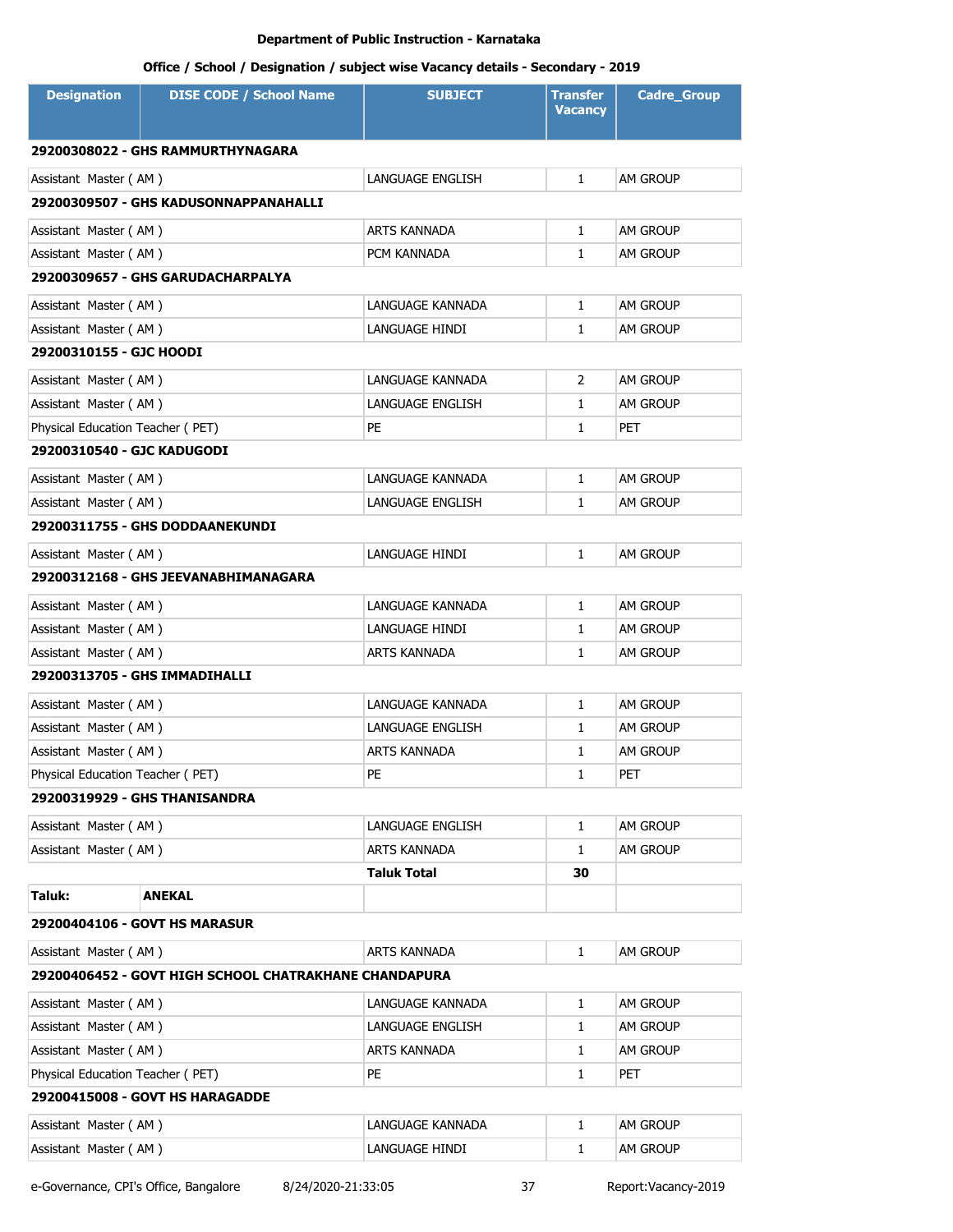| <b>Designation</b>               | <b>DISE CODE / School Name</b>                          | <b>SUBJECT</b>      | <b>Transfer</b><br><b>Vacancy</b> | <b>Cadre_Group</b> |
|----------------------------------|---------------------------------------------------------|---------------------|-----------------------------------|--------------------|
|                                  | 29200417901 - GHPS BOYS ATTIBELE                        |                     |                                   |                    |
| Assistant Master (AM)            |                                                         | LANGUAGE ENGLISH    | $\mathbf{1}$                      | AM GROUP           |
| Physical Education Teacher (PET) |                                                         | PE.                 | $\mathbf{1}$                      | <b>PET</b>         |
|                                  | 29200430802 - GOVT GIRLS HS ANEKAL                      |                     |                                   |                    |
| Assistant Master (AM)            |                                                         | LANGUAGE ENGLISH    | $\mathbf{1}$                      | AM GROUP           |
| Assistant Master (AM)            |                                                         | <b>ARTS KANNADA</b> | $\mathbf{1}$                      | <b>AM GROUP</b>    |
| Assistant Master (AM)            |                                                         | <b>CBZ KANNADA</b>  | $\mathbf{1}$                      | AM GROUP           |
| Physical Education Teacher (PET) |                                                         | <b>PE</b>           | $\mathbf{1}$                      | PET                |
|                                  | 29200430803 - ASB GOVT PRE UNIVERSITY COLLEGE           |                     |                                   |                    |
| Assistant Master (AM)            |                                                         | LANGUAGE HINDI      | $\mathbf{1}$                      | AM GROUP           |
| Assistant Master (AM)            |                                                         | ARTS KANNADA        | $\mathbf{1}$                      | AM GROUP           |
|                                  | 29200433714 - GOVT HS HEBBAGODI                         |                     |                                   |                    |
| Assistant Master (AM)            |                                                         | LANGUAGE KANNADA    | $\mathbf{1}$                      | AM GROUP           |
| Assistant Master (AM)            |                                                         | LANGUAGE ENGLISH    | $\mathbf{1}$                      | <b>AM GROUP</b>    |
| Assistant Master (AM)            |                                                         | LANGUAGE HINDI      | $\mathbf{1}$                      | AM GROUP           |
| Assistant Master (AM)            |                                                         | <b>ARTS KANNADA</b> | $\mathbf{1}$                      | <b>AM GROUP</b>    |
| 30292004131 - BRC ANEKAL         |                                                         |                     |                                   |                    |
|                                  | Block Resource Person (BRP) - Secondary                 | <b>BRP ARTS</b>     | $\mathbf{1}$                      | AM GROUP           |
|                                  |                                                         | <b>Taluk Total</b>  | 20                                |                    |
| Taluk:                           | SOUTH <sub>2</sub>                                      |                     |                                   |                    |
|                                  | 29200800873 - GOVT KANNADA HIGH SCHOOL GOURIPALYA       |                     |                                   |                    |
| Assistant Master (AM)            |                                                         | ARTS KANNADA        | $\mathbf{1}$                      | AM GROUP           |
| Assistant Master (AM)            |                                                         | CBZ KANNADA         | 1                                 | <b>AM GROUP</b>    |
|                                  | 29200800875 - GOVT HIGH SCHOOL OLD FORT                 |                     |                                   |                    |
| Assistant Master (AM)            |                                                         | LANGUAGE ENGLISH    | $\mathbf{1}$                      | AM GROUP           |
| Assistant Master (AM)            |                                                         | LANGUAGE SANSKRIT   | 1                                 | <b>AM GROUP</b>    |
|                                  | 29200801027 - VANIVILAS GOVT HS                         |                     |                                   |                    |
| Assistant Master (AM)            |                                                         | LANGUAGE ENGLISH    | $\mathbf{1}$                      | AM GROUP           |
| Assistant Master (AM)            |                                                         | LANGUAGE SANSKRIT   | 1                                 | AM GROUP           |
|                                  | 29200801926 - GOVT URDU ENG HIGH SCHOOL GOURIPALYA      |                     |                                   |                    |
| Assistant Master (AM)            |                                                         | LANGUAGE ENGLISH    | $\mathbf{1}$                      | AM GROUP           |
| Assistant Master (AM)            |                                                         | <b>ARTS URDU</b>    | 1                                 | AM GROUP           |
|                                  | 29200802044 - GOVT HS BHUVANESHWARI NAGAR               |                     |                                   |                    |
| Assistant Master (AM)            |                                                         | LANGUAGE HINDI      | $\mathbf{1}$                      | AM GROUP           |
|                                  | 29200802823 - GOVT HIGH SCHOOL S.T.V.                   |                     |                                   |                    |
| Assistant Master (AM)            |                                                         | LANGUAGE ENGLISH    | $\mathbf{1}$                      | am Group           |
|                                  | 29200802826 - GOVT HIGH SCHOOL URDU BARLANETCMRAYANROAD |                     |                                   |                    |
| Assistant Master (AM)            |                                                         | LANGUAGE KANNADA    | $\mathbf{1}$                      | AM GROUP           |
| Assistant Master (AM)            |                                                         | <b>ARTS URDU</b>    | 1                                 | AM GROUP           |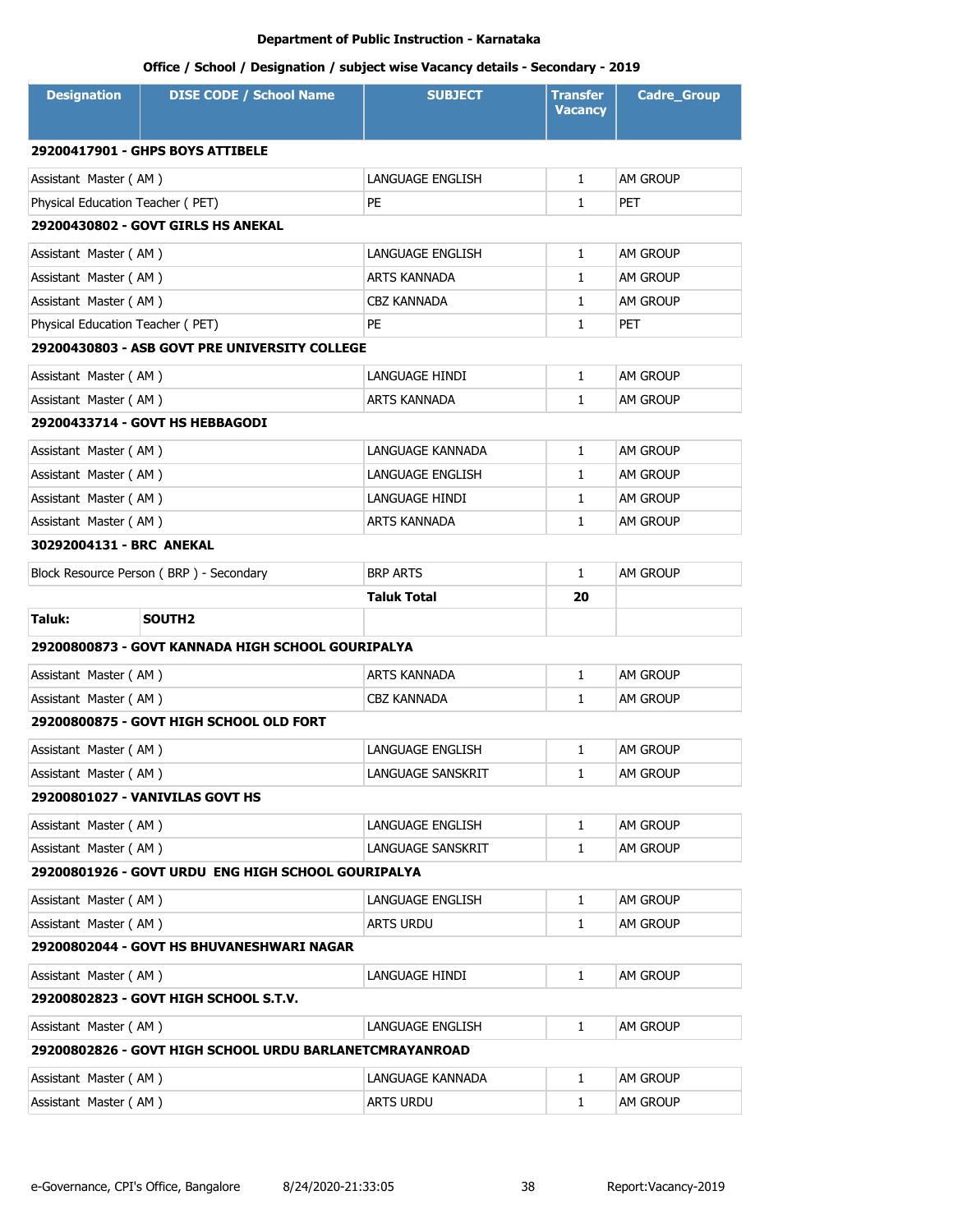| <b>Designation</b>                  | <b>DISE CODE / School Name</b>                                        | <b>SUBJECT</b>             | <b>Transfer</b><br><b>Vacancy</b> | <b>Cadre_Group</b> |  |
|-------------------------------------|-----------------------------------------------------------------------|----------------------------|-----------------------------------|--------------------|--|
| 29200803143 - GOVT HS GOVINDAJNAGAR |                                                                       |                            |                                   |                    |  |
| Assistant Master (AM)               |                                                                       | PCM KANNADA                | $\mathbf{1}$                      | AM GROUP           |  |
| <b>CRAFT GRADE II</b>               |                                                                       | <b>CRAFT -TAILORING</b>    | $\mathbf{1}$                      | SPECIAL TEACHER    |  |
|                                     |                                                                       | <b>Taluk Total</b>         | 14                                |                    |  |
| Taluk:                              | SOUTH3                                                                |                            |                                   |                    |  |
|                                     | 29200124228 - GHS VANIVILAS V V PURAM                                 |                            |                                   |                    |  |
| Assistant Master (AM)               |                                                                       | LANGUAGE KANNADA           | $\mathbf{1}$                      | <b>AM GROUP</b>    |  |
|                                     | 29200412801 - GHPS RMSAKOODLU                                         |                            |                                   |                    |  |
| Assistant Master (AM)               |                                                                       | LANGUAGE KANNADA           | $\mathbf{1}$                      | AM GROUP           |  |
| Assistant Master (AM)               |                                                                       | LANGUAGE ENGLISH           | $\mathbf{1}$                      | <b>AM GROUP</b>    |  |
| Assistant Master (AM)               |                                                                       | CBZ KANNADA                | $\mathbf{1}$                      | am Group           |  |
| Assistant Master (AM)               |                                                                       | <b>CRAFT -HORTICULTURE</b> | $\mathbf{1}$                      | <b>AM GROUP</b>    |  |
| Physical Education Teacher (PET)    |                                                                       | PE                         | $\mathbf{1}$                      | PET                |  |
| 29200901736 - GHS BEGUR             |                                                                       |                            |                                   |                    |  |
| Assistant Master (AM)               |                                                                       | LANGUAGE ENGLISH           | $\mathbf{1}$                      | AM GROUP           |  |
|                                     | 29200901737 - GHS BERETANA AGRAHARA                                   |                            |                                   |                    |  |
| Assistant Master (AM)               |                                                                       | LANGUAGE KANNADA           | $\overline{2}$                    | AM GROUP           |  |
| Assistant Master (AM)               |                                                                       | LANGUAGE ENGLISH           | $\mathbf{1}$                      | <b>AM GROUP</b>    |  |
| 29200902318 - GHS DOMMALUR          |                                                                       |                            |                                   |                    |  |
| Assistant Master (AM)               |                                                                       | LANGUAGE HINDI             | $\mathbf{1}$                      | AM GROUP           |  |
| Assistant Master (AM)               |                                                                       | ARTS KANNADA               | $\mathbf{1}$                      | <b>AM GROUP</b>    |  |
| 29200902915 - GHS GOTTIGERE         |                                                                       |                            |                                   |                    |  |
| Assistant Master (AM)               |                                                                       | LANGUAGE KANNADA           | $\mathbf{1}$                      | AM GROUP           |  |
| Assistant Master (AM)               |                                                                       | LANGUAGE ENGLISH           | 1                                 | AM GROUP           |  |
| Assistant Master (AM)               |                                                                       | <b>ARTS KANNADA</b>        | $\mathbf{1}$                      | AM GROUP           |  |
|                                     | 29200903837 - GOVT PRE UNIVERSITY COLLEGEHIGH SCHOOL SECTION MADIVALA |                            |                                   |                    |  |
| Assistant Master (AM)               |                                                                       | LANGUAGE KANNADA           | 1                                 | AM GROUP           |  |
| Assistant Master (AM)               |                                                                       | ARTS KANNADA               | $\mathbf{1}$                      | AM GROUP           |  |
| Physical Education Teacher (PET)    |                                                                       | PE                         | $\mathbf{1}$                      | <b>PET</b>         |  |
|                                     | 29200904006 - GHS KONAPPANA AGRAHARA                                  |                            |                                   |                    |  |
| Assistant Master (AM)               |                                                                       | LANGUAGE KANNADA           | $\overline{2}$                    | AM GROUP           |  |
| 29200904350 - GHS EJIPURA           |                                                                       |                            |                                   |                    |  |
| Assistant Master (AM)               |                                                                       | ARTS KANNADA               | $\mathbf{1}$                      | AM GROUP           |  |
|                                     | 29200905601 - GOVT MODEL PRIMARY SCHOOL KONANAKUNTE                   |                            |                                   |                    |  |
| Assistant Master (AM)               |                                                                       | LANGUAGE KANNADA           | 2                                 | AM GROUP           |  |
|                                     | 29200906737 - GOVT HIGH SCHOOL HOMBEGOWDA NAGAR                       |                            |                                   |                    |  |
| Assistant Master (AM)               |                                                                       | LANGUAGE HINDI             | 1                                 | AM GROUP           |  |
| Assistant Master (AM)               |                                                                       | ARTS KANNADA               | 2                                 | AM GROUP           |  |
| Assistant Master (AM)               |                                                                       | <b>CBZ KANNADA</b>         | $\mathbf{1}$                      | AM GROUP           |  |
| Special Teacher                     |                                                                       | CRAFT - TAILORING          | $\mathbf{1}$                      | SPECIAL TEACHER    |  |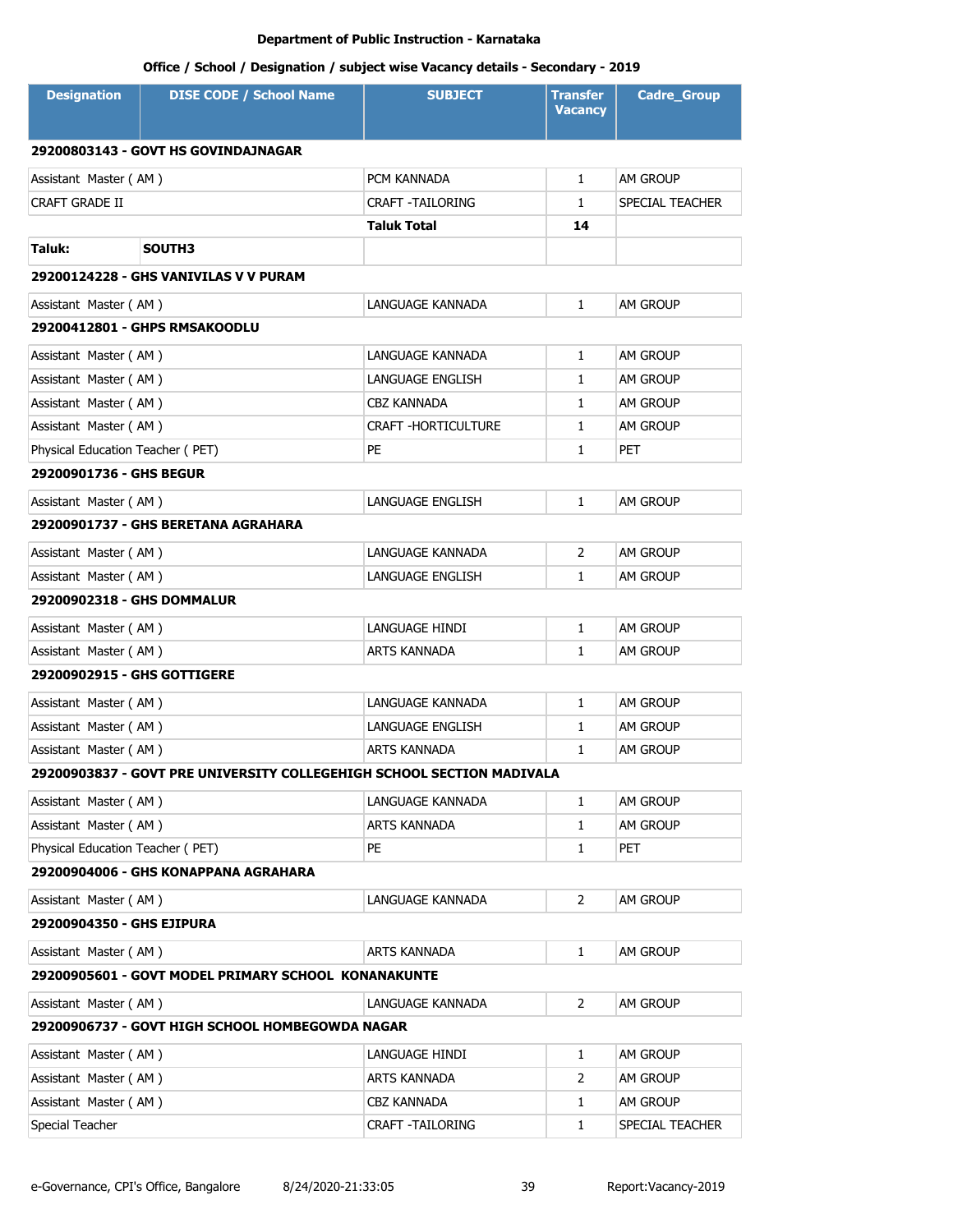| <b>Designation</b>                                           | <b>DISE CODE / School Name</b>                      | <b>SUBJECT</b>        | <b>Transfer</b><br><b>Vacancy</b> | <b>Cadre_Group</b> |  |
|--------------------------------------------------------------|-----------------------------------------------------|-----------------------|-----------------------------------|--------------------|--|
| 29200908205 - GOVT MODEL PRIMARY AND HIGH SCHOOL PUTTENHALLI |                                                     |                       |                                   |                    |  |
| Assistant Master (AM)                                        |                                                     | LANGUAGE KANNADA      | $\mathbf{1}$                      | AM GROUP           |  |
|                                                              | 29200910425 - GOVT HIGH SCHOOL SARJAPURA ROAD AGARA |                       |                                   |                    |  |
| Assistant Master (AM)                                        |                                                     | LANGUAGE KANNADA      | $\overline{2}$                    | AM GROUP           |  |
| Assistant Master (AM)                                        |                                                     | LANGUAGE HINDI        | $\mathbf{1}$                      | AM GROUP           |  |
| Assistant Master (AM)                                        |                                                     | <b>CBZ KANNADA</b>    | $\mathbf{1}$                      | AM GROUP           |  |
|                                                              | 29200911303 - GUHS TANK GARDEN                      |                       |                                   |                    |  |
| Assistant Master (AM)                                        |                                                     | <b>LANGUAGE URDU</b>  | $\mathbf{1}$                      | AM GROUP           |  |
| Assistant Master (AM)                                        |                                                     | <b>ARTS URDU</b>      | $\mathbf{1}$                      | AM GROUP           |  |
| Physical Education Teacher (PET)                             |                                                     | PE                    | $\mathbf{1}$                      | <b>PET</b>         |  |
|                                                              | 29200911406 - GTEHS VIVEK NAGAR                     |                       |                                   |                    |  |
| Assistant Master (AM)                                        |                                                     | LANGUAGE KANNADA      | $\mathbf{1}$                      | AM GROUP           |  |
| Assistant Master (AM)                                        |                                                     | <b>CBZ TELUGU</b>     | $\mathbf{1}$                      | AM GROUP           |  |
|                                                              | 29200911608 - GOVT GIRLS HIGH SCHOOL ADUGODI        |                       |                                   |                    |  |
| Assistant Master (AM)                                        |                                                     | LANGUAGE KANNADA      | $\mathbf{1}$                      | AM GROUP           |  |
| Assistant Master (AM)                                        |                                                     | LANGUAGE ENGLISH      | $\mathbf{1}$                      | AM GROUP           |  |
| Assistant Master (AM)                                        |                                                     | <b>CBZ KANNADA</b>    | $\mathbf{1}$                      | AM GROUP           |  |
| 29200911709 - GHS YADIYOORU                                  |                                                     |                       |                                   |                    |  |
| Assistant Master (AM)                                        |                                                     | <b>ARTS KANNADA</b>   | $\mathbf{1}$                      | AM GROUP           |  |
|                                                              | 29200912725 - GUHS YALLAGONDAPALYA                  |                       |                                   |                    |  |
| Assistant Master (AM)                                        |                                                     | LANGUAGE ENGLISH      | $\mathbf{1}$                      | AM GROUP           |  |
|                                                              |                                                     | <b>Taluk Total</b>    | 43                                |                    |  |
|                                                              |                                                     | <b>District Total</b> | 122                               |                    |  |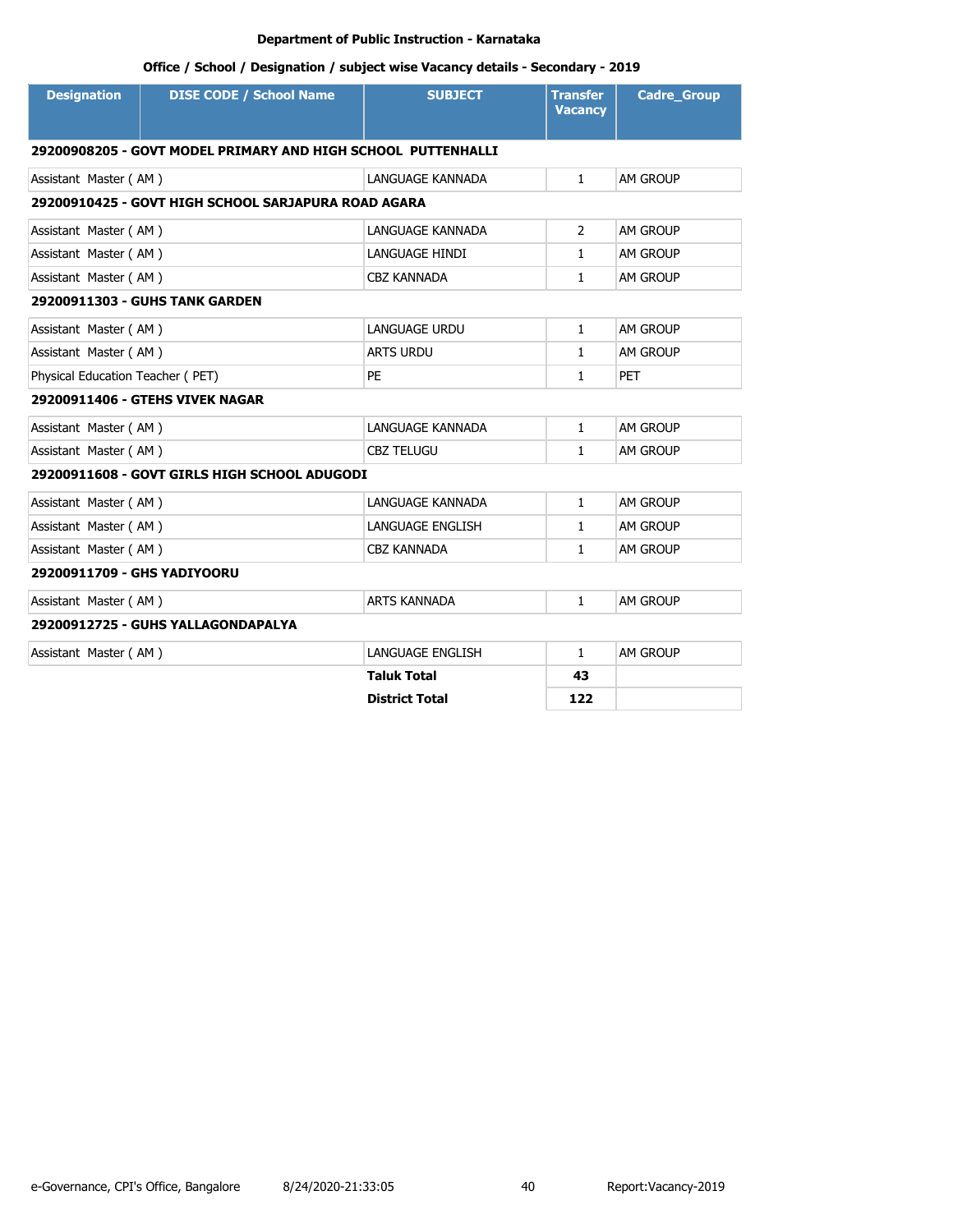# **Office / School / Designation / subject wise Vacancy details - Secondary - 2019**

| <b>Designation</b>                       | <b>DISE CODE / School Name</b>            | <b>SUBJECT</b>                 | <b>Transfer</b><br><b>Vacancy</b> | <b>Cadre_Group</b>          |  |  |
|------------------------------------------|-------------------------------------------|--------------------------------|-----------------------------------|-----------------------------|--|--|
| District:                                | <b>BENGALURU RURAL</b>                    |                                |                                   |                             |  |  |
| Taluk:                                   | <b>NELAMANGALA</b>                        |                                |                                   |                             |  |  |
|                                          | 29210102104 - G HS COMP DEVARAHOSAHALLI   |                                |                                   |                             |  |  |
| Assistant Master (AM)                    |                                           | <b>CBZ KANNADA</b>             | $\mathbf{1}$                      | AM GROUP                    |  |  |
|                                          | 29210106002 - G COMP HS MARAGONDANAHALLI  |                                |                                   |                             |  |  |
| Assistant Master (AM)                    |                                           | LANGUAGE ENGLISH               | $\mathbf{1}$                      | AM GROUP                    |  |  |
|                                          | 29210109004 - G HS COMP DODDABELE         |                                |                                   |                             |  |  |
| Assistant Master (AM)                    |                                           | ARTS KANNADA                   | $\mathbf{1}$                      | AM GROUP                    |  |  |
|                                          | 29210109005 - G HS COMP BYRANAYAKANAHALLI |                                |                                   |                             |  |  |
| Assistant Master (AM)                    |                                           | <b>ARTS KANNADA</b>            | $\mathbf{1}$                      | AM GROUP                    |  |  |
|                                          | 29210110311 - GJC THYAMAGONDLU            |                                |                                   |                             |  |  |
| Assistant Master (AM)                    |                                           | LANGUAGE ENGLISH               | $\mathbf{1}$                      | AM GROUP                    |  |  |
| Assistant Master (AM)                    |                                           | LANGUAGE HINDI                 | $\mathbf{1}$                      | am Group                    |  |  |
|                                          | 29210118802 - G HS COMP SOLADEVANAHALLI   |                                |                                   |                             |  |  |
| Assistant Master (AM)                    |                                           | LANGUAGE KANNADA               | $\mathbf{1}$                      | AM GROUP                    |  |  |
|                                          | 29210118803 - G HS COMP YANTAGANAHALLI    |                                |                                   |                             |  |  |
| Assistant Master (AM)                    |                                           | LANGUAGE KANNADA               | $\mathbf{1}$                      | am Group                    |  |  |
|                                          | 29210122801 - GJC NELAMANGALA             |                                |                                   |                             |  |  |
| Assistant Master (AM)                    |                                           | LANGUAGE ENGLISH               | $\mathbf{1}$                      | AM GROUP                    |  |  |
|                                          |                                           | Taluk Total                    | 9                                 |                             |  |  |
| Taluk:                                   | <b>DODDABALLAPURA</b>                     |                                |                                   |                             |  |  |
| 29210200904 - G HS HOSAHALLI             |                                           |                                |                                   |                             |  |  |
| Assistant Master (AM)                    |                                           | LANGUAGE KANNADA               | $\mathbf{1}$                      | AM GROUP                    |  |  |
| Assistant Master (AM)                    |                                           | ARTS KANNADA                   | $\mathbf{1}$                      | AM GROUP                    |  |  |
|                                          | 29210204402 - G HS CHANNAVEERANAHALLI     |                                |                                   |                             |  |  |
| Special Teacher                          |                                           | SPECIAL                        | $\mathbf{1}$                      | SPECIAL TEACHER             |  |  |
| 29210208204 - G HS TUBAGERE              |                                           |                                |                                   |                             |  |  |
| Assistant Master (AM)                    |                                           | ARTS KANNADA                   | $\mathbf{1}$                      | AM GROUP                    |  |  |
| Special Teacher                          |                                           | SPECIAL                        | $\mathbf{1}$                      | SPECIAL TEACHER             |  |  |
|                                          | 29210211501 - G HPS KONAGHATTA            |                                |                                   |                             |  |  |
| Assistant Master (AM)                    | 29210215206 - G HS BHASHETTIHALLI         | CRAFT -TAILORING               | 1                                 | AM GROUP                    |  |  |
|                                          |                                           |                                |                                   |                             |  |  |
| Assistant Master (AM)<br>Special Teacher |                                           | ARTS KANNADA<br><b>DRAWING</b> | $\mathbf{1}$<br>1                 | AM GROUP<br>SPECIAL TEACHER |  |  |
|                                          | 29210215602 - G HSCOMP KADATHIPURU        |                                |                                   |                             |  |  |
| Special Teacher                          |                                           | SPECIAL                        | $\mathbf{1}$                      | SPECIAL TEACHER             |  |  |
| 29210216806 - G HSCOM HANABE             |                                           |                                |                                   |                             |  |  |
| Assistant Master (AM)                    |                                           | ARTS KANNADA                   | 1                                 | am Group                    |  |  |
|                                          | 29210217404 - G HSCOM SAKKAREGOLAHALLI    |                                |                                   |                             |  |  |
|                                          |                                           |                                | $\mathbf{1}$                      |                             |  |  |
| Assistant Master (AM)                    |                                           | LANGUAGE ENGLISH               |                                   | am Group                    |  |  |

e-Governance, CPI's Office, Bangalore 8/24/2020-21:33:05 41 Report:Vacancy-2019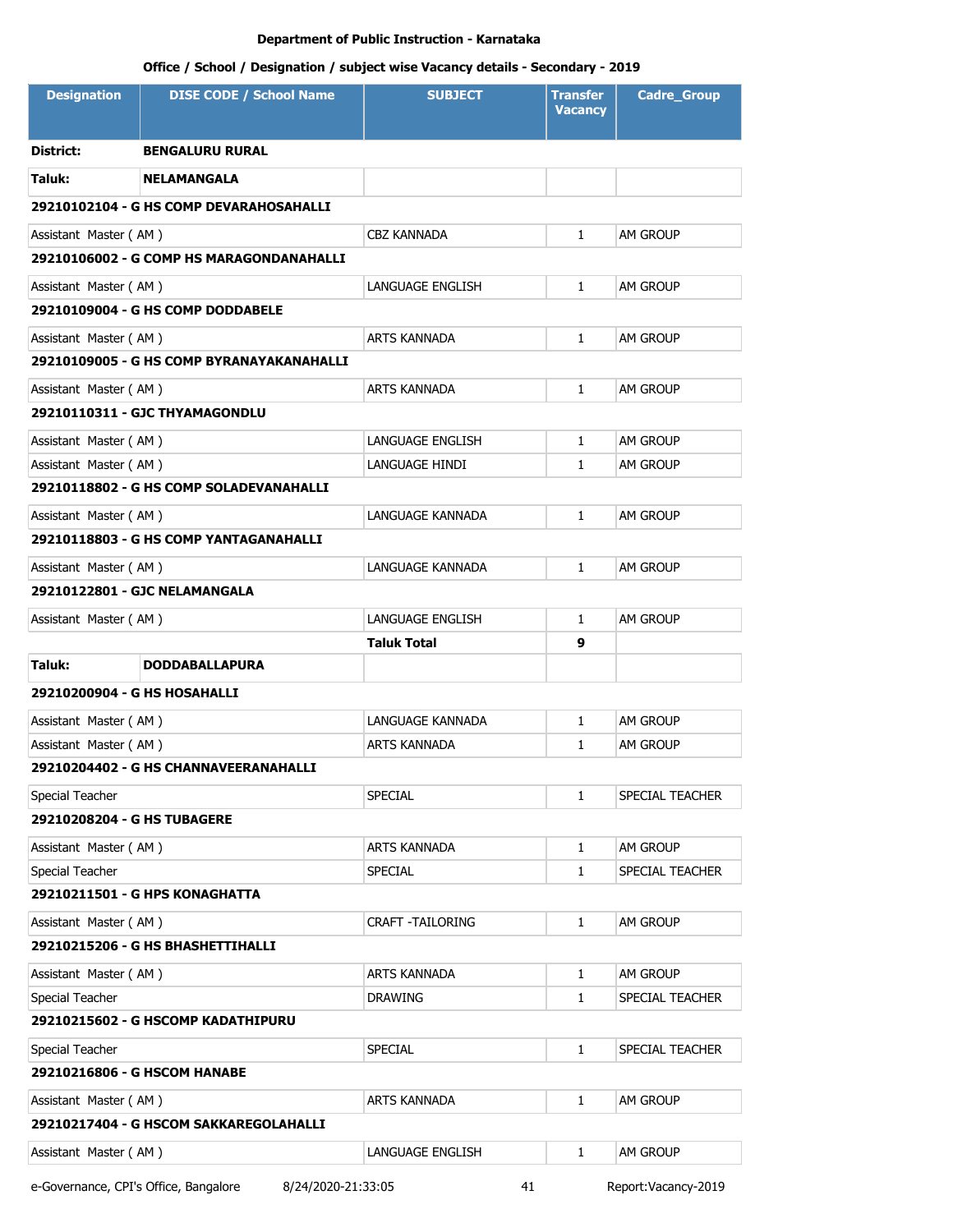# **Office / School / Designation / subject wise Vacancy details - Secondary - 2019**

| <b>Designation</b>               | <b>DISE CODE / School Name</b>           | <b>SUBJECT</b>             | Transfer<br><b>Vacancy</b> | <b>Cadre Group</b> |
|----------------------------------|------------------------------------------|----------------------------|----------------------------|--------------------|
| 29210224007 - G.J.C KANASAVADI   |                                          |                            |                            |                    |
| Assistant Master (AM)            |                                          | LANGUAGE HINDI             | $\mathbf{1}$               | AM GROUP           |
| Special Teacher                  |                                          | <b>CRAFT -HORTICULTURE</b> | $\mathbf{1}$               | SPECIAL TEACHER    |
|                                  | <b>29210224915 - G HS COMP HULIKUNTE</b> |                            |                            |                    |
| Assistant Master (AM)            |                                          | ARTS KANNADA               | $\mathbf{1}$               | AM GROUP           |
| Assistant Master (AM)            |                                          | CBZ KANNADA                | $\mathbf{1}$               | <b>AM GROUP</b>    |
| 29210225402 - G.J.C HS D.B.PURA  |                                          |                            |                            |                    |
| Assistant Master (AM)            |                                          | LANGUAGE URDU              | $\mathbf{1}$               | <b>AM GROUP</b>    |
| Assistant Master (AM)            |                                          | LANGUAGE ENGLISH           | 1                          | AM GROUP           |
| Assistant Master (AM)            |                                          | LANGUAGE HINDI             | $\mathbf{1}$               | AM GROUP           |
| Physical Education Teacher (PET) |                                          | PE                         | 1                          | <b>PET</b>         |
|                                  | 29210226404 - TELUGU HS DBPURA           |                            |                            |                    |
| Physical Education Teacher (PET) |                                          | <b>PE</b>                  | $\mathbf{1}$               | <b>PET</b>         |
|                                  |                                          | <b>Taluk Total</b>         | 20                         |                    |
| Taluk:                           | <b>DEVANAHALLI</b>                       |                            |                            |                    |
|                                  | 29210302901 - G HPS BACHHAHALLI          |                            |                            |                    |
| Assistant Master (AM)            |                                          | ARTS KANNADA               | $\mathbf{1}$               | AM GROUP           |
| Assistant Master (AM)            |                                          | CRAFT - BOOK BINDING       | 1                          | AM GROUP           |
| Physical Education Teacher (PET) |                                          | PE                         | $\mathbf{1}$               | <b>PET</b>         |
|                                  | 29210306503 - GHS COMP NARAYANAPURA      |                            |                            |                    |
| Assistant Master (AM)            |                                          | LANGUAGE KANNADA           | $\mathbf{1}$               | AM GROUP           |
| Assistant Master (AM)            |                                          | ARTS KANNADA               | $\mathbf{1}$               | <b>AM GROUP</b>    |
|                                  | 29210306504 - GHS COMP BIJJAVARA         |                            |                            |                    |
| Assistant Master (AM)            |                                          | <b>CBZ KANNADA</b>         | $\mathbf{1}$               | AM GROUP           |
| 29210312004 - G HS SADAHALLI     |                                          |                            |                            |                    |
| Assistant Master (AM)            |                                          | CRAFT - TAILORING          | $\mathbf{1}$               | AM GROUP           |
|                                  | 29210313504 - COMP GHS YELIYUR           |                            |                            |                    |
| Assistant Master (AM)            |                                          | LANGUAGE HINDI             | $\mathbf{1}$               | AM GROUP           |
|                                  | 29210332503 - G J C DEVANAHALLI          |                            |                            |                    |
| Assistant Master (AM)            |                                          | LANGUAGE KANNADA           | $\mathbf{1}$               | AM GROUP           |
| Assistant Master (AM)            |                                          | LANGUAGE URDU              | 1                          | AM GROUP           |
| Assistant Master (AM)            |                                          | LANGUAGE HINDI             | $\mathbf{1}$               | AM GROUP           |
| Assistant Master (AM)            |                                          | ARTS KANNADA               | $\mathbf{1}$               | AM GROUP           |
| Assistant Master (AM)            |                                          | <b>CBZ KANNADA</b>         | $\mathbf{1}$               | AM GROUP           |
| Physical Education Teacher (PET) |                                          | PE                         | $\mathbf{1}$               | <b>PET</b>         |
|                                  | 29210332603 - GGHS DEVANAHALLI           |                            |                            |                    |
| Assistant Master (AM)            |                                          | PCM KANNADA                | $\mathbf{1}$               | AM GROUP           |
| Assistant Master (AM)            |                                          | <b>CRAFT -TAILORING</b>    | $\mathbf{1}$               | AM GROUP           |
| Physical Education Teacher (PET) |                                          | PE                         | $\mathbf{1}$               | <b>PET</b>         |
|                                  | 29210332806 - G G HS VIJAYAPURA          |                            |                            |                    |
| Assistant Master (AM)            |                                          | LANGUAGE ENGLISH           | $\mathbf{1}$               | AM GROUP           |

e-Governance, CPI's Office, Bangalore 8/24/2020-21:33:05 42 Report:Vacancy-2019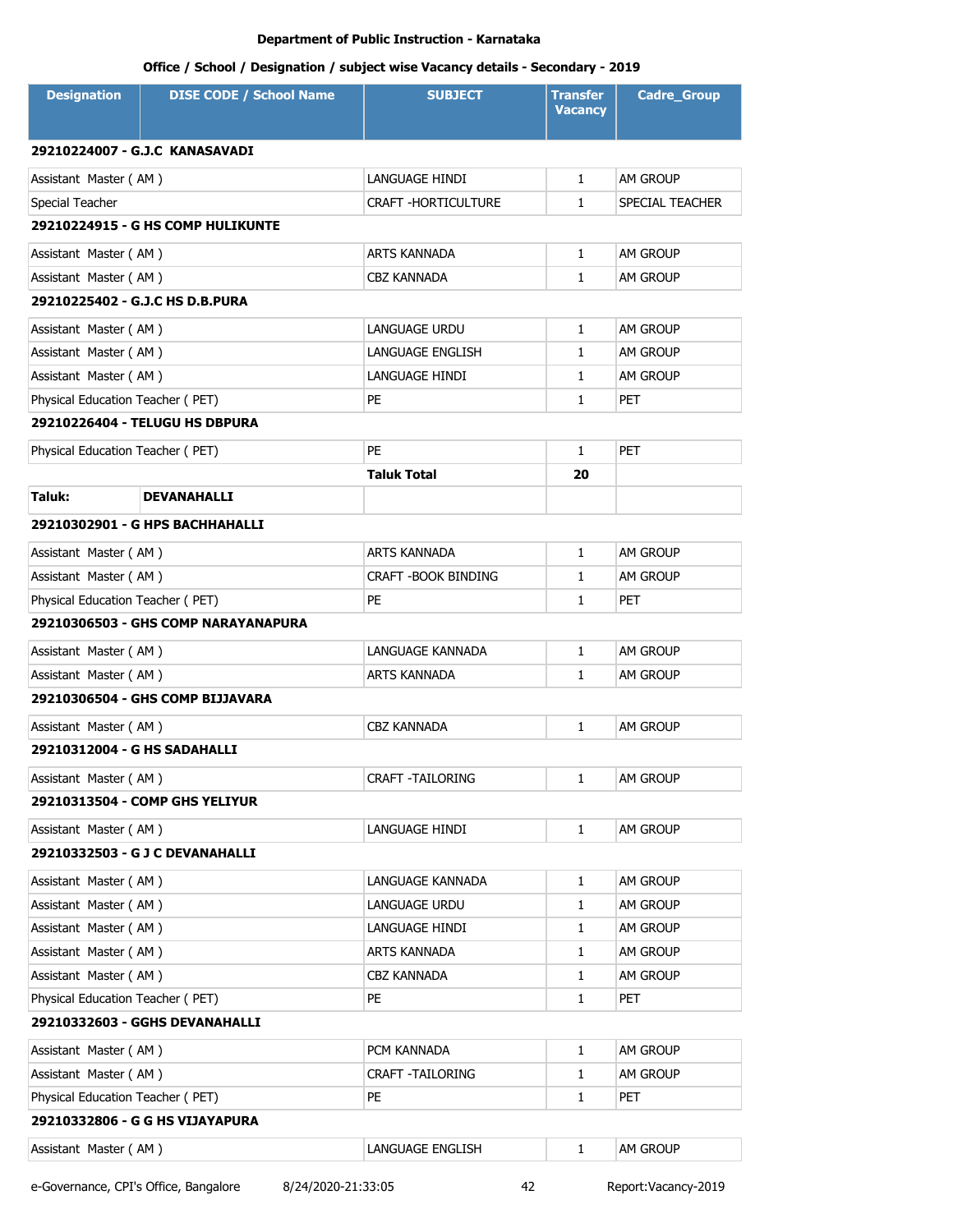| <b>Designation</b>               | <b>DISE CODE / School Name</b>         | <b>SUBJECT</b>             | <b>Transfer</b><br><b>Vacancy</b> | <b>Cadre_Group</b> |
|----------------------------------|----------------------------------------|----------------------------|-----------------------------------|--------------------|
| Assistant Master (AM)            |                                        | <b>ARTS KANNADA</b>        | $\overline{2}$                    | AM GROUP           |
| Assistant Master (AM)            |                                        | <b>DANCE</b>               | 1                                 | am Group           |
| 29210333603 - G J C VIJAYAPURA   |                                        |                            |                                   |                    |
| Assistant Master (AM)            |                                        | LANGUAGE KANNADA           | 1                                 | AM GROUP           |
| Assistant Master (AM)            |                                        | LANGUAGE HINDI             | 2                                 | <b>AM GROUP</b>    |
| Assistant Master (AM)            |                                        | ARTS KANNADA               | 2                                 | <b>AM GROUP</b>    |
| Physical Education Teacher (PET) |                                        | <b>PE</b>                  | 1                                 | <b>PET</b>         |
| Physical Education Teacher (PET) |                                        | PE-GRADE 2                 | 1                                 | <b>PET</b>         |
|                                  | 29210334402 - G UHS VIJAYAPURA         |                            |                                   |                    |
| Assistant Master (AM)            |                                        | ARTS KANNADA               | 1                                 | <b>AM GROUP</b>    |
| Assistant Master (AM)            |                                        | <b>CRAFT -TAILORING</b>    | 1                                 | <b>AM GROUP</b>    |
| Assistant Master (AM)            |                                        | <b>CBZ ENGLSIH</b>         | 1                                 | AM GROUP           |
| Physical Education Teacher (PET) |                                        | PE                         | $\mathbf{1}$                      | <b>PET</b>         |
|                                  |                                        | <b>Taluk Total</b>         | 32                                |                    |
| Taluk:                           | <b>HOSAKOTE</b>                        |                            |                                   |                    |
|                                  | 29210401002 - G COMP HS BENDIGANAHALLI |                            |                                   |                    |
| Physical Education Teacher (PET) |                                        | PE                         | 1                                 | <b>PET</b>         |
| <b>CRAFT GRADE II</b>            |                                        | <b>CRAFT -HORTICULTURE</b> | 1                                 | SPECIAL TEACHER    |
| 29210403302 - G HS HASIGALA      |                                        |                            |                                   |                    |
| Special Teacher                  |                                        | <b>DANCE</b>               | $\mathbf{1}$                      | SPECIAL TEACHER    |
|                                  | 29210405403 - G COMP HS NELAVAGILU     |                            |                                   |                    |
| Assistant Master (AM)            |                                        | LANGUAGE HINDI             | 1                                 | <b>AM GROUP</b>    |
| Assistant Master (AM)            |                                        | <b>ARTS KANNADA</b>        | $\mathbf{1}$                      | <b>AM GROUP</b>    |
|                                  | 29210407403 - G COMP HS SHIVANAPURA    |                            |                                   |                    |
| Assistant Master (AM)            |                                        | <b>ARTS KANNADA</b>        | $\mathbf{1}$                      | <b>AM GROUP</b>    |
| <b>CRAFT GRADE II</b>            |                                        | <b>CRAFT -TAILORING</b>    | 1                                 | SPECIAL TEACHER    |
|                                  | 29210409005 - G HS THAVAREKERE         |                            |                                   |                    |
| Assistant Master (AM)            |                                        | ARTS KANNADA               | $\mathbf{1}$                      | AM GROUP           |
|                                  | 29210412903 - G HS JADIGENAHALLI       |                            |                                   |                    |
| <b>CRAFT GRADE II</b>            |                                        | CRAFT - HORTICULTURE       | 1                                 | SPECIAL TEACHER    |
| 29210413503 - G HS VAGATA        |                                        |                            |                                   |                    |
| Assistant Master (AM)            |                                        | ARTS KANNADA               | 1                                 | AM GROUP           |
|                                  | 29210422031 - G HS DODDAGATTIGANABBE   |                            |                                   |                    |
| Assistant Master (AM)            |                                        | ARTS KANNADA               | 1                                 | AM GROUP           |
| 29210422033 - G B HS HOSAKOTE    |                                        |                            |                                   |                    |
| Assistant Master (AM)            |                                        | LANGUAGE KANNADA           | 1                                 | AM GROUP           |
| Physical Education Teacher (PET) |                                        | PE                         | 1                                 | PET                |
| Physical Education Teacher (PET) |                                        | PE-GRADE 2                 | 1                                 | <b>PET</b>         |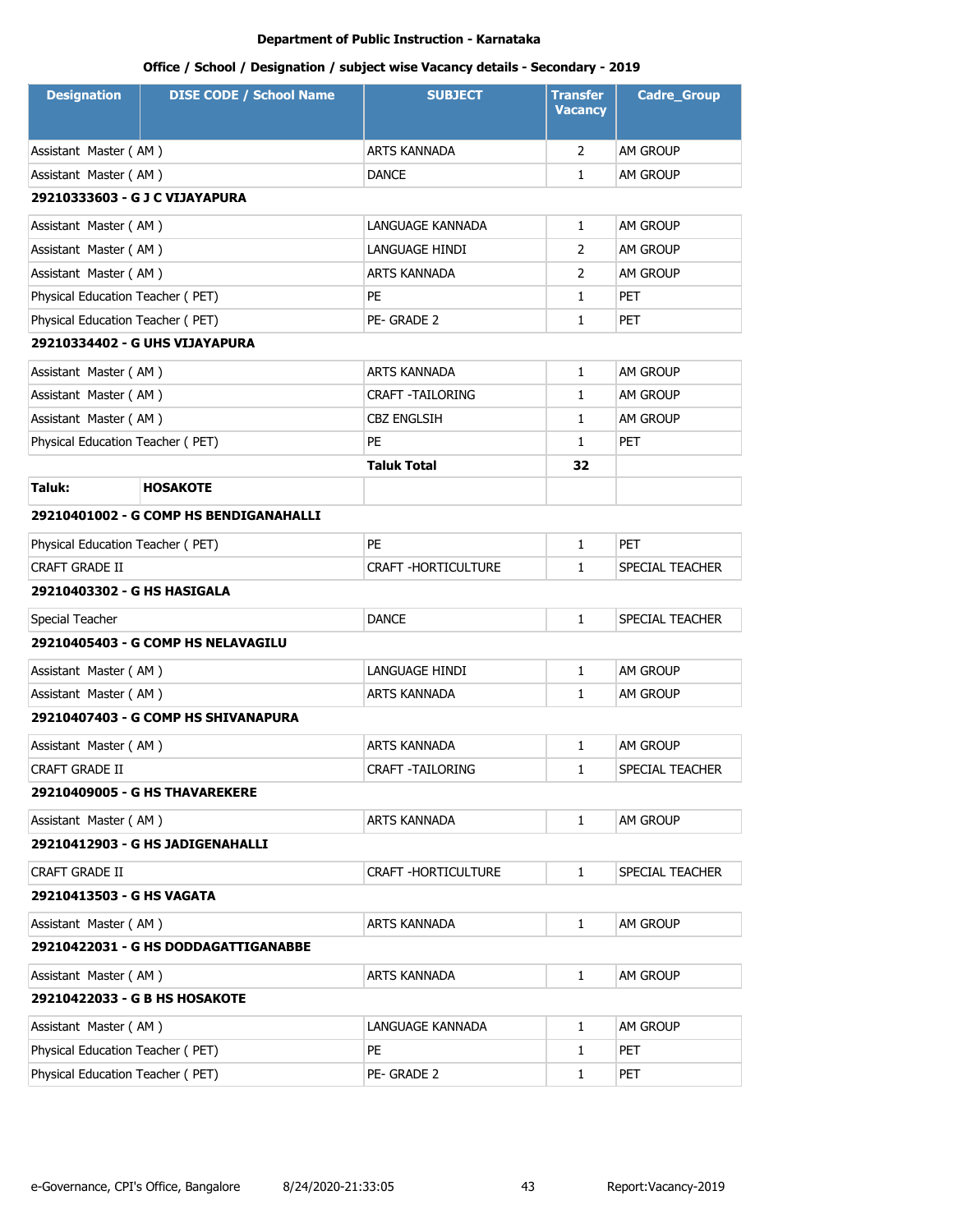| <b>Designation</b>                   | <b>DISE CODE / School Name</b> | <b>SUBJECT</b>        | <b>Transfer</b><br><b>Vacancy</b> | <b>Cadre Group</b> |
|--------------------------------------|--------------------------------|-----------------------|-----------------------------------|--------------------|
| <b>29210422034 - G G HS HOSAKOTE</b> |                                |                       |                                   |                    |
| Assistant Master (AM)                |                                | LANGUAGE ENGLISH      | 1                                 | <b>AM GROUP</b>    |
| Assistant Master (AM)                |                                | LANGUAGE HINDI        |                                   | <b>AM GROUP</b>    |
| Assistant Master (AM)                |                                | ARTS KANNADA          |                                   | <b>AM GROUP</b>    |
| Assistant Master (AM)                |                                | <b>CBZ KANNADA</b>    | 1                                 | <b>AM GROUP</b>    |
| Physical Education Teacher (PET)     |                                | PE- GRADE 2           |                                   | <b>PET</b>         |
| Special Teacher                      |                                | <b>SPECIAL</b>        | 1                                 | SPECIAL TEACHER    |
|                                      |                                | <b>Taluk Total</b>    | 20                                |                    |
|                                      |                                | <b>District Total</b> | 81                                |                    |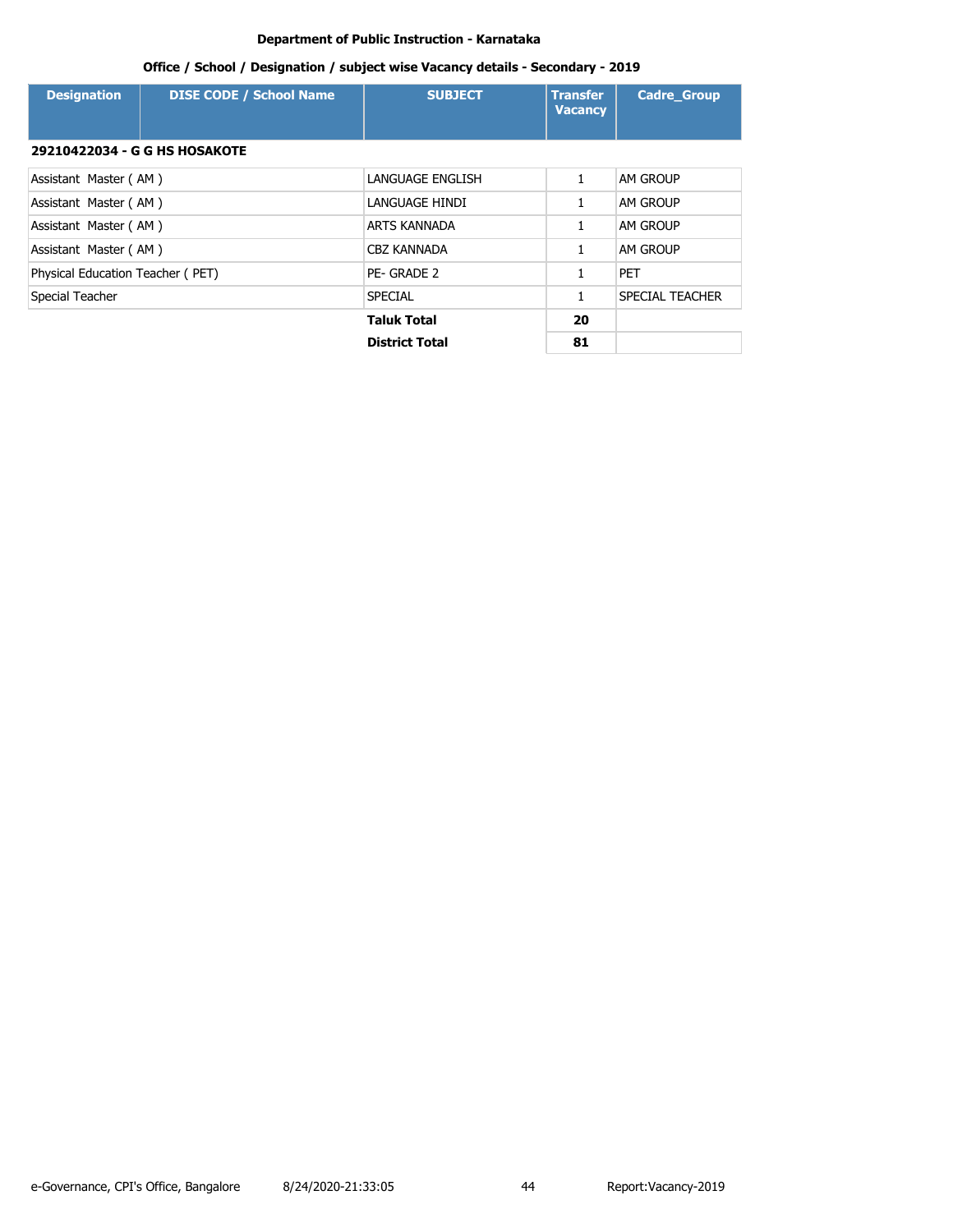| <b>Designation</b>                        | <b>DISE CODE / School Name</b>                   | <b>SUBJECT</b>      | Transfer<br><b>Vacancy</b> | <b>Cadre Group</b> |  |
|-------------------------------------------|--------------------------------------------------|---------------------|----------------------------|--------------------|--|
| District:                                 | <b>BENGALURU NORTH</b>                           |                     |                            |                    |  |
| Taluk:                                    | <b>NORTH1</b>                                    |                     |                            |                    |  |
| 29280200427 - G H S 2ND BLOCK RAJAJINAGAR |                                                  |                     |                            |                    |  |
| Assistant Master (AM)                     |                                                  | <b>ARTS KANNADA</b> | $\mathbf{1}$               | <b>AM GROUP</b>    |  |
|                                           | 29280200428 - G H S JOOGANAHALLI RAJAJINAGAR     |                     |                            |                    |  |
| Assistant Master (AM)                     |                                                  | LANGUAGE ENGLISH    | 1                          | <b>AM GROUP</b>    |  |
|                                           | 29280200429 - G H S KETHAMARANAHALLI RAJAJINAGAR |                     |                            |                    |  |
| Assistant Master (AM)                     |                                                  | <b>ARTS KANNADA</b> | 1                          | AM GROUP           |  |
| Assistant Master (AM)                     |                                                  | CBZ KANNADA         | 1                          | AM GROUP           |  |
|                                           | 29280202601 - GHPS KANNAHALLI UPGRADED HS        |                     |                            |                    |  |
| Assistant Master (AM)                     |                                                  | PCM KANNADA         | $\mathbf{1}$               | <b>AM GROUP</b>    |  |
|                                           | 29280203022 - G H S GORAGUNTEPALYA               |                     |                            |                    |  |
| Assistant Master (AM)                     |                                                  | ARTS KANNADA        | 1                          | AM GROUP           |  |
| Assistant Master (AM)                     |                                                  | CBZ KANNADA         | 1                          | <b>AM GROUP</b>    |  |
| Physical Education Teacher (PET)          |                                                  | PE                  | 1                          | <b>PET</b>         |  |
|                                           | 29280203703 - G H S KADABAGERE                   |                     |                            |                    |  |
| Assistant Master (AM)                     |                                                  | LANGUAGE ENGLISH    | $\mathbf{1}$               | <b>AM GROUP</b>    |  |
| Assistant Master (AM)                     |                                                  | ARTS KANNADA        | 1                          | AM GROUP           |  |
|                                           | 29280204902 - G H S RAVOTHANA HALLISHANTHINAGAR  |                     |                            |                    |  |
| Assistant Master (AM)                     |                                                  | LANGUAGE KANNADA    | $\mathbf{1}$               | <b>AM GROUP</b>    |  |
| Assistant Master (AM)                     |                                                  | LANGUAGE ENGLISH    | $\mathbf{1}$               | AM GROUP           |  |
|                                           | 29280206417 - G H S CHIKKABIDARAKALLU            |                     |                            |                    |  |
| Assistant Master (AM)                     |                                                  | LANGUAGE KANNADA    | 1                          | <b>AM GROUP</b>    |  |
| Assistant Master (AM)                     |                                                  | ARTS KANNADA        | $\mathbf{1}$               | <b>AM GROUP</b>    |  |
|                                           | 29280207601 - GHPS MALLASANDRA                   |                     |                            |                    |  |
| Physical Education Teacher (PET)          |                                                  | PE                  | 1                          | PET                |  |
|                                           | 29280207702 - G H S HULLEGOWDANA HALLI           |                     |                            |                    |  |
| Assistant Master (AM)                     |                                                  | LANGUAGE KANNADA    | 1                          | AM GROUP           |  |
|                                           | 29280208619 - G H S HEGGANAHALLI                 |                     |                            |                    |  |
| Assistant Master (AM)                     |                                                  | LANGUAGE ENGLISH    | $\mathbf{1}$               | AM GROUP           |  |
| Assistant Master (AM)                     |                                                  | LANGUAGE HINDI      | 2                          | AM GROUP           |  |
| Physical Education Teacher (PET)          |                                                  | PE                  | 1                          | <b>PET</b>         |  |
|                                           | 29280230202 - G H S SANEGORAVANAHALLI            |                     |                            |                    |  |
| Assistant Master (AM)                     |                                                  | ARTS KANNADA        | $\overline{2}$             | AM GROUP           |  |
|                                           | 29280233307 - GANGAMMATHIMMAIAH G H S SHIVANAGAR |                     |                            |                    |  |
| Assistant Master (AM)                     |                                                  | CBZ KANNADA         | $\mathbf{1}$               | AM GROUP           |  |
| Assistant Master (AM)                     |                                                  | PE                  | $\mathbf{1}$               | AM GROUP           |  |
|                                           | 29280233502 - G H S KRISHNANADA NAGAR            |                     |                            |                    |  |
| Assistant Master (AM)                     |                                                  | ARTS KANNADA        | 1                          | AM GROUP           |  |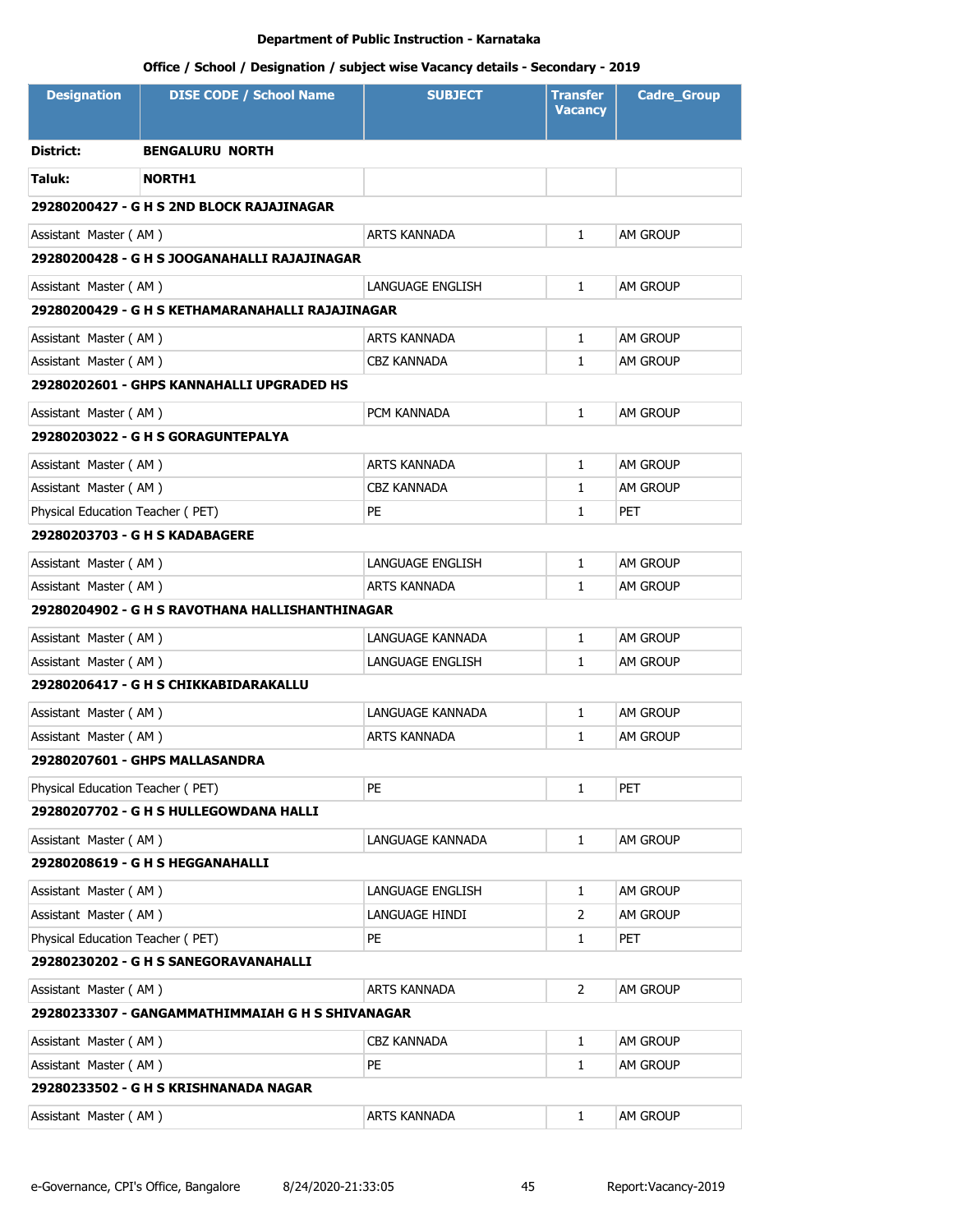# **Office / School / Designation / subject wise Vacancy details - Secondary - 2019**

| <b>Designation</b>         | <b>DISE CODE / School Name</b>                   | <b>SUBJECT</b>     | <b>Transfer</b><br><b>Vacancy</b> | <b>Cadre Group</b> |  |
|----------------------------|--------------------------------------------------|--------------------|-----------------------------------|--------------------|--|
| 29280235606 - G H S PEENYA |                                                  |                    |                                   |                    |  |
| Assistant Master (AM)      |                                                  | PCM KANNADA        | $\mathbf{1}$                      | <b>AM GROUP</b>    |  |
| Assistant Master (AM)      |                                                  | CBZ KANNADA        | 1                                 | AM GROUP           |  |
| Assistant Master (AM)      |                                                  | PE                 | 1                                 | <b>AM GROUP</b>    |  |
|                            |                                                  | Taluk Total        | 28                                |                    |  |
| Taluk:                     | <b>NORTH2</b>                                    |                    |                                   |                    |  |
| 29280500394 - GHS HEBBALA  |                                                  |                    |                                   |                    |  |
| Assistant Master (AM)      |                                                  | CBZ KANNADA        | 1                                 | <b>AM GROUP</b>    |  |
|                            | 29280500455 - G P U COLLAGE GHS JALAHALLI        |                    |                                   |                    |  |
| Assistant Master (AM)      |                                                  | ARTS KANNADA       | 1                                 | <b>AM GROUP</b>    |  |
|                            | 29280500876 - GHS LINK ROAD SHESHADRIPURAM       |                    |                                   |                    |  |
| Assistant Master (AM)      |                                                  | LANGUAGE KANNADA   | 1                                 | <b>AM GROUP</b>    |  |
| Assistant Master (AM)      |                                                  | ARTS KANNADA       | $\mathbf{1}$                      | AM GROUP           |  |
| 29280502008 - GHS IISC     |                                                  |                    |                                   |                    |  |
| Assistant Master (AM)      |                                                  | ARTS KANNADA       | $\overline{2}$                    | <b>AM GROUP</b>    |  |
| Assistant Master (AM)      |                                                  | CBZ KANNADA        | $\mathbf{1}$                      | AM GROUP           |  |
|                            | 29280502011 - G H S BOYS 18 TH CRO MALLES        |                    |                                   |                    |  |
| Assistant Master (AM)      |                                                  | ARTS KANNADA       | $\mathbf{1}$                      | <b>AM GROUP</b>    |  |
|                            | 29280502803 - GHS PALACE GUTTAHALLI              |                    |                                   |                    |  |
| Assistant Master (AM)      |                                                  | LANGUAGE KANNADA   | $\mathbf{1}$                      | AM GROUP           |  |
| Assistant Master (AM)      |                                                  | LANGUAGE HINDI     | $\mathbf{1}$                      | <b>AM GROUP</b>    |  |
| Assistant Master (AM)      |                                                  | ARTS KANNADA       | 1                                 | <b>AM GROUP</b>    |  |
| Special Teacher            |                                                  | SPECIAL            | $\mathbf{1}$                      | SPECIAL TEACHER    |  |
|                            | 29280503207 - G H S URDU MUNAVAR MOHALLA         |                    |                                   |                    |  |
| Assistant Master (AM)      |                                                  | LANGUAGE KANNADA   | 1                                 | <b>AM GROUP</b>    |  |
|                            | 29280503819 - G H S GIRLS 13TH CR MALLESHWARAM   |                    |                                   |                    |  |
| Assistant Master (AM)      |                                                  | LANGUAGE TAMIL     | 1                                 | <b>AM GROUP</b>    |  |
| Assistant Master (AM)      |                                                  | LANGUAGE SANSKRIT  | 1                                 | AM GROUP           |  |
| Assistant Master (AM)      |                                                  | ARTS KANNADA       | 1                                 | AM GROUP           |  |
| Assistant Master (AM)      |                                                  | <b>CBZ KANNADA</b> | 1                                 | AM GROUP           |  |
| Special Teacher            |                                                  | SPECIAL            | 1                                 | SPECIAL TEACHER    |  |
|                            | 29280503906 - GHS SANTEBEEDHI YESHWANTHPUR       |                    |                                   |                    |  |
| Assistant Master (AM)      |                                                  | ARTS KANNADA       | 1                                 | AM GROUP           |  |
| Assistant Master (AM)      |                                                  | PCM KANNADA        | 1                                 | AM GROUP           |  |
|                            | 29280504108 - G P U COLLAGE SRIRAMPURAM 7TH MAIN |                    |                                   |                    |  |
| Assistant Master (AM)      |                                                  | <b>CBZ KANNADA</b> | $\mathbf{1}$                      | AM GROUP           |  |
|                            |                                                  | <b>Taluk Total</b> | 21                                |                    |  |
| Taluk:                     | <b>NORTH3</b>                                    |                    |                                   |                    |  |
|                            | 29280600718 - G H S SAMPANGIRAMANAGARA           |                    |                                   |                    |  |
| Assistant Master (AM)      |                                                  | LANGUAGE KANNADA   | 1                                 | AM GROUP           |  |
| Assistant Master (AM)      |                                                  | ARTS KANNADA       | 1                                 | AM GROUP           |  |

e-Governance, CPI's Office, Bangalore 8/24/2020-21:33:05 46 Report:Vacancy-2019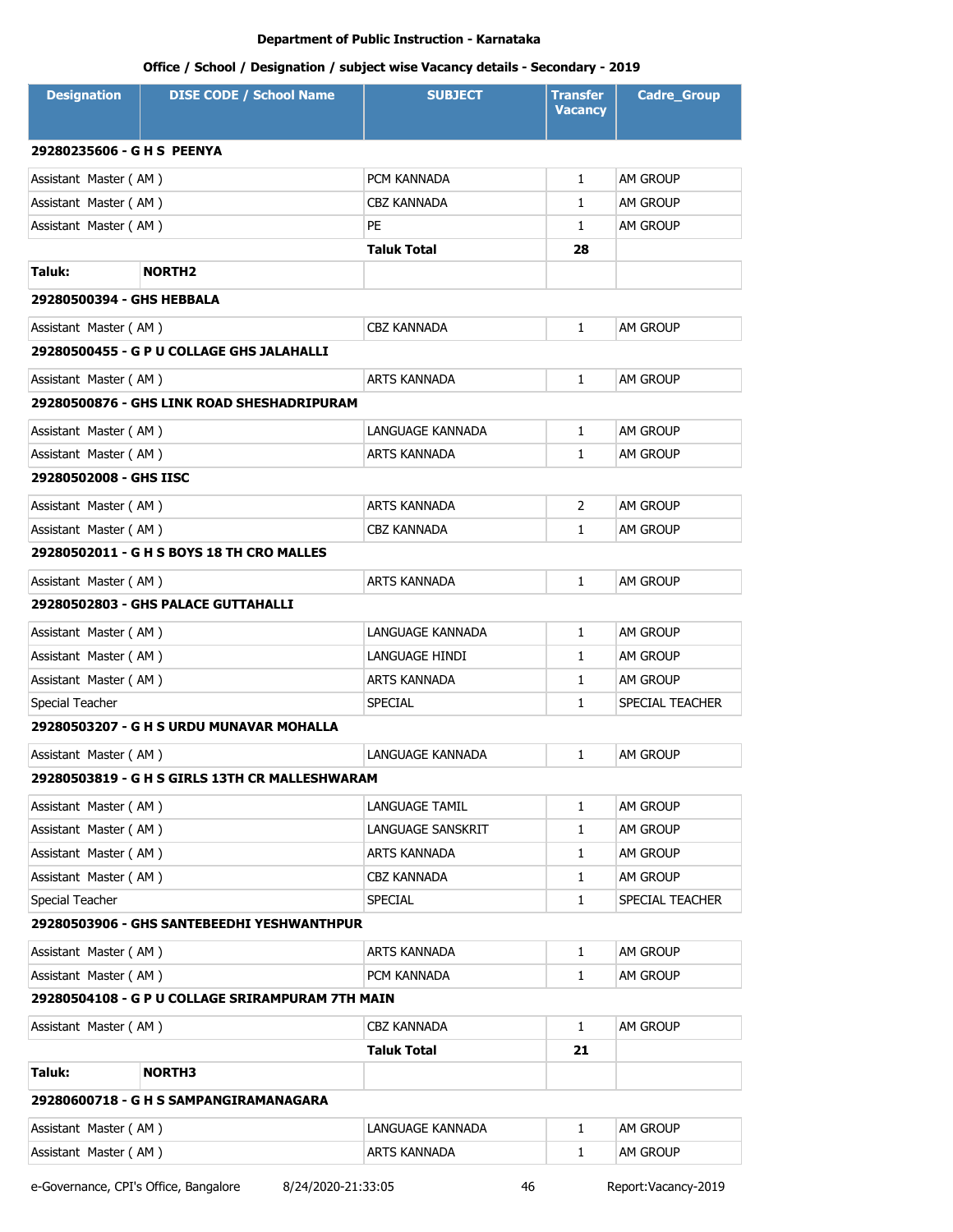| <b>Designation</b>                         | <b>DISE CODE / School Name</b>                 | <b>SUBJECT</b>         | <b>Transfer</b><br><b>Vacancy</b> | <b>Cadre_Group</b> |  |
|--------------------------------------------|------------------------------------------------|------------------------|-----------------------------------|--------------------|--|
| Assistant Master (AM)                      |                                                | CBZ KANNADA            | $\mathbf{1}$                      | <b>AM GROUP</b>    |  |
|                                            | 29280600816 - GOVT. H S M.M.ROAD SARVAGANAGARA |                        |                                   |                    |  |
| Assistant Master (AM)                      |                                                | LANGUAGE KANNADA       | $\mathbf{1}$                      | AM GROUP           |  |
| Assistant Master (AM)                      |                                                | LANGUAGE HINDI         | $\mathbf{1}$                      | AM GROUP           |  |
| Assistant Master (AM)                      |                                                | ARTS KANNADA           | $\mathbf{1}$                      | AM GROUP           |  |
|                                            | 29280601341 - GOVT.TELUGU H S OPH ROAD         |                        |                                   |                    |  |
| Assistant Master (AM)                      |                                                | <b>LANGUAGE TELUGU</b> | $\mathbf{1}$                      | AM GROUP           |  |
|                                            | 29280601939 - GHS K.B SANDRA B-32              |                        |                                   |                    |  |
| Assistant Master (AM)                      |                                                | LANGUAGE HINDI         | $\mathbf{1}$                      | AM GROUP           |  |
|                                            | 29280602235 - Govt.high school VKO             |                        |                                   |                    |  |
| Assistant Master (AM)                      |                                                | <b>LANGUAGE URDU</b>   | $\mathbf{1}$                      | AM GROUP           |  |
| Assistant Master (AM)                      |                                                | <b>ARTS KANNADA</b>    | 1                                 | AM GROUP           |  |
| Special Teacher                            |                                                | <b>DRAWING</b>         | $\mathbf{1}$                      | SPECIAL TEACHER    |  |
|                                            | 29280602314 - GOVT P U C JAYACHAMARAJA         |                        |                                   |                    |  |
| Assistant Master (AM)                      |                                                | LANGUAGE ENGLISH       | $\mathbf{1}$                      | AM GROUP           |  |
| Assistant Master (AM)                      |                                                | ARTS KANNADA           | 2                                 | AM GROUP           |  |
| 29280603504 - GOVT URDU HIGH SCH D.J HALLI |                                                |                        |                                   |                    |  |
| Assistant Master (AM)                      |                                                | LANGUAGE KANNADA       | $\mathbf{1}$                      | AM GROUP           |  |
|                                            | 29280603510 - GOVT. HIGH SCH POTTERY TOWN      |                        |                                   |                    |  |
| Assistant Master (AM)                      |                                                | LANGUAGE URDU          | $\mathbf{1}$                      | AM GROUP           |  |
| Assistant Master (AM)                      |                                                | ARTS KANNADA           | 2                                 | AM GROUP           |  |
| 30292806184 - BRC NORTH3                   |                                                |                        |                                   |                    |  |
|                                            | Block Resource Person (BRP) - Secondary        | <b>BRP ARTS</b>        | $\mathbf{1}$                      | <b>AM GROUP</b>    |  |
|                                            |                                                | Taluk Total            | 19                                |                    |  |
| Taluk:                                     | <b>NORTH4</b>                                  |                        |                                   |                    |  |
| 29280704510 - GHS ABBIGEE                  |                                                |                        |                                   |                    |  |
| Physical Education Teacher (PET)           |                                                | <b>PE</b>              | $\mathbf{1}$                      | <b>PET</b>         |  |
| 29280712203 - GHS NARASIPURA               |                                                |                        |                                   |                    |  |
| Physical Education Teacher (PET)           |                                                | PE                     | $\mathbf{1}$                      | <b>PET</b>         |  |
|                                            | 29280718101 - GUMPS NAGAVARA                   |                        |                                   |                    |  |
| Assistant Master (AM)                      |                                                | LANGUAGE ENGLISH       | $\mathbf{1}$                      | AM GROUP           |  |
| Physical Education Teacher (PET)           |                                                | PE                     | $\mathbf{1}$                      | <b>PET</b>         |  |
| 30292807185 - BRC NORTH4                   |                                                |                        |                                   |                    |  |
|                                            | Block Resource Person (BRP) - Secondary        | <b>BRP ARTS</b>        | $\mathbf{1}$                      | AM GROUP           |  |
|                                            |                                                | <b>Taluk Total</b>     | 5                                 |                    |  |
| Taluk:                                     | <b>DDPI NORTH</b>                              |                        |                                   |                    |  |
|                                            | 32292800030 - DDPI OFFICE BANGALORE NORTH      |                        |                                   |                    |  |
|                                            | Education Co-Ordinator (ECO) - Secondary       |                        | $\mathbf{1}$                      | AM GROUP           |  |
|                                            |                                                | <b>Taluk Total</b>     | 1                                 |                    |  |
|                                            |                                                | <b>District Total</b>  | 74                                |                    |  |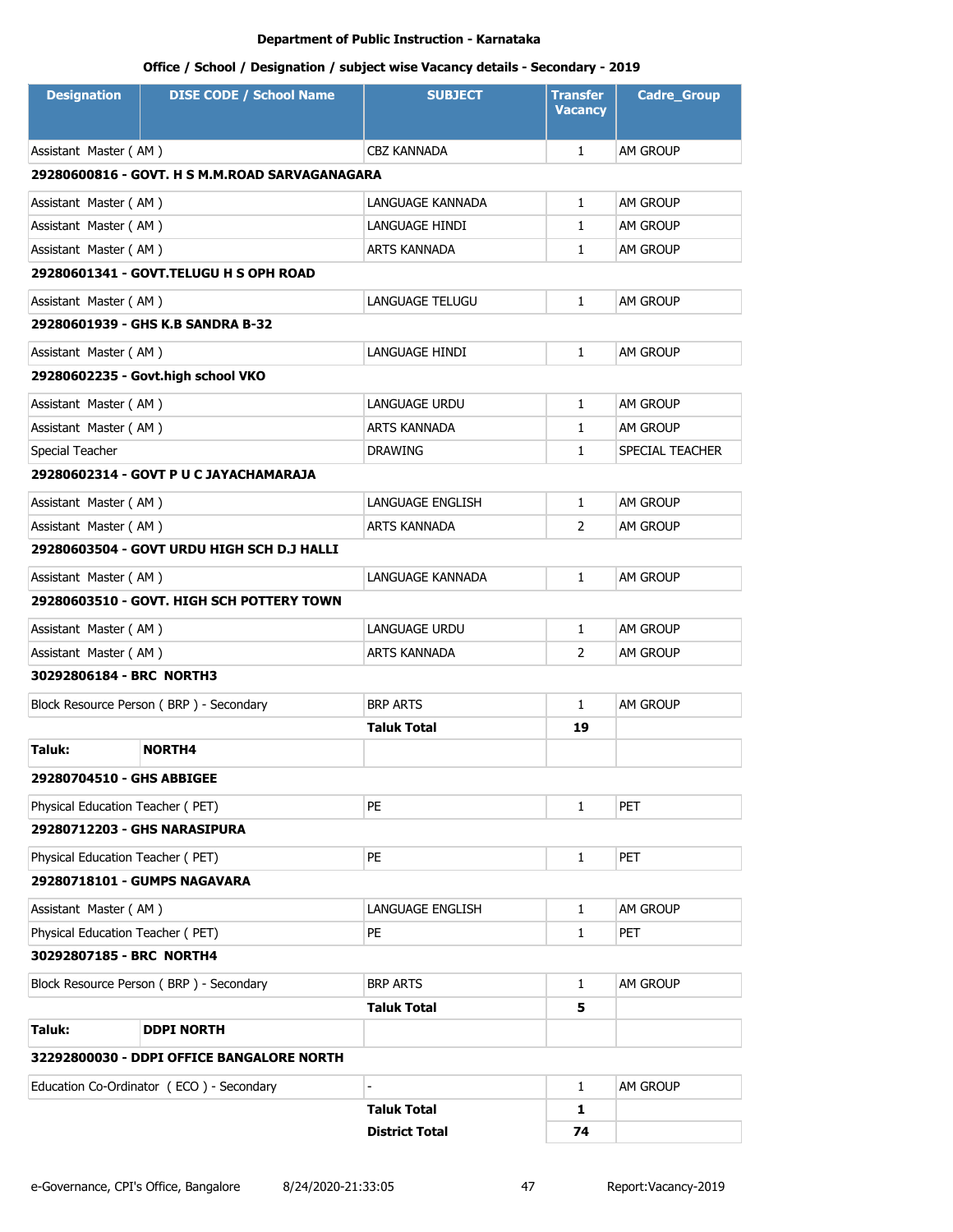| <b>Designation</b>               | <b>DISE CODE / School Name</b>                         | <b>SUBJECT</b>     | <b>Transfer</b><br><b>Vacancy</b> | <b>Cadre_Group</b> |  |
|----------------------------------|--------------------------------------------------------|--------------------|-----------------------------------|--------------------|--|
| <b>District:</b>                 | <b>CHIKKABALLAPURA</b>                                 |                    |                                   |                    |  |
| Taluk:                           | <b>BAGEPALLY</b>                                       |                    |                                   |                    |  |
|                                  | 29290103013 - GOVERNMENT HIGH SCHOOL CHAKAVELU         |                    |                                   |                    |  |
| Assistant Master (AM)            |                                                        | CBZ KANNADA        | $\mathbf{1}$                      | <b>AM GROUP</b>    |  |
|                                  | 29290103418 - GOVERNMENT HIGH SCHOOL CHELUR            |                    |                                   |                    |  |
| Assistant Master (AM)            |                                                        | LANGUAGE HINDI     | $\mathbf{1}$                      | AM GROUP           |  |
|                                  | 29290106007 - GOVERNMENT HIGH SCHOOL GANTAMVARIPALLI   |                    |                                   |                    |  |
| Assistant Master (AM)            |                                                        | LANGUAGE HINDI     | $\mathbf{1}$                      | <b>AM GROUP</b>    |  |
|                                  | 29290106908 - GOVERNMENT HIGH SCHOOL GULUR             |                    |                                   |                    |  |
| Assistant Master (AM)            |                                                        | LANGUAGE HINDI     | $\mathbf{1}$                      | <b>AM GROUP</b>    |  |
|                                  | 29290109103 - GOVERNMENT HIGH SCHOOL KANAGAMAKALAPALLI |                    |                                   |                    |  |
| Physical Education Teacher (PET) |                                                        | PE                 | $\mathbf{1}$                      | <b>PET</b>         |  |
|                                  | 29290112306 - GOVERNMENT HIGH SCHOOL MITTEMARI         |                    |                                   |                    |  |
| Assistant Master (AM)            |                                                        | LANGUAGE HINDI     | $\mathbf{1}$                      | <b>AM GROUP</b>    |  |
|                                  | 29290115008 - GOVERNMENT HIGH SCHOOL PALYAKERE         |                    |                                   |                    |  |
| Assistant Master (AM)            |                                                        | ARTS KANNADA       | $\mathbf{1}$                      | <b>AM GROUP</b>    |  |
| Assistant Master (AM)            |                                                        | CBZ KANNADA        | 1                                 | AM GROUP           |  |
|                                  | 29290115210 - GOVERNMENT HIGH SCHOOL PARAGODU          |                    |                                   |                    |  |
| Assistant Master (AM)            |                                                        | PCM KANNADA        | $\mathbf{1}$                      | AM GROUP           |  |
|                                  | 29290115510 - GOVERNMENT HIGH SCHOOL PATHAPALYA        |                    |                                   |                    |  |
| Assistant Master (AM)            |                                                        | LANGUAGE KANNADA   | 1                                 | am Group           |  |
|                                  | 29290119110 - GOVERNMENT HIGH SCHOOL SOMANATHAPURA     |                    |                                   |                    |  |
| Assistant Master (AM)            |                                                        | ARTS KANNADA       | $\mathbf{1}$                      | <b>AM GROUP</b>    |  |
|                                  | 29290119901 - GOVERNMENT HIGH SCHOOL THIMAMPALLI       |                    |                                   |                    |  |
| Assistant Master (AM)            |                                                        | LANGUAGE KANNADA   | 1                                 | <b>AM GROUP</b>    |  |
|                                  | 29290121940 - ADARSH VIDYALAYA BAGEPALLI               |                    |                                   |                    |  |
| Assistant Master (AM)            |                                                        | LANGUAGE KANNADA   | $\mathbf{1}$                      | AM GROUP           |  |
| Assistant Master (AM)            |                                                        | LANGUAGE ENGLISH   | 2                                 | am Group           |  |
| Assistant Master (AM)            |                                                        | CBZ ENGLSIH        | $\mathbf{1}$                      | am Group           |  |
|                                  | 29290123103 - GOVERNMENT URDU HIGH SCHOOL BAGEPALLI    |                    |                                   |                    |  |
| Assistant Master (AM)            |                                                        | LANGUAGE URDU      | $\mathbf{1}$                      | am Group           |  |
|                                  | 29290123204 - GOVERNMENT BOYS HIGH SCHOOL BAGEPALLI    |                    |                                   |                    |  |
| Assistant Master (AM)            |                                                        | LANGUAGE ENGLISH   | $\mathbf{1}$                      | AM GROUP           |  |
| Assistant Master (AM)            |                                                        | <b>CBZ KANNADA</b> | $\mathbf{1}$                      | AM GROUP           |  |
| Special Teacher                  |                                                        | SPECIAL            | $\mathbf{1}$                      | SPECIAL TEACHER    |  |
|                                  | 29290123602 - GOVERNMENT GIRLS HIGH SCHOOL BAGEPALLI   |                    |                                   |                    |  |
| Assistant Master (AM)            |                                                        | CBZ KANNADA        | $\mathbf{1}$                      | AM GROUP           |  |
| Physical Education Teacher (PET) |                                                        | PE                 | $\mathbf{1}$                      | PET                |  |
|                                  |                                                        | <b>Taluk Total</b> | 22                                |                    |  |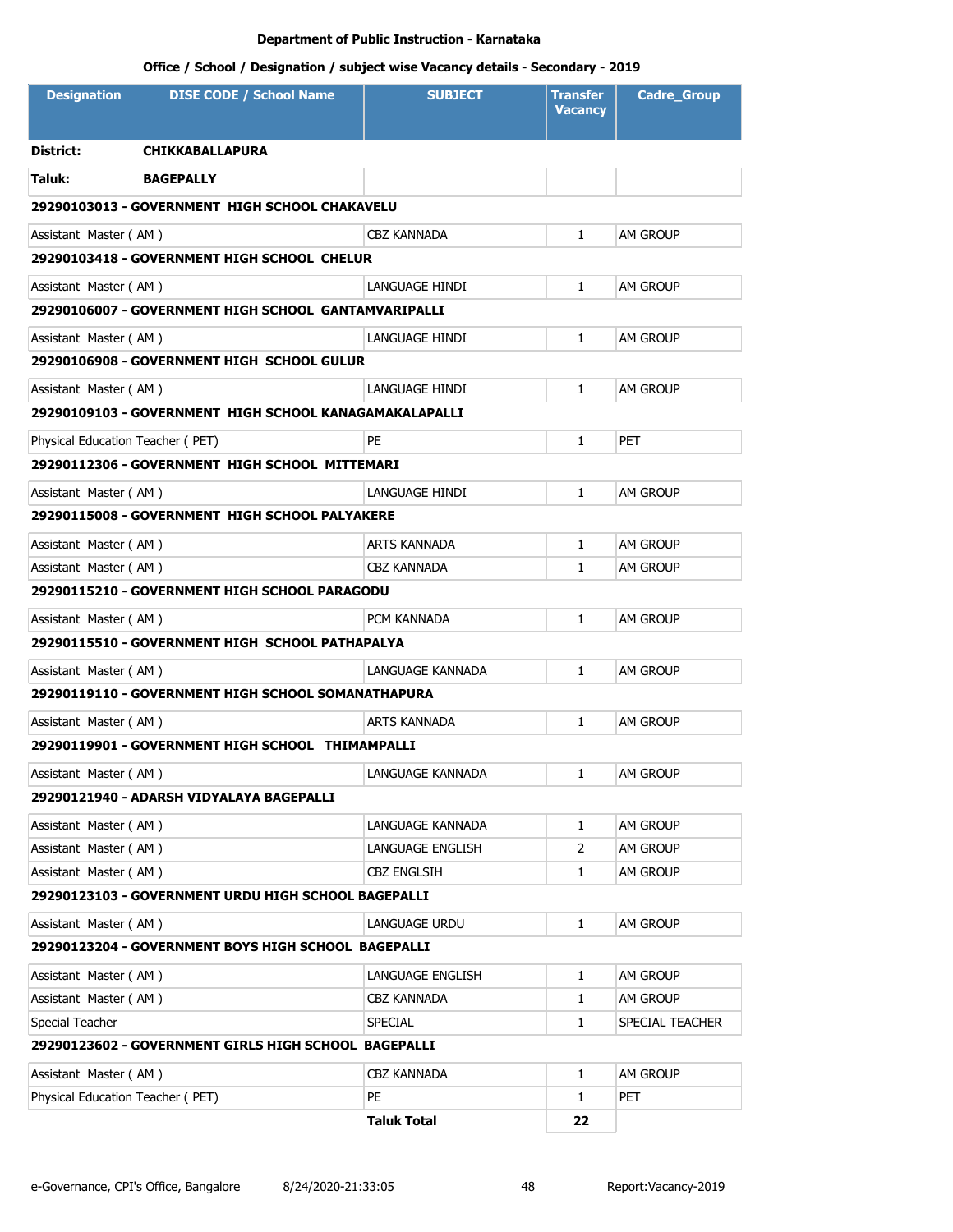# **Office / School / Designation / subject wise Vacancy details - Secondary - 2019**

| <b>Designation</b>               | <b>DISE CODE / School Name</b>                          | <b>SUBJECT</b>          | <b>Transfer</b><br><b>Vacancy</b> | <b>Cadre_Group</b>     |  |
|----------------------------------|---------------------------------------------------------|-------------------------|-----------------------------------|------------------------|--|
| Taluk:                           | <b>CHIKKABALLAPUR</b>                                   |                         |                                   |                        |  |
| 29290310305 - GHS GIDNAHALLI     |                                                         |                         |                                   |                        |  |
| Assistant Master (AM)            |                                                         | LANGUAGE HINDI          | $\mathbf{1}$                      | AM GROUP               |  |
| Assistant Master (AM)            |                                                         | ARTS KANNADA            | $\mathbf{1}$                      | <b>AM GROUP</b>        |  |
| 29290315518 - GJC MANDIKAL       |                                                         |                         |                                   |                        |  |
| Assistant Master (AM)            |                                                         | LANGUAGE HINDI          | $\mathbf{1}$                      | AM GROUP               |  |
| Assistant Master (AM)            |                                                         | ARTS KANNADA            | 1                                 | AM GROUP               |  |
| Special Teacher                  |                                                         | <b>CRAFT -TAILORING</b> | $\mathbf{1}$                      | SPECIAL TEACHER        |  |
|                                  | 29290316707 - GHS MUDDENAHALLI                          |                         |                                   |                        |  |
| Assistant Master (AM)            |                                                         | LANGUAGE HINDI          | $\mathbf{1}$                      | <b>AM GROUP</b>        |  |
| 29290318304 - GHS NANDI          |                                                         |                         |                                   |                        |  |
| Assistant Master (AM)            |                                                         | PCM KANNADA             | $\mathbf{1}$                      | AM GROUP               |  |
| 29290319806 - GJC PERESANDRA     |                                                         |                         |                                   |                        |  |
| Special Teacher                  |                                                         | <b>CRAFT -TAILORING</b> | $\mathbf{1}$                      | <b>SPECIAL TEACHER</b> |  |
|                                  | 29290319904 - GHS POSHETTIHALLI                         |                         |                                   |                        |  |
| Assistant Master (AM)            |                                                         | <b>ARTS KANNADA</b>     | $\mathbf{1}$                      | AM GROUP               |  |
| 29290327401 - GJC CHICKABALLAPUR |                                                         |                         |                                   |                        |  |
| Assistant Master (AM)            |                                                         | LANGUAGE HINDI          | $\mathbf{1}$                      | <b>AM GROUP</b>        |  |
|                                  | 29290328801 - GHS HALEPERESANDRA                        |                         |                                   |                        |  |
| Assistant Master (AM)            |                                                         | LANGUAGE HINDI          | $\mathbf{1}$                      | AM GROUP               |  |
|                                  |                                                         | <b>Taluk Total</b>      | 11                                |                        |  |
| Taluk:                           | <b>CHINTAMANI</b>                                       |                         |                                   |                        |  |
|                                  | 29290401605 - GOVERNMENT HIGH SCHOOL ANOOR              |                         |                                   |                        |  |
| Assistant Master (AM)            |                                                         | LANGUAGE ENGLISH        | $\mathbf{1}$                      | AM GROUP               |  |
| Physical Education Teacher (PET) |                                                         | PE                      | 1                                 | <b>PET</b>             |  |
| 29290403105 - GHS BATLAHALLI     |                                                         |                         |                                   |                        |  |
| Assistant Master (AM)            |                                                         | PCM KANNADA             | $\mathbf{1}$                      | AM GROUP               |  |
|                                  | 29290407903 - GOVERNMENT HIGH SCHOOL CHINNASANDRA       |                         |                                   |                        |  |
| Assistant Master (AM)            |                                                         | LANGUAGE KANNADA        | $\mathbf{1}$                      | AM GROUP               |  |
|                                  | 29290415202 - GOVERNMENT HIGH SCHOOL HIREKATTIGENAHALLI |                         |                                   |                        |  |
| Assistant Master (AM)            |                                                         | ARTS KANNADA            | $\mathbf{1}$                      | AM GROUP               |  |
| Physical Education Teacher (PET) |                                                         | <b>PE</b>               | $\mathbf{1}$                      | PET                    |  |
|                                  | 29290417303 - GOVERNMENT HIGH SCHOOL K RAGUTTAHALLI     |                         |                                   |                        |  |
| Assistant Master (AM)            |                                                         | PCM KANNADA             | $\mathbf{1}$                      | AM GROUP               |  |
|                                  | 29290417902 - GOVERNMENT HIGH SCHOOL KAGATHI            |                         |                                   |                        |  |
| Assistant Master (AM)            |                                                         | ARTS KANNADA            | 1                                 | AM GROUP               |  |
| 29290418005 - GMHPS KAIWARA      |                                                         |                         |                                   |                        |  |
| Assistant Master (AM)            |                                                         | TGT - PCM - KANNADA     | $\mathbf{1}$                      | AM GROUP               |  |
|                                  | 29290419906 - GHS KENCHARLAHALLI                        |                         |                                   |                        |  |
| Physical Education Teacher (PET) |                                                         | PE                      | 1                                 | <b>PET</b>             |  |
|                                  |                                                         |                         |                                   |                        |  |

e-Governance, CPI's Office, Bangalore 8/24/2020-21:33:05 49 Report:Vacancy-2019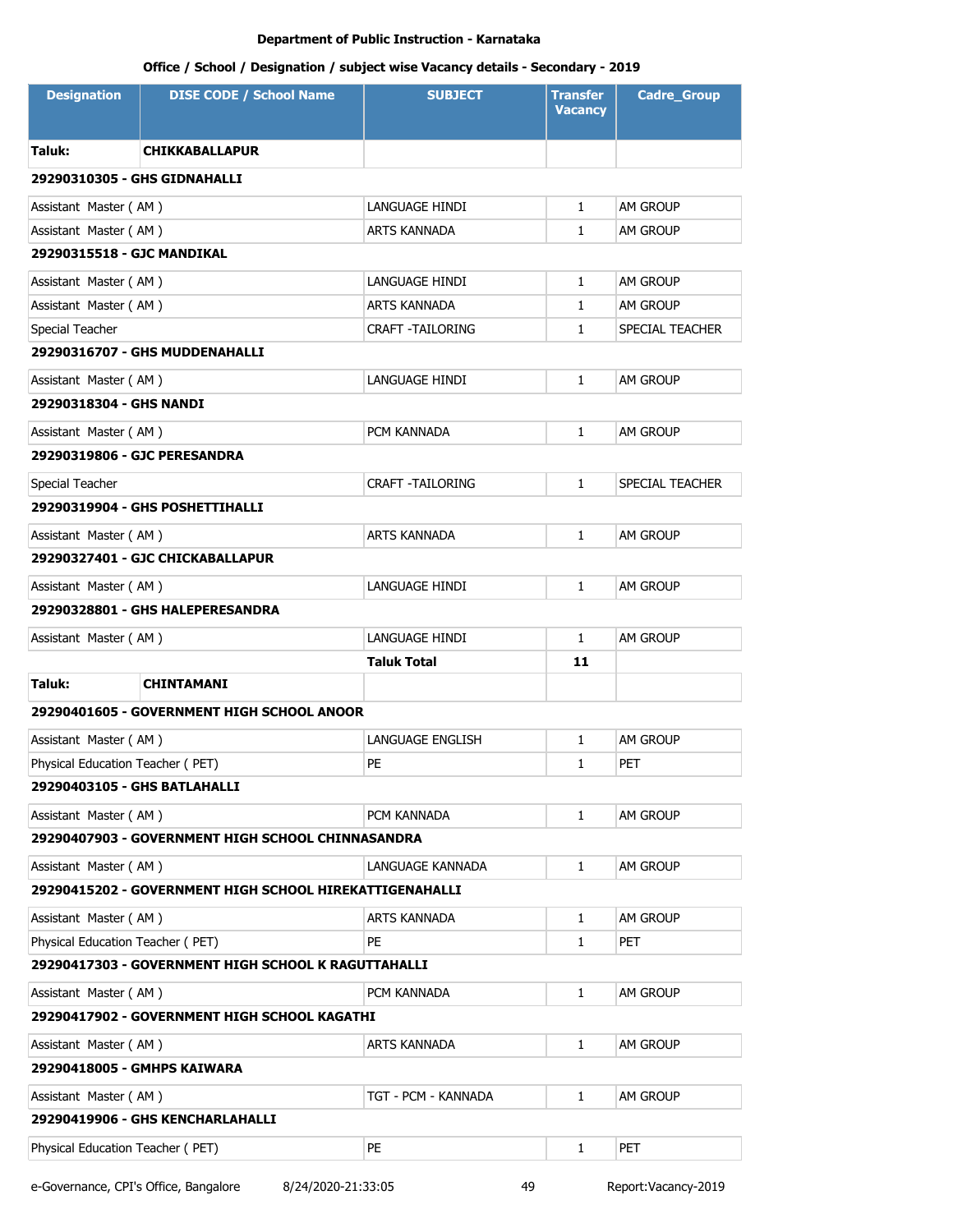| <b>Designation</b>               | <b>DISE CODE / School Name</b>            | <b>SUBJECT</b>     | <b>Transfer</b><br><b>Vacancy</b> | <b>Cadre_Group</b> |
|----------------------------------|-------------------------------------------|--------------------|-----------------------------------|--------------------|
|                                  | 29290422102 - GHS KORLAPARTHI             |                    |                                   |                    |
| Assistant Master (AM)            |                                           | LANGUAGE KANNADA   | $\mathbf{1}$                      | AM GROUP           |
|                                  | 29290423702 - GHS LAKSHMIDEVANAKOTE       |                    |                                   |                    |
| Assistant Master (AM)            |                                           | LANGUAGE ENGLISH   | $\mathbf{1}$                      | AM GROUP           |
|                                  | 29290426403 - GHS MURAGAMALLA             |                    |                                   |                    |
| Assistant Master (AM)            |                                           | LANGUAGE HINDI     | $\mathbf{1}$                      | AM GROUP           |
| Physical Education Teacher (PET) |                                           | PE                 | $\mathbf{1}$                      | <b>PET</b>         |
|                                  | 29290431205 - GHS SANTHEKALLAHALLI        |                    |                                   |                    |
| Assistant Master (AM)            |                                           | ARTS KANNADA       | $\mathbf{1}$                      | AM GROUP           |
| 29290436203 - GHS YAGAVAKOTE     |                                           |                    |                                   |                    |
| Assistant Master (AM)            |                                           | LANGUAGE KANNADA   | $\mathbf{1}$                      | AM GROUP           |
|                                  | <b>29290440417 - GHS BOYS HIGH SCHOOL</b> |                    |                                   |                    |
| Assistant Master (AM)            |                                           | LANGUAGE HINDI     | $\mathbf{1}$                      | AM GROUP           |
| Assistant Master (AM)            |                                           | ARTS KANNADA       | $\mathbf{1}$                      | AM GROUP           |
|                                  | 29290440502 - GHS NEW HIGH SCHOOL         |                    |                                   |                    |
| Assistant Master (AM)            |                                           | LANGUAGE ENGLISH   | $\mathbf{1}$                      | AM GROUP           |
| Assistant Master (AM)            |                                           | LANGUAGE HINDI     | 1                                 | am Group           |
| Physical Education Teacher (PET) |                                           | PE                 | $\mathbf{1}$                      | PET                |
| 29290440917 - GHS SS HALLY       |                                           |                    |                                   |                    |
| Assistant Master (AM)            |                                           | LANGUAGE KANNADA   | 1                                 | am Group           |
| Assistant Master (AM)            |                                           | PCM KANNADA        | $\mathbf{1}$                      | am Group           |
| 29290441006 - GIRLS JC           |                                           |                    |                                   |                    |
| Assistant Master (AM)            |                                           | LANGUAGE ENGLISH   | $\mathbf{1}$                      | am Group           |
| Special Teacher                  |                                           | <b>SPECIAL</b>     | $\mathbf{1}$                      | SPECIAL TEACHER    |
|                                  | 29290442711 - ADARSH VIDYALAYA RMSA       |                    |                                   |                    |
| Assistant Master (AM)            |                                           | LANGUAGE KANNADA   | 1                                 | AM GROUP           |
| Assistant Master (AM)            |                                           | LANGUAGE ENGLISH   | 2                                 | AM GROUP           |
| Assistant Master (AM)            |                                           | LANGUAGE HINDI     | 1                                 | AM GROUP           |
| Assistant Master (AM)            |                                           | <b>CBZ ENGLSIH</b> | 2                                 | AM GROUP           |
| Assistant Master (AM)            |                                           | PCM ENGLISH        | $\mathbf{1}$                      | AM GROUP           |
|                                  |                                           | <b>Taluk Total</b> | 32                                |                    |
| Taluk:                           | <b>GOWRIBIDANUR</b>                       |                    |                                   |                    |
|                                  | 29290500405 - GOVT HIGH SCHOOLALAKAPURA   |                    |                                   |                    |
| Assistant Master (AM)            |                                           | CBZ KANNADA        | 1                                 | am Group           |
|                                  | 29290500607 - GOVT HIGH SCHOOL ALIPURA    |                    |                                   |                    |
| Assistant Master (AM)            |                                           | LANGUAGE KANNADA   | $\mathbf{1}$                      | AM GROUP           |
| Assistant Master (AM)            |                                           | LANGUAGE ENGLISH   | 1                                 | AM GROUP           |
| Assistant Master (AM)            |                                           | ARTS KANNADA       | 2                                 | AM GROUP           |
| 29290503102 - GHS BYCHAPURA      |                                           |                    |                                   |                    |
| Assistant Master (AM)            |                                           | LANGUAGE HINDI     | $\mathbf{1}$                      | AM GROUP           |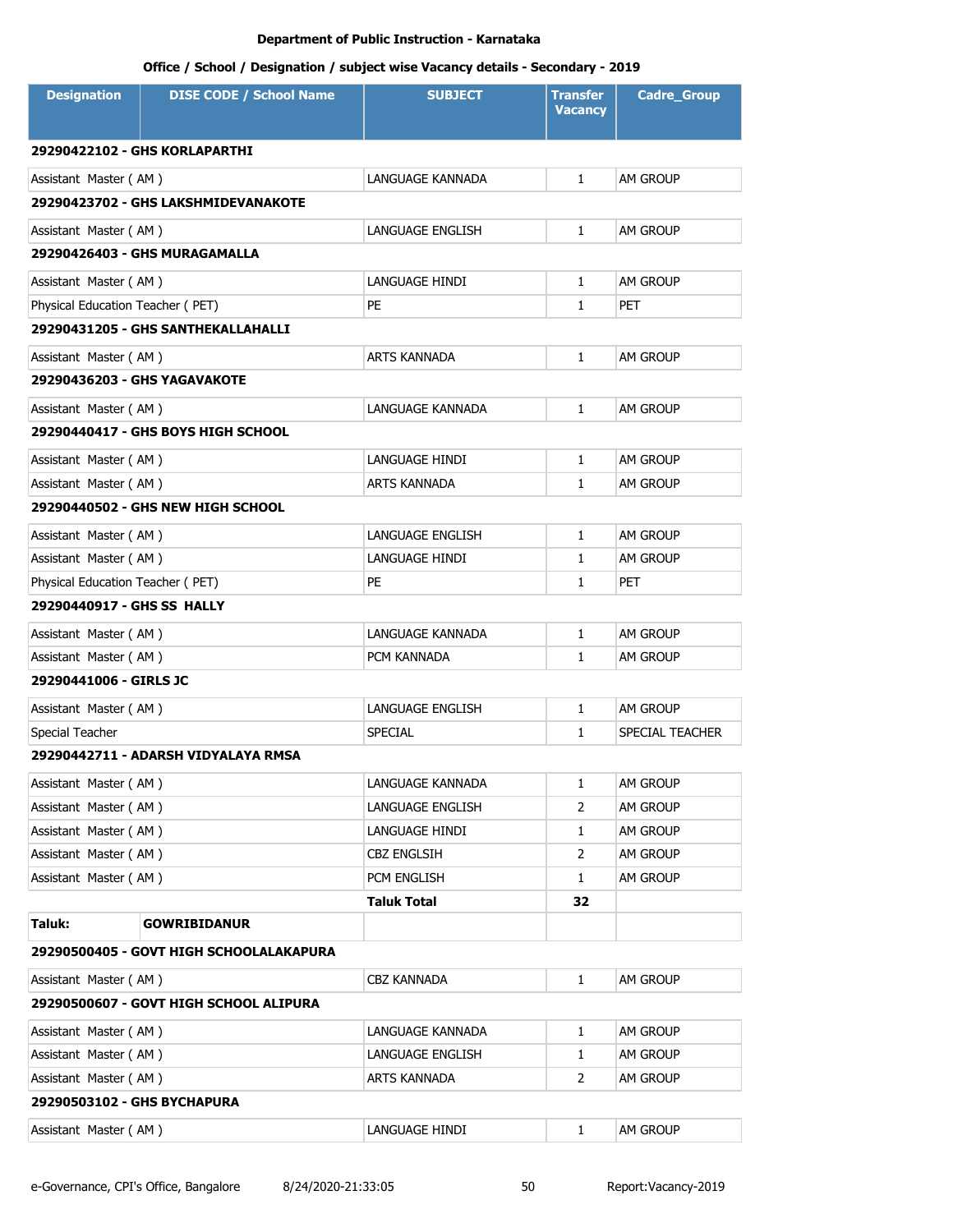| <b>Designation</b>               | <b>DISE CODE / School Name</b>                 | <b>SUBJECT</b>      | <b>Transfer</b><br><b>Vacancy</b> | <b>Cadre_Group</b>     |  |  |
|----------------------------------|------------------------------------------------|---------------------|-----------------------------------|------------------------|--|--|
| 29290508306 - GHS HALEHALLI      |                                                |                     |                                   |                        |  |  |
| Assistant Master (AM)            |                                                | LANGUAGE ENGLISH    | $\mathbf{1}$                      | <b>AM GROUP</b>        |  |  |
| Assistant Master (AM)            |                                                | <b>CBZ KANNADA</b>  | $\mathbf{1}$                      | <b>AM GROUP</b>        |  |  |
|                                  | 29290511103 - GHS KALLINAYAKANAHALLI           |                     |                                   |                        |  |  |
| Assistant Master (AM)            |                                                | LANGUAGE ENGLISH    | $\mathbf{1}$                      | AM GROUP               |  |  |
| 29290513705 - GHS KURUDI         |                                                |                     |                                   |                        |  |  |
| Assistant Master (AM)            |                                                | <b>CBZ KANNADA</b>  | $\mathbf{1}$                      | <b>AM GROUP</b>        |  |  |
|                                  | 29290514906 - GHS MANCHENAHALLI                |                     |                                   |                        |  |  |
| Assistant Master (AM)            |                                                | ARTS KANNADA        | $\mathbf{1}$                      | AM GROUP               |  |  |
| Physical Education Teacher (PET) |                                                | PE                  | $\mathbf{1}$                      | <b>PET</b>             |  |  |
|                                  | 29290516403 - GOVT HIGH SCHOOL MELYA           |                     |                                   |                        |  |  |
| Assistant Master (AM)            |                                                | <b>CBZ KANNADA</b>  | $\mathbf{1}$                      | AM GROUP               |  |  |
| Special Teacher                  |                                                | <b>DRAWING</b>      | 1                                 | SPECIAL TEACHER        |  |  |
|                                  | 29290516802 - GHPS NAGARAGERE                  |                     |                                   |                        |  |  |
| <b>TGT-SSA</b>                   |                                                | TGT - PCM - KANNADA | $\mathbf{1}$                      | AM GROUP               |  |  |
|                                  | 29290516902 - GHS NAKKALAHALLI                 |                     |                                   |                        |  |  |
| Assistant Master (AM)            |                                                | LANGUAGE ENGLISH    | $\mathbf{1}$                      | AM GROUP               |  |  |
| Assistant Master (AM)            |                                                | PCM KANNADA         | $\mathbf{1}$                      | AM GROUP               |  |  |
| 29290519202 - GHS RAMAPURA       |                                                |                     |                                   |                        |  |  |
| Special Teacher                  |                                                | <b>DRAWING</b>      | 1                                 | SPECIAL TEACHER        |  |  |
|                                  | 29290520701 - GHPS SONNAGANAHALLI              |                     |                                   |                        |  |  |
| Assistant Master (AM)            |                                                | LANGUAGE KANNADA    | $\mathbf{1}$                      | AM GROUP               |  |  |
| Assistant Master (AM)            |                                                | LANGUAGE ENGLISH    | $\mathbf{1}$                      | <b>AM GROUP</b>        |  |  |
|                                  | 29290522108 - GOVT HIGH SCHOOL VATADAHOSAHALLI |                     |                                   |                        |  |  |
| Special Teacher                  |                                                | <b>DRAWING</b>      | 1                                 | <b>SPECIAL TEACHER</b> |  |  |
|                                  | 29290523811 - ADARSHA VIDYALAYA GOWRIBIDANUR   |                     |                                   |                        |  |  |
| Assistant Master (AM)            |                                                | LANGUAGE KANNADA    | $\mathbf{1}$                      | AM GROUP               |  |  |
| Assistant Master (AM)            |                                                | LANGUAGE ENGLISH    | 1                                 | AM GROUP               |  |  |
| Assistant Master (AM)            |                                                | <b>CBZ ENGLSIH</b>  | 1                                 | AM GROUP               |  |  |
| 29290524001 - GGHS KOTE          |                                                |                     |                                   |                        |  |  |
| Physical Education Teacher (PET) |                                                | PE                  | $\mathbf{1}$                      | PET                    |  |  |
|                                  | 29290524316 - GOVT JUNIOR COLLEGE GOWRIBIDANUR |                     |                                   |                        |  |  |
| Assistant Master (AM)            |                                                | LANGUAGE KANNADA    | 1                                 | AM GROUP               |  |  |
| Assistant Master (AM)            |                                                | LANGUAGE ENGLISH    | 4                                 | AM GROUP               |  |  |
| Assistant Master (AM)            |                                                | ARTS KANNADA        | 1                                 | AM GROUP               |  |  |
| Assistant Master (AM)            |                                                | PCM KANNADA         | 1                                 | <b>AM GROUP</b>        |  |  |
| Physical Education Teacher (PET) |                                                | PE                  | $\mathbf{1}$                      | <b>PET</b>             |  |  |
|                                  | 29290526101 - GOVT HIGH SCHOOL D PALYA         |                     |                                   |                        |  |  |
| Assistant Master (AM)            |                                                | PCM KANNADA         | 1                                 | AM GROUP               |  |  |
| Assistant Master (AM)            |                                                | <b>CBZ KANNADA</b>  | 1                                 | AM GROUP               |  |  |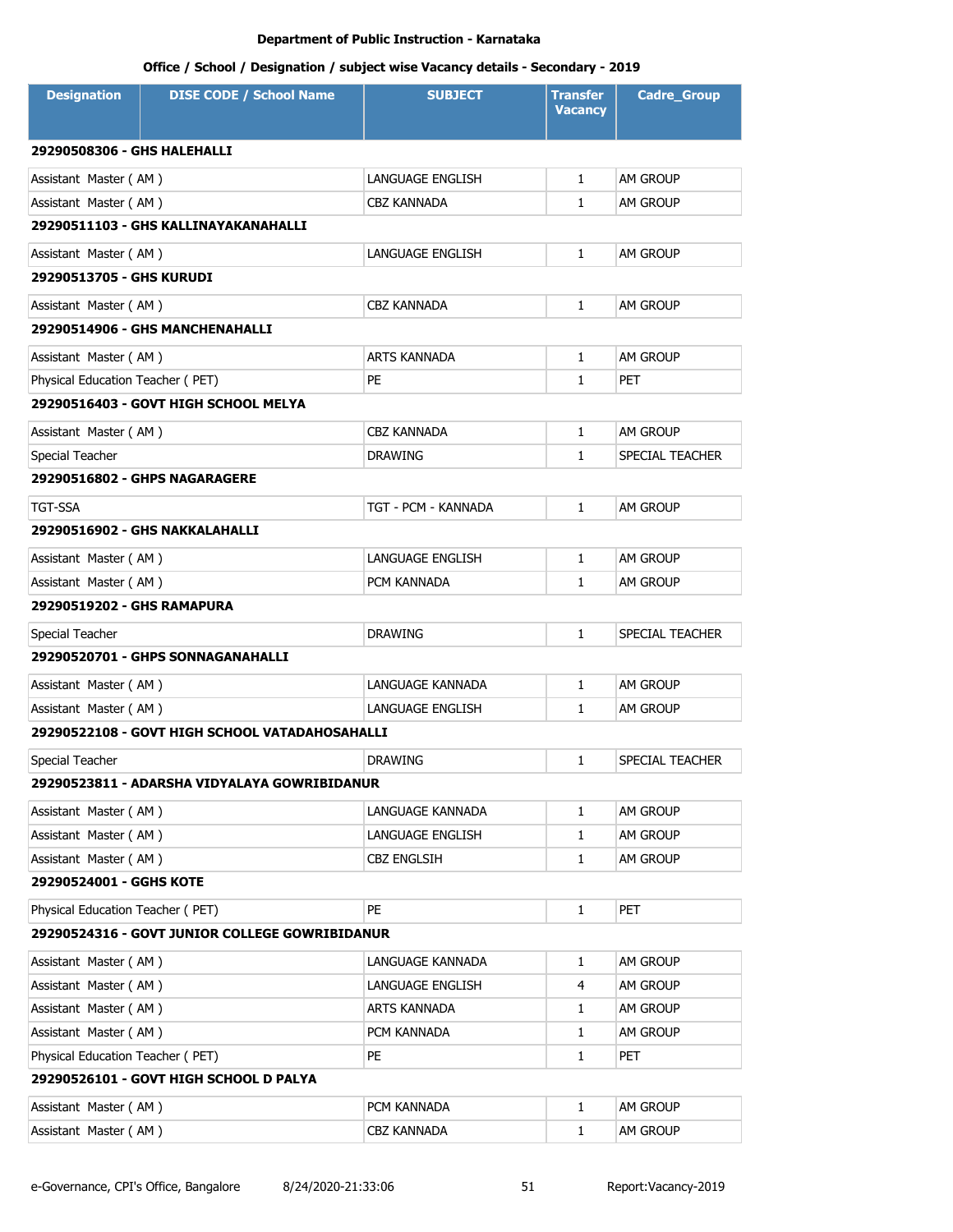| <b>Designation</b>                | <b>DISE CODE / School Name</b>            | <b>SUBJECT</b>             | Transfer<br><b>Vacancy</b> | <b>Cadre Group</b> |  |  |
|-----------------------------------|-------------------------------------------|----------------------------|----------------------------|--------------------|--|--|
|                                   | 30292905189 - BRC GOWRIBIDANUR            |                            |                            |                    |  |  |
|                                   | Block Resource Person (BRP) - Secondary   | <b>ARTS KANNADA</b>        | $\mathbf{1}$               | <b>AM GROUP</b>    |  |  |
|                                   |                                           | <b>Taluk Total</b>         | 36                         |                    |  |  |
| Taluk:                            | <b>GUDIBANDA</b>                          |                            |                            |                    |  |  |
| 29290600702 - GHS BEECHAGANAHALLI |                                           |                            |                            |                    |  |  |
| Assistant Master (AM)             |                                           | LANGUAGE HINDI             | $\mathbf{1}$               | AM GROUP           |  |  |
| Special Teacher                   |                                           | <b>DRAWING</b>             | 1                          | SPECIAL TEACHER    |  |  |
|                                   | 29290603803 - GHS HAMPASANDRA             |                            |                            |                    |  |  |
| Assistant Master (AM)             |                                           | LANGUAGE ENGLISH           | $\mathbf{1}$               | AM GROUP           |  |  |
| 29290607305 - GHS MACHAHALLI      |                                           |                            |                            |                    |  |  |
| Assistant Master (AM)             |                                           | <b>ARTS KANNADA</b>        | $\mathbf{1}$               | AM GROUP           |  |  |
| Special Teacher                   |                                           | CRAFT - HORTICULTURE       | $\mathbf{1}$               | SPECIAL TEACHER    |  |  |
| 29290609102 - GHS THIRUMANI       |                                           |                            |                            |                    |  |  |
| Assistant Master (AM)             |                                           | LANGUAGE KANNADA           | $\mathbf{1}$               | <b>AM GROUP</b>    |  |  |
| Assistant Master (AM)             |                                           | LANGUAGE ENGLISH           | 1                          | <b>AM GROUP</b>    |  |  |
| Special Teacher                   |                                           | <b>CRAFT -HORTICULTURE</b> | 1                          | SPECIAL TEACHER    |  |  |
| <b>29290609302 - GHS ULLODU</b>   |                                           |                            |                            |                    |  |  |
| Special Teacher                   |                                           | CRAFT - HORTICULTURE       | $\mathbf{1}$               | SPECIAL TEACHER    |  |  |
| 29290610205 - GHS YALLODU         |                                           |                            |                            |                    |  |  |
| Assistant Master (AM)             |                                           | LANGUAGE KANNADA           | $\mathbf{1}$               | <b>AM GROUP</b>    |  |  |
| Assistant Master (AM)             |                                           | LANGUAGE HINDI             | $\mathbf{1}$               | <b>AM GROUP</b>    |  |  |
| Assistant Master (AM)             |                                           | PCM KANNADA                | $\mathbf{1}$               | <b>AM GROUP</b>    |  |  |
| Special Teacher                   |                                           | <b>CRAFT -HORTICULTURE</b> | $\mathbf{1}$               | SPECIAL TEACHER    |  |  |
| 29290610901 - GGHS GUDIBANDA      |                                           |                            |                            |                    |  |  |
| Assistant Master (AM)             |                                           | LANGUAGE KANNADA           | $\mathbf{1}$               | <b>AM GROUP</b>    |  |  |
| Assistant Master (AM)             |                                           | LANGUAGE ENGLISH           | 1                          | AM GROUP           |  |  |
| Assistant Master (AM)             |                                           | LANGUAGE HINDI             | 1                          | <b>AM GROUP</b>    |  |  |
| Physical Education Teacher (PET)  |                                           | PE                         | $\mathbf{1}$               | PET                |  |  |
| Special Teacher                   |                                           | CRAFT -TAILORING           | $\mathbf{1}$               | SPECIAL TEACHER    |  |  |
| 29290610902 - GJC GUDIBANDA       |                                           |                            |                            |                    |  |  |
| Assistant Master (AM)             |                                           | LANGUAGE KANNADA           | 2                          | AM GROUP           |  |  |
| Assistant Master (AM)             |                                           | LANGUAGE ENGLISH           | 1                          | AM GROUP           |  |  |
| Assistant Master (AM)             |                                           | LANGUAGE HINDI             | 1                          | AM GROUP           |  |  |
| Assistant Master (AM)             |                                           | ARTS KANNADA               | $\mathbf{1}$               | AM GROUP           |  |  |
|                                   | 29290611706 - ADARSHA VIDYALAYA GUDIBANDE |                            |                            |                    |  |  |
| Assistant Master (AM)             |                                           | LANGUAGE ENGLISH           | 2                          | AM GROUP           |  |  |
| Physical Education Teacher (PET)  |                                           | PE                         | $\mathbf{1}$               | <b>PET</b>         |  |  |
| 30292906190 - BRC GUDIBANDA       |                                           |                            |                            |                    |  |  |
|                                   | Block Resource Person (BRP) - Secondary   | <b>BRP ARTS</b>            | $\mathbf{1}$               | AM GROUP           |  |  |
|                                   |                                           | <b>Taluk Total</b>         | 27                         |                    |  |  |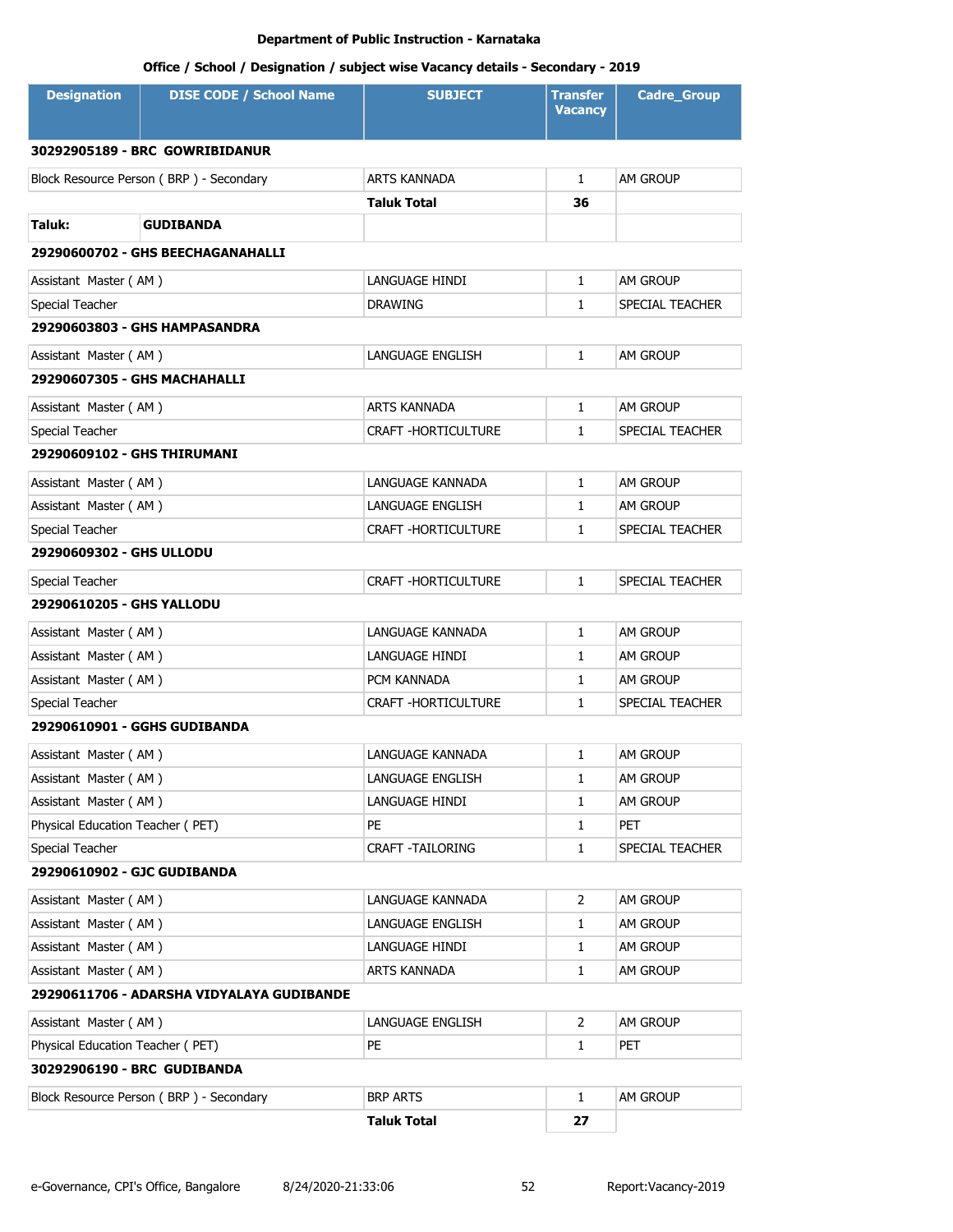| <b>Designation</b>               | <b>DISE CODE / School Name</b>                                              | <b>SUBJECT</b>             | <b>Transfer</b><br><b>Vacancy</b> | <b>Cadre Group</b> |
|----------------------------------|-----------------------------------------------------------------------------|----------------------------|-----------------------------------|--------------------|
| Taluk:                           | SIDLAGHATTA                                                                 |                            |                                   |                    |
| 29291101104 - GHS ANEMADAGU      |                                                                             |                            |                                   |                    |
| Assistant Master (AM)            |                                                                             | <b>CBZ KANNADA</b>         | $\mathbf{1}$                      | AM GROUP           |
| Physical Education Teacher (PET) |                                                                             | PE                         | $\mathbf{1}$                      | PET                |
| Special Teacher                  |                                                                             | <b>DRAWING</b>             | $\mathbf{1}$                      | SPECIAL TEACHER    |
|                                  | 29291103208 - GHS BASETTIHALLI                                              |                            |                                   |                    |
| Assistant Master (AM)            |                                                                             | LANGUAGE ENGLISH           | $\mathbf{1}$                      | AM GROUP           |
|                                  | 29291107501 - GOVERNMENT HIGHER PRIMARY SCHOOL HIGH SCHOOL DODDA THEKAHALLI |                            |                                   |                    |
| Assistant Master (AM)            |                                                                             | LANGUAGE ENGLISH           | $\mathbf{1}$                      | AM GROUP           |
| 29291108907 - GHS GANJIGUNTE     |                                                                             |                            |                                   |                    |
| Special Teacher                  |                                                                             | CRAFT - HORTICULTURE       | $\mathbf{1}$                      | SPECIAL TEACHER    |
|                                  | 29291112505 - GHS JANGAMAKOTE                                               |                            |                                   |                    |
| Assistant Master (AM)            |                                                                             | LANGUAGE HINDI             | $\mathbf{1}$                      | AM GROUP           |
| Physical Education Teacher (PET) |                                                                             | PE-GRADE 2                 | $\mathbf{1}$                      | PET                |
| Special Teacher                  |                                                                             | <b>CRAFT -HORTICULTURE</b> | $\mathbf{1}$                      | SPECIAL TEACHER    |
|                                  | 29291117603 - GOVERNMENT HIGH SCHOOL MALAMACHAHALLI                         |                            |                                   |                    |
| Special Teacher                  |                                                                             | <b>DRAWING</b>             | $\mathbf{1}$                      | SPECIAL TEACHER    |
| 29291118905 - GHS MELUR          |                                                                             |                            |                                   |                    |
| Assistant Master (AM)            |                                                                             | <b>ARTS KANNADA</b>        | $\mathbf{1}$                      | AM GROUP           |
|                                  | 29291119502 - GOVERNMENT HIGH SCHOOL MUTHUR                                 |                            |                                   |                    |
| Physical Education Teacher (PET) |                                                                             | PE                         | $\mathbf{1}$                      | <b>PET</b>         |
|                                  | 29291121002 - GOVERNMENT HIGH SCHOOL PALICHERLU                             |                            |                                   |                    |
| Assistant Master (AM)            |                                                                             | LANGUAGE KANNADA           | $\mathbf{1}$                      | AM GROUP           |
| Physical Education Teacher (PET) |                                                                             | PE                         | $\mathbf{1}$                      | PET                |
| 29291123305 - GHS SADALI         |                                                                             |                            |                                   |                    |
| Assistant Master (AM)            |                                                                             | LANGUAGE KANNADA           | 1                                 | AM GROUP           |
| Physical Education Teacher (PET) |                                                                             | PE                         | 1                                 | PET                |
| Special Teacher                  |                                                                             | <b>DRAWING</b>             | $\mathbf{1}$                      | SPECIAL TEACHER    |
|                                  | 29291126004 - GHS THIMMASANDRA E                                            |                            |                                   |                    |
| Assistant Master (AM)            |                                                                             | LANGUAGE HINDI             | $\mathbf{1}$                      | am Group           |
| Special Teacher                  |                                                                             | <b>CRAFT -AGRICULTURE</b>  | $\mathbf{1}$                      | SPECIAL TEACHER    |
|                                  | 29291126303 - GOVERNMENT HIGH SCHOOL THUMMANA HALLI                         |                            |                                   |                    |
| Special Teacher                  |                                                                             | <b>DRAWING</b>             | $\mathbf{1}$                      | SPECIAL TEACHER    |
|                                  | 29291128628 - GOVERNMENT HIGH SCHOOL SIDLAGATTA                             |                            |                                   |                    |
| Assistant Master (AM)            |                                                                             | ARTS KANNADA               | $\mathbf{1}$                      | am Group           |
| Assistant Master (AM)            |                                                                             | PCM KANNADA                | 1                                 | am Group           |
|                                  | 29291128634 - GUHS SIDLAGHATTA                                              |                            |                                   |                    |
| Assistant Master (AM)            |                                                                             | LANGUAGE ENGLISH           | $\mathbf{1}$                      | AM GROUP           |
| Assistant Master (AM)            |                                                                             | ARTS URDU                  | 1                                 | AM GROUP           |
| Special Teacher                  |                                                                             | <b>DRAWING</b>             | 1                                 | SPECIAL TEACHER    |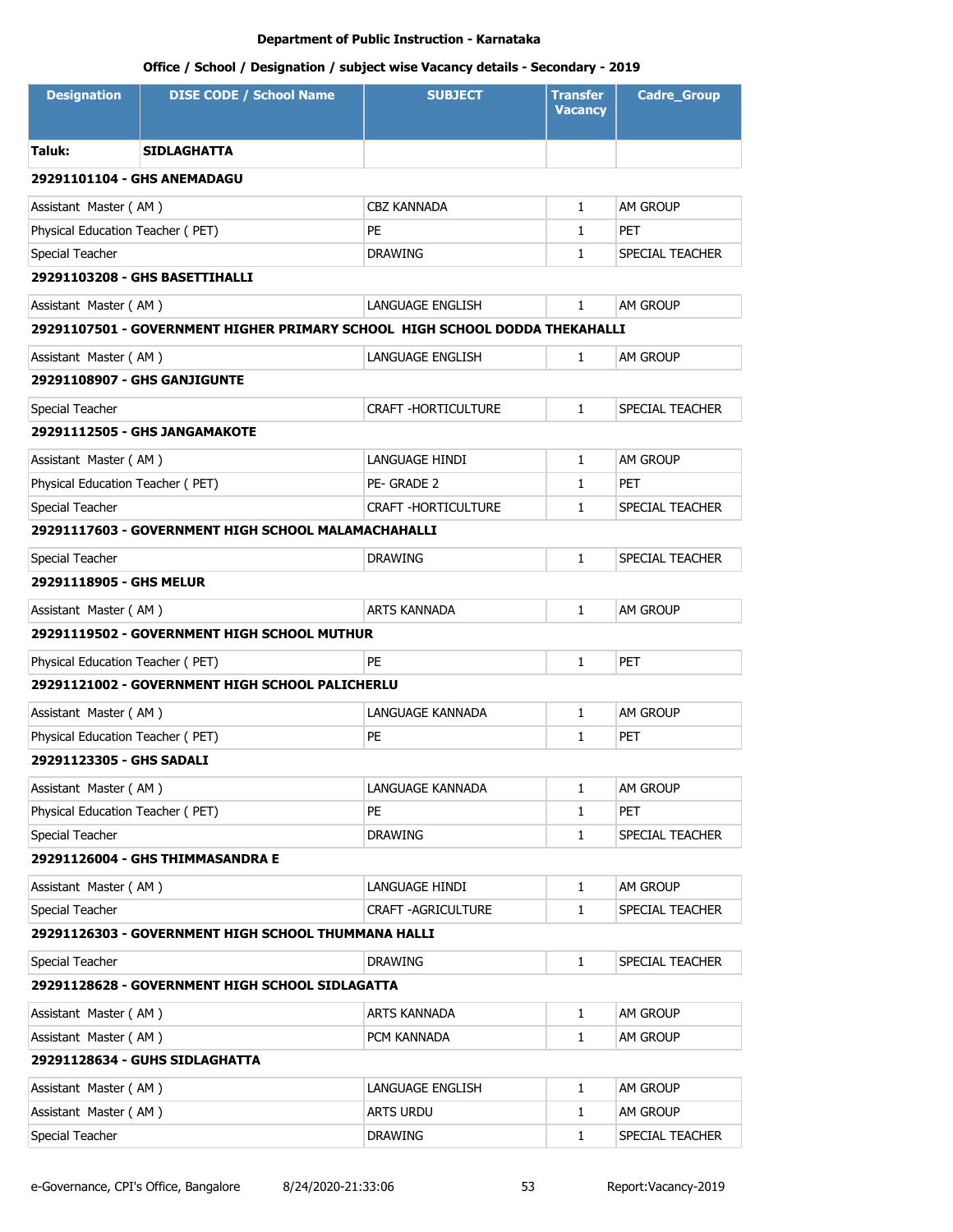| <b>Designation</b>                                  | <b>DISE CODE / School Name</b> | <b>SUBJECT</b>        | <b>Transfer</b><br><b>Vacancy</b> | <b>Cadre Group</b> |  |
|-----------------------------------------------------|--------------------------------|-----------------------|-----------------------------------|--------------------|--|
| 29291133201 - GOVERNMENT HIGH SCHOOL DYAVAPPANAGUDI |                                |                       |                                   |                    |  |
| Assistant Master (AM)                               |                                | LANGUAGE KANNADA      |                                   | <b>AM GROUP</b>    |  |
|                                                     |                                | <b>Taluk Total</b>    | 26                                |                    |  |
|                                                     |                                | <b>District Total</b> | 154                               |                    |  |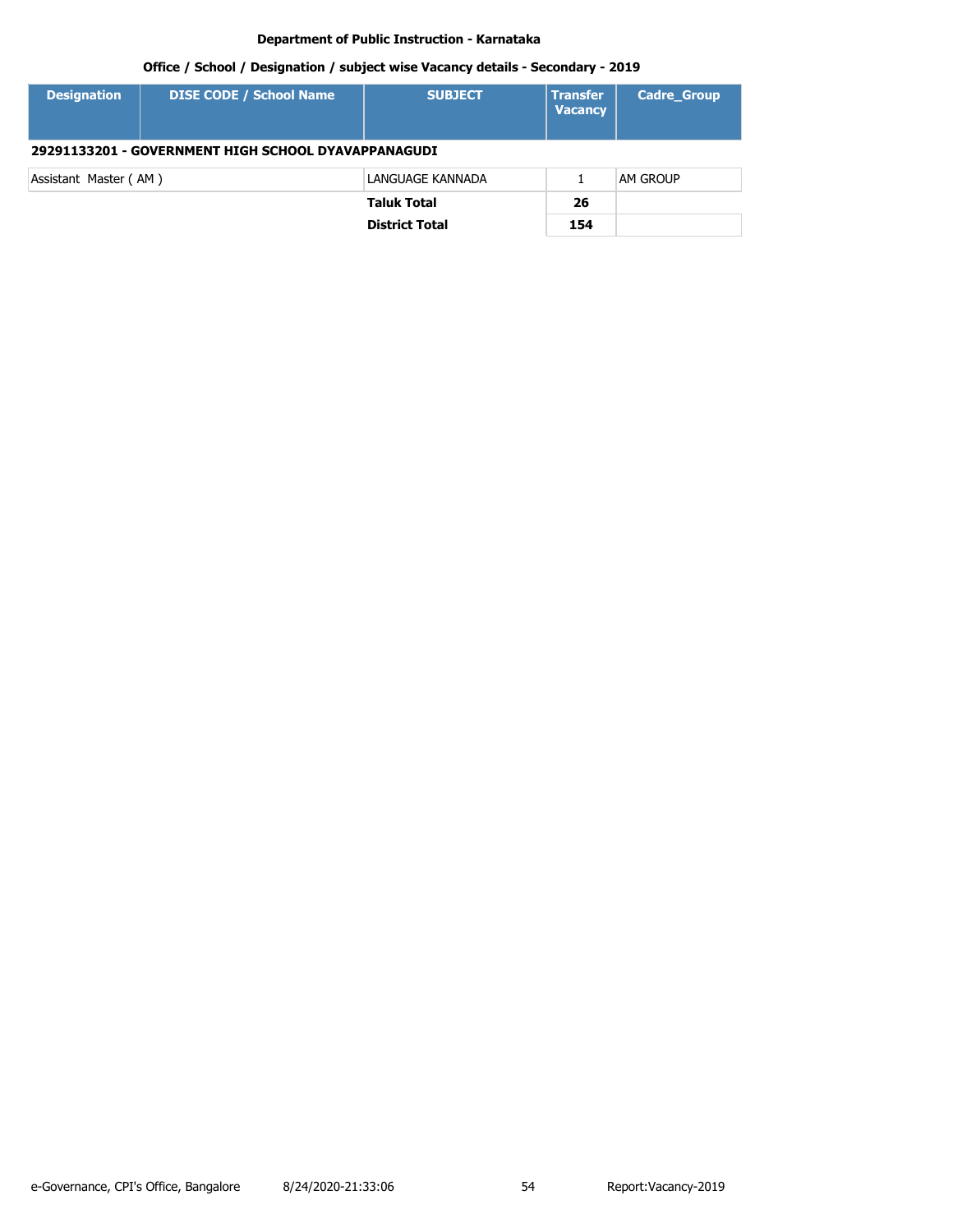| <b>Designation</b>               | <b>DISE CODE / School Name</b>                     | <b>SUBJECT</b>          | <b>Transfer</b><br><b>Vacancy</b> | <b>Cadre_Group</b> |  |  |
|----------------------------------|----------------------------------------------------|-------------------------|-----------------------------------|--------------------|--|--|
| District:                        | <b>MADHUGIRI</b>                                   |                         |                                   |                    |  |  |
| Taluk:                           | <b>KORATAGERE</b>                                  |                         |                                   |                    |  |  |
|                                  | 29310300109 - GOVT GIRLS HIGH SCHOOL HOLAVANAHALLI |                         |                                   |                    |  |  |
| Assistant Master (AM)            |                                                    | LANGUAGE HINDI          | $\mathbf{1}$                      | <b>AM GROUP</b>    |  |  |
|                                  | 29310301902 - GOVT HIGH SCHOOL VADDAGERE           |                         |                                   |                    |  |  |
| Physical Education Teacher (PET) |                                                    | PE                      | $\mathbf{1}$                      | <b>PET</b>         |  |  |
|                                  | 29310303204 - GOVT JUNIOR COLLEGE B.D.PURA         |                         |                                   |                    |  |  |
| Special Teacher                  |                                                    | <b>CRAFT -TAILORING</b> | $\mathbf{1}$                      | SPECIAL TEACHER    |  |  |
|                                  | 29310305806 - GOVT HIGH SCHOOL ARASAPURA           |                         |                                   |                    |  |  |
| Assistant Master (AM)            |                                                    | LANGUAGE ENGLISH        | $\mathbf{1}$                      | <b>AM GROUP</b>    |  |  |
|                                  | 29310314402 - GOVT HIGH SCHOOL LINGAPURA           |                         |                                   |                    |  |  |
| Special Teacher                  |                                                    | <b>DRAWING</b>          | $\mathbf{1}$                      | SPECIAL TEACHER    |  |  |
|                                  | 29310319304 - GOVT GIRLS HIGH SCHOOL KORATAGERE    |                         |                                   |                    |  |  |
| Assistant Master (AM)            |                                                    | LANGUAGE SANSKRIT       | $\mathbf{1}$                      | <b>AM GROUP</b>    |  |  |
| Assistant Master (AM)            |                                                    | <b>ARTS KANNADA</b>     | $\mathbf{1}$                      | <b>AM GROUP</b>    |  |  |
|                                  | 29310328003 - GOVT JUNIOR COLLEGE KORATAGERE       |                         |                                   |                    |  |  |
| Physical Education Teacher (PET) |                                                    | <b>PE</b>               | $\mathbf{1}$                      | <b>PET</b>         |  |  |
|                                  |                                                    | <b>Taluk Total</b>      | 8                                 |                    |  |  |
| Taluk:                           | <b>MADHUGIRI</b>                                   |                         |                                   |                    |  |  |
|                                  | 29310406006 - GOVT JUNIOR COLLEGE I.D.HALLI        |                         |                                   |                    |  |  |
| Assistant Master (AM)            |                                                    | <b>ARTS KANNADA</b>     | $\mathbf{1}$                      | <b>AM GROUP</b>    |  |  |
| Special Teacher                  |                                                    | <b>DRAWING</b>          | $\mathbf{1}$                      | SPECIAL TEACHER    |  |  |
|                                  | 29310406202 - GOVT HIGH SCHOOL THONDOTI            |                         |                                   |                    |  |  |
| Assistant Master (AM)            |                                                    | LANGUAGE ENGLISH        | 1                                 | AM GROUP           |  |  |
| Special Teacher                  |                                                    | <b>DRAWING</b>          | $\mathbf{1}$                      | SPECIAL TEACHER    |  |  |
|                                  | 29310408604 - GOVT HIGH SCHOOL MIDIGESHI           |                         |                                   |                    |  |  |
| Physical Education Teacher (PET) |                                                    | <b>PE</b>               | $\mathbf{1}$                      | <b>PET</b>         |  |  |
|                                  | 29310408903 - GOVT HIGH SCHOOL HANUMANTHAPURA      |                         |                                   |                    |  |  |
| Assistant Master (AM)            |                                                    | LANGUAGE KANNADA        | $\mathbf{1}$                      | AM GROUP           |  |  |
| Assistant Master (AM)            |                                                    | LANGUAGE ENGLISH        | 1                                 | AM GROUP           |  |  |
| Assistant Master (AM)            |                                                    | ARTS KANNADA            | $\mathbf{1}$                      | AM GROUP           |  |  |
| Special Teacher                  |                                                    | <b>DRAWING</b>          | $\mathbf{1}$                      | SPECIAL TEACHER    |  |  |
|                                  | 29310409303 - GOVT HIGH SCHOOL BEDATHURU           |                         |                                   |                    |  |  |
| Special Teacher                  |                                                    | <b>DRAWING</b>          | $\mathbf{1}$                      | SPECIAL TEACHER    |  |  |
|                                  | 29310410804 - GOVT HIGH SCHOOL MALLANAYKANAHALLI   |                         |                                   |                    |  |  |
| Assistant Master (AM)            |                                                    | LANGUAGE KANNADA        | 1                                 | AM GROUP           |  |  |
| Assistant Master (AM)            |                                                    | PCM KANNADA             | 1                                 | AM GROUP           |  |  |
| Special Teacher                  |                                                    | <b>DRAWING</b>          | $\mathbf{1}$                      | SPECIAL TEACHER    |  |  |
|                                  | 29310413502 - GOVT HIGH SCHOOL SHIVANAGERE         |                         |                                   |                    |  |  |
| Assistant Master (AM)            |                                                    | LANGUAGE ENGLISH        | 1                                 | AM GROUP           |  |  |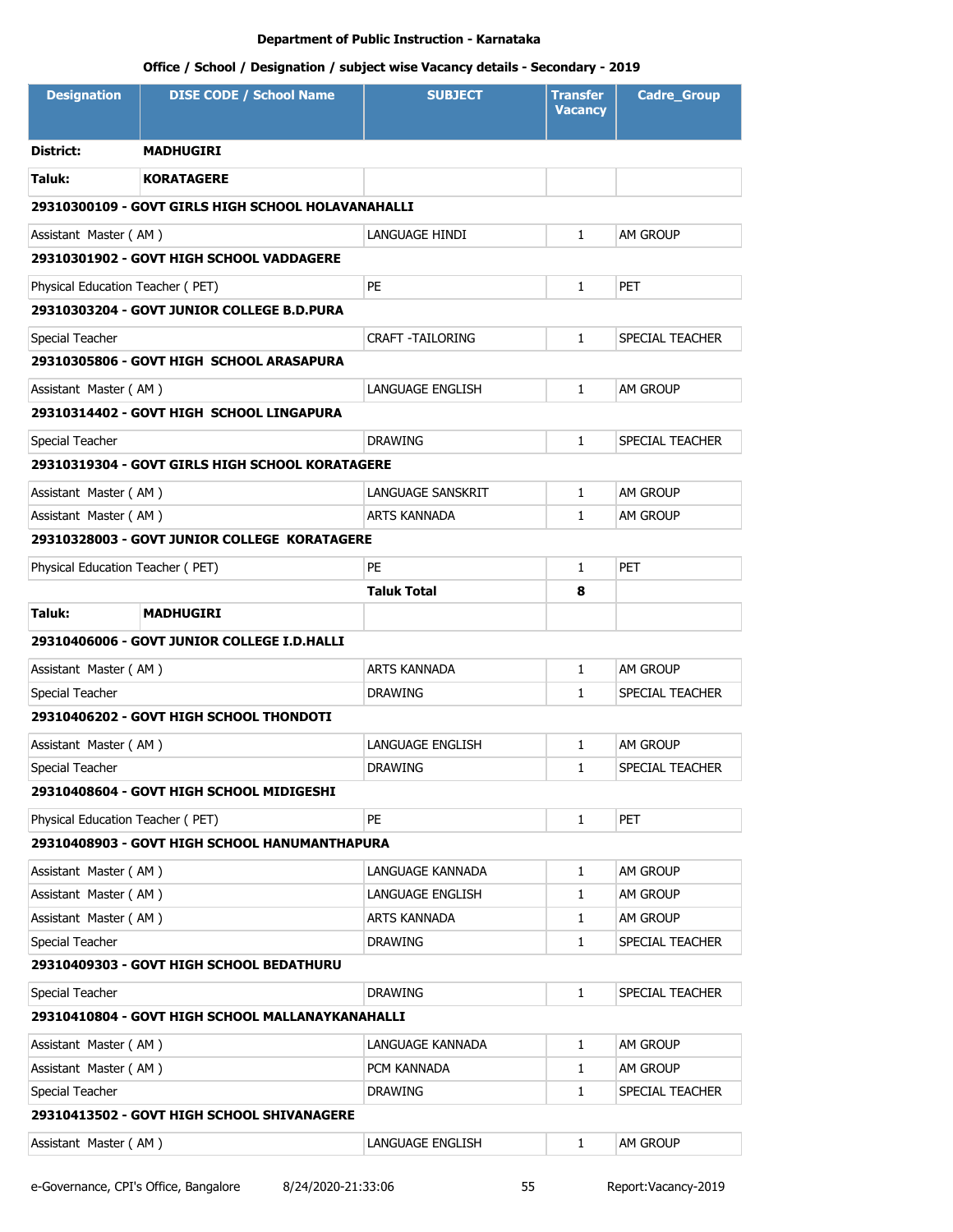| <b>Designation</b>                         | <b>DISE CODE / School Name</b>                 | <b>SUBJECT</b>            | <b>Transfer</b><br><b>Vacancy</b> | <b>Cadre_Group</b>     |  |
|--------------------------------------------|------------------------------------------------|---------------------------|-----------------------------------|------------------------|--|
| 29310413702 - GOVT HIGH SCHOOL SODENAHALLI |                                                |                           |                                   |                        |  |
| Assistant Master (AM)                      |                                                | ARTS KANNADA              | $\mathbf{1}$                      | <b>AM GROUP</b>        |  |
| Special Teacher                            |                                                | <b>DRAWING</b>            | $\mathbf{1}$                      | <b>SPECIAL TEACHER</b> |  |
|                                            | 29310414202 - GOVT HIGH SCHOOL HANUMANAHALLI   |                           |                                   |                        |  |
| Physical Education Teacher (PET)           |                                                | PE                        | 1                                 | <b>PET</b>             |  |
|                                            | 29310415003 - GOVT HIGH SCHOOL DABBEGATTA      |                           |                                   |                        |  |
| Assistant Master (AM)                      |                                                | LANGUAGE ENGLISH          | $\mathbf{1}$                      | <b>AM GROUP</b>        |  |
| Physical Education Teacher (PET)           |                                                | PE                        | $\mathbf{1}$                      | <b>PET</b>             |  |
|                                            | 29310416905 - GOVT HIGH SCHOOL BADAVANAHALLI   |                           |                                   |                        |  |
| Assistant Master (AM)                      |                                                | LANGUAGE ENGLISH          | 2                                 | AM GROUP               |  |
| Assistant Master (AM)                      |                                                | LANGUAGE HINDI            | 1                                 | <b>AM GROUP</b>        |  |
| Physical Education Teacher (PET)           |                                                | PE                        | 1                                 | <b>PET</b>             |  |
|                                            | 29310417002 - GOVT HIGH SCHOOL GIDADAGALAHALLI |                           |                                   |                        |  |
| Physical Education Teacher (PET)           |                                                | PE                        | 1                                 | PET                    |  |
| Special Teacher                            |                                                | <b>DRAWING</b>            | 1                                 | SPECIAL TEACHER        |  |
|                                            | 29310419103 - GOVT JUNIOR COLLEGE KODLAPURA    |                           |                                   |                        |  |
| Physical Education Teacher (PET)           |                                                | <b>PE</b>                 | 1                                 | <b>PET</b>             |  |
|                                            | 29310421204 - GOVT JUNIOR COLLEGE BYALYA       |                           |                                   |                        |  |
| Assistant Master (AM)                      |                                                | <b>ARTS KANNADA</b>       | 1                                 | <b>AM GROUP</b>        |  |
| Assistant Master (AM)                      |                                                | PCM KANNADA               | $\mathbf{1}$                      | <b>AM GROUP</b>        |  |
| Physical Education Teacher (PET)           |                                                | <b>PE</b>                 | $\mathbf{1}$                      | <b>PET</b>             |  |
|                                            | 29310422306 - GOVT HIGH SCHOOL KADAGATHURU     |                           |                                   |                        |  |
| Assistant Master (AM)                      |                                                | LANGUAGE KANNADA          | $\mathbf{1}$                      | <b>AM GROUP</b>        |  |
| Assistant Master (AM)                      |                                                | ARTS KANNADA              | 1                                 | <b>AM GROUP</b>        |  |
| Special Teacher                            |                                                | CRAFT - AGRICULTURE       | $\mathbf{1}$                      | SPECIAL TEACHER        |  |
|                                            | 29310422702 - GOVT HIGH SCHOOL YAKARALAHALLI   |                           |                                   |                        |  |
| Assistant Master (AM)                      |                                                | LANGUAGE ENGLISH          | $\mathbf{1}$                      | <b>AM GROUP</b>        |  |
|                                            | 29310423702 - GOVT HIGH SCHOOL SUDDEKUNTE      |                           |                                   |                        |  |
| Assistant Master (AM)                      |                                                | LANGUAGE ENGLISH          | 1                                 | AM GROUP               |  |
| Special Teacher                            |                                                | <b>DRAWING</b>            | $\mathbf{1}$                      | SPECIAL TEACHER        |  |
|                                            | 29310425304 - GOVT HIGH SCHOOL GUNDAGALLU      |                           |                                   |                        |  |
| Special Teacher                            |                                                | <b>CRAFT -AGRICULTURE</b> | 1                                 | SPECIAL TEACHER        |  |
|                                            | 29310427403 - GOVT JUNIOR COLLEGE MADHUGIRI    |                           |                                   |                        |  |
| Assistant Master (AM)                      |                                                | LANGUAGE ENGLISH          | 1                                 | AM GROUP               |  |
| Assistant Master (AM)                      |                                                | LANGUAGE HINDI            | 1                                 | AM GROUP               |  |
| Assistant Master (AM)                      |                                                | LANGUAGE SANSKRIT         | 1                                 | <b>AM GROUP</b>        |  |
| Assistant Master (AM)                      |                                                | PCM KANNADA               | 1                                 | AM GROUP               |  |
| Special Teacher                            |                                                | SPECIAL                   | 1                                 | SPECIAL TEACHER        |  |
| Special Teacher                            |                                                | CRAFT -SERICULTURE        | 1                                 | SPECIAL TEACHER        |  |
|                                            | 29310427501 - GOVT HIGH SCHOOL MADHUGIRI       |                           |                                   |                        |  |
| Assistant Master (AM)                      |                                                | PCM KANNADA               | 1                                 | AM GROUP               |  |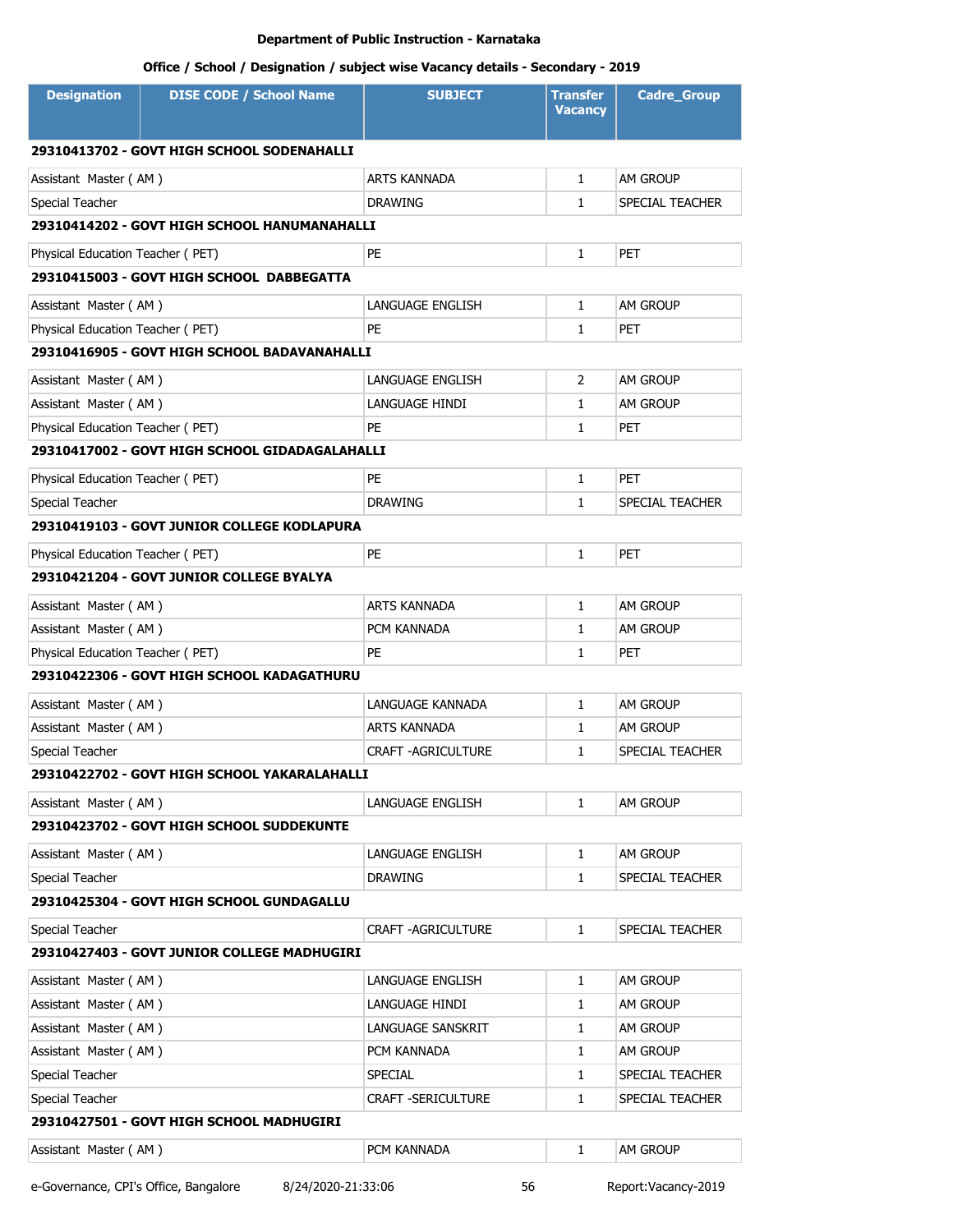# **Office / School / Designation / subject wise Vacancy details - Secondary - 2019**

| <b>Designation</b>               | <b>DISE CODE / School Name</b>                                    | <b>SUBJECT</b>      | <b>Transfer</b><br><b>Vacancy</b> | <b>Cadre_Group</b> |
|----------------------------------|-------------------------------------------------------------------|---------------------|-----------------------------------|--------------------|
| Physical Education Teacher (PET) |                                                                   | PE                  | $\mathbf{1}$                      | <b>PET</b>         |
|                                  |                                                                   | <b>Taluk Total</b>  | 44                                |                    |
| Taluk:                           | <b>PAVAGADA</b>                                                   |                     |                                   |                    |
|                                  | 29310500302 - GOVT HIGH SCHOOL RAJAVANTHI                         |                     |                                   |                    |
| Assistant Master (AM)            |                                                                   | ARTS KANNADA        | $\mathbf{1}$                      | am Group           |
|                                  | 29310500401 - GOVT HIGHER PRIMARY AND SECONDARY SCHOOL KODAMADUGU |                     |                                   |                    |
|                                  |                                                                   |                     |                                   |                    |
| Assistant Master (AM)            |                                                                   | LANGUAGE KANNADA    | $\mathbf{1}$                      | <b>AM GROUP</b>    |
| Assistant Master (AM)            |                                                                   | CBZ KANNADA         | 1                                 | <b>AM GROUP</b>    |
|                                  | 29310502005 - GOVT HIGH SCHOOL KRISHNAPURA                        |                     |                                   |                    |
| Assistant Master (AM)            |                                                                   | LANGUAGE KANNADA    | $\mathbf{1}$                      | <b>AM GROUP</b>    |
| Assistant Master (AM)            |                                                                   | LANGUAGE ENGLISH    | $\mathbf{1}$                      | am Group           |
|                                  | 29310502402 - GOVT HIGH SCHOOL GOWDETI                            |                     |                                   |                    |
| Assistant Master (AM)            |                                                                   | LANGUAGE ENGLISH    | $\mathbf{1}$                      | <b>AM GROUP</b>    |
|                                  | 29310502912 - GOVT HIGH SCHOOL Y.N HOSAKOTE                       |                     |                                   |                    |
| Assistant Master (AM)            |                                                                   | LANGUAGE KANNADA    | $\mathbf{1}$                      | <b>AM GROUP</b>    |
| Assistant Master (AM)            |                                                                   | ARTS KANNADA        | $\mathbf{1}$                      | <b>AM GROUP</b>    |
|                                  | 29310503502 - GOVT HIGH SCHOOL SIDDAPURA                          |                     |                                   |                    |
| Assistant Master (AM)            |                                                                   | LANGUAGE ENGLISH    | $\mathbf{1}$                      | <b>AM GROUP</b>    |
| Assistant Master (AM)            |                                                                   | ARTS KANNADA        | 1                                 | <b>AM GROUP</b>    |
| Assistant Master (AM)            |                                                                   | <b>CBZ KANNADA</b>  | $\mathbf{1}$                      | am Group           |
|                                  | 29310503906 - GOVT HIGH SCHOOL DODDAHALLI                         |                     |                                   |                    |
| Assistant Master (AM)            |                                                                   | LANGUAGE ENGLISH    | $\mathbf{1}$                      | <b>AM GROUP</b>    |
| Assistant Master (AM)            |                                                                   | LANGUAGE HINDI      | $\mathbf{1}$                      | <b>AM GROUP</b>    |
| Assistant Master (AM)            |                                                                   | <b>ARTS KANNADA</b> | 1                                 | <b>AM GROUP</b>    |
|                                  | 29310505002 - GOVT HIGH SCHOOL GANGASAGARA                        |                     |                                   |                    |
| Assistant Master (AM)            |                                                                   | CBZ KANNADA         | 1                                 | AM GROUP           |
|                                  | 29310506303 - GOVT HIGH SCHOOL SASALAKUNTE                        |                     |                                   |                    |
| Assistant Master (AM)            |                                                                   | LANGUAGE ENGLISH    | $\mathbf{1}$                      | AM GROUP           |
| Assistant Master (AM)            |                                                                   | LANGUAGE HINDI      | $\mathbf{1}$                      | AM GROUP           |
| Assistant Master (AM)            |                                                                   | PCM KANNADA         | 1                                 | AM GROUP           |
| Assistant Master (AM)            |                                                                   | <b>CBZ KANNADA</b>  | $\mathbf{1}$                      | AM GROUP           |
|                                  | 29310506502 - GOVT HIGH SCHOOL BOODI BETTA                        |                     |                                   |                    |
| Assistant Master (AM)            |                                                                   | LANGUAGE ENGLISH    | 1                                 | AM GROUP           |
|                                  | 29310506603 - GOVT JUNIOR COLLGE MARIDASANAHALLI                  |                     |                                   |                    |
| Assistant Master (AM)            |                                                                   | LANGUAGE ENGLISH    | 1                                 | AM GROUP           |
| Assistant Master (AM)            |                                                                   | ARTS KANNADA        | 1                                 | AM GROUP           |
|                                  | 29310507206 - GOVT HIGH SCHOOL ARASIKERE                          |                     |                                   |                    |
| Assistant Master (AM)            |                                                                   | LANGUAGE ENGLISH    | 1                                 | AM GROUP           |
|                                  | 29310511504 - GOVT JUNIOR COLLEGE THIRUMANI                       |                     |                                   |                    |
| Assistant Master (AM)            |                                                                   | LANGUAGE KANNADA    | 1                                 | AM GROUP           |
| Assistant Master (AM)            |                                                                   | LANGUAGE ENGLISH    | 1                                 | AM GROUP           |
|                                  |                                                                   |                     |                                   |                    |

e-Governance, CPI's Office, Bangalore 8/24/2020-21:33:06 57 Report:Vacancy-2019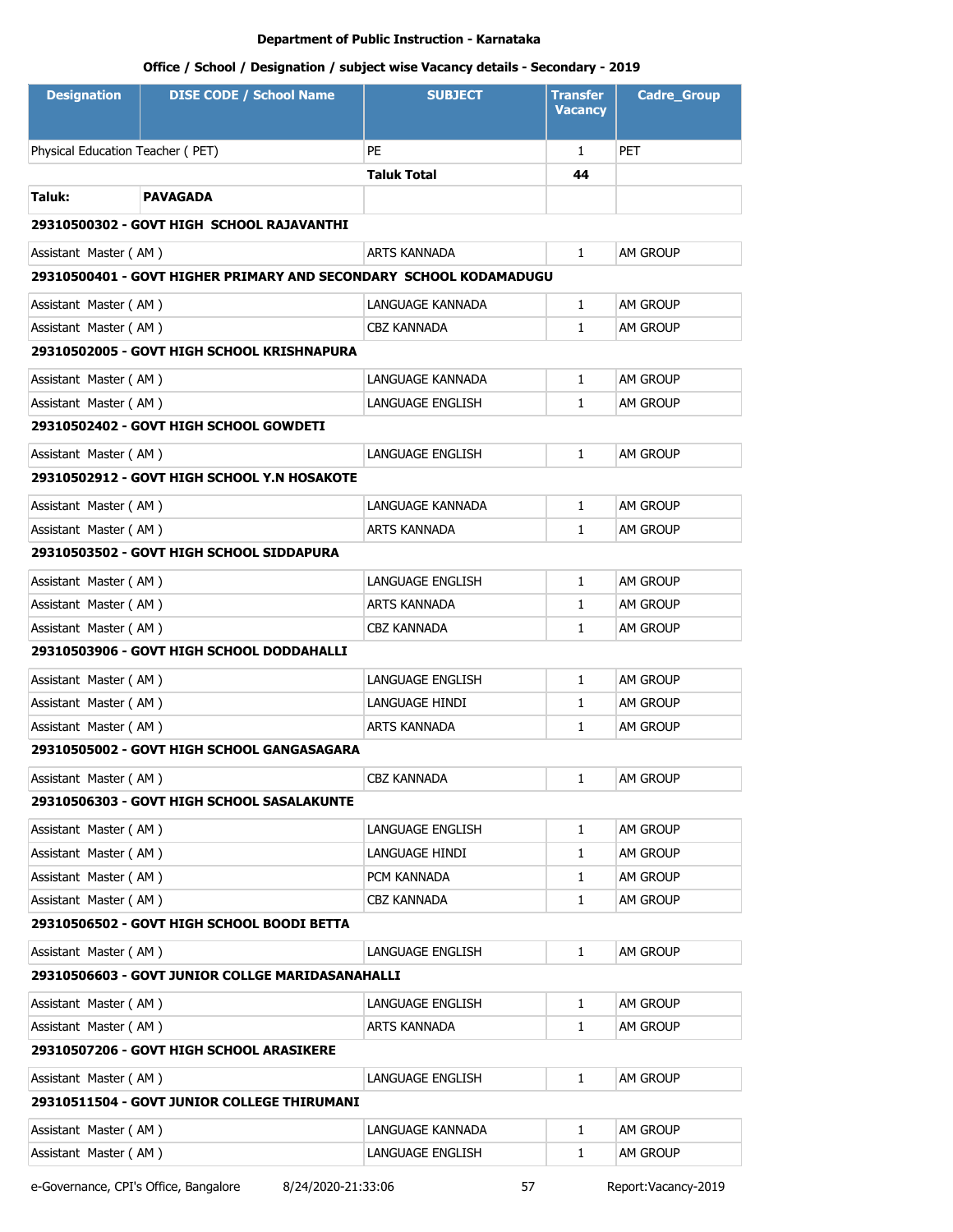| <b>Designation</b>                        | <b>DISE CODE / School Name</b>                                              | <b>SUBJECT</b>      | <b>Transfer</b><br><b>Vacancy</b> | <b>Cadre_Group</b>  |  |
|-------------------------------------------|-----------------------------------------------------------------------------|---------------------|-----------------------------------|---------------------|--|
| Assistant Master (AM)                     |                                                                             | ARTS KANNADA        | $\mathbf{1}$                      | AM GROUP            |  |
| Assistant Master (AM)                     |                                                                             | CBZ KANNADA         | 1                                 | AM GROUP            |  |
|                                           | 29310511703 - GOVT HIGH SCHOOL VALLURU                                      |                     |                                   |                     |  |
| Assistant Master (AM)                     |                                                                             | LANGUAGE ENGLISH    | $\mathbf{1}$                      | AM GROUP            |  |
| Assistant Master (AM)                     |                                                                             | <b>ARTS KANNADA</b> | 1                                 | am Group            |  |
| Assistant Master (AM)                     |                                                                             | <b>CBZ KANNADA</b>  | 1                                 | AM GROUP            |  |
|                                           | 29310512502 - GOVT HIGH SCHOOL NAGALAMADIKE                                 |                     |                                   |                     |  |
| Assistant Master (AM)                     |                                                                             | LANGUAGE KANNADA    | $\mathbf{1}$                      | AM GROUP            |  |
| Assistant Master (AM)                     |                                                                             | LANGUAGE ENGLISH    | $\mathbf{1}$                      | AM GROUP            |  |
|                                           | 29310512903 - GOVT HIGH SCHOOL B.K HALLI                                    |                     |                                   |                     |  |
| Assistant Master (AM)                     |                                                                             | LANGUAGE ENGLISH    | $\mathbf{1}$                      | AM GROUP            |  |
| Assistant Master (AM)                     |                                                                             | CBZ KANNADA         | $\mathbf{1}$                      | AM GROUP            |  |
|                                           | 29310513407 - GOVT HIGH SCHOOL PAVAGADA                                     |                     |                                   |                     |  |
| Assistant Master (AM)                     |                                                                             | LANGUAGE KANNADA    | $\mathbf{1}$                      | AM GROUP            |  |
| Assistant Master (AM)                     |                                                                             | PE                  | $\mathbf{1}$                      | AM GROUP            |  |
|                                           | 29310513511 - ADHARSHA VIDYALAYA UPPER PRIMAY AND SECONDARY SCHOOL PAVAGADA |                     |                                   |                     |  |
| Assistant Master (AM)                     |                                                                             | LANGUAGE KANNADA    | $\mathbf{1}$                      | AM GROUP            |  |
| Assistant Master (AM)                     |                                                                             | LANGUAGE ENGLISH    | 2                                 | am Group            |  |
| Assistant Master (AM)                     |                                                                             | CBZ ENGLSIH         | 2                                 | am Group            |  |
|                                           |                                                                             | Taluk Total         | 41                                |                     |  |
| Taluk:                                    | <b>SIRA</b>                                                                 |                     |                                   |                     |  |
|                                           | 29310600105 - GOVT HIGH SCHOOL DODDABANAGERE                                |                     |                                   |                     |  |
| Physical Education Teacher (PET)          |                                                                             | PE                  | $\mathbf{1}$                      | PET                 |  |
|                                           | 29310600305 - GOVT HIGH SCHOOL KURUBARA RAMANAHALLI                         |                     |                                   |                     |  |
| Special Teacher                           |                                                                             | <b>DRAWING</b>      | 1                                 | SPECIAL TEACHER     |  |
|                                           | 29310601108 - GOVT JUNIOR COLLEGE LAKKANAHALLI                              |                     |                                   |                     |  |
| Assistant Master (AM)                     |                                                                             | PCM KANNADA         | 1                                 | am Group            |  |
|                                           | 29310601709 - GOVT HIGH SCHOOL BARAGURU                                     |                     |                                   |                     |  |
| Assistant Master (AM)                     |                                                                             | LANGUAGE ENGLISH    | 1                                 | AM GROUP            |  |
| Special Teacher                           |                                                                             | <b>DRAWING</b>      | 1                                 | SPECIAL TEACHER     |  |
|                                           | 29310602802 - GOVT HIGH SCHOOL GONIHALLI                                    |                     |                                   |                     |  |
| Assistant Master (AM)                     |                                                                             | LANGUAGE ENGLISH    | $\mathbf{1}$                      | AM GROUP            |  |
|                                           | 29310604013 - GOVT JUNIOR COLLEGE PATTANAYAKANAHALLI                        |                     |                                   |                     |  |
| Assistant Master (AM)                     |                                                                             | LANGUAGE KANNADA    | 2                                 | AM GROUP            |  |
| Assistant Master (AM)                     |                                                                             | LANGUAGE ENGLISH    | 2                                 | AM GROUP            |  |
| Assistant Master (AM)                     |                                                                             | PCM KANNADA         | 1                                 | AM GROUP            |  |
| Physical Education Teacher (PET)          |                                                                             | PE                  | 2                                 | PET                 |  |
| 29310605510 - GOVT HIGH SCHOOL GOLLAHALLI |                                                                             |                     |                                   |                     |  |
| Assistant Master (AM)                     |                                                                             | LANGUAGE KANNADA    | $\mathbf{1}$                      | am Group            |  |
|                                           | 29310605608 - GOVT HIGH SCHOOL BEVINAHALLI                                  |                     |                                   |                     |  |
| Assistant Master (AM)                     |                                                                             | LANGUAGE ENGLISH    | 1                                 | am Group            |  |
| e-Governance, CPI's Office, Bangalore     | 8/24/2020-21:33:06                                                          | 58                  |                                   | Report:Vacancy-2019 |  |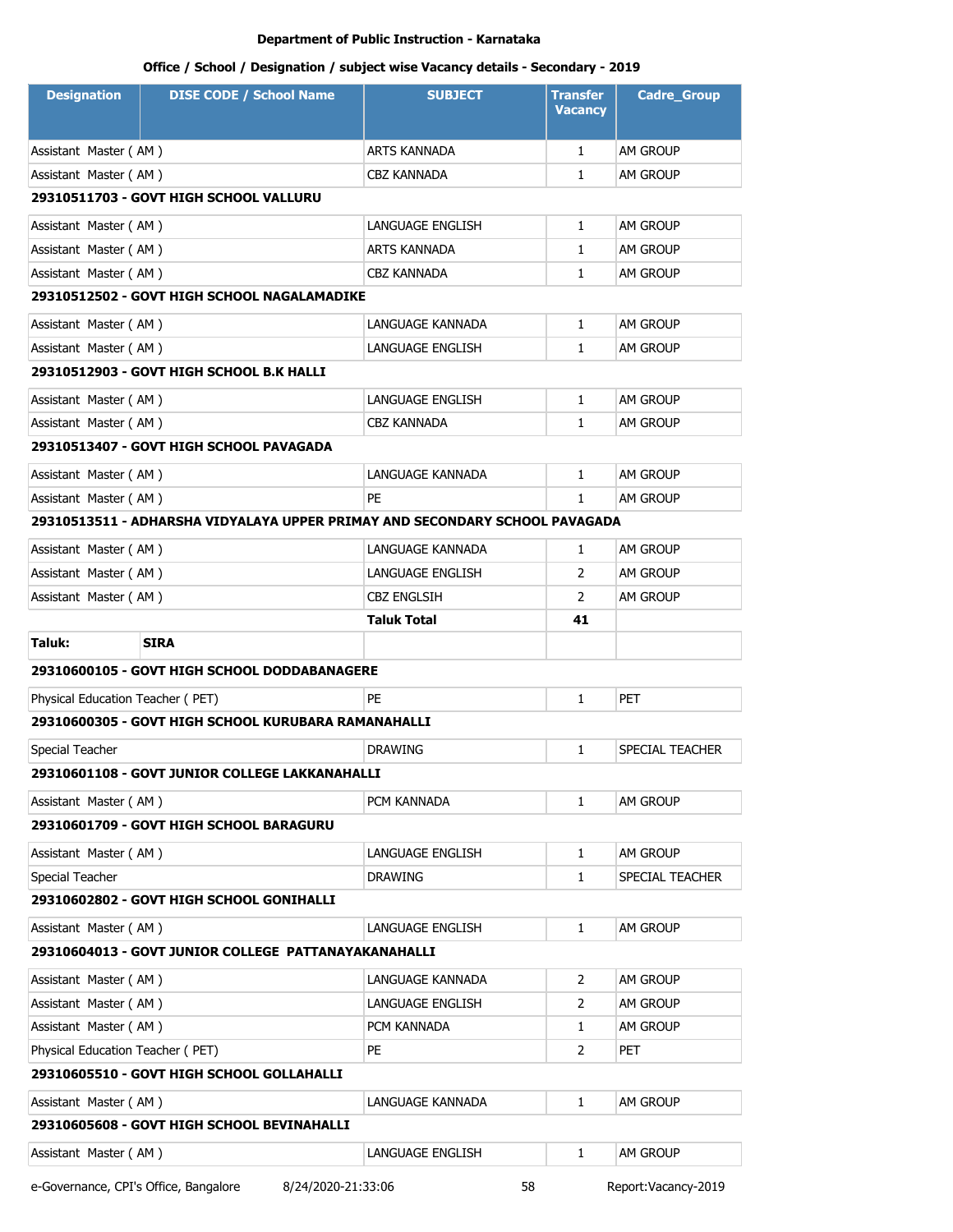| <b>Designation</b>               | <b>DISE CODE / School Name</b>                      | <b>SUBJECT</b>             | Transfer<br><b>Vacancy</b> | <b>Cadre_Group</b> |
|----------------------------------|-----------------------------------------------------|----------------------------|----------------------------|--------------------|
|                                  | 29310606003 - GOVT HIGH SCHOOL HOSURU               |                            |                            |                    |
| Assistant Master (AM)            |                                                     | <b>ARTS KANNADA</b>        | $\mathbf{1}$               | AM GROUP           |
|                                  | 29310610610 - GOVT HIGH SCHOOL BUKKAPATTANA         |                            |                            |                    |
| Assistant Master (AM)            |                                                     | LANGUAGE HINDI             | $\mathbf{1}$               | AM GROUP           |
| Special Teacher                  |                                                     | <b>DRAWING</b>             | 1                          | SPECIAL TEACHER    |
|                                  | 29310612707 - GOVT HIGH SCHOOL CHIKKANAHALLI        |                            |                            |                    |
| Assistant Master (AM)            |                                                     | LANGUAGE ENGLISH           | 2                          | <b>AM GROUP</b>    |
| Physical Education Teacher (PET) |                                                     | <b>PE</b>                  | 1                          | <b>PET</b>         |
|                                  | 29310613004 - GOVT JUNIOR COLLEGE GULIGENAHALLI     |                            |                            |                    |
| Physical Education Teacher (PET) |                                                     | PE                         | $\mathbf{1}$               | <b>PET</b>         |
|                                  | 29310615409 - GOVT HIGH SCHOOL HETTAPPANAHATTI      |                            |                            |                    |
| Physical Education Teacher (PET) |                                                     | <b>PE</b>                  | $\mathbf{1}$               | <b>PET</b>         |
|                                  | 29310615905 - GOVT HIGH SCHOOL DODDA AGRAHARA       |                            |                            |                    |
| Assistant Master (AM)            |                                                     | PCM KANNADA                | $\mathbf{1}$               | <b>AM GROUP</b>    |
| Special Teacher                  |                                                     | <b>DRAWING</b>             | $\mathbf{1}$               | SPECIAL TEACHER    |
|                                  | 29310617603 - GOVT HIGH SCHOOL SAKSHIHALLI          |                            |                            |                    |
| Assistant Master (AM)            |                                                     | LANGUAGE ENGLISH           | $\mathbf{1}$               | <b>AM GROUP</b>    |
| Assistant Master (AM)            |                                                     | <b>ARTS KANNADA</b>        | $\mathbf{1}$               | <b>AM GROUP</b>    |
|                                  | 29310619503 - GOVT HIGH SCHOOL MADDAKKANAHALLI      |                            |                            |                    |
| Assistant Master (AM)            |                                                     | LANGUAGE KANNADA           | $\mathbf{1}$               | AM GROUP           |
| Assistant Master (AM)            |                                                     | LANGUAGE ENGLISH           | 1                          | <b>AM GROUP</b>    |
| Special Teacher                  |                                                     | <b>CRAFT -HORTICULTURE</b> | 1                          | SPECIAL TEACHER    |
|                                  | 29310620801 - GOVT JUNIOR COLLEGE SIRA              |                            |                            |                    |
| Physical Education Teacher (PET) |                                                     | PE                         | 1                          | <b>PET</b>         |
|                                  | 29310620802 - GOVT GIRLS JUNIOR COLLEGE SIRA        |                            |                            |                    |
| Assistant Master (AM)            |                                                     | ARTS KANNADA               | 1                          | AM GROUP           |
| Physical Education Teacher (PET) |                                                     | PE                         | 1                          | <b>PET</b>         |
|                                  | 29310622902 - GOVT HIGH SCHOOL SHAGADADU            |                            |                            |                    |
| Special Teacher                  |                                                     | <b>DRAWING</b>             | $\mathbf{1}$               | SPECIAL TEACHER    |
|                                  | 29310624101 - GOVT HIGH SCHOOL NARAYANAPURA GATE    |                            |                            |                    |
| Assistant Master (AM)            |                                                     | LANGUAGE ENGLISH           | $\mathbf{1}$               | AM GROUP           |
| Special Teacher                  |                                                     | <b>DRAWING</b>             | $\mathbf{1}$               | SPECIAL TEACHER    |
|                                  | 29310626403 - GOVT HIGH SCHOOL BENCHE BASAVANAHALLI |                            |                            |                    |
| Assistant Master (AM)            |                                                     | ARTS KANNADA               | $\mathbf{1}$               | AM GROUP           |
|                                  |                                                     | <b>Taluk Total</b>         | 37                         |                    |
|                                  |                                                     | <b>District Total</b>      | 130                        |                    |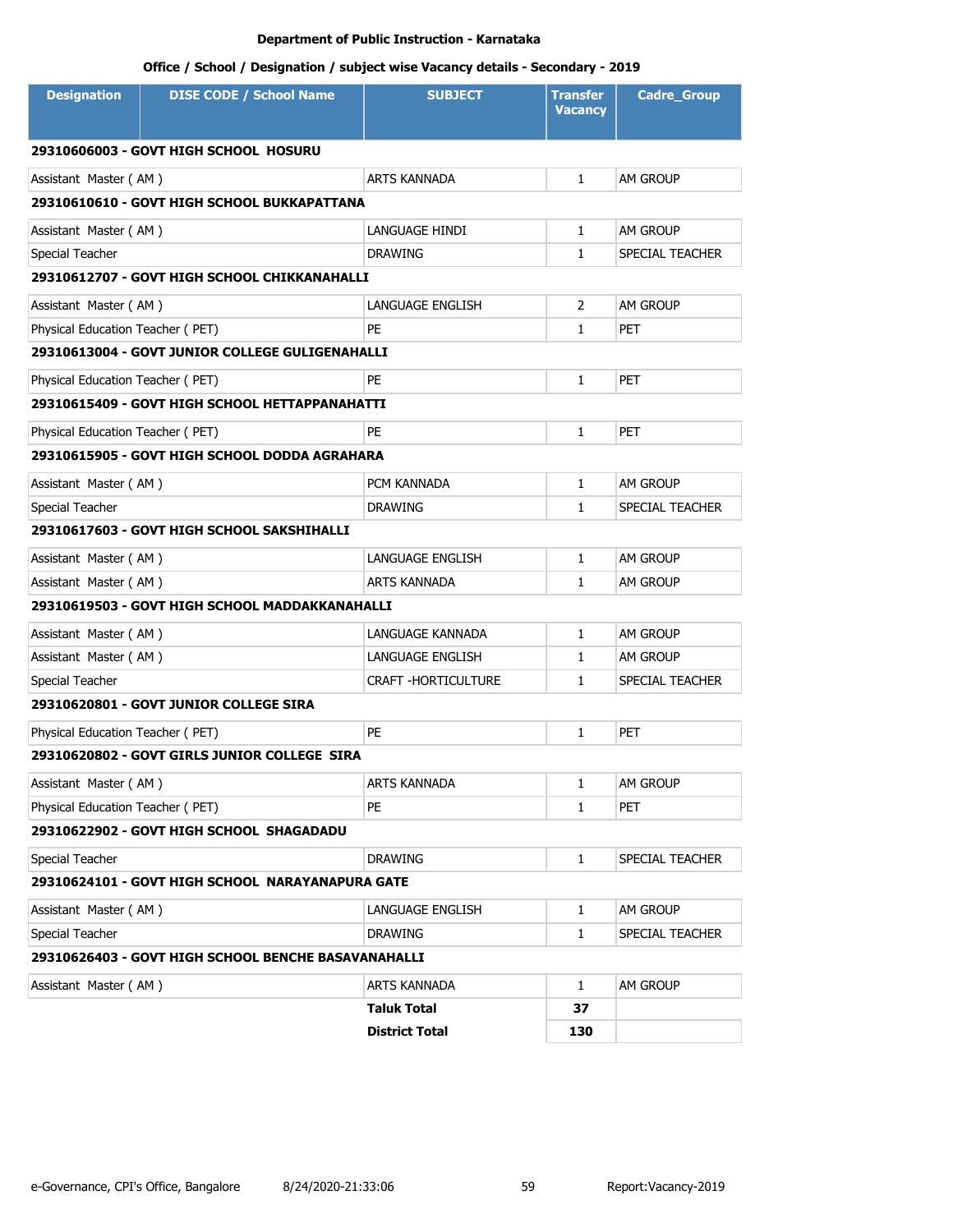| <b>Designation</b>               | <b>DISE CODE / School Name</b>         | <b>SUBJECT</b>          | <b>Transfer</b><br><b>Vacancy</b> | <b>Cadre_Group</b> |
|----------------------------------|----------------------------------------|-------------------------|-----------------------------------|--------------------|
| District:                        | <b>RAMANAGARA</b>                      |                         |                                   |                    |
| Taluk:                           | <b>MAGADI</b>                          |                         |                                   |                    |
|                                  | 29320500703 - G HS GANGONAHALLI        |                         |                                   |                    |
| Assistant Master (AM)            |                                        | <b>CBZ KANNADA</b>      | $\mathbf{1}$                      | AM GROUP           |
| Special Teacher                  |                                        | <b>SPECIAL</b>          | $\mathbf{1}$                      | SPECIAL TEACHER    |
|                                  | 29320501803 - G HS SANKIGHATTA         |                         |                                   |                    |
| Assistant Master (AM)            |                                        | LANGUAGE ENGLISH        | $\mathbf{1}$                      | AM GROUP           |
| <b>CRAFT GRADE II</b>            |                                        | <b>CRAFT -TAILORING</b> | $\mathbf{1}$                      | SPECIAL TEACHER    |
|                                  | 29320502306 - GJC THIPPASANDRA         |                         |                                   |                    |
| Assistant Master (AM)            |                                        | LANGUAGE KANNADA        | $\mathbf{1}$                      | AM GROUP           |
| <b>CRAFT GRADE II</b>            |                                        | CRAFT - HORTICULTURE    | 1                                 | SPECIAL TEACHER    |
|                                  | 29320504204 - G HS SHIVANASANDRA       |                         |                                   |                    |
| Assistant Master (AM)            |                                        | LANGUAGE ENGLISH        | $\mathbf{1}$                      | AM GROUP           |
| CRAFT GRADE II                   |                                        | CRAFT -HORTICULTURE     | $\mathbf{1}$                      | SPECIAL TEACHER    |
|                                  | 29320504303 - G HS SUGGANAHALLI        |                         |                                   |                    |
| Physical Education Teacher (PET) |                                        | PE                      | $\mathbf{1}$                      | PET                |
| Special Teacher                  |                                        | <b>DRAWING</b>          | $\mathbf{1}$                      | SPECIAL TEACHER    |
|                                  | 29320505203 - G HS SRIGIRIPURA         |                         |                                   |                    |
| Assistant Master (AM)            |                                        | LANGUAGE KANNADA        | $\mathbf{1}$                      | AM GROUP           |
| Special Teacher                  |                                        | <b>DRAWING</b>          | $\mathbf{1}$                      | SPECIAL TEACHER    |
| 29320506203 - G HS KAGIMADU      |                                        |                         |                                   |                    |
| Assistant Master (AM)            |                                        | LANGUAGE ENGLISH        | $\mathbf{1}$                      | AM GROUP           |
| CRAFT GRADE II                   |                                        | CRAFT - HORTICULTURE    | $\mathbf{1}$                      | SPECIAL TEACHER    |
| 29320506514 - GJC KUDURU         |                                        |                         |                                   |                    |
| Assistant Master (AM)            |                                        | LANGUAGE KANNADA        | $\mathbf{1}$                      | AM GROUP           |
| Assistant Master (AM)            |                                        | LANGUAGE HINDI          | 1                                 | AM GROUP           |
|                                  | 29320508503 - G HS MANIGANAHALLI       |                         |                                   |                    |
| Assistant Master (AM)            |                                        | LANGUAGE ENGLISH        | $\mathbf{1}$                      | AM GROUP           |
| Assistant Master (AM)            |                                        | CBZ KANNADA             | 1                                 | am Group           |
| Physical Education Teacher (PET) |                                        | PE                      | 1                                 | PET                |
|                                  | 29320511402 - G HS ARASINAKUNTE        |                         |                                   |                    |
| Assistant Master (AM)            |                                        | LANGUAGE ENGLISH        | $\mathbf{1}$                      | AM GROUP           |
| Special Teacher                  |                                        | <b>DRAWING</b>          | 1                                 | SPECIAL TEACHER    |
|                                  | 29320516402 - G HS SRIPATIHALLI        |                         |                                   |                    |
| CRAFT GRADE II                   |                                        | <b>CRAFT -TAILORING</b> | $\mathbf{1}$                      | SPECIAL TEACHER    |
|                                  | 29320522402 - G HS BELAGAVADI          |                         |                                   |                    |
| Assistant Master (AM)            |                                        | LANGUAGE ENGLISH        | $\mathbf{1}$                      | AM GROUP           |
|                                  | <b>29320524802 - G HS MANCHANABELE</b> |                         |                                   |                    |
| Assistant Master (AM)            |                                        | LANGUAGE ENGLISH        | $\mathbf{1}$                      | AM GROUP           |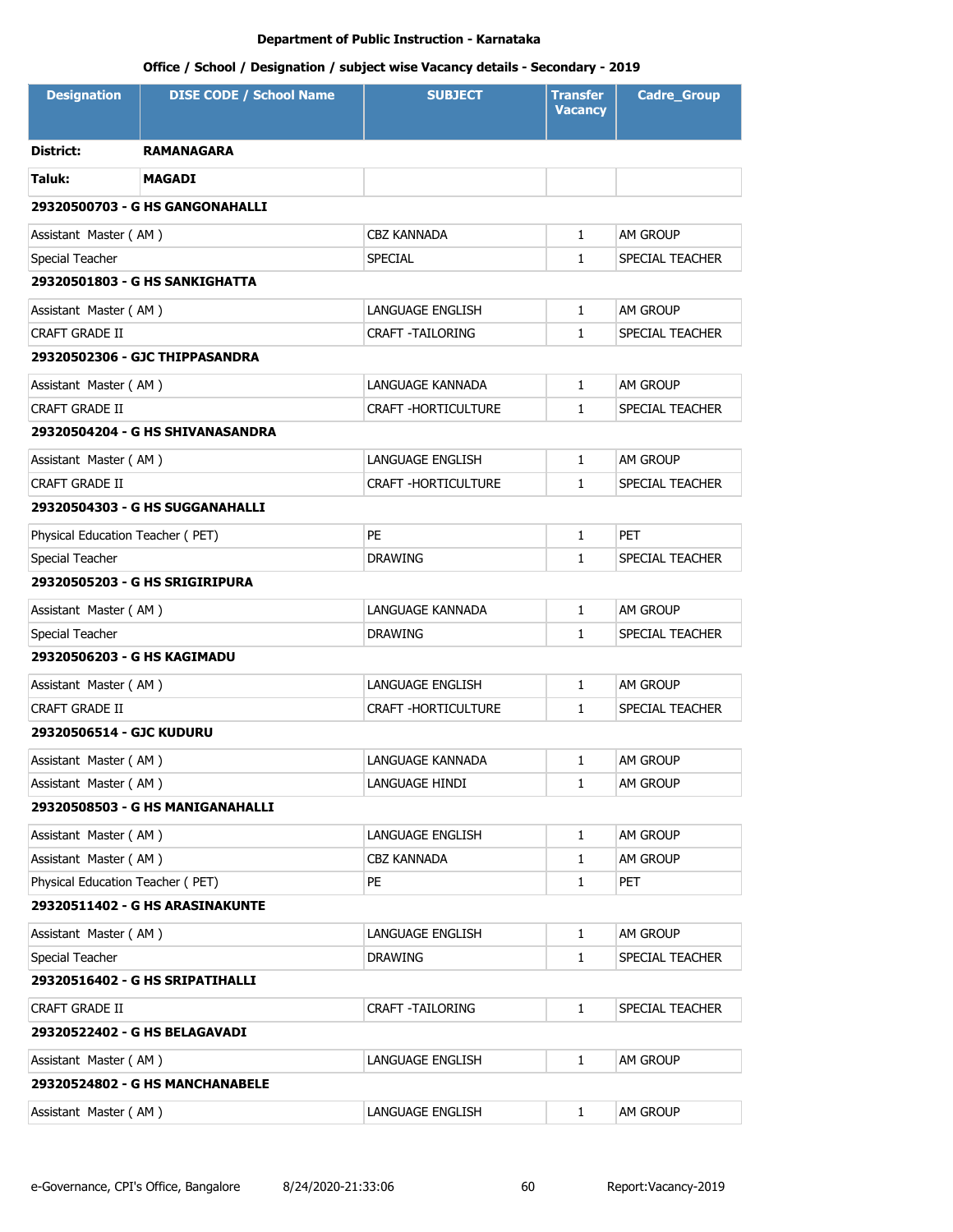| <b>Designation</b>                              | <b>DISE CODE / School Name</b>          | <b>SUBJECT</b>          | <b>Transfer</b><br><b>Vacancy</b> | <b>Cadre_Group</b>  |  |
|-------------------------------------------------|-----------------------------------------|-------------------------|-----------------------------------|---------------------|--|
|                                                 |                                         |                         |                                   |                     |  |
| 29320525501 - GJC MAGADI                        |                                         |                         |                                   |                     |  |
| Assistant Master (AM)                           |                                         | <b>LANGUAGE URDU</b>    | $\mathbf{1}$                      | <b>AM GROUP</b>     |  |
| Physical Education Teacher (PET)                |                                         | PE                      | $\mathbf{1}$                      | <b>PET</b>          |  |
| CRAFT GRADE I<br>29320526405 - G UHS MAGADI     |                                         | CRAFT -HORTICULTURE     | $\mathbf{1}$                      | SPECIAL TEACHER     |  |
|                                                 |                                         |                         |                                   |                     |  |
| Assistant Master (AM)                           |                                         | LANGUAGE URDU           | $\mathbf{1}$                      | AM GROUP            |  |
| Physical Education Teacher (PET)                |                                         | PE                      | $\mathbf{1}$                      | <b>PET</b>          |  |
| 29320526407 - GGHS KALYAGATE                    |                                         |                         |                                   |                     |  |
| Assistant Master (AM)                           |                                         | LANGUAGE ENGLISH        | $\mathbf{1}$                      | AM GROUP            |  |
| Special Teacher                                 |                                         | <b>SPECIAL</b>          | $\mathbf{1}$                      | SPECIAL TEACHER     |  |
|                                                 | 29320527906 - GHS BHACHENAHATTI         |                         |                                   |                     |  |
| Special Teacher                                 |                                         | <b>SPECIAL</b>          | $\mathbf{1}$                      | SPECIAL TEACHER     |  |
|                                                 |                                         | <b>Taluk Total</b>      | 32                                |                     |  |
| Taluk:                                          | <b>RAMANAGARA</b>                       |                         |                                   |                     |  |
|                                                 | 29320600403 - GJC JALAMANAGALA          |                         |                                   |                     |  |
| Assistant Master (AM)                           |                                         | LANGUAGE KANNADA        | $\mathbf{1}$                      | <b>AM GROUP</b>     |  |
| Physical Education Teacher (PET)                |                                         | PE                      | $\mathbf{1}$                      | <b>PET</b>          |  |
| 29320601304 - G JC YAREHALLI                    |                                         |                         |                                   |                     |  |
| <b>CRAFT GRADE I</b><br><b>CRAFT -TAILORING</b> |                                         |                         | $\mathbf{1}$                      | SPECIAL TEACHER     |  |
|                                                 | 29320601704 - G HS SHYNUBOGANAHALLI     |                         |                                   |                     |  |
| <b>CRAFT GRADE II</b>                           |                                         | <b>CRAFT -TAILORING</b> | $\mathbf{1}$                      | SPECIAL TEACHER     |  |
| 29320601902 - G HS KYASAPURA                    |                                         |                         |                                   |                     |  |
| CRAFT GRADE I                                   |                                         | <b>CRAFT -TAILORING</b> | $\mathbf{1}$                      | SPECIAL TEACHER     |  |
|                                                 | 29320602908 - G HS HARISANDRA           |                         |                                   |                     |  |
| Assistant Master (AM)                           |                                         | LANGUAGE KANNADA        | 1                                 | <b>AM GROUP</b>     |  |
| Assistant Master (AM)                           |                                         | LANGUAGE ENGLISH        | 1                                 | AM GROUP            |  |
| Physical Education Teacher (PET)                |                                         | PE                      | $\mathbf{1}$                      | PET                 |  |
| 29320602909 - GHS PADARAHALLI                   |                                         |                         |                                   |                     |  |
| Assistant Master (AM)                           |                                         | LANGUAGE HINDI          | 1                                 | AM GROUP            |  |
| <b>CRAFT GRADE II</b>                           |                                         | <b>CRAFT -TAILORING</b> | $\mathbf{1}$                      | SPECIAL TEACHER     |  |
| 29320603102 - G HS BILAGUMBA                    |                                         |                         |                                   |                     |  |
| Assistant Master (AM)                           |                                         | LANGUAGE KANNADA        | 1                                 | AM GROUP            |  |
| Assistant Master (AM)                           |                                         | ARTS KANNADA            | $\mathbf{1}$                      | AM GROUP            |  |
| 29320604202 - G HS GANAKAL                      |                                         |                         |                                   |                     |  |
| CRAFT GRADE I                                   |                                         | CRAFT -TAILORING        | 1                                 | SPECIAL TEACHER     |  |
|                                                 | 29320604904 - G HS SHESHAGIRIHALLI      |                         |                                   |                     |  |
| Assistant Master (AM)                           |                                         | ARTS KANNADA            | 1                                 | AM GROUP            |  |
| 29320605916 - GJC BIDADI                        |                                         |                         |                                   |                     |  |
| Assistant Master (AM)                           |                                         | ARTS KANNADA            | 1                                 | AM GROUP            |  |
|                                                 | 29320606606 - G HS KODIYALA KARENAHALLI |                         |                                   |                     |  |
| Assistant Master (AM)                           |                                         | LANGUAGE ENGLISH        | $\mathbf{1}$                      | AM GROUP            |  |
| e-Governance, CPI's Office, Bangalore           | 8/24/2020-21:33:06                      | 61                      |                                   | Report:Vacancy-2019 |  |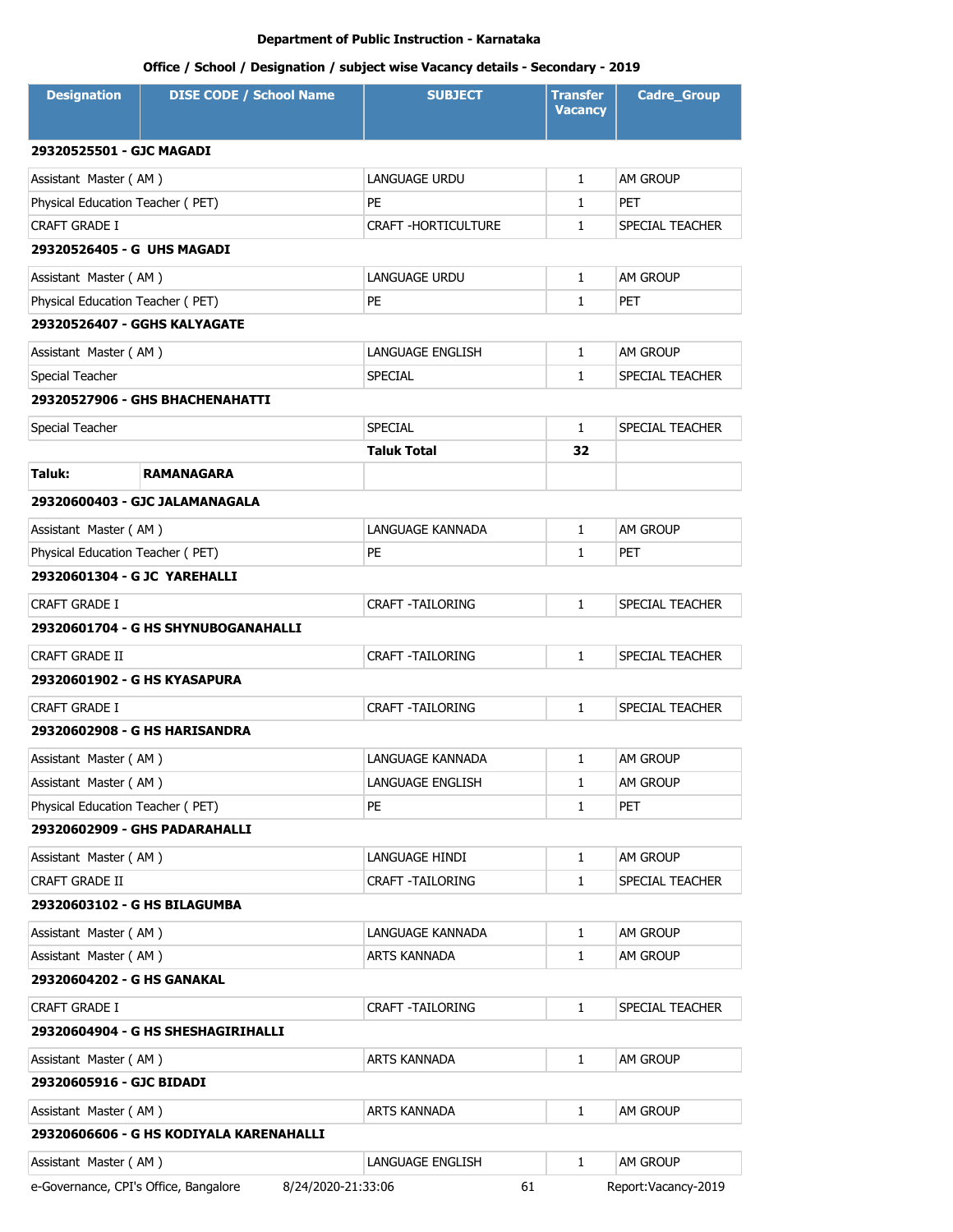# **Office / School / Designation / subject wise Vacancy details - Secondary - 2019**

| <b>Designation</b>                  | <b>DISE CODE / School Name</b>     | <b>SUBJECT</b>             | <b>Transfer</b><br><b>Vacancy</b> | <b>Cadre_Group</b> |  |
|-------------------------------------|------------------------------------|----------------------------|-----------------------------------|--------------------|--|
| <b>CRAFT GRADE II</b>               |                                    | <b>CRAFT -TAILORING</b>    | $\mathbf{1}$                      | SPECIAL TEACHER    |  |
| 29320607505 - GHS THOREDODDI        |                                    |                            |                                   |                    |  |
| Assistant Master (AM)               |                                    | <b>ARTS KANNADA</b>        | $\mathbf{1}$                      | AM GROUP           |  |
| 29320608502 - G HS HEBBAKODI        |                                    |                            |                                   |                    |  |
| Physical Education Teacher (PET)    |                                    | PE                         | $\mathbf{1}$                      | <b>PET</b>         |  |
| <b>CRAFT GRADE II</b>               |                                    | <b>CRAFT -TAILORING</b>    | $\mathbf{1}$                      | SPECIAL TEACHER    |  |
| 29320609007 - GJC KOONAGAL          |                                    |                            |                                   |                    |  |
| Physical Education Teacher (PET)    |                                    | PE                         | $\mathbf{1}$                      | <b>PET</b>         |  |
| <b>CRAFT GRADE II</b>               |                                    | <b>CRAFT -SERICULTURE</b>  | $\mathbf{1}$                      | SPECIAL TEACHER    |  |
| 29320609703 - GHS KYALANCHA         |                                    |                            |                                   |                    |  |
| Assistant Master (AM)               |                                    | <b>CBZ KANNADA</b>         | $\mathbf{1}$                      | AM GROUP           |  |
| <b>CRAFT GRADE II</b>               |                                    | <b>CRAFT -TAILORING</b>    | $\mathbf{1}$                      | SPECIAL TEACHER    |  |
|                                     | 29320610203 - G HS LAKKOJANAHALLI  |                            |                                   |                    |  |
| Assistant Master (AM)               |                                    | LANGUAGE ENGLISH           | $\mathbf{1}$                      | AM GROUP           |  |
| 29320611402 - GJC AVVERAHALLI       |                                    |                            |                                   |                    |  |
| Assistant Master (AM)               |                                    | <b>CBZ KANNADA</b>         | $\mathbf{1}$                      | AM GROUP           |  |
| <b>CRAFT GRADE II</b>               |                                    | <b>CRAFT -HORTICULTURE</b> | $\mathbf{1}$                      | SPECIAL TEACHER    |  |
|                                     | 29320611707 - GJC RAMANAGARA GIRLS |                            |                                   |                    |  |
| Assistant Master (AM)               |                                    | LANGUAGE HINDI             | $\mathbf{1}$                      | AM GROUP           |  |
|                                     | 29320612612 - GJC RAMANAGARABOYS   |                            |                                   |                    |  |
| Assistant Master (AM)               |                                    | LANGUAGE URDU              | $\mathbf{1}$                      | AM GROUP           |  |
| <b>CRAFT GRADE II</b>               |                                    | CRAFT - WOOD CRAFT         | $\mathbf{1}$                      | SPECIAL TEACHER    |  |
| <b>CRAFT GRADE II</b>               |                                    | CRAFT-FITTER               | $\mathbf{1}$                      | SPECIAL TEACHER    |  |
|                                     | 29320612615 - GHS RAMANAGARA URDU  |                            |                                   |                    |  |
| Assistant Master (AM)               |                                    | <b>LANGUAGE URDU</b>       | $\mathbf{1}$                      | AM GROUP           |  |
| Physical Education Teacher (PET)    |                                    | PE                         | $1 \quad \blacksquare$            | PET                |  |
|                                     | 29320613904 - GHS HANUMANTHANAGARA |                            |                                   |                    |  |
| <b>CRAFT GRADE II</b>               |                                    | DANCE                      | $\mathbf{1}$                      | SPECIAL TEACHER    |  |
|                                     | 29320614003 - GHS IJOOR RAMANAGARA |                            |                                   |                    |  |
| Assistant Master (AM)               |                                    | LANGUAGE HINDI             | 1                                 | AM GROUP           |  |
| Assistant Master (AM)               |                                    | ARTS KANNADA               | 1                                 | am Group           |  |
|                                     | 29320614301 - G UMPS IJOOR RMSA    |                            |                                   |                    |  |
| Assistant Master (AM)               |                                    | LANGUAGE KANNADA           | $\mathbf{1}$                      | AM GROUP           |  |
|                                     |                                    | <b>Taluk Total</b>         | 37                                |                    |  |
| Taluk:                              | <b>CHANNAPATNA</b>                 |                            |                                   |                    |  |
| 29320700306 - GJC MAKALI            |                                    |                            |                                   |                    |  |
| Assistant Master (AM)               |                                    | LANGUAGE ENGLISH           | 1                                 | AM GROUP           |  |
| Assistant Master (AM)               |                                    | LANGUAGE HINDI             | 1                                 | AM GROUP           |  |
| 29320701403 - G HS HONNAYAKANAHALLI |                                    |                            |                                   |                    |  |
| Assistant Master (AM)               |                                    | LANGUAGE KANNADA           | 1                                 | AM GROUP           |  |
| Assistant Master (AM)               |                                    | LANGUAGE ENGLISH           | 1                                 | AM GROUP           |  |

e-Governance, CPI's Office, Bangalore 8/24/2020-21:33:06 62 Report:Vacancy-2019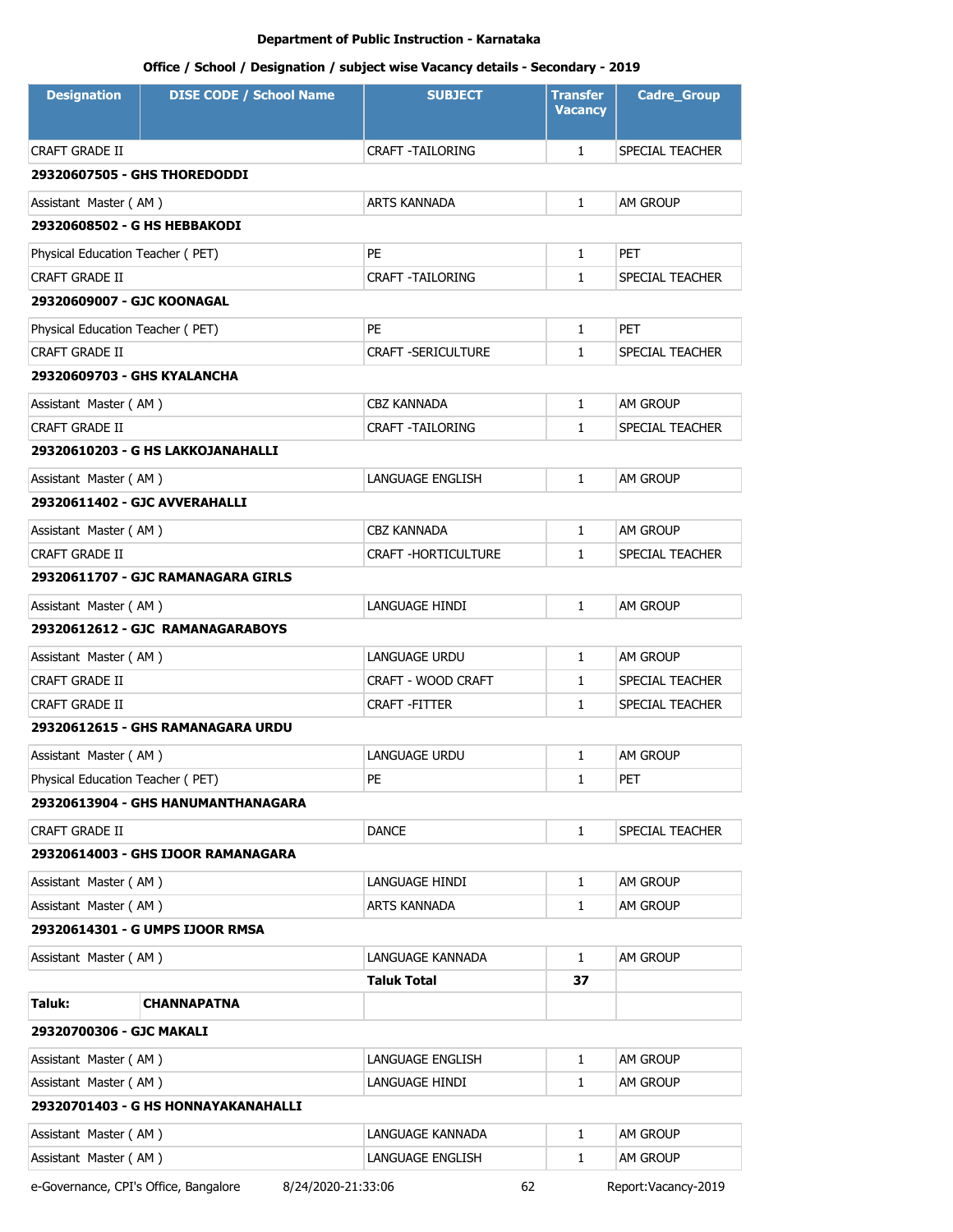# **Office / School / Designation / subject wise Vacancy details - Secondary - 2019**

| <b>Designation</b>                | <b>DISE CODE / School Name</b>            | <b>SUBJECT</b>          | <b>Transfer</b><br>Vacancy | <b>Cadre_Group</b> |  |
|-----------------------------------|-------------------------------------------|-------------------------|----------------------------|--------------------|--|
| Assistant Master (AM)             |                                           | CBZ KANNADA             | $\mathbf{1}$               | AM GROUP           |  |
| Assistant Master (AM)             |                                           | <b>DRAWING</b>          | $\mathbf{1}$               | <b>AM GROUP</b>    |  |
| 29320702402 - G HS MANKUNDA       |                                           |                         |                            |                    |  |
| CRAFT GRADE II                    |                                           | CRAFT -TAILORING        | $\mathbf{1}$               | SPECIAL TEACHER    |  |
| 29320703404 - GJC CHAKKERE        |                                           |                         |                            |                    |  |
| Assistant Master (AM)             |                                           | LANGUAGE KANNADA        | $\mathbf{1}$               | AM GROUP           |  |
| Assistant Master (AM)             |                                           | ARTS KANNADA            | $\mathbf{1}$               | <b>AM GROUP</b>    |  |
|                                   | 29320704805 - GJC MYLANAYAKANA HOSAHALLI  |                         |                            |                    |  |
| Assistant Master (AM)             |                                           | LANGUAGE HINDI          | $\mathbf{1}$               | <b>AM GROUP</b>    |  |
|                                   | 29320706105 - G HS THAGACHAGERE           |                         |                            |                    |  |
| Assistant Master (AM)             |                                           | LANGUAGE HINDI          | $\mathbf{1}$               | AM GROUP           |  |
|                                   | 29320706302 - GHPS MUNIYYAPPANADODDI-RMSA |                         |                            |                    |  |
| Assistant Master (AM)             |                                           | <b>ARTS KANNADA</b>     | $\mathbf{1}$               | AM GROUP           |  |
| Assistant Master (AM)             |                                           | PCM KANNADA             | $\mathbf{1}$               | AM GROUP           |  |
|                                   | 29320706405 - GHS MANGALAVARAPETE         |                         |                            |                    |  |
| Assistant Master (AM)             |                                           | <b>CRAFT -TAILORING</b> | $\mathbf{1}$               | AM GROUP           |  |
| 29320706602 - GHS KUDLURU         |                                           |                         |                            |                    |  |
| Assistant Master (AM)             |                                           | CBZ KANNADA             | $\mathbf{1}$               | AM GROUP           |  |
| Assistant Master (AM)             |                                           | <b>DRAWING</b>          | $\mathbf{1}$               | <b>AM GROUP</b>    |  |
| <b>29320706807 - GHS HONGANUR</b> |                                           |                         |                            |                    |  |
| Assistant Master (AM)             |                                           | <b>DRAWING</b>          | $\mathbf{1}$               | <b>AM GROUP</b>    |  |
|                                   | 29320707305 - G HS BRAMANIPURA            |                         |                            |                    |  |
| Assistant Master (AM)             |                                           | LANGUAGE KANNADA        | $\mathbf{1}$               | <b>AM GROUP</b>    |  |
| Assistant Master (AM)             |                                           | CBZ KANNADA             | $\mathbf{1}$               | AM GROUP           |  |
| <b>CRAFT GRADE II</b>             |                                           | CRAFT -TAILORING        | $\mathbf{1}$               | SPECIAL TEACHER    |  |
| 29320708803 - GJC ARALALUSANDRA   |                                           |                         |                            |                    |  |
| Assistant Master (AM)             |                                           | LANGUAGE HINDI          | $\mathbf{1}$               | am Group           |  |
| Assistant Master (AM)             |                                           | PCM KANNADA             | $\mathbf{1}$               | AM GROUP           |  |
| Assistant Master (AM)             |                                           | PE                      | $\mathbf{1}$               | AM GROUP           |  |
| 29320709806 - G HS SOGALA         |                                           |                         |                            |                    |  |
| CRAFT GRADE II                    |                                           | CRAFT -HORTICULTURE     | $\mathbf{1}$               | SPECIAL TEACHER    |  |
|                                   | 29320710002 - G HS KRISHNAPURA            |                         |                            |                    |  |
| Assistant Master (AM)             |                                           | LANGUAGE ENGLISH        | $\mathbf{1}$               | AM GROUP           |  |
| <b>CRAFT GRADE II</b>             |                                           | CRAFT -TAILORING        | $\mathbf{1}$               | SPECIAL TEACHER    |  |
| 29320710202 - G HS HAROKOPPA      |                                           |                         |                            |                    |  |
| CRAFT GRADE II                    |                                           | <b>CRAFT -TAILORING</b> | $\mathbf{1}$               | SPECIAL TEACHER    |  |
| 29320710805 - GJC IGGALUR         |                                           |                         |                            |                    |  |
| Assistant Master (AM)             |                                           | <b>DRAWING</b>          | $\mathbf{1}$               | AM GROUP           |  |
|                                   | 29320711603 - G HS J.BYADARAHALLI         |                         |                            |                    |  |
| Assistant Master (AM)             |                                           | LANGUAGE KANNADA        | $\mathbf{1}$               | am Group           |  |
| Assistant Master (AM)             |                                           | LANGUAGE HINDI          | 1                          | am Group           |  |

e-Governance, CPI's Office, Bangalore 8/24/2020-21:33:06 63 Report:Vacancy-2019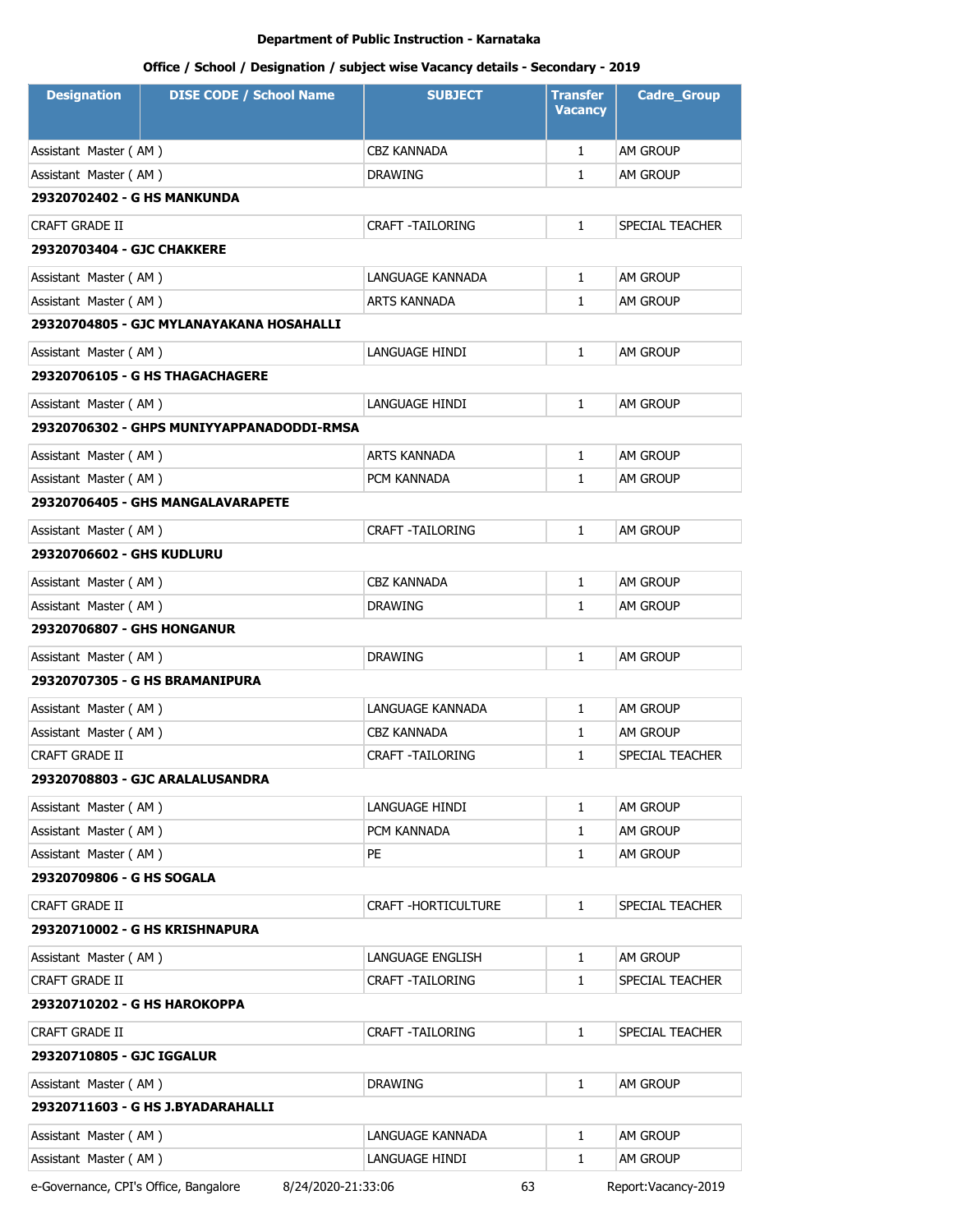| <b>Designation</b>               | <b>DISE CODE / School Name</b>                           | <b>SUBJECT</b>             | <b>Transfer</b><br><b>Vacancy</b> | <b>Cadre_Group</b> |  |
|----------------------------------|----------------------------------------------------------|----------------------------|-----------------------------------|--------------------|--|
| CRAFT GRADE II                   |                                                          | CRAFT - HORTICULTURE       | $\mathbf{1}$                      | SPECIAL TEACHER    |  |
| 29320711804 - GJC KODAMBALLI     |                                                          |                            |                                   |                    |  |
| Assistant Master (AM)            |                                                          | LANGUAGE KANNADA           | $\mathbf{1}$                      | AM GROUP           |  |
| <b>CRAFT GRADE II</b>            |                                                          | <b>CRAFT -TAILORING</b>    | $\mathbf{1}$                      | SPECIAL TEACHER    |  |
|                                  | 29320714003 - GOVT BOYS COMPOSITE PU COLLEGE CHANNAPATNA |                            |                                   |                    |  |
| Assistant Master (AM)            |                                                          | LANGUAGE URDU              | $\mathbf{1}$                      | AM GROUP           |  |
| Assistant Master (AM)            |                                                          | LANGUAGE ENGLISH           | $\mathbf{1}$                      | <b>AM GROUP</b>    |  |
| Assistant Master (AM)            |                                                          | ARTS KANNADA               | $\overline{2}$                    | AM GROUP           |  |
|                                  | 29320714904 - GOVT GIRLS COMPOSITE PU COLLEGE            |                            |                                   |                    |  |
| Assistant Master (AM)            |                                                          | LANGUAGE ENGLISH           | 2                                 | <b>AM GROUP</b>    |  |
| Physical Education Teacher (PET) |                                                          | PE                         | 2                                 | <b>PET</b>         |  |
| CRAFT GRADE I                    |                                                          | <b>CRAFT -HORTICULTURE</b> | $\mathbf{1}$                      | SPECIAL TEACHER    |  |
| CRAFT GRADE II                   |                                                          | <b>DANCE</b>               | $\mathbf{1}$                      | SPECIAL TEACHER    |  |
| CRAFT GRADE II                   |                                                          | <b>CRAFT -TAILORING</b>    | $\mathbf{1}$                      | SPECIAL TEACHER    |  |
|                                  | 29320715104 - GUHS TIPPUNAGARA                           |                            |                                   |                    |  |
| Assistant Master (AM)            |                                                          | LANGUAGE URDU              | $\mathbf{1}$                      | AM GROUP           |  |
| Assistant Master (AM)            |                                                          | <b>CBZ URDU</b>            | 1                                 | am Group           |  |
|                                  | 30292107140 - BRC CHANNAPATNA                            |                            |                                   |                    |  |
|                                  | Block Resource Person (BRP) - Secondary                  | <b>ARTS KANNADA</b>        | $\mathbf{1}$                      | AM GROUP           |  |
|                                  |                                                          | Taluk Total                | 47                                |                    |  |
| Taluk:                           | <b>KANAKAPURA</b>                                        |                            |                                   |                    |  |
|                                  | 29320800404 - G HS KADASIKOPPA                           |                            |                                   |                    |  |
| Assistant Master (AM)            |                                                          | LANGUAGE KANNADA           | $\mathbf{1}$                      | AM GROUP           |  |
| Assistant Master (AM)            |                                                          | <b>ARTS KANNADA</b>        | $\mathbf{1}$                      | <b>AM GROUP</b>    |  |
| Special Teacher                  |                                                          | <b>DRAWING</b>             | $\mathbf{1}$                      | SPECIAL TEACHER    |  |
| 29320801003 - GCHS KAGGALAHALLI  |                                                          |                            |                                   |                    |  |
| CRAFT GRADE II                   |                                                          | <b>CRAFT -TAILORING</b>    | $\mathbf{1}$                      | SPECIAL TEACHER    |  |
|                                  | 29320801602 - G HS KADUJAKKASANDRA                       |                            |                                   |                    |  |
| Assistant Master (AM)            |                                                          | LANGUAGE ENGLISH           | $\mathbf{1}$                      | am Group           |  |
| CRAFT GRADE II                   |                                                          | <b>CRAFT -TAILORING</b>    | 1                                 | SPECIAL TEACHER    |  |
|                                  | 29320802902 - GHS CHIKKAKALABALU                         |                            |                                   |                    |  |
| Assistant Master (AM)            |                                                          | LANGUAGE KANNADA           | 1                                 | AM GROUP           |  |
| Assistant Master (AM)            |                                                          | LANGUAGE ENGLISH           | 1                                 | AM GROUP           |  |
| Assistant Master (AM)            |                                                          | <b>ARTS KANNADA</b>        | $\mathbf{1}$                      | AM GROUP           |  |
| CRAFT GRADE II                   |                                                          | CRAFT -AGRICULTURE         | 1                                 | SPECIAL TEACHER    |  |
| 29320803004 - G HS BANNIKUPE     |                                                          |                            |                                   |                    |  |
| Assistant Master (AM)            |                                                          | LANGUAGE ENGLISH           | $\mathbf{1}$                      | AM GROUP           |  |
| Assistant Master (AM)            |                                                          | ARTS KANNADA               | 1                                 | am Group           |  |
| CRAFT GRADE II                   |                                                          | CRAFT - TAILORING          | 1                                 | SPECIAL TEACHER    |  |
| 29320803303 - G HS DYVASANDRA    |                                                          |                            |                                   |                    |  |
| Assistant Master (AM)            |                                                          | LANGUAGE KANNADA           | $\mathbf{1}$                      | am Group           |  |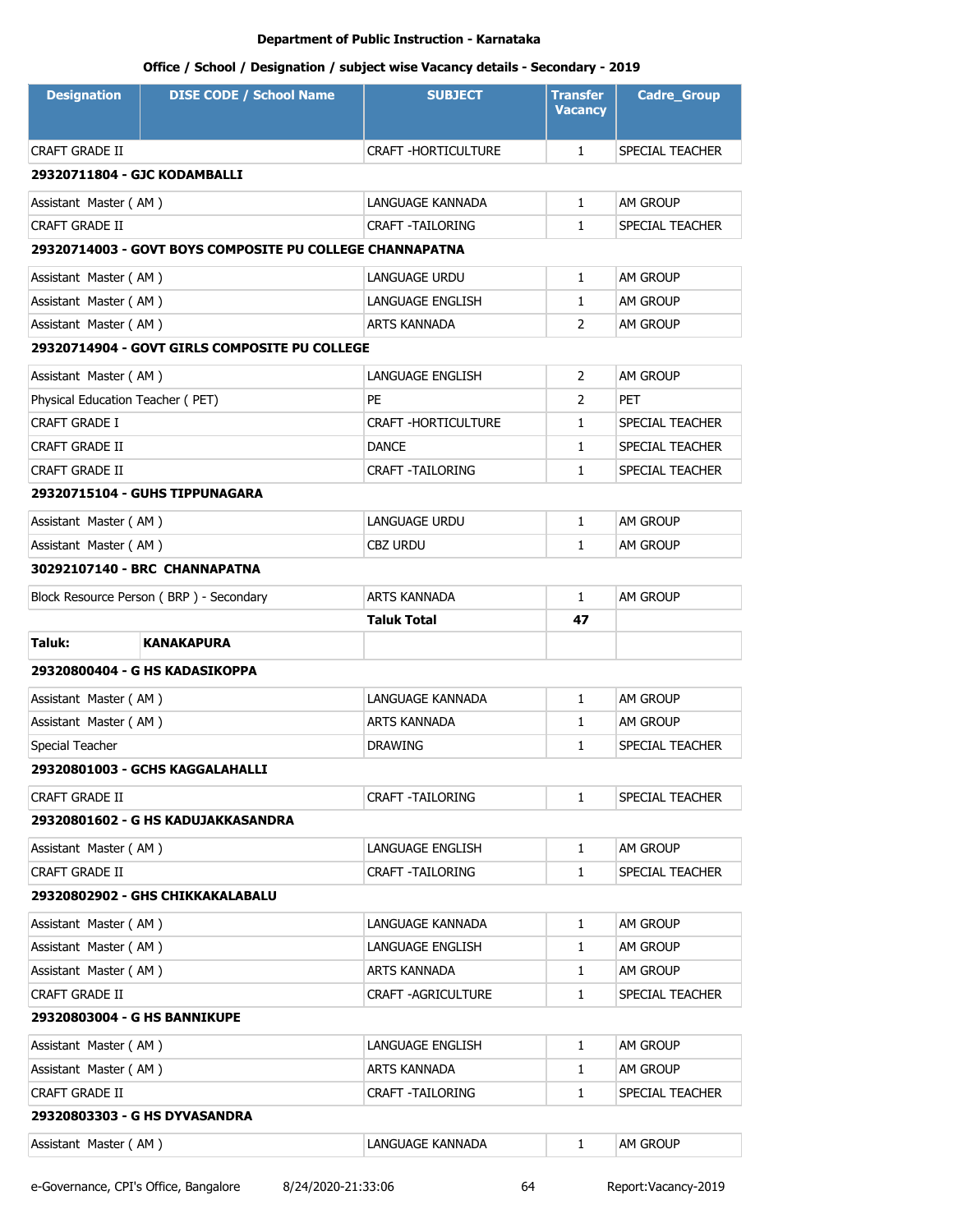# **Office / School / Designation / subject wise Vacancy details - Secondary - 2019**

| <b>Designation</b>                 | <b>DISE CODE / School Name</b>        | <b>SUBJECT</b>            | <b>Transfer</b><br><b>Vacancy</b> | <b>Cadre_Group</b> |  |
|------------------------------------|---------------------------------------|---------------------------|-----------------------------------|--------------------|--|
| <b>29320803506 - G HS CHEELURU</b> |                                       |                           |                                   |                    |  |
| Assistant Master (AM)              |                                       | <b>ARTS KANNADA</b>       | $\mathbf{1}$                      | <b>AM GROUP</b>    |  |
|                                    | 29320804004 - G HS PADUVANAGERE       |                           |                                   |                    |  |
| CRAFT GRADE II                     |                                       | <b>CRAFT -AGRICULTURE</b> | $\mathbf{1}$                      | SPECIAL TEACHER    |  |
|                                    | 29320805104 - G HS THOKASANDRA        |                           |                                   |                    |  |
| Assistant Master (AM)              |                                       | LANGUAGE KANNADA          | $\mathbf{1}$                      | <b>AM GROUP</b>    |  |
| Assistant Master (AM)              |                                       | LANGUAGE ENGLISH          | $\mathbf{1}$                      | <b>AM GROUP</b>    |  |
| 29320806202 - G HSBANAVASI         |                                       |                           |                                   |                    |  |
| Assistant Master (AM)              |                                       | LANGUAGE ENGLISH          | $\mathbf{1}$                      | AM GROUP           |  |
| <b>CRAFT GRADE II</b>              |                                       | CRAFT - AGRICULTURE       | $\mathbf{1}$                      | SPECIAL TEACHER    |  |
|                                    | 29320806605 - G HS KALLANAKUPPE       |                           |                                   |                    |  |
| Assistant Master (AM)              |                                       | <b>LANGUAGE ENGLISH</b>   | $\mathbf{1}$                      | AM GROUP           |  |
| Special Teacher                    |                                       | <b>DRAWING</b>            | 1                                 | SPECIAL TEACHER    |  |
|                                    | 29320807507 - G HS CHIKKAMUDUVADI     |                           |                                   |                    |  |
| Assistant Master (AM)              |                                       | PCM KANNADA               | $\mathbf{1}$                      | <b>AM GROUP</b>    |  |
| 29320808804 - G HS TUGANI          |                                       |                           |                                   |                    |  |
| Special Teacher                    |                                       | <b>SPECIAL</b>            | $\mathbf{1}$                      | SPECIAL TEACHER    |  |
|                                    | 29320809705 - G HS CHAKANAHALLI       |                           |                                   |                    |  |
| Assistant Master (AM)              |                                       | LANGUAGE KANNADA          | $\mathbf{1}$                      | <b>AM GROUP</b>    |  |
|                                    | 29320810107 - G HS SHIVANAHALLI       |                           |                                   |                    |  |
| Assistant Master (AM)              |                                       | LANGUAGE KANNADA          | $\mathbf{1}$                      | AM GROUP           |  |
| Assistant Master (AM)              |                                       | LANGUAGE ENGLISH          | $\mathbf{1}$                      | AM GROUP           |  |
| Assistant Master (AM)              |                                       | <b>ARTS KANNADA</b>       | 1                                 | AM GROUP           |  |
| CRAFT GRADE I                      |                                       | CRAFT - AGRICULTURE       | $\mathbf{1}$                      | SPECIAL TEACHER    |  |
|                                    | 29320810803 - G HS THIGALARAHOSAHALLI |                           |                                   |                    |  |
| CRAFT GRADE I                      |                                       | <b>CRAFT -AGRICULTURE</b> | 1                                 | SPECIAL TEACHER    |  |
| 29320811502 - G HS GORAVINAPURA    |                                       |                           |                                   |                    |  |
| Assistant Master (AM)              |                                       | LANGUAGE ENGLISH          | $\mathbf{1}$                      | AM GROUP           |  |
| 29320812402 - G HS ATTHIHALLI      |                                       |                           |                                   |                    |  |
| Assistant Master (AM)              |                                       | LANGUAGE KANNADA          | 1                                 | AM GROUP           |  |
| Physical Education Teacher (PET)   |                                       | PE                        | $\mathbf{1}$                      | <b>PET</b>         |  |
| Special Teacher                    |                                       | <b>DRAWING</b>            | $\mathbf{1}$                      | SPECIAL TEACHER    |  |
| 29320813704 - G HS ACHALU          |                                       |                           |                                   |                    |  |
| Assistant Master (AM)              |                                       | LANGUAGE KANNADA          | $\mathbf{1}$                      | <b>AM GROUP</b>    |  |
| 29320815406 - GHS HUKUNDA          |                                       |                           |                                   |                    |  |
| Assistant Master (AM)              |                                       | LANGUAGE ENGLISH          | 1                                 | AM GROUP           |  |
| CRAFT GRADE II                     |                                       | CRAFT - TAILORING         | 1                                 | SPECIAL TEACHER    |  |
|                                    | 29320815906 - GJC DODDA ALAHALLI      |                           |                                   |                    |  |
| Assistant Master (AM)              |                                       | LANGUAGE ENGLISH          | $\mathbf{1}$                      | AM GROUP           |  |
| Assistant Master (AM)              |                                       | LANGUAGE HINDI            | 1                                 | AM GROUP           |  |
| CRAFT GRADE II                     |                                       | CRAFT - AGRICULTURE       | 1                                 | SPECIAL TEACHER    |  |

e-Governance, CPI's Office, Bangalore 8/24/2020-21:33:06 65 Report:Vacancy-2019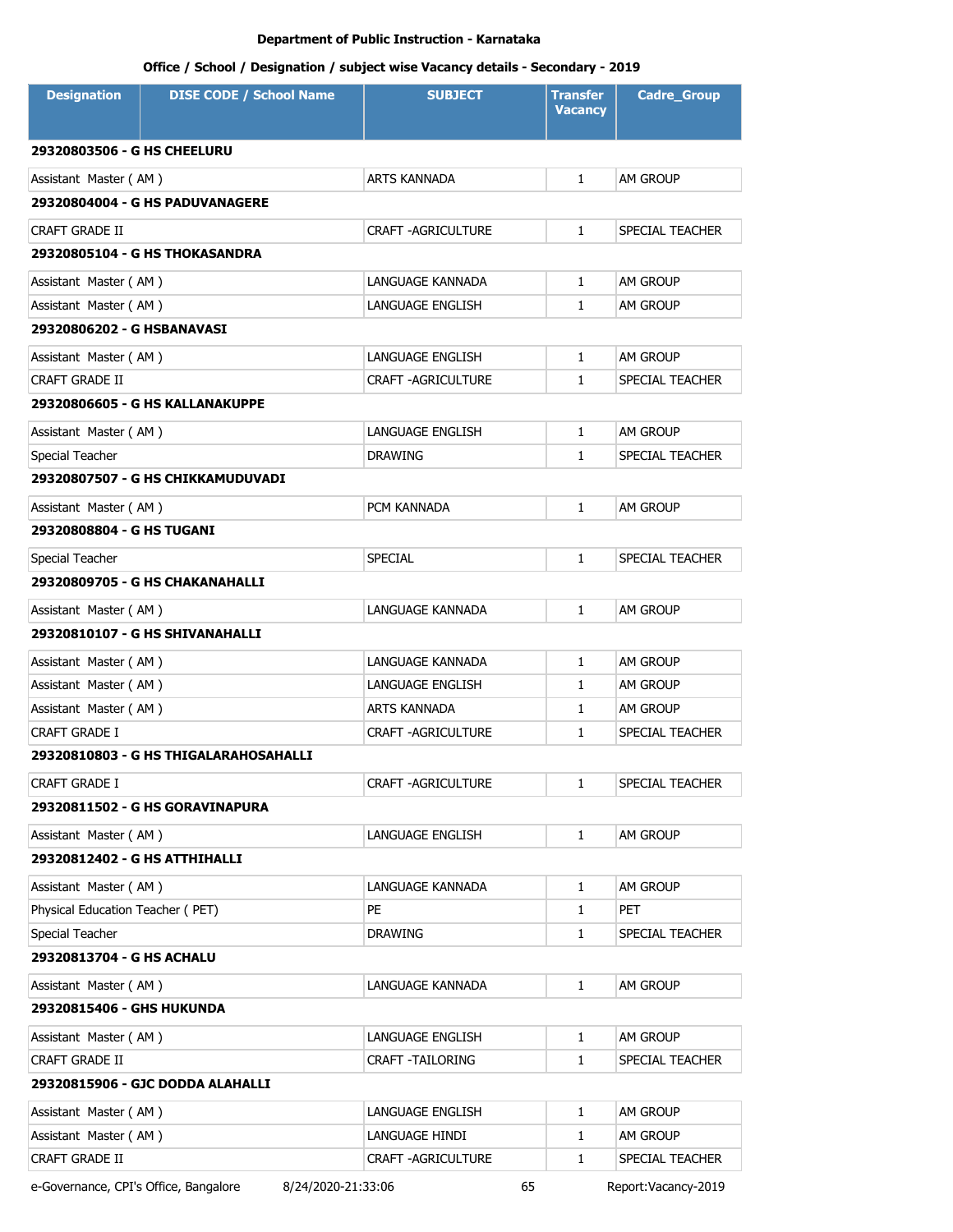| <b>Designation</b>                 | <b>DISE CODE / School Name</b>                    | <b>SUBJECT</b>            | <b>Transfer</b><br><b>Vacancy</b> | <b>Cadre_Group</b> |
|------------------------------------|---------------------------------------------------|---------------------------|-----------------------------------|--------------------|
| 29320816002 - G HS UYYAMBALLI      |                                                   |                           |                                   |                    |
| Assistant Master (AM)              |                                                   | LANGUAGE KANNADA          | $\mathbf{1}$                      | AM GROUP           |
| Assistant Master (AM)              |                                                   | ARTS KANNADA              | $\mathbf{1}$                      | am Group           |
| Special Teacher                    |                                                   | <b>SPECIAL</b>            | $\mathbf{1}$                      | SPECIAL TEACHER    |
|                                    | 29320818205 - G HS HERINDYAPANAHALLI              |                           |                                   |                    |
| Assistant Master (AM)              |                                                   | LANGUAGE KANNADA          | $\mathbf{1}$                      | am Group           |
| <b>CRAFT GRADE II</b>              |                                                   | <b>CRAFT -AGRICULTURE</b> | $\mathbf{1}$                      | SPECIAL TEACHER    |
| <b>29320818206 - GCHS HALASURU</b> |                                                   |                           |                                   |                    |
| Assistant Master (AM)              |                                                   | LANGUAGE ENGLISH          | $\mathbf{1}$                      | am Group           |
| CRAFT GRADE II                     |                                                   | <b>CRAFT -TAILORING</b>   | $\mathbf{1}$                      | SPECIAL TEACHER    |
| 29320818702 - G HS BIJJAHALLI      |                                                   |                           |                                   |                    |
| Assistant Master (AM)              |                                                   | CBZ KANNADA               | $\mathbf{1}$                      | am Group           |
| <b>CRAFT GRADE II</b>              |                                                   | <b>CRAFT -TAILORING</b>   | $\mathbf{1}$                      | SPECIAL TEACHER    |
|                                    | 29320819310 - ADRASHA MODEL SCHOOL                |                           |                                   |                    |
| Assistant Master (AM)              |                                                   | LANGUAGE ENGLISH          | 2                                 | am Group           |
| Assistant Master (AM)              |                                                   | <b>CBZ ENGLSIH</b>        | $\mathbf{1}$                      | <b>AM GROUP</b>    |
| Assistant Master (AM)              |                                                   | <b>ARTS ENGLISH</b>       | $\mathbf{1}$                      | am Group           |
| 29320820104 - G HS ALANATHA        |                                                   |                           |                                   |                    |
| Assistant Master (AM)              |                                                   | LANGUAGE ENGLISH          | $\mathbf{1}$                      | AM GROUP           |
| Assistant Master (AM)              |                                                   | LANGUAGE HINDI            | $\mathbf{1}$                      | am Group           |
| Physical Education Teacher (PET)   |                                                   | PE                        | $\mathbf{1}$                      | PET                |
| <b>CRAFT GRADE II</b>              |                                                   | <b>CRAFT -AGRICULTURE</b> | $\mathbf{1}$                      | SPECIAL TEACHER    |
|                                    | <b>29320820304 - G HS BANNIMUKKODLU</b>           |                           |                                   |                    |
| Assistant Master (AM)              |                                                   | <b>ARTS KANNADA</b>       | $\mathbf{1}$                      | AM GROUP           |
| <b>CRAFT GRADE II</b>              |                                                   | <b>CRAFT -AGRICULTURE</b> | $\mathbf{1}$                      | SPECIAL TEACHER    |
|                                    | 29320821307 - GGHS KANAKAPURA                     |                           |                                   |                    |
| Assistant Master (AM)              |                                                   | LANGUAGE HINDI            | 1                                 | am Group           |
|                                    | 29320821310 - EX-MUNICIPAL GOVERNMENT HIGH SCHOOL |                           |                                   |                    |
| Assistant Master (AM)              |                                                   | LANGUAGE URDU             | $\mathbf{1}$                      | am Group           |
| Assistant Master (AM)              |                                                   | LANGUAGE HINDI            | 1                                 | AM GROUP           |
| CRAFT GRADE I                      |                                                   | <b>CRAFT -AGRICULTURE</b> | $\mathbf{1}$                      | SPECIAL TEACHER    |
|                                    | 29320823701 - GHS H. KOTHANOOR                    |                           |                                   |                    |
| Assistant Master (AM)              |                                                   | LANGUAGE ENGLISH          | 1                                 | AM GROUP           |
| Special Teacher                    |                                                   | <b>DRAWING</b>            | $\mathbf{1}$                      | SPECIAL TEACHER    |
| CRAFT GRADE II                     |                                                   | <b>CRAFT -AGRICULTURE</b> | $\mathbf{1}$                      | SPECIAL TEACHER    |
|                                    | 29320824202 - G UHS KANAKAPURA                    |                           |                                   |                    |
| Assistant Master (AM)              |                                                   | LANGUAGE URDU             | $\mathbf{1}$                      | AM GROUP           |
| Assistant Master (AM)              |                                                   | LANGUAGE ENGLISH          | 1                                 | AM GROUP           |
| Assistant Master (AM)              |                                                   | <b>ARTS URDU</b>          | $\mathbf{1}$                      | AM GROUP           |
| Assistant Master (AM)              |                                                   | CBZ URDU                  | $\mathbf{1}$                      | AM GROUP           |
| CRAFT GRADE II                     |                                                   | <b>CRAFT -AGRICULTURE</b> | $\mathbf{1}$                      | SPECIAL TEACHER    |